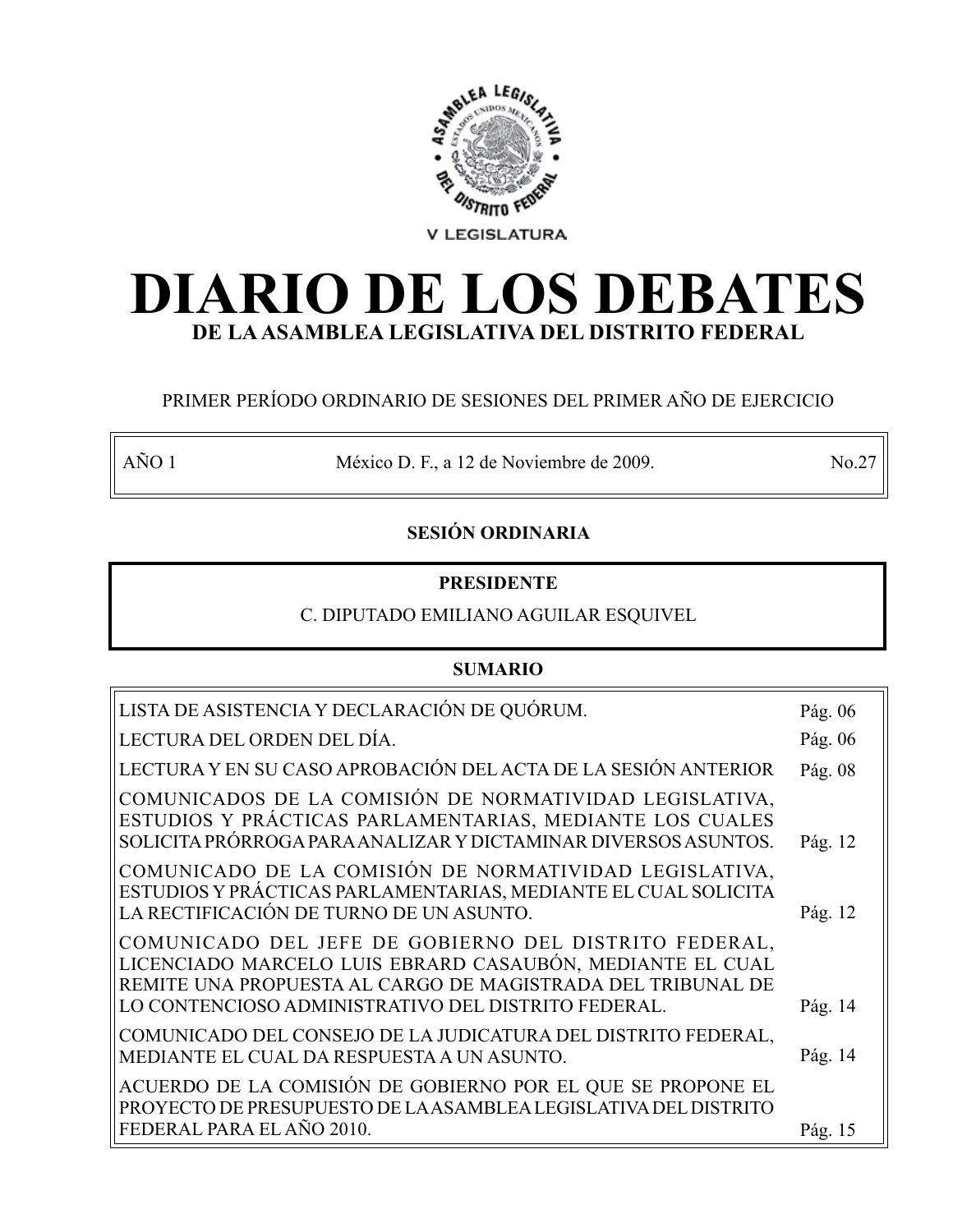| INICIATIVA CON PROYECTO DE DECRETO POR EL CUAL SE REFORMA EL<br>ARTÍCULO 163 BIS DEL CÓDIGO PENAL PARA EL DISTRITO FEDERAL, QUE<br>PRESENTA EL DIPUTADO JULIO CÉSAR MORENO RIVERA, DEL GRUPO<br>PARLAMENTARIO DEL PARTIDO DE LA REVOLUCIÓN DEMOCRÁTICA.                                                                                                                                                                                                                                                                                                                                                                                                                                                                              | Pág. 17 |
|--------------------------------------------------------------------------------------------------------------------------------------------------------------------------------------------------------------------------------------------------------------------------------------------------------------------------------------------------------------------------------------------------------------------------------------------------------------------------------------------------------------------------------------------------------------------------------------------------------------------------------------------------------------------------------------------------------------------------------------|---------|
| INICIATIVA CON PROYECTO DE DECRETO POR EL QUE SE REFORMAN Y<br>ADICIONAN DIVERSAS DISPOSICIONES DE LA LEY DE ADQUISICIONES<br>PARA EL DISTRITO FEDERAL, DE LA LEY DE OBRAS PÚBLICAS DEL<br>DISTRITO FEDERAL Y SE REFORMAN, ADICIONAN Y DEROGAN DIVERSAS<br>DISPOSICIONES DE LA LEY ORGÁNICA DE LA CONTADURÍA MAYOR DE<br>HACIENDA DE LA ASAMBLEA LEGISLATIVA DEL DISTRITO FEDERAL, QUE<br>PRESENTA LA DIPUTADA VALENTINA VALIA BATRES GUADARRAMA, DEL<br>GRUPO PARLAMENTARIO DEL PARTIDO DE LA REVOLUCIÓN DEMOCRÁTICA.                                                                                                                                                                                                               | Pág. 20 |
| INICIATIVA CON PROYECTO DE DECRETO QUE REFORMA Y ADICIONA LAS<br>FRACCIONES VI Y VII AL ARTÍCULO 24 DE LA LEY DE PROTECCIÓN Y FOMENTO<br>AL EMPLEO PARA EL DISTRITO FEDERAL; Y, QUE REFORMA Y ADICIONA LAS<br>FRACCIONES XV Y XVI AL ARTÍCULO 179 DEL CÓDIGO FINANCIERO DEL<br>DISTRITO FEDERAL, QUE PRESENTA EL DIPUTADO FERNANDO RODRÍGUEZ<br>DOVAL, DEL GRUPO PARLAMENTARIO DEL PARTIDO ACCIÓN NACIONAL.                                                                                                                                                                                                                                                                                                                          | Pág. 22 |
| INICIATIVA CON PROYECTO DE DECRETO PARA CREAR LA LEY DE<br>MANIFESTACIONES PÚBLICAS PARA EL DISTRITO FEDERAL, QUE PRESENTA<br>LA DIPUTADA MARIANA GÓMEZ DEL CAMPO GURZA, DEL GRUPO<br>PARLAMENTARIO DEL PARTIDO ACCIÓN NACIONAL.                                                                                                                                                                                                                                                                                                                                                                                                                                                                                                     | Pág. 26 |
| PROPUESTA CON PUNTO DE ACUERDO EN TORNO A LOS RECIENTES CASOS<br>DE EXPLOTACIÓN SEXUAL INFANTIL EN EL DISTRITO FEDERAL, QUE<br>PRESENTA LA DIPUTADA MARÍA NATIVIDAD PATRICIA RAZO VÁZQUEZ, DEL<br>GRUPO PARLAMENTARIO DEL PARTIDO DE LA REVOLUCIÓN DEMOCRÁTICA.                                                                                                                                                                                                                                                                                                                                                                                                                                                                      | Pág. 40 |
| PROPUESTA CON PUNTO DE ACUERDO DE URGENTE Y OBVIA RESOLUCIÓN A<br>TRAVÉS DEL CUAL ÉSTA ASAMBLEA LEGISLATIVA DEL DISTRITO FEDERAL,<br>ACUERDA REMITIR AL TITULAR DEL PODER EJECUTIVO FEDERAL, PROYECTO<br>DE DECRETO POR EL QUE SE ABROGA, DE MANERA TOTAL, LISA Y LLANA, EL<br>DECRETO DE FECHA DIEZ DE OCTUBRE DE DOS MIL NUEVE, PUBLICADO EL<br>DÍA ONCE DEL MISMO MES Y AÑO, POR EL QUE SE EXTINGUE EL ORGANISMO<br>ESCENTRALIZADO LUZ Y FUERZA DEL CENTRO. LO ANTERIOR, TODA VEZ<br>QUE DE NO HACERLO, CONTINUARÁ FORMÁNDOSE UN CLIMA DE TENSIÓN<br>SOCIAL DE DIMENSIONES HASTA AHORA NO CONSIDERADAS EN SU<br>MAGNITUD, QUE PRESENTA EL DIPUTADO JOSÉ ARTURO LÓPEZ CÁNDIDO,<br>DEL GRUPO PARLAMENTARIO DEL PARTIDO DEL TRABAJO. | Pág. 42 |
| PROPOSICIÓN CON PUNTO DE ACUERDO POR EL QUE SE EXHORTA AL C.<br>JEFE DELEGACIONAL EN CUAUHTÉMOC, A ACEPTAR Y CUMPLIR CON<br>LA RECOMENDACIÓN NÚMERO 14/2009 EMITIDA POR LA COMISIÓN<br>DE DERECHOS HUMANOS DEL DISTRITO FEDERAL, QUE PRESENTA LA<br>DIPUTADA LÍA LIMÓN GARCÍA, DEL GRUPO PARLAMENTARIO DEL PARTIDO<br><b>ACCIÓN NACIONAL.</b>                                                                                                                                                                                                                                                                                                                                                                                        | Pág. 47 |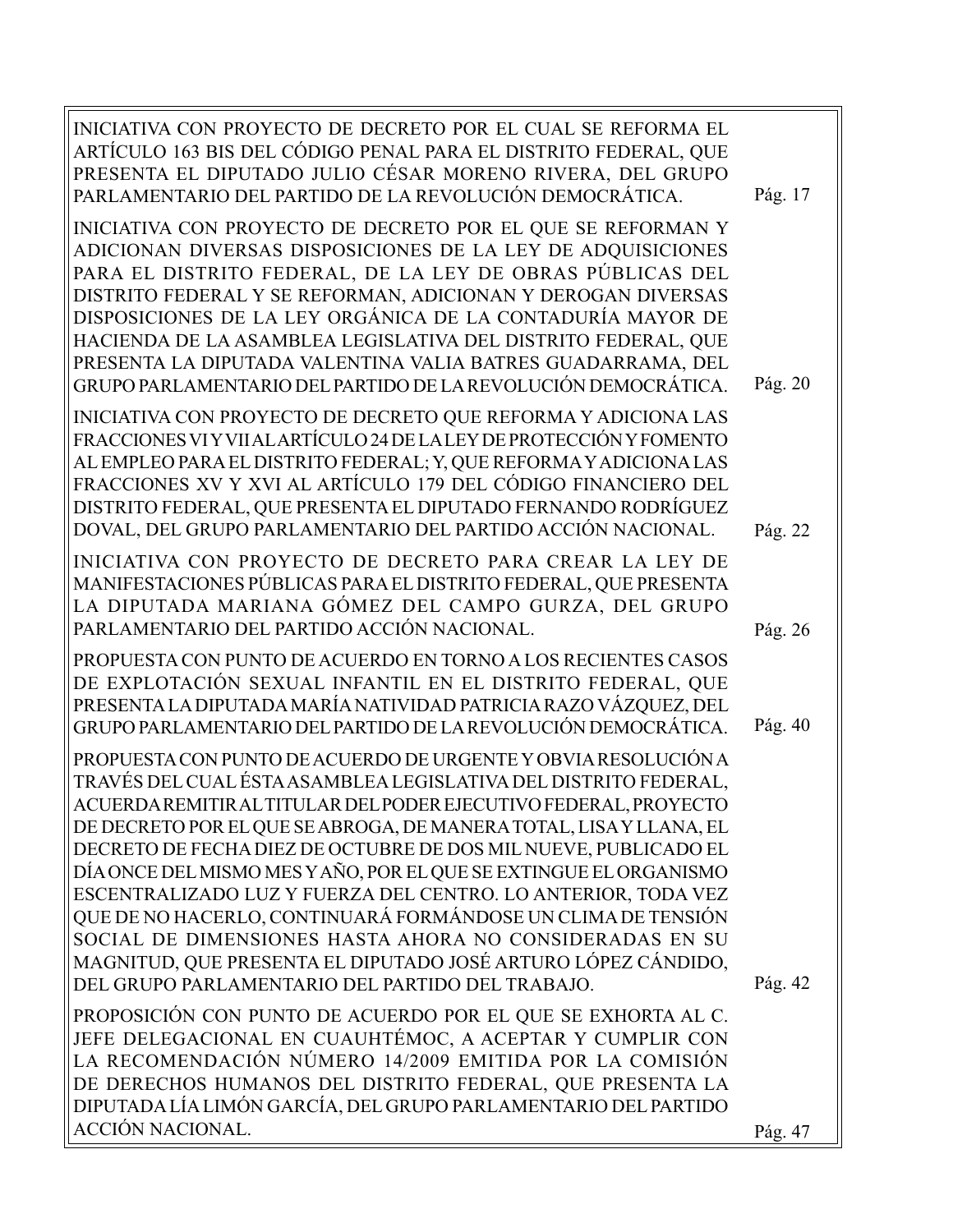PROPOSICIÓN CON PUNTO DE ACUERDO MEDIANTE LA CUAL SE EXHORTA RESPETUOSAMENTE A LA COMISIÓN DE PRESUPUESTO DE LA CÁMARA DE DIPUTADOS DEL HONORABLE CONGRESO DE LA UNIÓN, Y LA DE ESTA ASAMBLEA LEGISLATIVA, PARA QUE SE CONSIDEREN EN EL PRESUPUESTO DE EGRESOS EJERCICIO 2010 DE LAS DELEGACIONES POLÍTICAS, RECURSOS DEBIDAMENTE ETIQUETADOS PARA EL RUBRO CULTURA, QUE PRESENTA LA DIPUTADA EDITH RUIZ MENDICUTI, DEL GRUPO PARLAMENTARIO DEL PARTIDO DE LA REVOLUCIÓN DEMOCRÁTICA. PROPOSICIÓN CON PUNTO DE ACUERDO POR EL QUE RESPETUOSAMENTE SE EXHORTA AL JEFE DE GOBIERNO DEL DISTRITO FEDERAL, PARA QUE EN EL ÁMBITO DE SUS FACULTADES, EXPIDA EL REGLAMENTO DE LA LEY DE FOMENTO CULTURAL DEL DISTRITO FEDERAL, Y EN TÉRMINOS DEL ARTÍCULO 20 DE LA LEY DE LA MATERIA, A LA SECRETARÍA DE CULTURA PARA QUE PRESENTE ANTE EL TITULAR DEL EJECUTIVO DEL DISTRITO FEDERAL, LOS PROYECTOS DE REGLAMENTO NECESARIOS PARA EL ADECUADO CUMPLIMIENTO DE LA LEY DE FOMENTO CULTURAL DEL DISTRITO FEDERAL, QUE PRESENTA LA DIPUTADA EDITH RUIZ MENDICUTI, DEL GRUPO PARLAMENTARIO DEL PARTIDO DE LA REVOLUCIÓN DEMOCRÁTICA. PROPUESTA CON PUNTO DE ACUERDO POR LA QUE ESTA H. ASAMBLEA LEGISLATIVA DEL DISTRITO FEDERAL SE SUMA A LA SOLICITUD REALIZADA POR LOS GOBIERNOS DE LOS ESTADOS DE MÉXICO E HIDALGO Y DISTRITO FEDERAL, PARA QUE LA COMISIÓN DE PRESUPUESTO Y CUENTA PÚBLICA DE LA H. CÁMARA DE DIPUTADOS DEL CONGRESO DE LA UNIÓN, REALICE UN ANÁLISIS Y REVISIÓN DETALLADA DEL PRESUPUESTO DE EGRESOS DE LA FEDERACIÓN 2010, A EFECTO DE QUE NO REDUZCAN LOS RECURSOS ASIGNADOS AL FONDO METROPOLITANO SINO QUE POR EL CONTRARIO, ESTE PUEDA INCREMENTARSE A SEIS MIL QUINIENTOS MILLONES DE PESOS, QUE PRESENTA EL DIPUTADO CARLOS AUGUSTO MORALES LÓPEZ, DEL GRUPO PARLAMENTARIO DEL PARTIDO DE LA REVOLUCIÓN DEMOCRÁTICA. PROPUESTA CON PUNTO DE ACUERDO POR EL QUE SE EXHORTA A LOS DIVERSOS ÓRDENES Y ÓRGANOS DEL GOBIERNO DEL DISTRITO FEDERAL A TOMAR MEDIDAS DE PROTECCIÓN DEL MEDIO AMBIENTE Y DE LA ECONOMÍA DE LA ADMINISTRACIÓN PÚBLICA, QUE PRESENTA EL DIPUTADO MAXIMILIANO REYES ZÚÑIGA, DEL GRUPO PARLAMENTARIO DEL PARTIDO DE LA REVOLUCIÓN DEMOCRÁTICA. PUNTO DE ACUERDO DE OBVIA Y URGENTE RESOLUCIÓN POR EL QUE SE EXHORTA A LA SECRETARÍA DE EDUCACIÓN PÚBLICA FEDERAL PARA QUE DE MANERA DIRECTA SE ATIENDA LA URGENTE NECESIDAD DE REVISAR LA SITUACIÓN QUE ENFRENTA LA COMUNIDAD EDUCATIVA DEL COLEGIO DE BACHILLERES DERIVADO DEL ESTALLAMIENTO DE HUELGA DEL PASADO 19 DE OCTUBRE DEL AÑO EN CURSO Y SE INSTRUMENTEN DE MANERA DIRECTA LAS ACCIONES QUE CORRESPONDAN A EFECTO DE SALVAGUARDAR LOS DERECHOS DE LA COMUNIDAD ESCOLAR, QUE PRESENTA EL DIPUTADO FERNANDO CUELLAR REYES, DEL GRUPO PARLAMENTARIO DEL PARTIDO DE LA REVOLUCIÓN DEMOCRÁTICA. Pág. 50 Pág. 57 Pág. 52 Pág. 54 Pág. 58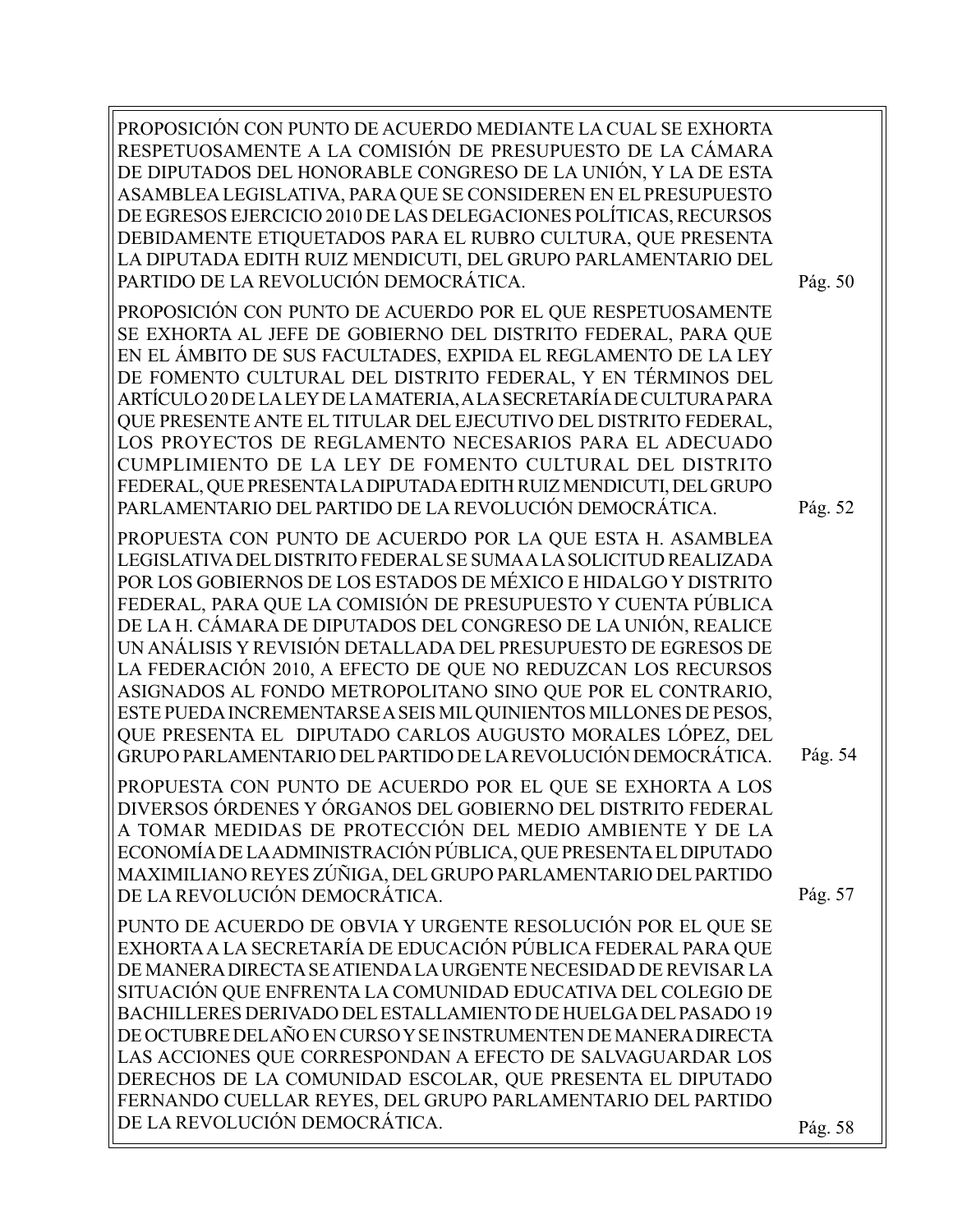PROPOSICIÓN CON PUNTO DE ACUERDO POR EL QUE SE EXHORTA A LA COMISIÓN DE PRESUPUESTO Y CUENTA PÚBLICA DE LA ASAMBLEA LEGISLATIVA DEL DISTRITO FEDERAL A EFECTO DE QUE EN EL PRESUPUESTO DE EGRESOS DEL DISTRITO FEDERAL, PARA EL AÑO 2010 SE DOTE DE RECURSOS DE HASTA POR EL 10% (DIEZ POR CIENTO) DE AUMENTO EN EL PRESUPUESTO RESPECTO DEL AÑO INMEDIATO ANTERIOR A LOS ÓRGANOS POLÍTICO ADMINISTRATIVOS DEL DISTRITO FEDERAL, PARA QUE SE DESTINEN A LA SEGURIDAD PÚBLICA DE SU DEMARCACIÓN CORRESPONDIENTE, QUE PRESENTA EL DIPUTADO RAFAEL MIGUEL MEDINA PEDERZINI, DEL GRUPO PARLAMENTARIO DEL PARTIDO ACCIÓN NACIONAL. PROPOSICIÓN CON PUNTO DE ACUERDO POR EL QUE SE SOLICITA A LA SECRETARÍA DE DESARROLLO URBANO Y VIVIENDA DEL DISTRITO FEDERAL Y A LA DELEGACIÓN TLALPAN PRESENTAR ANTE ESTE ÓRGANO LEGISLATIVO LA INFORMACIÓN RESPECTIVA SOBRE LAS ESPECIFICACIONES TÉCNICAS, ASÍ COMO LA COPIA DE LOS PERMISOS Y DICTÁMENES QUE HAN SIDO ENTREGADOS PARA EL ESTABLECIMIENTO DE GASOLINERAS EN ESTA DELEGACIÓN, QUE PRESENTA EL DIPUTADO RAFAEL CALDERÓN JIMÉNEZ, DEL GRUPO PARLAMENTARIO DEL PARTIDO ACCIÓN NACIONAL. PROPOSICIÓN CON PUNTO DE ACUERDO POR EL QUE SE SOLICITA A LA SECRETARÍA DE FINANZAS Y A LAS 16 DELEGACIONES DEL DISTRITO FEDERAL QUE VERIFIQUEN RESPECTO AL RUBRO DE AUTOGENERADOS EN LOS MERCADOS PÚBLICOS, SE ESTÉN ENTREGANDO LOS TICKETS Ó COMPROBANTES CORRESPONDIENTES A LOS USUARIOS, PARA ASÍ PODER CORROBORAR QUE LA TOTALIDAD DE LO INGRESADO A LOS MISMOS SE ESTE REPORTANDO ANTE LA TESORERÍA Y POR CONSIGUIENTE SE ESTE RECAUDANDO EN LAS ARCAS DEL DISTRITO FEDERAL, QUE PRESENTA DIPUTADO RAFAEL CALDERÓN JIMÉNEZ, DEL GRUPO PARLAMENTARIO DEL PARTIDO DE ACCIÓN NACIONAL. PUNTO DE ACUERDO POR EL QUE SE SOLICITA AL JEFE DE GOBIERNO DEL DISTRITO FEDERAL Y A LA SECRETARÍA DEL MEDIO AMBIENTE DEL DISTRITO FEDERAL, REINICIAR EL PROCESO DE CLAUSURA DE ACUERDO CON LO ESTABLECIDO EN LA NORMA OFICIAL MEXICANA 083 DE LA SECRETARÍA DE MEDIO AMBIENTE Y RECURSOS NATURALES, ASÍ COMO UNA CORRECTA Pág. 60 Pág. 64 Pág. 62

ADECUACIÓN AMBIENTAL RESPECTO DEL PREDIO DENOMINADO "PRADOS DE LA MONTAÑA III", UBICADO EN LA AVENIDA CARLOS LAZO, ESQUINA CON AVENIDA SANTA FE, EN LA DELEGACIÓN ALVARO OBREGÓN, QUE PRESENTA EL DIPUTADO JOSÉ MANUEL RENDÓN OBERHAUSER DEL GRUPO PARLAMENTARIO DEL PARTIDO ACCIÓN NACIONAL.

PUNTO DE ACUERDO POR EL QUE SE SOLICITA AL JEFE DE GOBIERNO DEL DISTRITO FEDERAL DESTINAR RECURSOS PARA EL EJERCICIO 2010, CON EL OBJETIVO DE LA APLICACIÓN DEL PRESUPUESTO, DESARROLLO Y PROMOCIÓN DE ALTO RENDIMIENTO ASÍ COMO DE ELABORAR EL PROYECTO

Pág. 66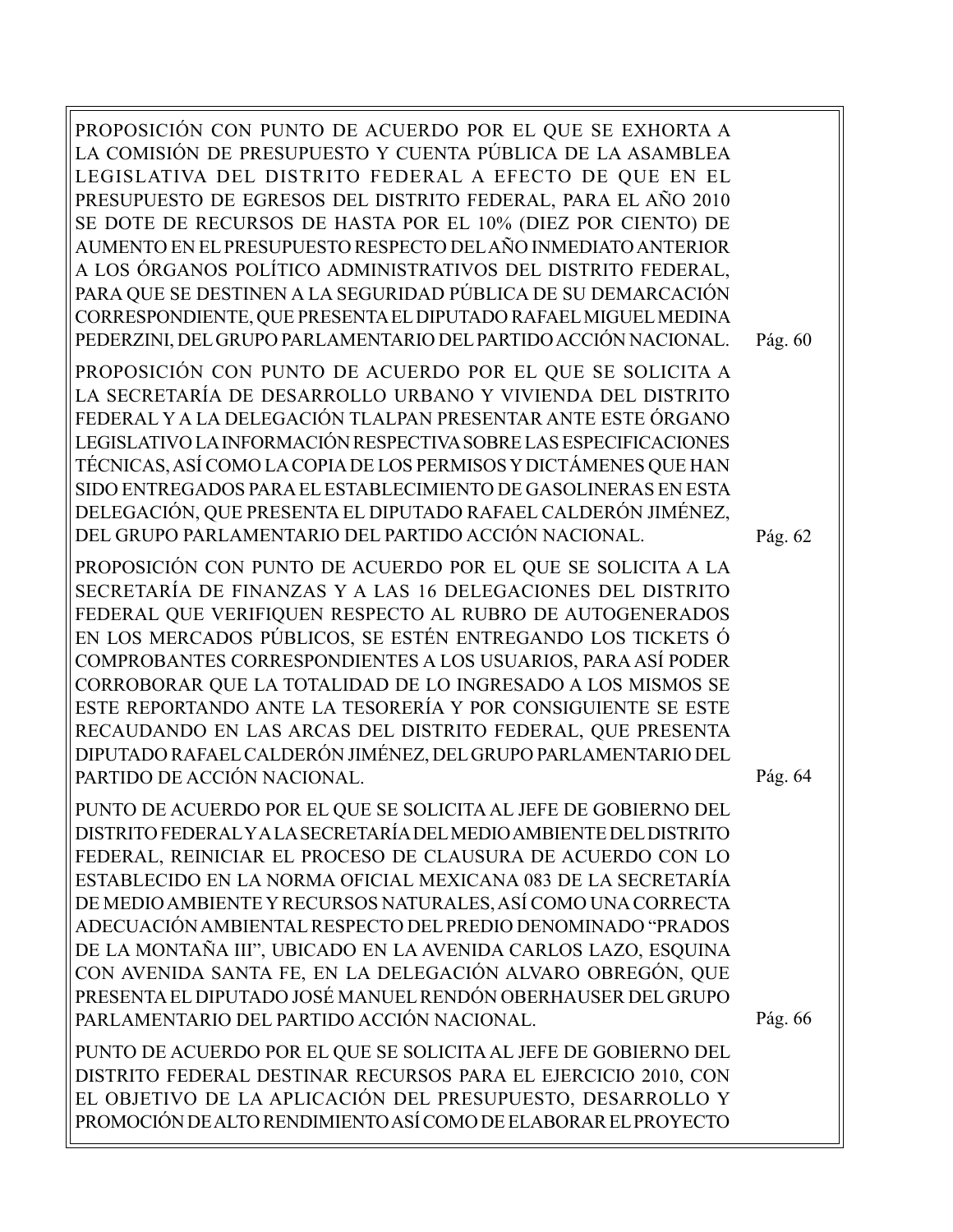| DE CONSTRUCCIÓN DEL "CENTRO DE ALTO RENDIMIENTO DEL DISTRITO<br>FEDERAL", A FAVOR DE LOS DEPORTISTAS DE LA CLASIFICACIÓN SEÑALADA,<br>QUE PRESENTA EL DIPUTADO JOSÉ MANUEL RENDÓN OBERHAUSER, DEL<br>GRUPO PARLAMENTARIO DEL PARTIDO ACCIÓN NACIONAL.                                                                                                                                                                                                                                                                                                                                     | Pág. 68 |
|-------------------------------------------------------------------------------------------------------------------------------------------------------------------------------------------------------------------------------------------------------------------------------------------------------------------------------------------------------------------------------------------------------------------------------------------------------------------------------------------------------------------------------------------------------------------------------------------|---------|
| PROPOSICIÓN CON PUNTO DE ACUERDO, POR LA QUE SE EXHORTA AL JEFE<br>DE GOBIERNO INSTRUYE AL SECRETARIO DE FINANZAS A QUE INCLUYA<br>EN EL DECRETO DE PRESUPUESTO DE EGRESOS PARA EL EJERCICIO FISCAL<br>2010, REGLAS DE TRANSPARENCIA PRESUPUESTAL, QUE PRESENTA EL<br>DIPUTADO MAURICIO TABE ECHARTEA, DEL GRUPO PARLAMENTARIO<br>DEL PARTIDO ACCIÓN NACIONAL.                                                                                                                                                                                                                            | Pág. 71 |
| PROPOSICIÓN CON PUNTO DE ACUERDO POR LA QUE SE EXHORTA AL<br>JEFE DE GOBIERNO SE SIRVA INSTRUIR AL SECRETARIO DE FINANZAS DEL<br>DISTRITO FEDERAL, SE INCLUYAN COMPLETAMENTE, EN EL PROYECTO<br>DE PRESUPUESTO DE EGRESOS 2010 QUE SE ENVÍA A ESTE ÓRGANO<br>LEGISLATIVO, LAS SOLICITUDES DE PRESUPUESTO QUE HAGAN LLEGAR<br>A DICHA SECRETARÍA, LAS JEFATURAS DELEGACIONALES DEL DISTRITO<br>FEDERAL, QUE PRESENTA DIPUTADO GIOVANI GUTIÉRREZ AGUILAR, DEL<br>GRUPO PARLAMENTARIO DEL PARTIDO ACCIÓN NACIONAL.                                                                           | Pág. 73 |
| PUNTO DE ACUERDO CON CARÁCTER DE URGENTE Y OBVIA RESOLUCIÓN<br>PARA DAR CUMPLIMIENTO AL PUNTO DE ACUERDO APROBADO ESTA<br>ASAMBLEA LEGISLATIVA EL PASADO 29 DE SEPTIEMBRE DE 2009, SE<br>SOLICITA AL PLENO AQUÍ REUNIDO TENGA A BIEN DESIGNAR LA COMISIÓN<br>DE DIPUTADOS QUE ACUDIRÁ A LA CÁMARA DE DIPUTADOS DEL CONGRESO<br>DE LA UNIÓN A SOLICITAR LA ASIGNACIÓN DE RECURSOS ETIQUETADOS<br>QUE SE INVERTIRÁN EN LA ZONA INDUSTRIAL VALLEJO, LOCALIZADA<br>EN LA DELEGACIÓN AZCAPOTZALCO DE ESTA CIUDAD DE MÉXICO, QUE<br>PRESENTA EL DIPUTADO ALEJANDRO CARBAJAL GONZÁLEZ, DEL GRUPO |         |
| PARLAMENTARIO DEL PARTIDO DE LA REVOLUCIÓN DEMOCRÁTICA.                                                                                                                                                                                                                                                                                                                                                                                                                                                                                                                                   | Pág. 74 |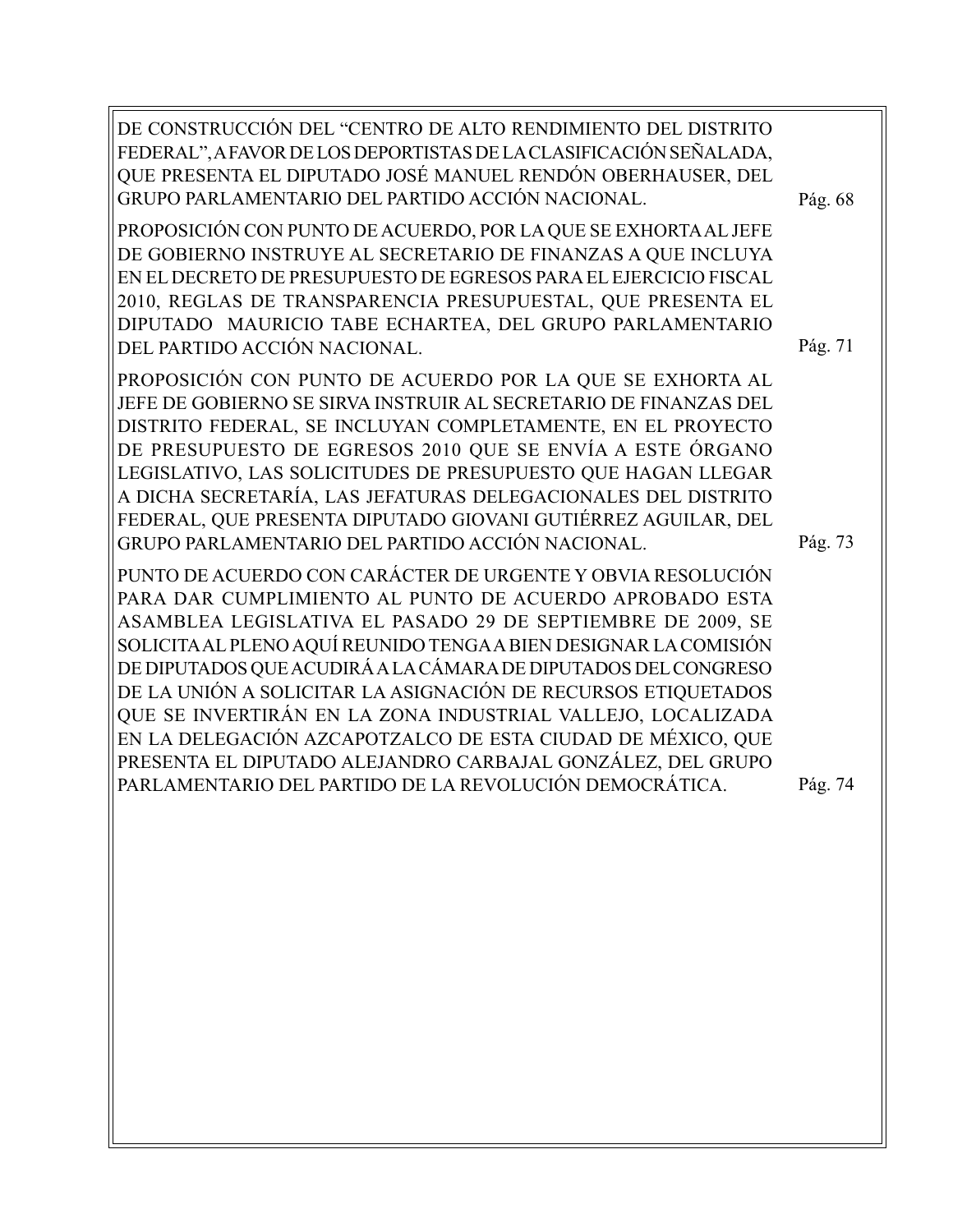#### **A las 11:50 horas.**

#### **EL C. PRESIDENTE, DIPUTADO EMILIANO AGUILAR ESQUIVEL.-** Muy buenos días.

Se instruye a la Secretaría a dar cuenta del número de diputados que han registrado su asistencia a efecto de verificar si existe el quórum legal requerido para iniciar la presente sesión.

#### **EL C. SECRETARIO, DIPUTADO JORGE PALACIOS ARROYO.-** Diputado Presidente, hay una asistencia de 50

diputados. Hay quórum.

#### **EL C. PRESIDENTE.** Se abre la sesión.

Proceda la Secretaría a preguntar a la Asamblea en votación económica si es de dispensarse la lectura del orden del día, toda vez que ésta se encuentra en las pantallas táctiles de cada diputado en el apartado de Gaceta Parlamentaria.

**EL C. SECRETARIO.-** Por instrucciones de la Presidencia se pregunta a la Asamblea si es de dispensarse la lectura del orden del día.

Los que estén por la afirmativa, sírvanse manifestarlo levantando la mano.

Los que estén por la negativa, sírvanse manifestarlo levantando la mano.

Dispensada la lectura, diputado Presidente.

#### **ORDEN DEL DÍA**

Sesión Ordinaria. 12 de noviembre de 2009.

1.- Lista de asistencia.

2.- Lectura del orden del día.

3.- Lectura y en su caso aprobación del acta de la sesión anterior

#### *Comunicados*

4.- Dos de la Comisión de Normatividad Legislativa, Estudios y Prácticas Parlamentarias, mediante los cuales solicita prórroga para analizar y dictaminar diversos asuntos.

5.- Uno de la Comisión de Normatividad Legislativa, Estudios y Prácticas Parlamentarias, mediante el cual solicita la rectificación de turno de un asunto.

6.- Uno del Jefe de Gobierno del Distrito Federal, licenciado Marcelo Luis Ebrard Casaubon, mediante el cual remite una propuesta al cargo de Magistrada del Tribunal de lo Contencioso Administrativo del Distrito Federal.

7.- Uno del Consejo de la Judicatura del Distrito Federal, mediante el cual da respuesta a un asunto.

#### *Acuerdos*

8.- Acuerdo de la Comisión de Gobierno por el que se propone el Proyecto de Presupuesto de la Asamblea Legislativa del Distrito Federal para el año 2010.

#### *Iniciativas*

9.- Iniciativa con proyecto de decreto por el cual se reforma el artículo 163 bis del Código Penal para el Distrito Federal, que presenta el diputado Julio César Moreno Rivera, del Grupo Parlamentario del Partido de la Revolución Democrática.

10.- Iniciativa con proyecto de decreto por el que se reforman y adicionan diversas disposiciones de la Ley de Adquisiciones para el Distrito Federal, de la Ley de Obras Públicas del Distrito Federal y se reforman, adicionan y derogan diversas disposiciones de la Ley Orgánica de la Contaduría Mayor de Hacienda de la Asamblea Legislativa del Distrito Federal, que presenta la diputada Valentina Valia Batres Guadarrama, del Grupo Parlamentario del Partido de la Revolución Democrática.

11.- Iniciativa con proyecto de decreto que reforma y adiciona las fracciones VI y VII al artículo 24 de la Ley de Protección y Fomento al Empleo para el Distrito Federal, y que reforma y adiciona las fracciones XV y XVI al artículo 179 del Código Financiero del Distrito Federal, que presenta el diputado Fernando Rodríguez Doval, del Grupo Parlamentario del Partido Acción Nacional.

12.- Iniciativa de Ley de marchas, que presenta la diputada Mariana Gómez del Campo Gurza, del Grupo Parlamentario del Partido Acción Nacional.

#### *Proposiciones*

13.- Con punto de acuerdo en torno a los recientes casos de explotación sexual infantil en el Distrito Federal, que presenta la diputada María Natividad Patricia Razo Vázquez, del Grupo Parlamentario del Partido de la Revolución Democrática.

14.- Con punto de acuerdo para exhortar al Titular del Poder Ejecutivo a que emita un decreto por el que se abrogue de manera total, lisa y llana, el decreto de fecha 10 de octubre de 2009, publicado en día 11 del mismo mes y año, por el que se extingue el organismo descentralizado Luz y Fuerza del Centro, que presenta el diputado José Arturo López Cándido, del Grupo Parlamentario del Partido del Trabajo.

15.- Con punto de acuerdo por el que se exhorta al ciudadano Jefe Delegacional en Cuauhtémoc, a que acepte y cumpla la recomendación número 14/2009 emitida por la Comisión de Derechos Humanos del Distrito Federal para su delegación, que presenta la diputada Lía Limón García, del Grupo Parlamentario del Partido Acción Nacional.

16.- Con punto de acuerdo mediante el cual se exhorta respetuosamente a la Comisión de Presupuesto de la Cámara de Diputados del honorable Congreso de la Unión y la de esta Asamblea Legislativa, para que consideren en el Presupuesto de Egresos del ejercicio 2010 de las delegaciones políticas, recursos debidamente etiquetados para el rubro de cultura, que presenta la diputada Edith Ruiz Mendicuti, del Grupo Parlamentario del Partido de la Revolución Democrática.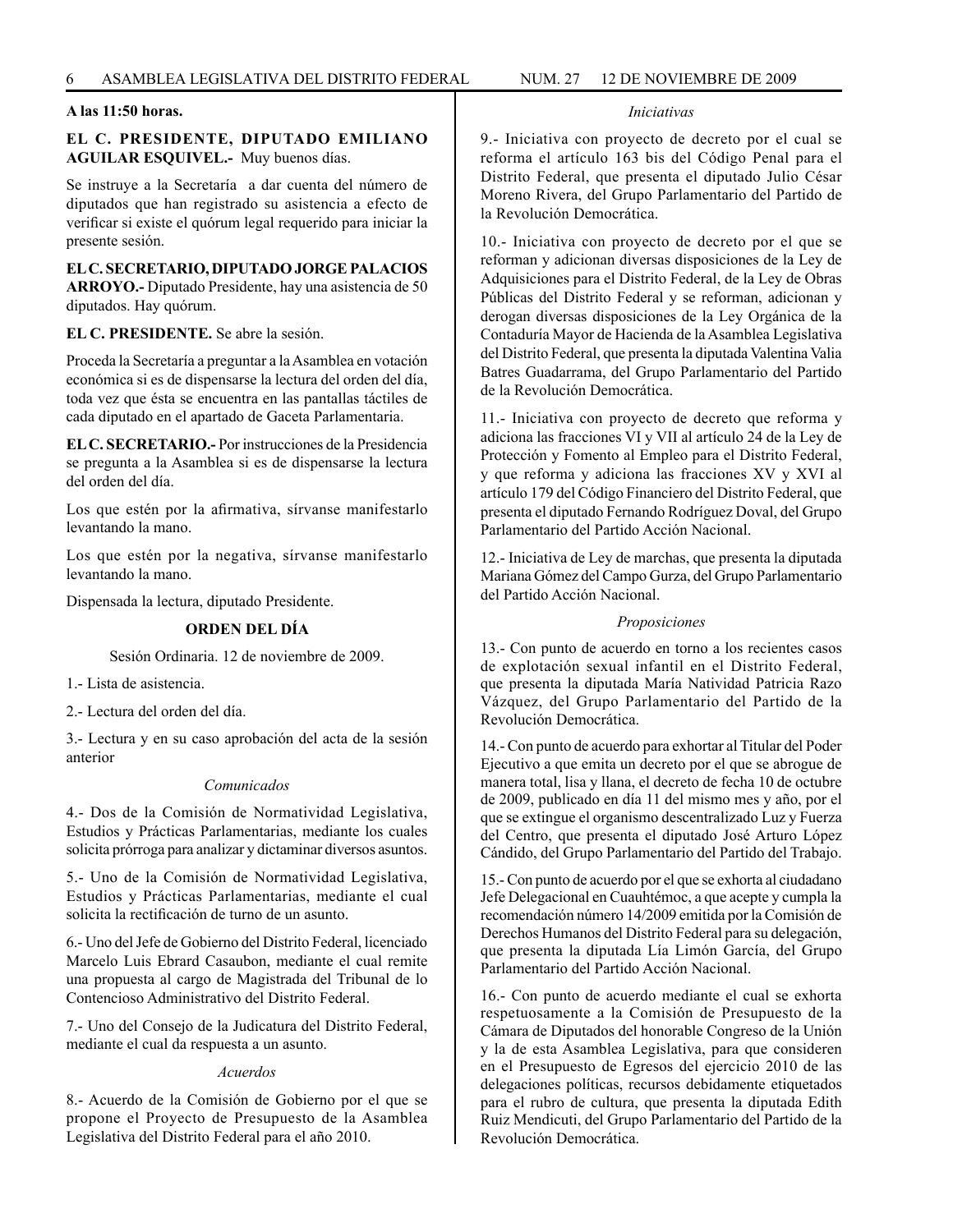17.- Con punto de acuerdo por el que respetuosamente se exhorta al Jefe de Gobierno del Distrito Federal, para que en el ámbito de sus facultades expida el Reglamento de la Ley de Fomento Cultural del Distrito Federal, y en términos del artículo 20 de la Ley en materia, a la Secretaría de Cultura para que presente ante el Titular del Ejecutivo del Distrito Federal los proyectos de reglamento necesarios para el adecuado cumplimiento de la Ley de Fomento Cultural del Distrito Federal, que presenta la diputada Edith Ruiz Mendicuti, del Grupo Parlamentario del Partido de la Revolución Democrática.

18.- Con punto de acuerdo por el que esta Honorable Asamblea Legislativa del Distrito Federal se suma a la solicitud realizada por los gobiernos de los Estados de México e Hidalgo y Distrito Federal, para que la Comisión de Presupuesto y Cuenta Pública de la honorable Cámara de Diputados del Congreso de la Unión, realice un análisis y revisión detallada del Presupuesto de Egresos de la Federación 2010, a efecto de que no reduzcan los recursos asignados al Fondo Metropolitano, sino por el contrario, éste pueda incrementarse a 6 mil 500 millones de pesos, que presenta el diputado Carlos Augusto Morales López, del Grupo Parlamentario del Partido de la Revolución Democrática, a nombre propio y de la Comisión de Desarrollo Metropolitano.

19.- Con punto de acuerdo por el que se exhorta a los diversos órdenes y órganos de Gobierno del Distrito Federal a tomar medidas de protección del medio ambiente y de la economía de la administración pública, que presenta el diputado Maximiliano Reyes Zúñiga, del Grupo Parlamentario del Partido de la Revolución Democrática.

20.- Con punto de acuerdo por el que se exhorta a la Secretaría de Educación Pública Federal, para que de manera directa se atienda la urgente necesidad de revisar la situación que enfrenta la comunidad educativa del Colegio de Bachilleres derivado del estallamiento de huelga del pasado 19 de octubre del año en curso y se instrumenten de manera directa las acciones que correspondan a efecto de salvaguardar los derechos de la comunidad escolar, que presenta el diputado Fernando Cuellar Reyes, del Grupo Parlamentario del Partido de la Revolución Democrática.

21.- Con punto de acuerdo por el que se exhorta a la Comisión de Presupuesto y Cuenta Publica de la Asamblea Legislativa del Distrito Federal, a efecto de que en el Presupuesto de Egresos del Distrito Federal para el año 2010, se dote de recursos de hasta por el 10% de aumento del presupuesto respecto del año inmediato anterior a los órganos políticos administrativos del Distrito Federal, para que se destinen a la seguridad publica de su demarcación correspondiente, que presenta el diputado Rafael Miguel Medina Pederzini, del Grupo Parlamentario del Partido Acción Nacional.

22.- Con punto de acuerdo por el que se solicita a la Secretaría de Desarrollo Urbano y Vivienda del Distrito Federal y a la delegación Tlalpan presentar ante este órgano legislativo la información respectiva sobre las especificaciones técnicas, así como copia de los permisos y dictámenes que han sido entregados para el establecimiento de gasolineras en dicha delegación, que presenta el diputado Rafael Calderón Jiménez, del Grupo Parlamentario del Partido Acción Nacional.

23.- Con punto de acuerdo por el cual se solicita a la Secretaría de Finanzas y a las 16 delegaciones del Distrito Federal, que verifiquen respecto al rubro de autogenerados en los mercados públicos, se estén entregando los tickets o comprobantes correspondientes a lo usuarios, para así poder corroborar que la totalidad de lo ingresado a los mismos se esté reportando ante la Tesorería y por consiguiente se esté recaudando en las arcas del Distrito Federal, que presenta el diputado Rafael Calderón Jiménez, del Grupo Parlamentario del Partido Acción Nacional.

24.- Con punto de acuerdo por el que se solicita al Jefe de Gobierno del Distrito Federal y a la Secretaría del Medio Ambiente del Distrito Federal, a iniciar el proceso de clausura de acuerdo con lo establecido en la norma oficial mexicana 083 de la Secretaría del Medio Ambiente y Recursos Naturales, así como una correcta adecuación ambiental respecto del predio denominado "Prados de la Montaña III", ubicado en la avenida Carlos Lazo esquina con Avenida Santa Fe, en la delegación Alvaro Obregón, que presenta el diputado José Manuel Rendón Oberhauser, del Grupo Parlamentario del Partido Acción Nacional.

25.- Con punto de acuerdo por el que se solicita al Jefe de Gobierno del Distrito Federal destinar recursos en el presupuesto para el ejercicio 2010, con el objetivo de construir el Centro de Alto Rendimiento del Distrito Federal, a favor de los deportistas del Distrito Federal, que presenta el diputado José Manuel Rendón Oberhauser, del Grupo Parlamentario del Partido Acción Nacional.

26.- Con punto de acuerdo por el que se exhorta al Jefe de Gobierno, licenciado Marcelo Ebrard Casaubon, y al Secretario de Finanzas, maestro Mario Delgado Carrillo, a que incluyan en el decreto de Presupuesto de Egresos para el ejercicio fiscal del año 2010, reglas de transparencia presupuestal que permitan una efectiva rendición de cuentas, que presenta el Grupo Parlamentario del Partido Acción Nacional.

27.- Con punto de acuerdo por el que se exhorta al Jefe de Gobierno, Licenciado Marcelo Ebrard Casaubón, y al Secretario de Finanzas, Maestro Mario Delgado Carrillo, a que incluyan de manera integra las propuestas de los jefes delegacionales en el decreto de Presupuesto de Egresos para el ejercicio fiscal del año 2010, que presenta el Grupo Parlamentario del Partido Acción Nacional.

28.- Con punto de acuerdo para dar cumplimiento al punto de acuerdo aprobado por esta Asamblea Legislativa el pasado 29 de septiembre de 2009, en el que el pleno tenga a bien designar la comisión de diputados que acudirá a la Cámara de Diputados del Congreso de la Unión a solicitar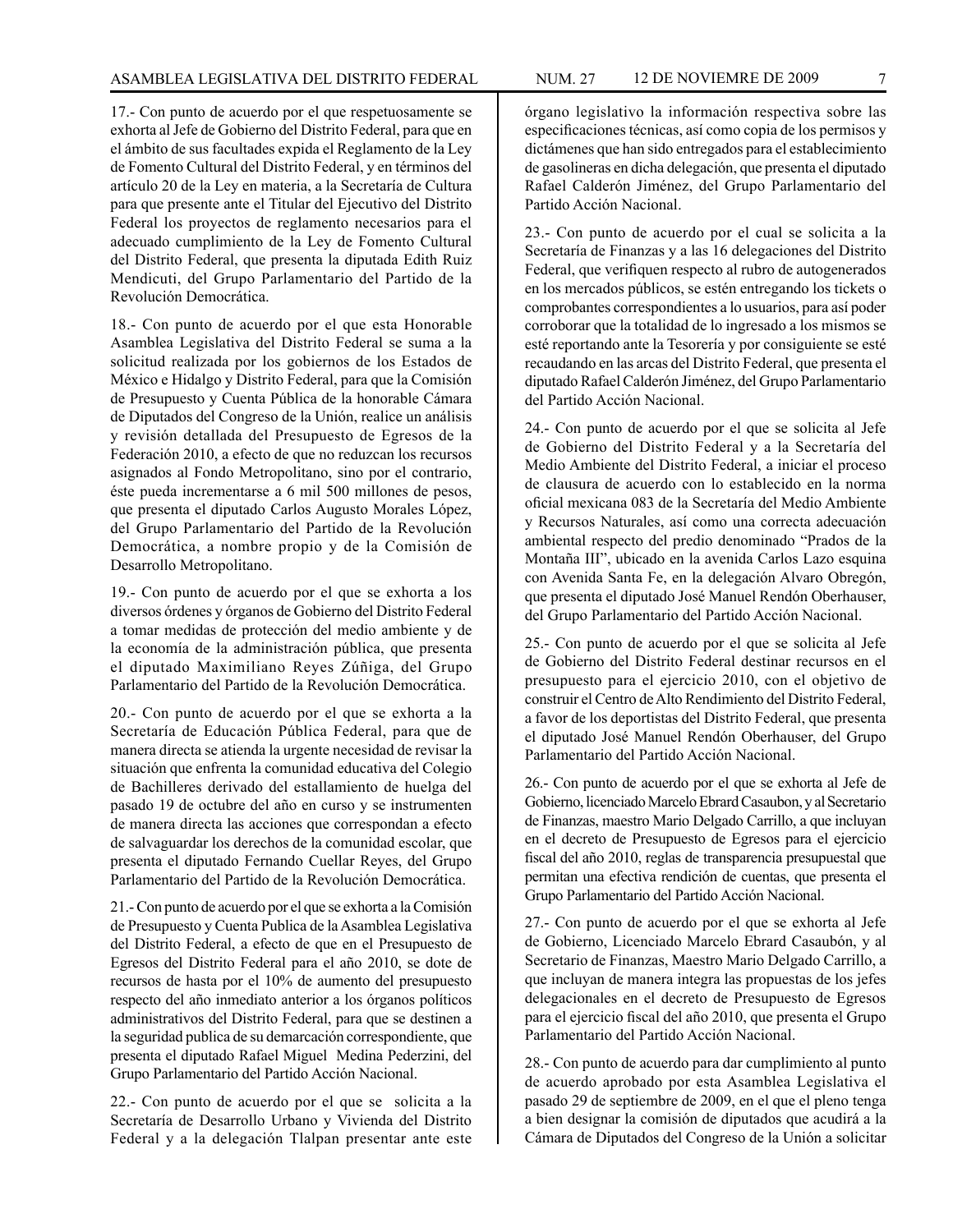la asignación de recursos etiquetados que se invertirán en la Zona Industrial Vallejo, localizada en la delegación Azcapotzalco de esta Ciudad de México, que presenta el diputado Alejandro Carbajal González, del Grupo Parlamentario del Partido de la Revolución Democrática.

**EL C. PRESIDENTE.-** Gracias diputado Secretario. En consecuencia esta Presidencia deja constancia que el orden del día cuenta con 28 puntos.

Se solicita a la Secretaría dar cuenta a la Asamblea con el acta de la sesión anterior.

**EL C. SECRETARIO.-** Señor Presidente, esta Secretaría le informa que ha sido distribuida el acta de referencia a los coordinadores de los grupos parlamentarios en los términos del Artículo 106 del Reglamento para el Gobierno Interior de la Asamblea, por lo que se solicita su autorización para preguntar al Pleno si es de aprobarse.

**EL C. PRESIDENTE.-** Adelante diputado Secretario.

**EL C. SECRETARIO.-** Está a consideración el acta.

No habiendo quien haga uso de la palabra, en votación económica se pregunta a la Asamblea si es de aprobarse el acta de referencia.

Los que estén por la afirmativa, sírvanse manifestarlo levantando la mano.

Los que estén por la negativa, sírvanse manifestarlo levantando la mano.

Aprobada el acta, diputado Presidente.

*ACTA DE LA SESIÓN ORDINARIA, 10 DE NOVIEMBRE DE 2009*

*PRESIDENCIA DE LA DIPUTADA* 

## *CLAUDIA ELENA ÁGUILA TORRES*

*En la Ciudad de México, Distrito Federal, siendo las once horas con treinta y cinco minutos del día martes diez de noviembre del año dos mil nueve, con una asistencia de 43 diputadas y diputados la Presidencia declaró abierta la Sesión; en votación económica se dispensó la lectura del orden del día toda vez que se encontraba en las pantallas táctiles de los diputados; dejando constancia que estuvo compuesto por 43 puntos, asimismo se aprobó el acta de la Sesión anterior.*

*Posteriormente, para presentar una iniciativa de reformas al Reglamento para el Gobierno Interior de la Asamblea Legislativa del Distrito Federal, se concedió el uso de la Tribuna a la diputada Lizbeth Eugenia Rosas Montero, del Grupo Parlamentario del Partido de la Revolución Democrática; la Presidencia la turnó para su análisis y dictamen a la Comisión de Normatividad Legislativa, Estudios y Prácticas Parlamentarias.*

*Enseguida, para presentar una iniciativa de decreto por el que se reforma la denominación del Titulo Segundo,* 

*se adiciona un Capítulo Tercero y un artículo 155-Bis del Código Penal del Distrito Federal, se concedió el uso de la Tribuna a la Diputada Maricela Contreras Julián, del Grupo Parlamentario del Partido de la Revolución Democrática; la Presidencia la turnó para su análisis y dictamen a las Comisiones Unidas de Administración y Procuración de Justicia y de Salud y Asistencia Social.*

*Después, para presentar una iniciativa con proyecto de decreto por el que se reforman los artículos 172 fracción II inciso d), 207, 208 primero y segundo párrafo, 209 y 210 primer párrafo del Reglamento para el Gobierno Interior de la Asamblea Legislativa del Distrito Federal, 58 fracción V, 62 fracción II, 64, 78 fracción II y último párrafo de la Ley de las y los Jóvenes del Distrito Federal y 51 de la Ley de Educación Física y Deporte del Distrito Federal, se concedió el uso de la Tribuna al Diputado Rafael Miguel Medina Pederzini, del Grupo Parlamentario del Partido Acción Nacional; la Presidencia la turnó para su análisis y dictamen a la Comisión de Normatividad Legislativa, Estudios y Prácticas Parlamentarias.*

*De inmediato, la Presidencia hizo del conocimiento del Pleno que los puntos enlistados en los numerales 9, 20, 26, 29 y 39 habían sido retirados del orden del día.*

*Asimismo, para presentar una iniciativa de iniciativa por la que se reforman y adicionan diversas disposiciones de la Constitución Política de los Estados Unidos, se concedió el uso de la Tribuna a la Diputada Mariana Gómez del Campo Gurza, del Grupo Parlamentario del Partido Acción Nacional; la Presidencia la turnó para su análisis y dictamen a las Comisiones Unidas de Normatividad Legislativa, Estudios y Prácticas Parlamentarias y de Asuntos Político Electorales con opinión de la Comisión Especial para la Reforma Política del Distrito Federal.*

*Acto continuo, para presentar una iniciativa con proyecto de decreto por el que se reforma el Artículo 18 de la Ley General de Desarrollo Social en materia de financiamiento y el gasto, se concedió el uso de la Tribuna al Diputado Víctor Gabriel Varela López, del Grupo Parlamentario del Partido de la Revolución Democrática; la Presidencia la turnó para su análisis y dictamen a las Comisiones Unidas de Presupuesto y Cuenta Pública y de Desarrollo Social.*

*De igual modo, para presentar una iniciativa con proyecto de decreto por el que se reforma la fracción I del artículo 30 de la Ley de Desarrollo Social en el Distrito Federal, en materia de planeación, programación y presupuestación, se concedió el uso de la Tribuna al Diputado Víctor Gabriel Varela López, del Grupo Parlamentario del Partido de la Revolución Democrática; la Presidencia la turnó para su análisis y dictamen a las Comisiones Unidas de Presupuesto y Cuenta Pública y de Desarrollo Social.*

*Enseguida, para presentar una propuesta con punto de acuerdo a través del cual se exhorta al Jefe de Gobierno del Distrito Federal, Secretario de Obras y Servicios y al*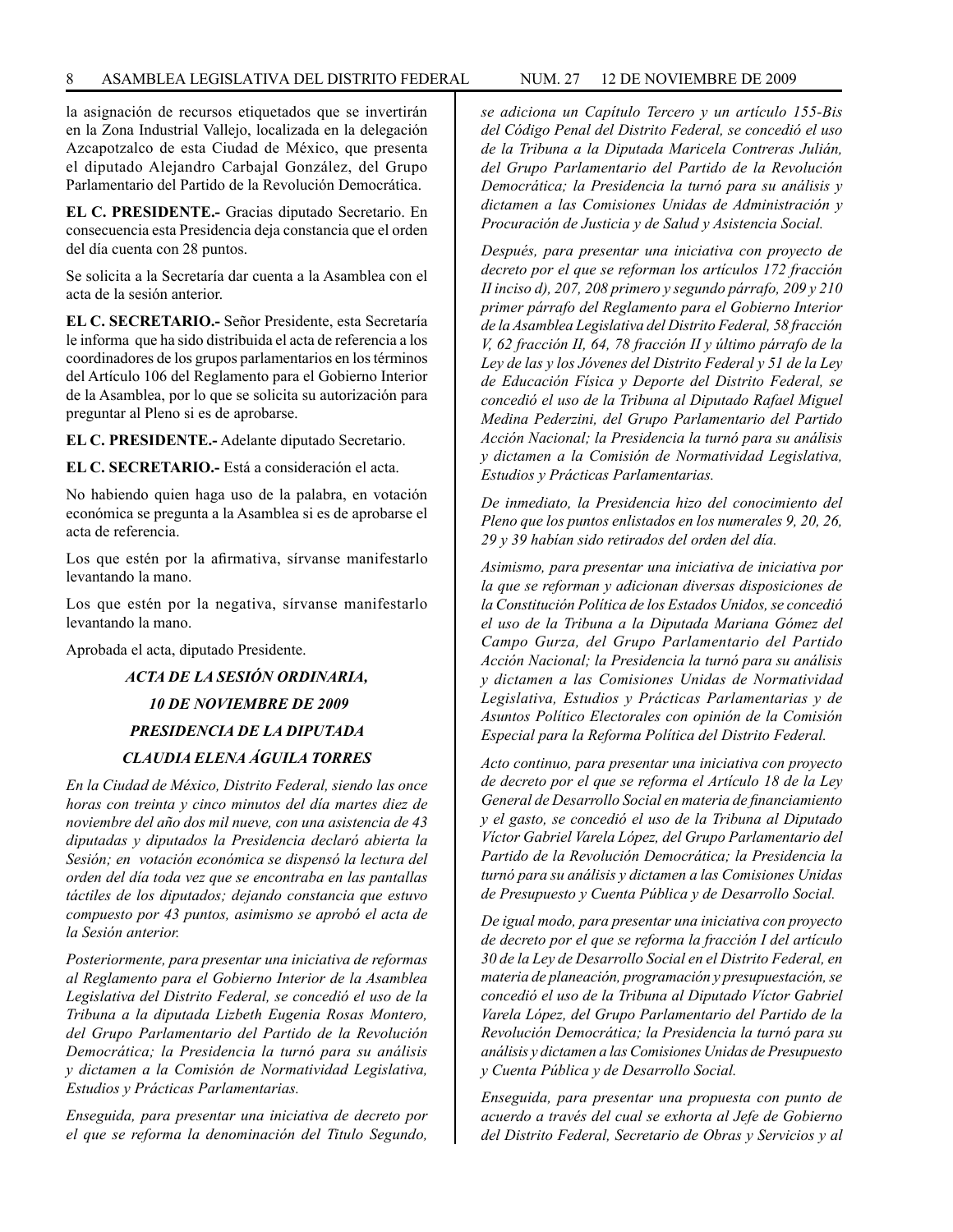*Director General del Sistema de Aguas de la Ciudad de México, se concedió el uso de la Tribuna a la Diputada Ana Estela Aguirre y Juárez, del Grupo Parlamentario del Partido del Trabajo; en votación económica se consideró de urgente y obvia resolución; asimismo en votación económica se aprobó y se ordenó remitirla a las autoridades correspondientes para los efectos legales a que haya lugar.*

*Posteriormente, para presentar una propuesta con punto de acuerdo a través del cual se exhorta respetuosamente al Jefe de Gobierno y a los Jefes Delegacionales en materia de presupuesto para las políticas públicas en pro de la mujer, se concedió el uso de la Tribuna a la Diputada Ana Estela Aguirre y Juárez, del Grupo Parlamentario del Partido del Trabajo; en votación económica se consideró de urgente y obvia resolución; asimismo en votación económica se aprobó y se ordenó remitirla a las autoridades correspondientes para los efectos legales a que haya lugar.*

*A continuación, para presentar una propuesta con punto de para exhortar al Gobierno Federal y a la Cámara de Diputados del Congreso de la Unión apegarse a los principios, garantías y derechos humanos contemplados en la Constitución Política de los Estados Unidos Mexicanos y, en consecuencia, abstenerse de imponer cualquier impuesto o aumento en las contribuciones ya existentes que lesionen la economía de las clases populares y de la clase media, de igual forma se les exhorta para que aprueben un incremento a los montos del presupuesto federal que corresponden a los programas prioritarias y sociales del Distrito Federal, se concedió el uso de la Tribuna a la Diputada Ana Estela Aguirre y Juárez, del Grupo Parlamentario del Partido del Trabajo; en votación económica se consideró de urgente y obvia resolución; asimismo en votación económica se aprobó y se ordenó remitirla a las autoridades correspondientes para los efectos legales a que haya lugar.*

#### *PRESIDENCIA DEL DIPUTADO*

#### *EMILIANO AGUILAR ESQUIVEL*

*Acto seguido, para presentar una propuesta con punto de acuerdo por el que se solicita a la Delegación Tláhuac, la incorporación a la mesa de trabajo relativa al proceso de elección del coordinador territorial en Santiago Zapotitlán como observadores de la Comisión de Derechos Humanos del Distrito Federal y de las de Comisión de Asuntos Indígenas, Pueblos y Barrios Originarios y Atención a Migrantes y Participación Ciudadana de esta honorable Asamblea, se concedió el uso de la Tribuna al Diputado Horacio Martínez Meza, del Grupo Parlamentario del Partido de la Revolución Democrática; en votación económica se consideró de urgente y obvia resolución; asimismo se aprobó y se ordenó remitirla a las autoridades correspondientes para los efectos legales a que haya lugar.*

*Después, la Presidencia hizo del conocimiento del Pleno que los puntos enlistados en los numerales 15 y 30 habían sido retirados del orden del día.*

*Asimismo, la Presidencia informó que recibió una propuesta con punto de acuerdo para solicitar al Instituto Nacional de Antropología realice los estudios pertinentes sobre los terrenos ubicados en el perímetro de la delegación Tláhuac, del Diputado Norberto Ascencio Solís Cruz, del Grupo Parlamentario del Partido Verde Ecologista de México; misma que fue turnada para su análisis y dictamen a la Comisión de Desarrollo e Infraestructura Urbana.*

*De la misma manera, para presentar una propuesta con punto de acuerdo por la que se solicita al pleno de la Asamblea Legislativa del Distrito Federal V Legislatura solicitar al Jefe de Gobierno, ciudadano Marcelo Ebrard Casaubón, que por su conducto sea elaborado un proyecto y requerir a la Secretaría de Gobernación al cantidad de 10 millones de pesos para realizar un estudio sobre la seguridad estructural y monitoreo de niveles de los edificios que conforman el conjunto habitacional Adolfo López Mateos; se concedió el uso de la Tribuna al Diputado José Luis Muñoz Soria, del Grupo Parlamentario del Partido de la Revolución Democrática; en votación económica se consideró de urgente y obvia resolución; asimismo se aprobó y se ordenó remitirla a las autoridades correspondientes para los efectos legales a que haya lugar.*

*Después, para presentar una propuesta con punto de acuerdo por el que se exhorta al Jefe de Gobierno solicite ante la UNESCO sea reconocido por sus tradiciones históricas a Mixquic se identifique, conserva, protege y rehabilite, sitio que por su valor cultural y natural debe ser declarado patrimonio de la humanidad, a fin de que las próximas generaciones las conozcan, se concedió el uso de la Tribuna al Diputado Alejandro Sánchez Camacho, del Grupo Parlamentario del Partido de la Revolución Democrática; en votación económica se consideró de urgente y obvia resolución; asimismo se aprobó y se ordenó remitirla a las autoridades correspondientes para los efectos legales a que haya lugar.*

*Acto continuo, para presentar una propuesta con punto de acuerdo para exhortar respetuosamente a la Comisión de Gobierno de la Asamblea Legislativa del Distrito Federal para que sean eliminados del presupuesto 2010 los gastos médicos mayores que se otorgan a los diputados y funcionarios, en el contexto de las medidas de austeridad; se concedió el uso de la Tribuna al Diputado Víctor Gabriel Varela López, del Grupo Parlamentario del Partido de la Revolución Democrática; la Presidencia la turnó a la Comisión de Presupuesto y Cuenta Pública, con opinión del Comité de Administración.*

*Después, la Presidencia hizo del conocimiento del Pleno que el punto enlistado en el numeral 25 había sido retirado del orden del día.*

*Enseguida, para presentar una propuesta con punto de acuerdo mediante el cual se solicita un informe al titular del Sistema de Aguas de la Ciudad de México, Ramón Aguirre Díaz, que contenga a detalle la disponibilidad,*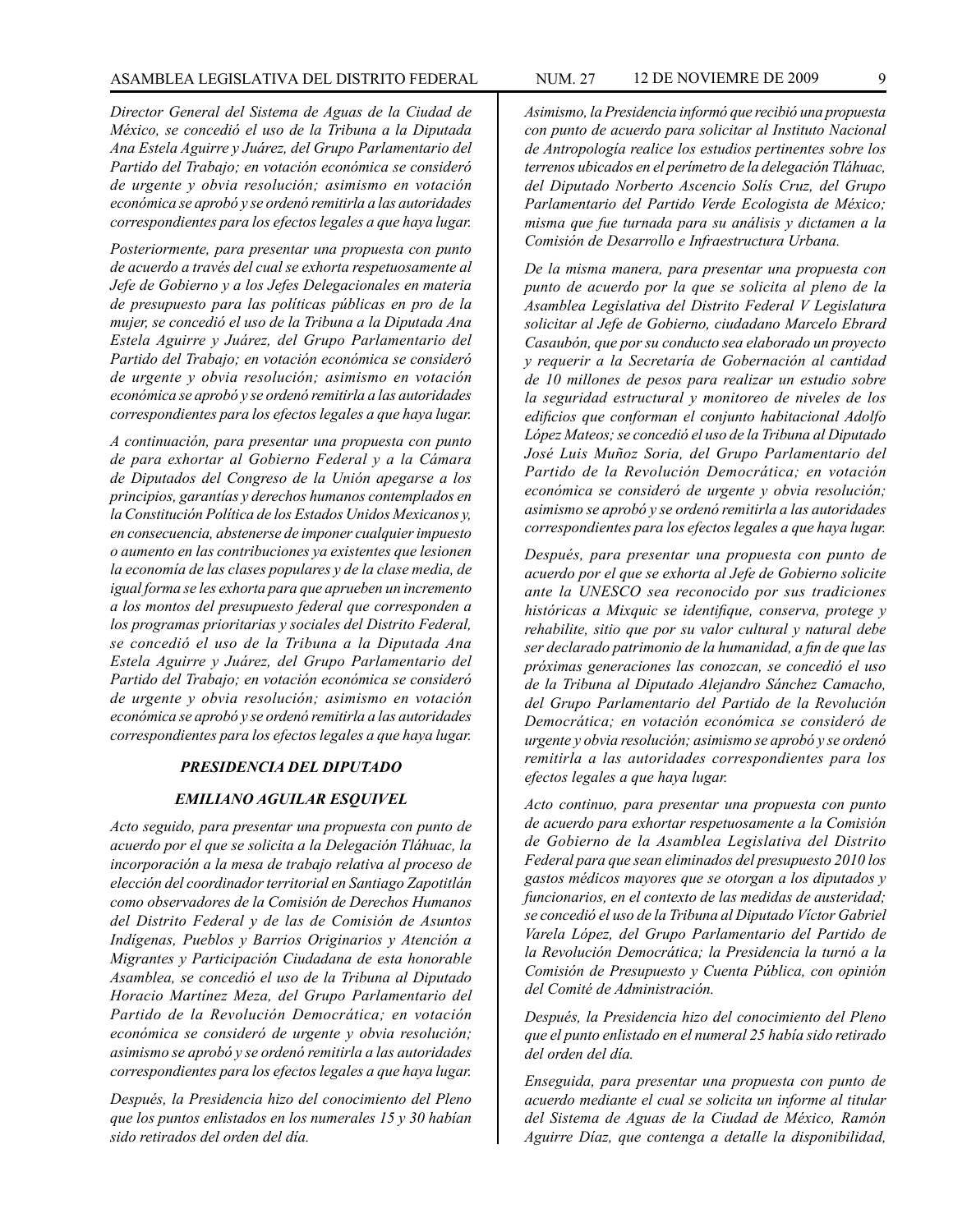*calidad y consumo del agua de la Ciudad de México, así como la cantidad promedio de agua suministrada para consumo no doméstico por colonia en el Distrito Federal, se concedió el uso de la Tribuna a la Diputada Valentina Valia Batres Guadarrama, del Grupo Parlamentario del Partido de la Revolución Democrática; en votación económica se consideró de urgente y obvia resolución; para hablar en contra, se concedió el uso de la Tribuna al Diputado Juan Carlos Zárraga Sarmiento, del Grupo Parlamentario del Partido Acción Nacional; hasta por diez minutos; para hablar en pro, se concedió el uso de la Tribuna a la Diputada Valentina Valia Batres Guadarrama, hasta por diez minutos; en votación económica se aprobó y se ordenó remitirla a las autoridades correspondientes para los efectos legales a que haya lugar.*

*Posteriormente, para presentar una propuesta con punto de acuerdo por el que se exhorta al Jefe de Gobierno, ciudadano Marcelo Ebrard Casaubon, y al Oficial Mayor, ciudadano Ramón Montaño Cuadra, ambos del Gobierno del Distrito Federal, para que respeten las áreas verdes del predio ubicado en Parque Prados de la Montaña, en Santa Fé, en beneficio de los vecinos de la zona; se concedió el uso de la Tribuna a la Diputada Lía Limón García, del Grupo Parlamentario del Partido Acción Nacional; en votación económica se consideró de urgente y obvia resolución; asimismo se aprobó y se ordenó remitirla a las autoridades correspondientes para los efectos legales a que haya lugar.*

*Después, para presentar una propuesta con punto de acuerdo para exhortar a la Asamblea Legislativa del Distrito Federal a incorporar a la Comisión de Hacienda a las reuniones de trabajo que en materia de presupuesto se realizan con los jefes delegacionales, órganos de gobierno y autónomos, servidores públicos de la Secretaría de Finanzas y de la Consejería Jurídica del Distrito Federal con la Comisión de Presupuesto y Cuenta Pública, con el fin de diseñar de manera correcta el paquete presupuestal 2010 que comprende la Ley de Ingresos, el Presupuesto de Egresos y el Código Financiero para el Distrito Federal, lo cual es competencia en ambas Comisiones, se concedió el uso de la Tribuna al Diputado Juan Pablo Pérez Mejía, del grupo parlamentario del Partido del Trabajo; en votación económica se consideró de urgente y obvia resolución; asimismo se aprobó y se ordenó remitirla a las autoridades correspondientes para los efectos legales a que haya lugar.*

*A continuación, para presentar una propuesta con punto de acuerdo para que esta honorable Asamblea Legislativa exhorte respetuosamente al ingeniero Ramón Aguirre Díaz, Director del Sistema de Aguas de la Ciudad de México a tomar las medidas necesarias para regularizar el servicio de agua en la Delegación Gustavo A. Madero, se concedió el uso de la Tribuna a la Diputada Claudia Elena Águila Torres, del Grupo Parlamentario del Partido de la Revolución Democrática; en votación económica se consideró de urgente y obvia resolución; asimismo se aprobó y se ordenó remitirla a las autoridades correspondientes para los efectos legales a que haya lugar.*

*Después, la Presidencia hizo del conocimiento del Pleno que el punto enlistado en el numeral 40 había sido retirado del orden del día.*

*Del mismo modo, para presentar una propuesta con punto de acuerdo para que esta Asamblea Legislativa del Distrito Federal exhorte respetuosamente al Jefe de Gobierno del Distrito Federal, para que instruya a las instancias competentes a fin de poner en estado de emisión los decretos de expropiación que regularicen la tenencia de la tierra en diferentes delegaciones del Distrito Federal, en beneficio de los habitantes del Distrito Federal de escasos recursos económicos; se concedió el uso de la Tribuna al Diputado José Arturo López Cándido, del Grupo Parlamentario del Partido del Trabajo; en votación económica no se consideró de urgente y obvia resolución; y se turnó a las Comisiones Unidas de Desarrollo e Infraestructura Urbana y de Atención a Grupos Vulnerables.*

*A continuación, para presentar una propuesta con punto de acuerdo para exhortar al Gobierno de la Ciudad a ejercer acciones contundentes que inhiban el tráfico de armas en la Ciudad de México; se concedió el uso de la Tribuna al Diputado José Arturo López Cándido, del Grupo Parlamentario del Partido del Trabajo; en votación económica se consideró de urgente y obvia resolución; asimismo se aprobó y se ordenó remitirla a las autoridades correspondientes para los efectos legales a que haya lugar.*

*Posteriormente, para presentar una propuesta con punto de acuerdo por el que se solicita a las Secretarías de Obras y Servicios, de Desarrollo Social y de Seguridad Pública del Distrito Federal concluyan y se les dote de equipo a los Módulos de Seguridad y de Participación Ciudadana en el Distrito Federal; se concedió el uso de la Tribuna a la Aleida Alavez Ruiz, del Grupo Parlamentario del Partido de la Revolución Democrática; en votación económica se consideró de urgente y obvia resolución; asimismo se aprobó y se ordenó remitirla a las autoridades correspondientes para los efectos legales a que haya lugar.*

*Inmediatamente, para presentar una propuesta con punto de acuerdo sobre la solicitud de información al Secretario de Educación del Distrito Federal respecto del Programa Prepa Más, se concedió el uso de la Tribuna a la Diputada Alicia Virginia Téllez Sánchez, del Grupo Parlamentario del Partido Revolucionario Institucional; en votación económica se consideró de urgente y obvia resolución; asimismo se aprobó y se ordenó remitirla a las autoridades correspondientes para los efectos legales a que haya lugar.*

*Posteriormente, para presentar una propuesta con punto de acuerdo por el que se exhorta al Jefe de Gobierno y a la Junta de Gobierno del Instituto del Deporte, ambos del Distrito Federal, a efecto de que designe en forma inmediata un Director del Instituto del Deporte que cumpla con los requisitos legales que existe al Reglamento Interior del propio órgano descentralizado de referencia; se concedió el uso de la Tribuna al Diputado Rafael Miguel Medina Pederzini, del Grupo*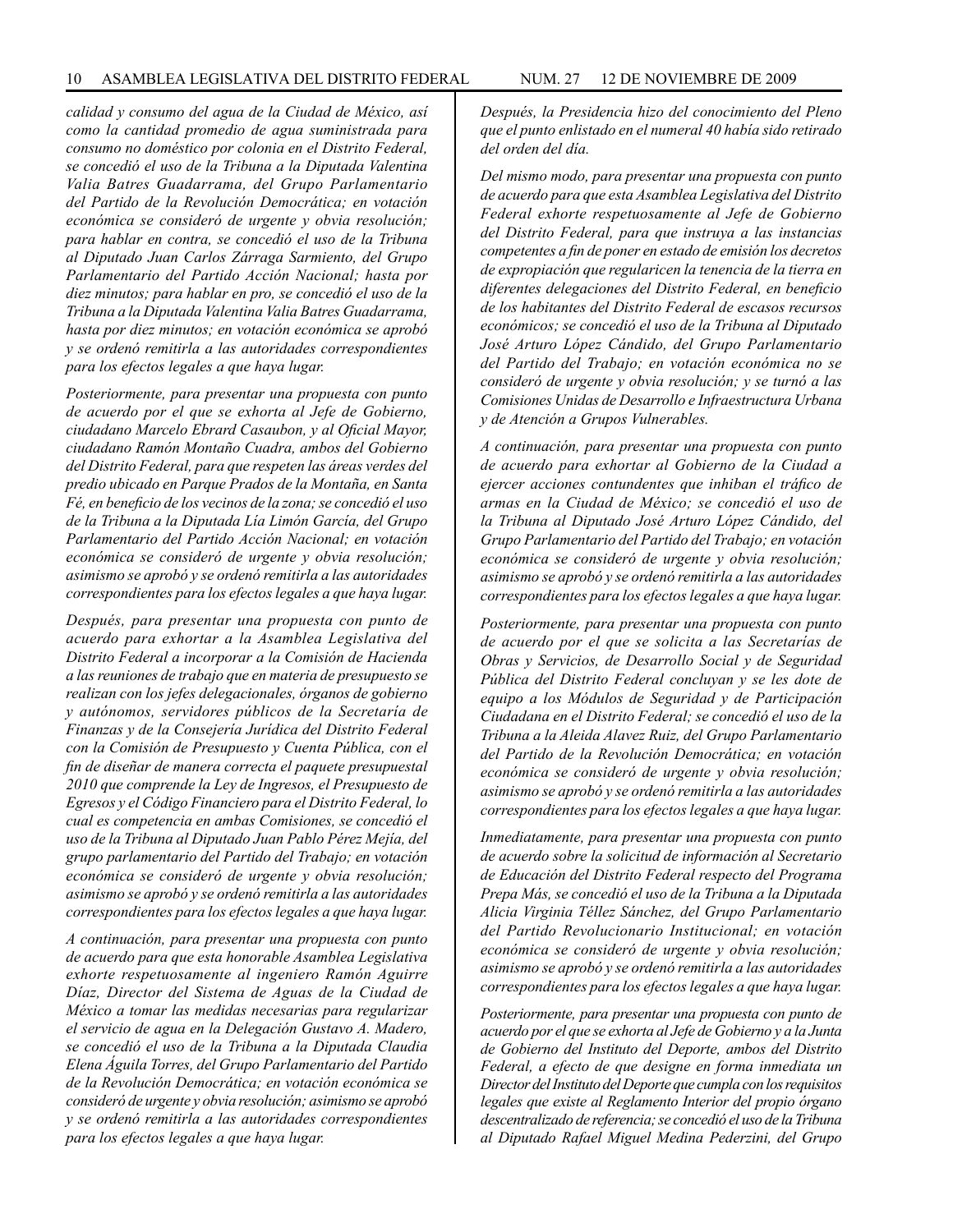*Parlamentario del Partido Acción Nacional; en votación económica se consideró de urgente y obvia resolución; asimismo se aprobó y se ordenó remitirla a las autoridades correspondientes para los efectos legales a que haya lugar.*

*Después, para presentar una propuesta con punto de acuerdo por el que se solicita a la honorable Cámara de Diputados del Congreso de la Unión apruebe la solicitud de recursos adicionales para el Distrito Federal para el ejercicio fiscal 2010; se concedió el uso de la Tribuna al Diputado Erasto Ensástiga Santiago, del Grupo Parlamentario del Partido de la Revolución Democrática; en votación económica se consideró de urgente y obvia resolución; asimismo se aprobó y se ordenó remitirla a las autoridades correspondientes para los efectos legales a que haya lugar.*

*Acto seguido, para presentar una propuesta con punto de acuerdo mediante el cual se exhorta respetuosamente a la Procuraduría General de Justicia del Distrito Federal, la Dirección General de Registro Civil del Distrito Federal y la Secretaría de Salud del Distrito Federal para que en el ámbito de sus respectivas competencias informen a esta Soberanía sobre los hechos que se suscitaron en el Hospital particular denominado Central de Oriente, con motivo del tráfico de recién nacidos por médicos de ese hospital; se concedió el uso de la Tribuna a la Diputada Edith Ruiz Mendicuti, del Grupo Parlamentario del Partido de la Revolución Democrática; en votación económica se consideró de urgente y obvia resolución; asimismo se aprobó y se ordenó remitirla a las autoridades correspondientes para los efectos legales a que haya lugar.*

*Del mismo modo, para presentar una propuesta con punto de acuerdo por el que se exhorta al ciudadano Marcelo Ebrard Casaubón, Jefe de Gobierno del Distrito Federal; al ciudadano Mario Carrillo Huerta, Secretario de Educación de la Ciudad de México, para destituir a Javier Hidalgo Ponce, como Director del Instituto de la Juventud de la Ciudad de México; se concedió el uso de la Tribuna al Diputado Cristian Vargas Sánchez, del Grupo Parlamentario del Partido Revolucionario Institucional; se turnó para su análisis y dictamen a la Comisión de Juventud y Deporte.*

## *PRESIDENCIA DEL DIPUTADO JUAN PABLO PÉREZ MEJÍA*

*Posteriormente, para presentar una propuesta con punto de acuerdo relativo a la asignación de recursos adicionales al Distrito Federal por la atención que brinda a pacientes de otras entidades federativas en el Sistema de Salud de la Ciudad de México; se concedió el uso de la Tribuna a la Diputada Maricela Contreras Julián, del Grupo Parlamentario del Partido de la Revolución Democrática; en votación económica se consideró de urgente y obvia resolución; asimismo se aprobó y se ordenó remitirla a las autoridades correspondientes para los efectos legales a que haya lugar.*

*Después, la Presidencia hizo del conocimiento del Pleno que el punto enlistado en el numeral 38 había sido retirado del orden del día.*

*A continuación, para presentar una propuesta con punto de acuerdo por el que este órgano Legislativo convoca al Acuerdo para el Impulso de la Competitividad y el Empleo en la Ciudad de México; se concedió el uso de la Tribuna al Diputado Adolfo Orive Bellinger, del Grupo Parlamentario del Partido del Trabajo; en votación económica se consideró de urgente y obvia resolución; asimismo se aprobó y se ordenó remitirla a las autoridades correspondientes para los efectos legales a que haya lugar.*

*Finalmente, para presentar una propuesta con punto de acuerdo por el que se exhorta al Jefe de Gobierno y al Secretario de Salud, ambos del Distrito Federal, a instalar de inmediato la Agencia de Protección Sanitaria, promulgar el Reglamento de la misma, llevar a cabo la evaluación y verificación de empresas y laboratorios dedicados al embellecimiento físico, así como organizar, coordinar y vigilar el ejercicio de las actividades profesionales, técnicas y auxiliares de la salud, en coordinación con las dependencias federales competentes y con la Universidad Nacional Autónoma de México; se concedió el uso de la Tribuna al Diputado Mauricio Tabe Echartea, del Grupo Parlamentario del Partido Acción Nacional, en votación económica se consideró de urgente y obvia resolución; en términos del artículo 121 se concedió el uso de la Tribuna a la Diputada Alicia Virginia Téllez Sánchez, del Grupo Parlamentario del Partido Revolucionario Institucional, hasta por diez minutos; asimismo, en términos del artículo 121 se concedió el uso de la Tribuna al Diputado Mauricio Tabe Echartea, hasta por diez minutos, en votación económica se aprobó la propuesta y se remitió a las autoridades correspondientes para los efectos legales conducentes.*

*Habiéndose agotado los asuntos en cartera y siendo las quince horas con veintidós minutos, se levantó la Sesión y se citó para la que tendría lugar el jueves 12 de noviembre de 2009, a las 11:00 horas, rogando a todos su puntual asistencia.*

**EL C. PRESIDENTE.-** Gracias diputado Secretario. Esta Presidencia hace del conocimiento de la Asamblea que se recibieron dos comunicados de la Comisión de Normatividad Legislativa, Estudios y Prácticas Parlamentarias mediante los cuales solicita prórroga para analizar y dictaminar diversos asuntos.

Esta Presidencia, después de revisar las solicitudes recibidas, considera que se actualiza la hipótesis establecida por los párrafos segundo y tercero del artículo 32 del Reglamento para el Gobierno Interior de la Asamblea Legislativa del Distrito Federal. En tal virtud proceda la Secretaría a consultar a la Asamblea en votación económica si son de aprobarse las solicitudes presentadas por la Comisión señalada.

**EL C. SECRETARIO.-** Por instrucciones de la Presidencia y en votación económica se pregunta a la Asamblea si son de autorizarse las solicitudes de prórroga de la Comisión de referencia.

Los que estén por la afirmativa, sírvanse manifestarlo levantando la mano.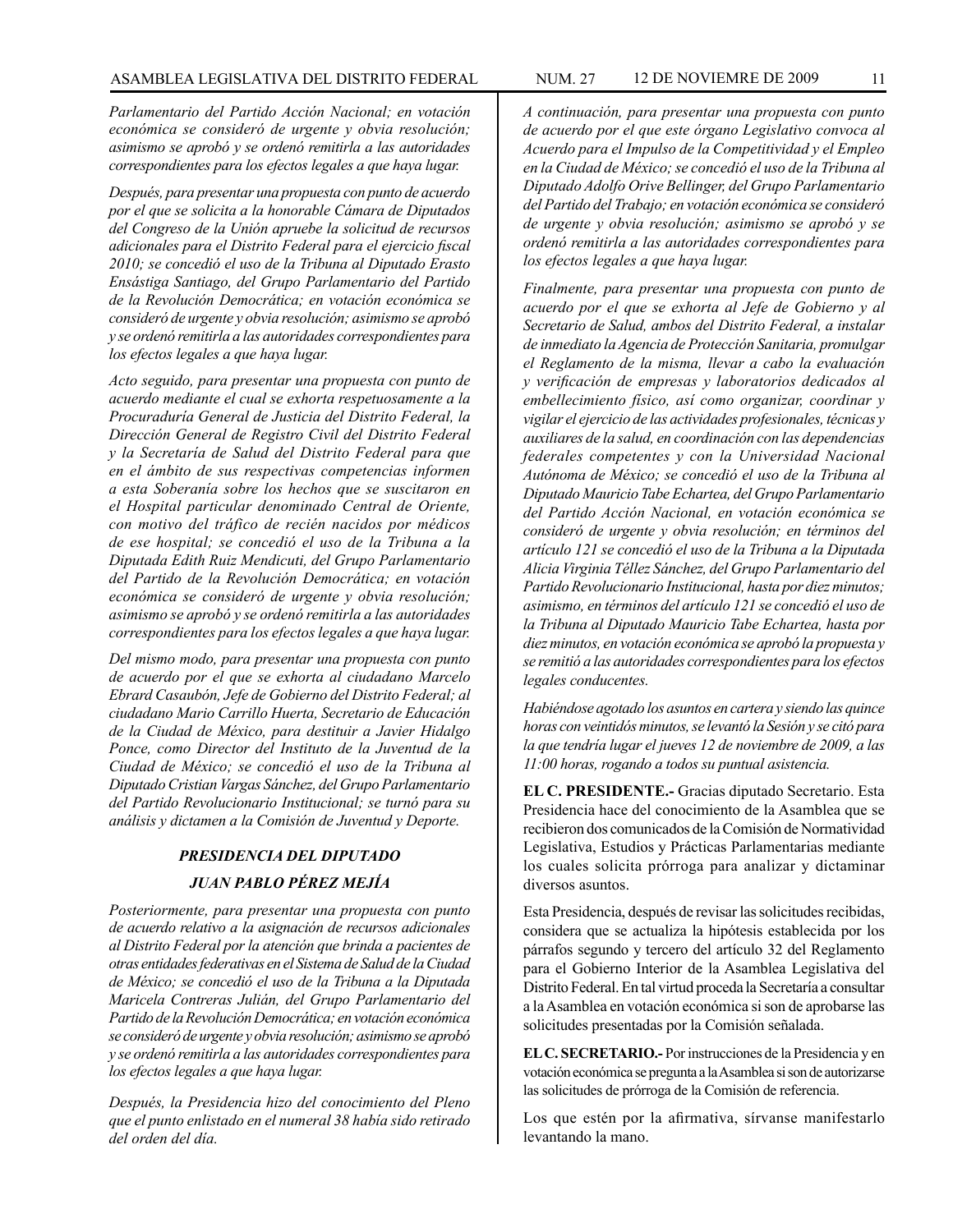Los que estén por la negativa, sírvanse manifestarlo levantando la mano.

Se autoriza, diputado Presidente.

**EL C. PRESIDENTE.-** Hágase del conocimiento del titular de la Comisión solicitante.

Esta Presidencia hace del conocimiento del Pleno de la Asamblea que se recibió un comunicado de la Presidencia de la Comisión de Normatividad Legislativa, Estudios y Prácticas Parlamentarias mediante el cual se solicita la rectificación del turno relativo a la propuesta con punto de acuerdo sobre las Medallas al Mérito Ciudadano y Policial presentado por la diputada Aleida Alavez Ruiz, del día 29 de septiembre del año en curso.

#### *ASAMBLEA LEGISLATIVA DEL DISTRITO FEDERAL*

## *COMISIÓN DE NORMATlVlDAD LEGISLATIVA, ESTUDIOS Y PRÁCTICAS PARLAMENTARIAS*

*Asunto: Rectificación de turno. Oficio No. ALDF/VL/CNLEPP/ST/00012/09 México, D. F., a 9 de noviembre del 2009.*

#### *Dip. Emiliano Aguilar Esquivel*

*Presidente de la Mesa Directiva de la*

*Asamblea Legislativa del Distrito Federal, V Legislatura,*

#### *P r e s e n t e.*

*En sesión ordinaria de la Asamblea Legislativa del Distrito Federal, correspondiente al primer periodo ordinario, del primer año de ejercicio de esta H. Asamblea Legislativa del Distrito Federal, V Legislatura, celebrada el día 29 de septiembre del año en curso, la C. Dip. Aleida Alavez Ruiz, integrante del Grupo Parlamentario del Partido de la Revolución Democrática, presentó una propuesta con punto de acuerdo sobre las Medallas al Merito Ciudadano y Policial.*

*Con fecha 29 de septiembre de 2009, mediante oficio número MDPPPA/CSP/0247/2009, la Dip. María Alejandra Barrales Magdalena, entonces Presidencia de la Mesa Directiva, de este Órgano Legislativo remitió a esta Comisión la propuesta con punto de acuerdo antes referida.*

*Que las competencias de las comisiones ordinarias es la que deriva de su denominación según lo expuesto en el artículo 64 de la Ley Orgánica de la Asamblea Legislativa del Distrito Federal, en correspondencia a las respectivas materias legislativas de la Asamblea previstas en el Estatuto de Gobierno del Distrito Federal, en consecuencia, la Comisión competente para dictaminar el reconocimiento al Mérito Policial, es la Comisión de Seguridad Publica, tal y como se establece en el articulo 200 del Reglamento para el Gobierno Interior de la Asamblea Legislativa del Distrito Federal.*

*Por otra parte, por lo que respecta a la medalla al Mérito Ciudadano, se deberá nombrar la Comisión Especial, para el otorgamiento de la medalla, conforme lo dispuesto por los artículos 10, fracción XXII, 73, 74, 75, de la Ley Orgánica, artículo 172 fracción I II inciso a), 181, 183, del Reglamento para el Gobierno Interior, ambas de la Asamblea legislativa del Distrito Federal.*

*En virtud de lo anterior, y con fundamento en los artículos 64, de la Ley Orgánica; 28 párrafo cuarto del Reglamento para el Gobierno Interior y 8, 9 fracción I del Reglamento Interior de las Comisiones todos de la Asamblea Legislativa del Distrito Federal, se solicita atentamente, se rectifique el turno sobre la propuesta con punto de acuerdo antes citada, y sea returnado a la Comisión de Seguridad Publica, por lo que hace al premio al Mérito Policial, y la Comisión Especial que se sirvan nombrar para el otorgamiento de la medalla al mérito ciudadano; Para el análisis y dictamen correspondiente.*

*Sin más por el momento, reciba un cordial saludo.*

#### *Atentamente*

*Dip. Guillermo Orozco Loreto*

*Presidente*

*\_\_\_\_\_ O \_\_\_\_\_*

## *ASAMBLEA LEGISLATIVA DEL DISTRITO FEDERAL COMISIÓN DE NORMATlVlDAD LEGISLATIVA,*

#### *ESTUDIOS Y PRÁCTICAS PARLAMENTARIAS*

*Asunto: Se solicita prorroga para dictaminar. Oficio No. ALDF/VL/CNLEPP/ST/00013/09*

*México, D. F., a 9 de noviembre del 2009.*

*Dip. Emiliano Aguilar Esquivel*

*Presidente de la Mesa Directiva de la*

#### *Asamblea Legislativa del Distrito Federal, V Legislatura,*

#### *P r e s e n t e.*

*En la sesión ordinaria de la Asamblea Legislativa del Distrito Federal, correspondiente al primer periodo ordinario, del primer año de ejercicio de esta H. Asamblea Legislativa del Distrito Federal, V Legislatura, celebrada el día 24 de septiembre del año en curso, el C. Dip. Juan Pablo Pérez Mejía, integrante del Grupo Parlamentario del Partido del Trabajo, presentó una iniciativa con proyecto de decreto, por el que se reforman y adicionan los artículos 36 y 50, de la Ley Orgánica, y los artículos 93, 146, del Reglamento para el Gobierno Interior, ambos de la Asamblea Legislativa del Distrito Federal.*

*Con fecha 24 de septiembre de 2009, mediante oficio número MDPPPA/CSP/0208/2009, la Dip. María Alejandra Barrales Magdalena, entonces Presidencia de la Mesa Directiva, de este Órgano Legislativo remitió a esta Comisión la iniciativa con proyecto de decreto, antes referida. Que en virtud de tener diversas iniciativas con proyecto de decreto, por el que se propone reformar y adicionar artículos a la Ley Orgánica, al Reglamento para el Gobierno Interior, y al Reglamento Interior de las Comisiones, todos de la Asamblea Legislativa del Distrito Federal, se hace necesario realizar un estudio cuidadoso de las iniciativas de reforma en su conjunto, para evitar faltas a su interpretación armónica y sistemática de las leyes que rigen la vida interior de la Asamblea Legislativa del Distrito Federal.*

*Por lo anterior, con fundamento en lo dispuesto por el artículos 32 del Reglamento para el Gobierno Interior de*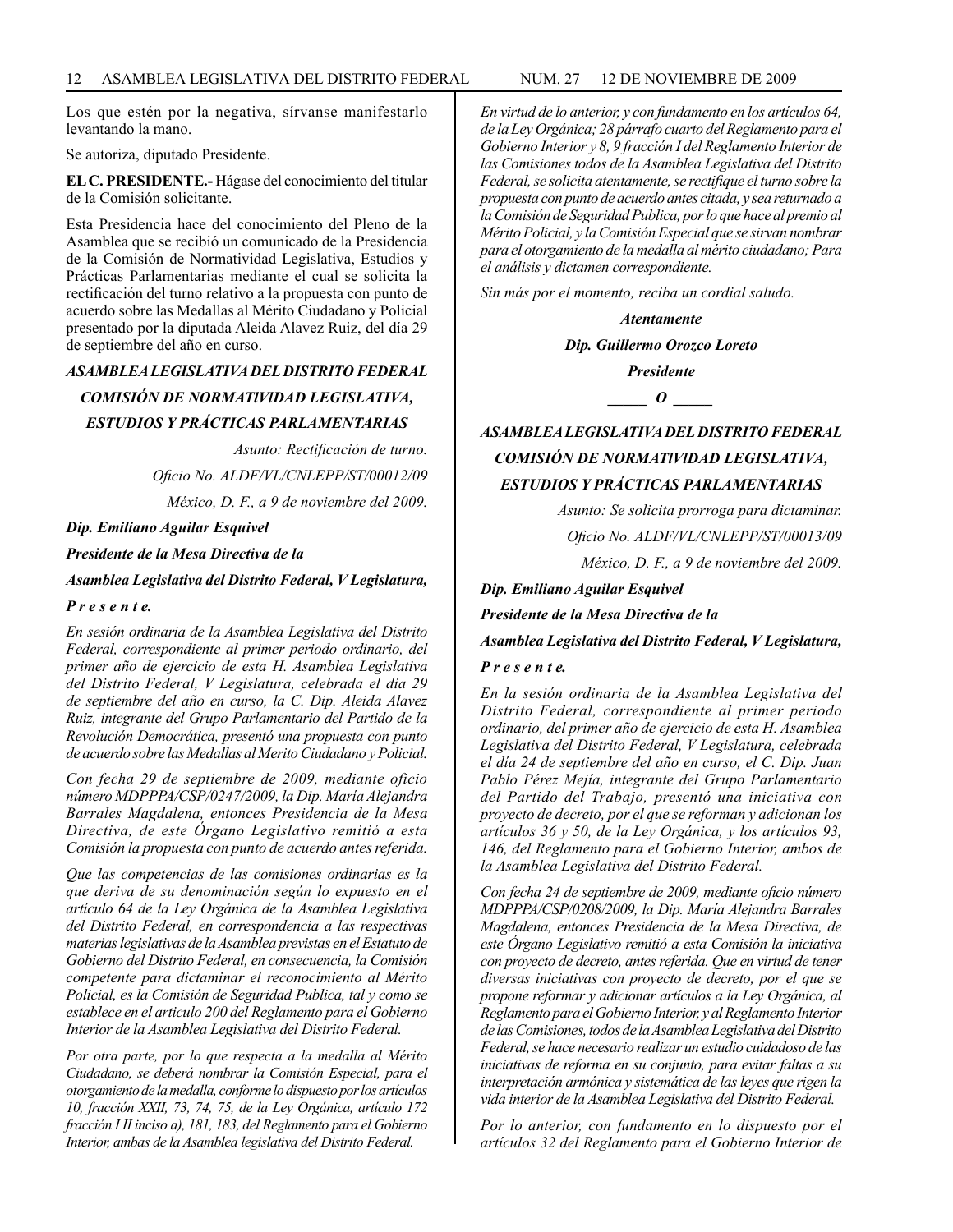*la Asamblea Legislativa del Distrito Federal, se solicita atentamente poner a consideración del Pleno la prorroga para dictaminar la iniciativa antes referida.*

*Sin más por el momento, reciba un cordial saludo.*

#### *Atentamente*

#### *Dip. Guillermo Orozco Loreto*

#### *Presidente*

*\_\_\_\_\_ O \_\_\_\_\_*

## *ASAMBLEA LEGISLATIVA DEL DISTRITO FEDERAL COMISIÓN DE NORMATlVlDAD LEGISLATIVA, ESTUDIOS Y PRÁCTICAS PARLAMENTARIAS*

*Asunto: Se solicita prorroga para dictaminar. Oficio No. ALDF/VL/CNLEPP/ST/00014/09*

*México, D. F., a 9 de noviembre del 2009.*

*Dip. Emiliano Aguilar Esquivel*

*Presidente de la Mesa Directiva de la*

*Asamblea Legislativa del Distrito Federal, V Legislatura,*

#### *P r e s e n t e.*

*En la sesión ordinaria de la Asamblea Legislativa del Distrito Federal, correspondiente al primer periodo ordinario, del primer año de ejercicio de esta H. Asamblea Legislativa del Distrito Federal, V Legislatura, celebrada el día 29 de septiembre del año en curso, el C. Dip. José Arturo López Cándido, integrante del Grupo Parlamentario del Partido del Trabajo, presentó una iniciativa con proyecto de decreto, por el que se reforman y adicionan los artículos 18, de la Ley Orgánica, y los artículo 137 fracción I del Reglamento para el Gobierno Interior, articulo 45 fracción I del Reglamento Interior de las Comisiones, todos de la Asamblea Legislativa del Distrito Federal.*

*Con fecha 29 de septiembre de 2009, mediante oficio número MDPPPA/CSP/0238/2009, la Dip. María Alejandra Barrales Magdaleno, entonces Presidencia de la Mesa Directiva, de este Órgano Legislativo remitió a esta Comisión la iniciativa con proyecto de decreto, antes referida.*

*Que en virtud de tener diversas iniciativas con proyecto de decreto, por el que se propone reformar y adicionar artículos a la Ley Orgánica, al Reglamento Para El Gobierno Interior, y al Reglamento Interior de las Comisiones, Todos de la Asamblea Legislativa Del Distrito Federal, se hace necesario realizar un estudio cuidadoso de las iniciativas de reforma en su conjunto, para evitar faltas a su interpretación armónica y sistemática de las leyes que rigen la vida interior de la Asamblea Legislativa del Distrito Federal.*

*Por lo anterior, con fundamento en lo dispuesto por el artículos 32 del Reglamento para el Gobierno Interior de la Asamblea Legislativa del Distrito Federal, se solicita atentamente poner a consideración del Pleno la prorroga para dictaminar la iniciativa antes referida.*

*Sin más por el momento, reciba un cordial saludo*

*Atentamente Dip. Guillermo Orozco Loreto Presidente*  $\overline{\phantom{a}}$ 

**EL C. PRESIDENTE.-** En atención a lo expresado por la Presidencia de la Comisión de la Presidencia de Normatividad Legislativa, Estudios y Prácticas Parlamentarias y en relación a que dicha propuesta no contiene disposiciones que se refieren y afecten a la materia de la que conoce la Comisión, con fundamento en el Artículo 36 fracción V y VII de la Ley Orgánica de la Asamblea Legislativa del Distrito Federal, se autoriza la rectificación del turno quedando exclusivamente para la Comisión de Seguridad Pública en lo correspondiente a la Medalla al Merito Policial y una vez que sea integrada la Comisión Especial para la Medalla al Mérito Ciudadano 2010, en lo correspondiente a la Medalla al Mérito Ciudadano.

Tome nota la Secretaría y se instruye a la Coordinación de Servicios Parlamentarios para que se elaboren las comunicaciones correspondientes.

Esta Presidencia informa que se recibió un comunicado del Jefe de Gobierno del Distrito Federal, licenciado Marcelo Luis Ebrard Casaubón, por medio del cual remite una propuesta del Magistrado del Tribunal de lo Contencioso Administrativo del Distrito Federal. Proceda la Secretaría a dar lectura al comunicado referido.

**EL C. SECRETARIO.-** Por instrucciones de la Presidencia, se procede a dar lectura al comunicado de referencia.

#### *Secretaría de Gobierno*

*SG/1023/09.*

*México, Distrito Federal, a 28 de octubre de 2009. DIP. MARÍA ALEJANDRA BARRALES MAGDALENO PRESIDENTA DE LA COMISIÓN DE GOBIERNO DE LA ASAMBLEA LEGISLATIVA DEL DISTRITO FEDERAL*

#### *P R E S E N T E.*

*Con fundamento en lo establecido en el artículo 23, fracción V, de la Ley Orgánica de la Administración Pública del Distrito Federal, adjunto para los efectos legales conducentes oficio y anexos del mismo, mediante el cual el Jefe de Gobierno del Distrito Federal somete a ratificación de ese órgano legislativo, la designación de la Doctora Yasmin Esquivel Mossa como Magistrada de Sala Superior del Tribunal de lo Contencioso Administrativo del Distrito Federal.*

*Sin otro particular, reciba un cordial saludo.*

*ATENTAMENTE EL SECRETARIO DE GOBIERNO DEL DISTRITO FEDERAL LIC. JOSÉ ÁNGEL ÁVILA PÉREZ \_\_\_\_\_ O \_\_\_\_\_*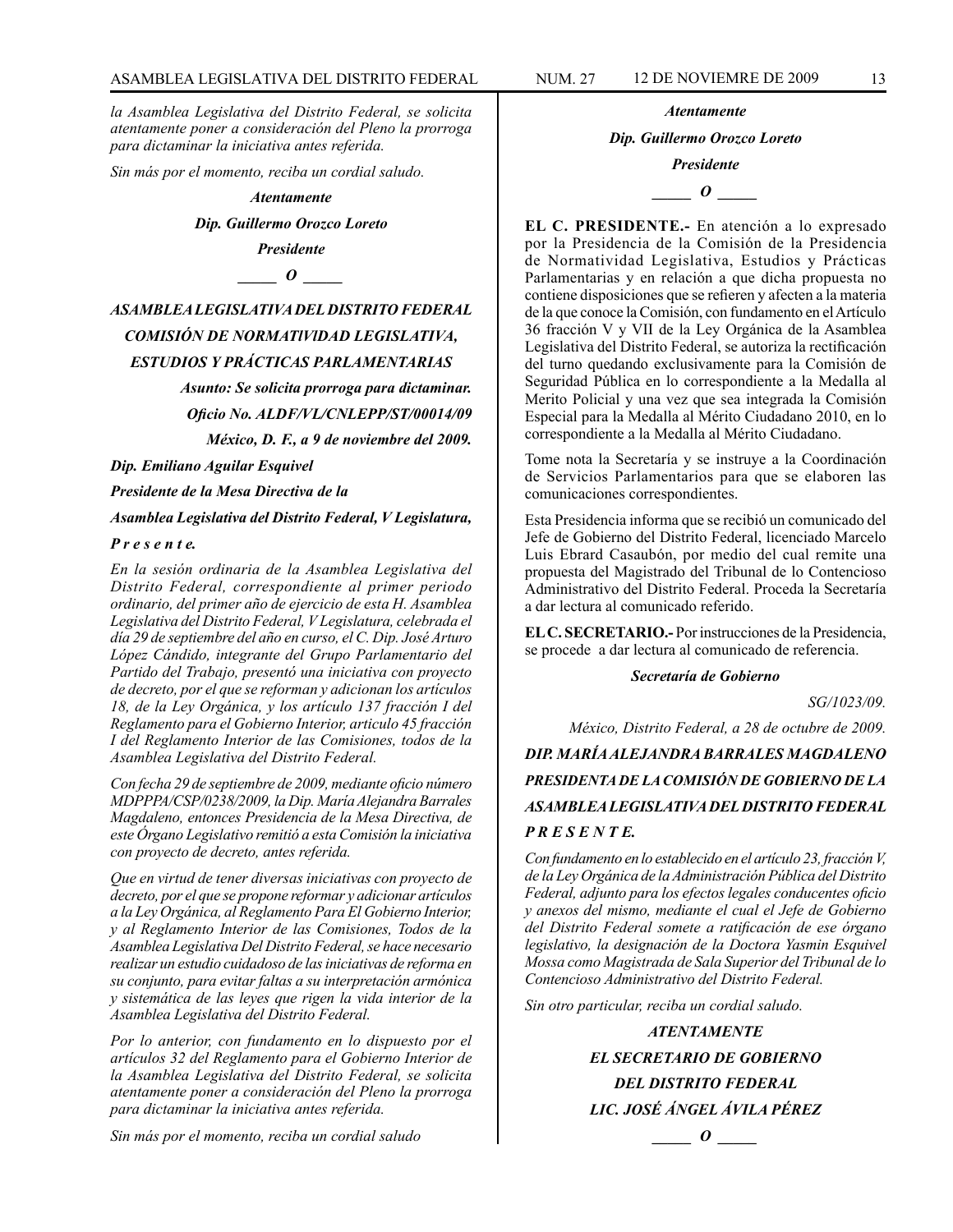#### *Jefatura de Gobierno*

*México, Distrito Federal, a 22 de octubre de 2009.*

## *DIP. MARÍA ALEJANDRA BARRALES MAGDALENO PRESIDENTA DE LA COMISIÓN DE GOBIERNO DE LA ASAMBLEA LEGISLATIVA DEL DISTRITO FEDERAL. P R E S E N T E.*

*Mediante oficios P/01/2009 de fecha 5 de enero y P/03/2009 de fecha 9 de enero, ambos del año 2009, el Lic. José Raúl Armida Reyes, Magistrado Presidente del Tribunal de lo Contencioso Administrativo del Distrito Federal, manifestó a esta Jefatura de Gobierno que en cumplimiento a lo dispuesto por el artículo 10 de la Ley del Tribunal de lo Contencioso Administrativo del Distrito Federal, hace del conocimiento que la Doctora Lucila Silva Guerrero, falleció el pasado 22 de diciembre del año 2008, misma que se venía desempeñando como Magistrada Titular de la Ponencia Seis de la Sala Superior, asimismo; remite copia certificada del acta de defunción N°. 13102, emitida por el Juzgado Décimo Octavo del Registro Civil del Distrito Federal.*

*En tal virtud, y con fundamento en el artículo 122, Apartado C, Base Segunda, fracción II, inciso a) y Base Quinta de la Constitución Política de los Estados Unidos Mexicanos así como 9 y 67 fracción VIII del Estatuto de Gobierno del Distrito Federal, me permito hacer de su conocimiento que he tenido a bien designar a la Lic. Yasmin Esquivel Móssa, para ocupar el cargo de Magistrada de Sala Superior del Tribunal de lo Contencioso Administrativo del Distrito Federal.*

*Por lo anterior y de conformidad con lo establecido en los artículos 42, fracción XXIV, del Estatuto de Gobierno del Distrito Federal; 3, 4, 8 y 10 párrafo segundo de la Ley Orgánica del Tribunal de lo Contencioso Administrativo del Distrito Federal, y 10 fracción VIII y 100 de la Ley Orgánica de la Asamblea Legislativa del Distrito Federal, someto a consideración de ese órgano legislativo dicha designación para su ratificación.*

*Anexo al presente se servirá encontrar documentación relacionada con la Lic. Yasmin Esquivel Mossa.*

#### *ATENTAMENTE*

*Sufragio Efectivo. No Reelección.*

*EL JEFE DE GOBIERNO EL DISTRITO FEDERAL*

#### *LIC. MARCELO LUIS EBRARD CASAUBON*

*\_\_\_\_\_ O \_\_\_\_\_*

#### *Jefatura de Gobierno*

#### *DRA. YASMIN ESQUIVEL MOSSA*

#### *P r e s e n t e.*

*Con fundamento en el artículo 122, Apartado C, Base Segunda, fracción II, inciso a) y Base Quinta de la Constitución Política de los Estados Unidos Mexicanos,* 

*9 y 67 fracción VIII del Estatuto de Gobierno del Distrito Federal, 3, 8 Y 10 párrafo segundo de la Ley Orgánica del Tribunal de lo Contencioso Administrativo del Distrito Federal, he tenido a bien designarla como Magistrada de Sala Superior del Tribunal de lo Contencioso Administrativo del Distrito Federal, con todas las atribuciones y obligaciones inherentes a dicho cargo.*

*Este nombramiento surtirá efectos a partir de su ratificación por la Asamblea Legislativa del Distrito Federal.*

#### *Atentamente*

*Sufragio Efectivo. No Reelección.*

#### *EL JEFE DE GOBIERNO EL DISTRITO FEDERAL*

#### *LIC. MARCELO LUIS EBRARD CASAUBON*

Cumplida su instrucción, diputado Presidente.

**EL C. PRESIDENTE.-** Remítase el expediente a la Comisión de Administración y Procuración de Justicia para efectos de su dictaminación.

**EL C. PRESIDENTE.-** Esta Presidencia hace del conocimiento de la Asamblea, que se recibió un comunicado del Consejo de la Judicatura del Distrito Federal. Por economía procesal parlamentaria, se toma la siguiente determinación:

Hágase del conocimiento de la diputada proponente.

Tome nota la Secretaría.

*Ciudad de México, a 22 de octubre de 2009 CONSEJO DE LA JUDICATURA DEL DISTRITO FEDERAL PRESIDENCIA*

*2009, 120 Años de la promulgación del Código de Comercio*

*México D. F., 11 de Noviembre de 2009*

*No. de Oficio: 18478*

## *DIPUTADO EMILIANO AGUILAR ESQUIVEL PRESIDENTE DE LA MESA DIRECTIVA ASAMBLEA LEGISLATIVA DEL DISTRITO FEDERAL V LEGISLATURA*

#### *PRESENTE*

*En debida respuesta al punto segundo del acuerdo tomado por la Asamblea Legislativa del Distrito Federal V Legislatura, de fecha 3 de noviembre del año en curso, en relación al Tribunal Superior de Justicia del Distrito Federal en el sentido de que este Órgano de Gobierno "realice las acciones necesarias para garantizar que el Juez al que corresponda conocer del asunto, apegue su actuar en todo momento a las disposiciones jurídicas aplicables y cumpla con los términos previstos para tal efecto en la Ley de Extinción de*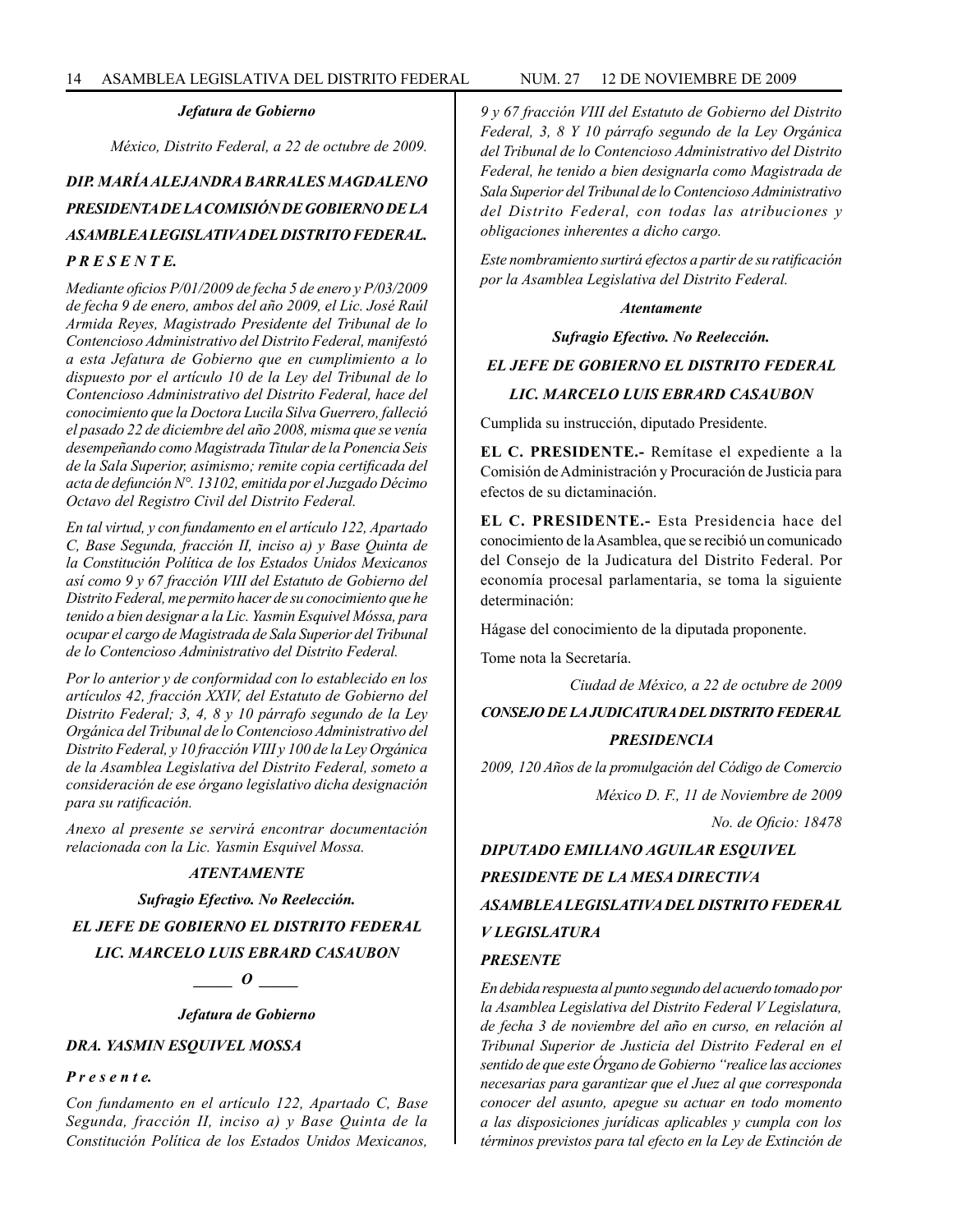*Dominio del Distrito Federal", y por acuerdo del Consejo de la Judicatura del Distrito Federal en su sesión plenaria del día 11 de Noviembre de 2009 se informa:*

*PRIMERO.- Que los Jueces encargados de tramitar los 15 asuntos de Extinción de Dominio, se rigen en los términos y con los plazos de las disposiciones jurídicas dictadas por esa soberanía.*

*SEGUNDO.- Que en razón de la multisupletoriedad que tiene la ley de la materia de este Tribunal propondrá en fecha próxima, con pleno respeto a la independencia y soberanía que compete a ese Órgano de Gobierno, las reformas que estimamos pertinentes para un mayor dinamismo en los procedimientos.*

*TERCERO.- Cabe recordar, con el mayor respeto que el procedimiento legislado es de carácter esencialmente Civil y que por lo mismo por imperativo de la ley, estos son procedimientos que requieren del forzoso impulso de las partes; por ello el Juez se encuentra absolutamente imposibilitado de realizar cualquier impulso procesal oficiosamente.* 

*Sin otro particular, hacemos propicia la ocasión para manifestarle nuestro respeto y consideración.*

## *ATENTAMENTE Sufragio efectivo. No reelección EL PRESIDENTE DEL TRIBUNAL SUPERIOR DE JUSTICIA Y DEL CONSEJO DE LA JUDICATURA DEL DISTRITO FEDERAL MAG. DR. EDGAR ELÍAS AZAR LIC. LUZ DEL CARMEN GUINEA RUVALCABA. CONSEJERA LIC. RAFAEL CRESPO DÁVILA. CONSEJERO LIC. LUIS MANUEL MÁRQUEZ LUGO. CONSEJERO DR. ISRAEL ALVARADO MARTÍNEZ. CONSEJERO LIC. RAFAEL SANTA ANA SOLANO. CONSEJERO*

**EL C. PRESIDENTE.-** Esta Presidencia hace del conocimiento de la Asamblea que con fundamento en lo dispuesto por los artículos 103 y 104 del Reglamento para el Gobierno Interior, se informa que se recibió un acuerdo de la Comisión de Gobierno por el que se propone el Proyecto de Presupuesto de la Asamblea Legislativa del Distrito Federal para el año 2010. Proceda la Secretaría a darle lectura al acuerdo.

**EL C. SECRETARIO.-** Por instrucciones de la Presidencia, se va a dar lectura al acuerdo de referencia.

#### *ACUERDO DE LA COMISIÓN DE GOBIERNO POR MEDIO DEL QUE SE PROPONE AL PLENO DE LA ASAMBLEA LEGISLATIVA DEL DISTRITO FEDERAL LOS PROYECTOS DE PROGRAMA OPERATIVO ANUAL Y DE PRESUPUESTO DE EGRESOS DE LA ASAMBLEA LEGISLATIVA PARA EL EJERCICIO FISCAL 2010.*

#### *CONSIDERANDOS*

*I. Que con fundamento en los artículos 122 inciso C Base Primera de la Constitución Política de los Estados Unidos Mexicanos, 42 del Estatuto de Gobierno del Distrito Federal y 10 fracción V de la Ley Orgánica de la Asamblea Legislativa del Distrito Federal, este Órgano Legislativo formulará anualmente su Proyecto de Presupuesto y lo enviará oportunamente al Jefe de Gobierno del Distrito Federal para que éste lo incluya en su iniciativa de Presupuesto de Egresos.* 

*II. Que con fundamento en el artículo 41 de la Ley Orgánica de la Asamblea Legislativa del Distrito Federal, la Comisión de Gobierno es el Órgano de Gobierno permanente de la Asamblea, encargado de dirigir y optimizar el ejercicio de las funciones legislativas, políticas y administrativas de la misma.* 

*II. Que conforme a lo dispuesto por el artículo 44 fracción I de la Ley Orgánica de la Asamblea Legislativa del Distrito Federal, la Comisión de Gobierno tiene la atribución de proponer el proyecto y el Programa Operativo del Presupuesto Anual de la Asamblea Legislativa para su discusión y aprobación en el Pleno.* 

*IV. Que el artículo 44 fracción III del mismo ordenamiento, señala que corresponde a la Comisión de Gobierno proponer el proyecto y el Programa Operativo de Presupuesto Anual de la Asamblea Legislativa para su discusión y aprobación en el Pleno.*

*V. Que según el artículo 50 del Reglamento para su Gobierno Interior de la Asamblea Legislativa del Distrito Federal, corresponde al Comité de Administración de la Asamblea Legislativa, elaborar el Programa Operativo Anual y con base en éste, el anteproyecto del Presupuesto de Egresos de la Asamblea.* 

*VI. Que en el mismo tenor, los artículos 51 y 62 de dicho Reglamento, establecen que para la elaboración del Programa Operativo Anual y del Proyecto de Presupuesto que se someterán a la aprobación del Pleno de la Asamblea, el Comité de Administración remitirá sus criterios al Tesorero, quien será responsable de preparar los anteproyectos respectivos, mismos que una vez sometidos a la consideración del Comité, se presentarán a la Comisión de Gobierno para los efectos del artículo 44 fracción III de la Ley Orgánica.*

*VII. Que el miércoles 11 de noviembre del año en curso, el Comité de Administración celebró su primera sesión*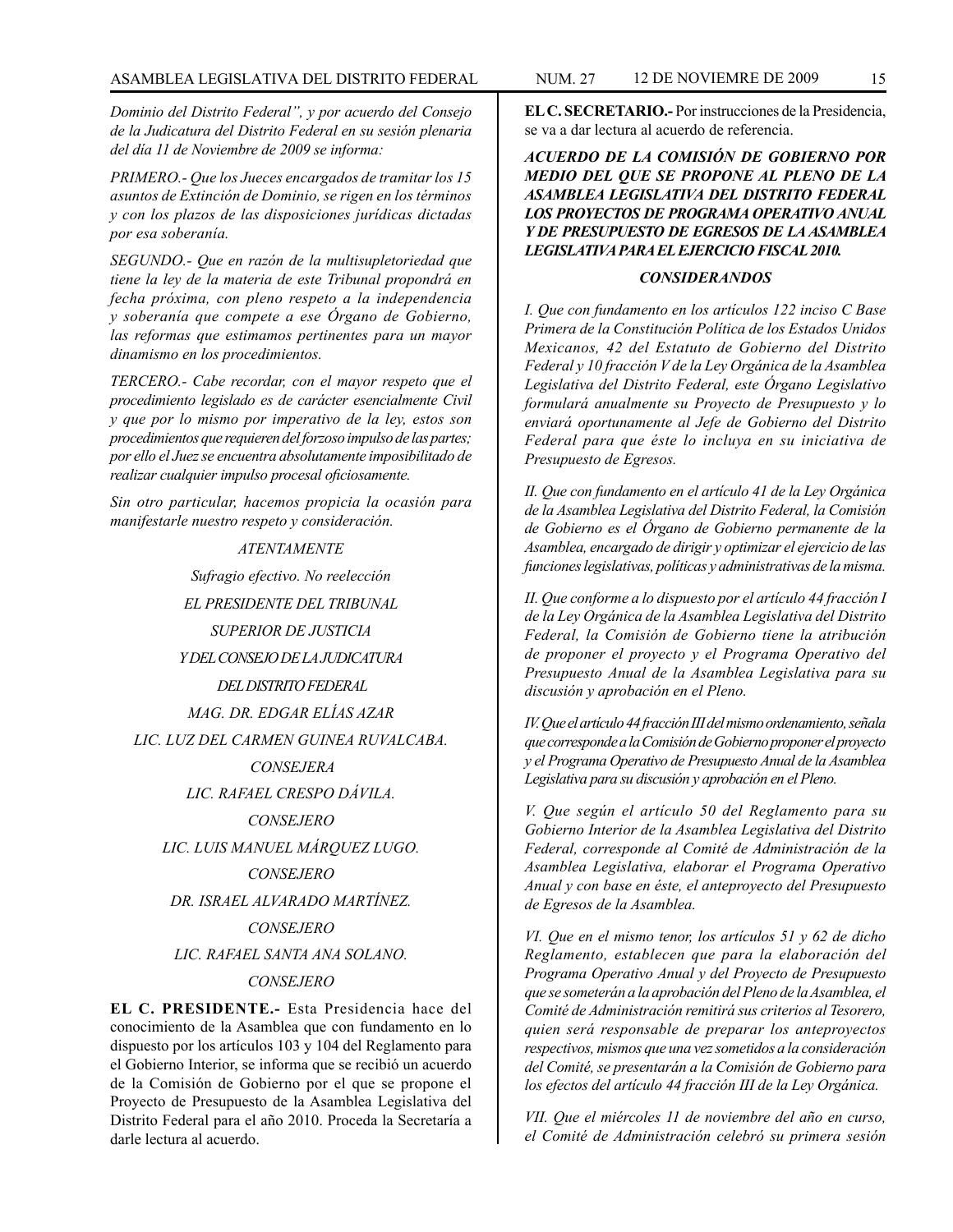*extraordinaria, en la cual aprobó por unanimidad el Programa Operativo Anual y Anteproyecto de Presupuesto de Egresos de la Asamblea Legislativa del Distrito Federal para el Ejercicio 2010, por un monto de \$1,103,404,474.17 (un mil ciento tres millones cuatrocientos cuatro mil cuatrocientos setenta y cuatro pesos 17/100 M.N).*

*Por lo anteriormente expuesto y fundado, los integrantes de la Comisión de Gobierno tienen a bien suscribir el siguiente* 

#### *ACUERDO*

*PRIMERO.- Se aprueba proponer al Pleno de la Asamblea Legislativa del Distrito Federal los proyectos de Programa Operativo Anual y de Presupuesto de Egresos de la Asamblea Legislativa para el Ejercicio Fiscal 2010, conforme al documento anexo, que como tal forma parte del presente acuerdo, cuyo monto total asciende a \$1,103,404,474.17 (un mil ciento tres millones cuatrocientos cuatro mil cuatrocientos setenta y cuatro pesos 17/100 M. N.), presentado por el Comité de Administración.*

*SEGUNDO.- Remítase el presente Acuerdo a la Coordinación de Servicios Parlamentarios a efecto de que se someta de inmediato a consideración del Pleno de esta Asamblea.*

*TERCERO.- Una vez aprobado por el Pleno, notifíquese el presente acuerdo y sus anexos al Jefe de Gobierno del Distrito Federal para que éste ordene su incorporación en el proyecto de Presupuesto de Egresos del Distrito Federal para el Ejercicio Fiscal 2010.*

*Dado en el salón de sesiones de la Comisión de Gobierno el día doce de noviembre de dos mil nueve.*

*Por la Comisión de Gobierno, firman: diputada María Alejandra Barrales Magdaleno, Presidenta, diputada Aleida Alavez Ruiz, Secretaria, diputada Mariana Gómez del Campo Gurza, coordinadora del grupo parlamentario del Partido Acción Nacional, diputado Adolfo Orive Bellinger, coordinador parlamentario del Partido del Trabajo, diputado Joel Ayala Almeida, coordinador parlamentario del Partido Revolucionario Institucional, diputado Raúl Antonio Nava Vega, coordinador Parlamentario del Partido Verde Ecologista de México, diputado Uriel González Monzón, integrante, diputado Julio César Moreno Rivera, integrante, diputado Maximiliano Reyes Zúñiga, integrante, diputado Alejandro Carbajal González, integrante, diputado Rafael Miguel Medina Pederzini, integrante.*

Cumplida su instrucción, diputado Presidente.

**EL C. PRESIDENTE.-** Proceda la Secretaría a preguntar a la Asamblea, en votación económica, si es de aprobarse el acuerdo de referencia.

**EL C. SECRETARIO.-** Por instrucciones de la Presidencia y en votación económica, se consulta a la Asamblea si es de aprobarse el acuerdo de referencia.

Los que estén por la afirmativa, sírvanse manifestarlo levantando la mano.

Los que estén por la negativa, sírvanse manifestarlo levantando la mano.

**LA C. DIPUTADA VALENTINA VALIA BATRES GUADARRAMA (Desde su curul).-** Diputado.

**EL C. PRESIDENTE.-** Estamos en votación, diputada.

**LA C. DIPUTADA VALENTINA VALIA BATRES GUADA-RRAMA (Desde su curul).-** Sin embargo, nunca preguntó.

**EL C. PRESIDENTE.-**Por favor, prendan el micrófono de la diputada.

**LA C. DIPUTADA VALENTINA VALIA BATRES GUADARRAMA (Desde su curul).-** Diputado Presidente, mucho me gustaría hacer un razonamiento con respecto a la propuesta de presupuesto.

**EL C. PRESIDENTE.-** Ya está votado, diputada.

**LA C. DIPUTADA VALENTINA VALIA BATRES GUADARRAMA (Desde su curul).-** Sin embargo, no preguntó usted al Pleno si había alguien que quisiera hacer uso de la palabra y quisiera solicitarle a usted pudiera reparar.

**EL C. DIPUTADO CARLOS ALBERTO FLORES GUTIÉRREZ (Desde su curul).-** Estamos en votación, Presidente.

**EL C. PRESIDENTE.-** Vamos a continuar con el proceso de votación, diputada.

**LA C. DIPUTADA VALENTINA VALIA BATRES GUADARRAMA (Desde su curul).-** Entonces, diputado Presidente, quisiera comentar lo siguiente, que fue parte de lo que comentamos el día de ayer en el Comité de Administración.

Mi voto es a favor de la propuesta de presupuesto, pero votamos una condicionante dentro de esta propuesta de presupuesto, y la idea de pasar a reflexionar mi voto en una propuesta, en una intervención.

**EL C. PRESIDENTE.-** Permítame continuar con el proceso de votación y en un momento le damos el uso de la palabra, diputada. Se lo pido por favor.

**LA C. DIPUTADA VALENTINA VALIA BATRES GUADARRAMA (Desde su curul).-** Con mucho gusto. Gracias.

**EL C. SECRETARIO.-** Los que estén por la afirmativa, sírvanse manifestarlo levantando la mano.

Los que estén por la negativa, sírvanse manifestarlo levantando la mano.

Se aprueba el Acuerdo, diputado Presidente.

**EL C. PRESIDENTE.-** En consecuencia se aprueba el proyecto de presupuesto de la Asamblea Legislativa del Distrito Federal para el año 2010.

Con fundamento en lo dispuesto por los artículos 122 Base Primera fracción V inciso b) de la Constitución Política de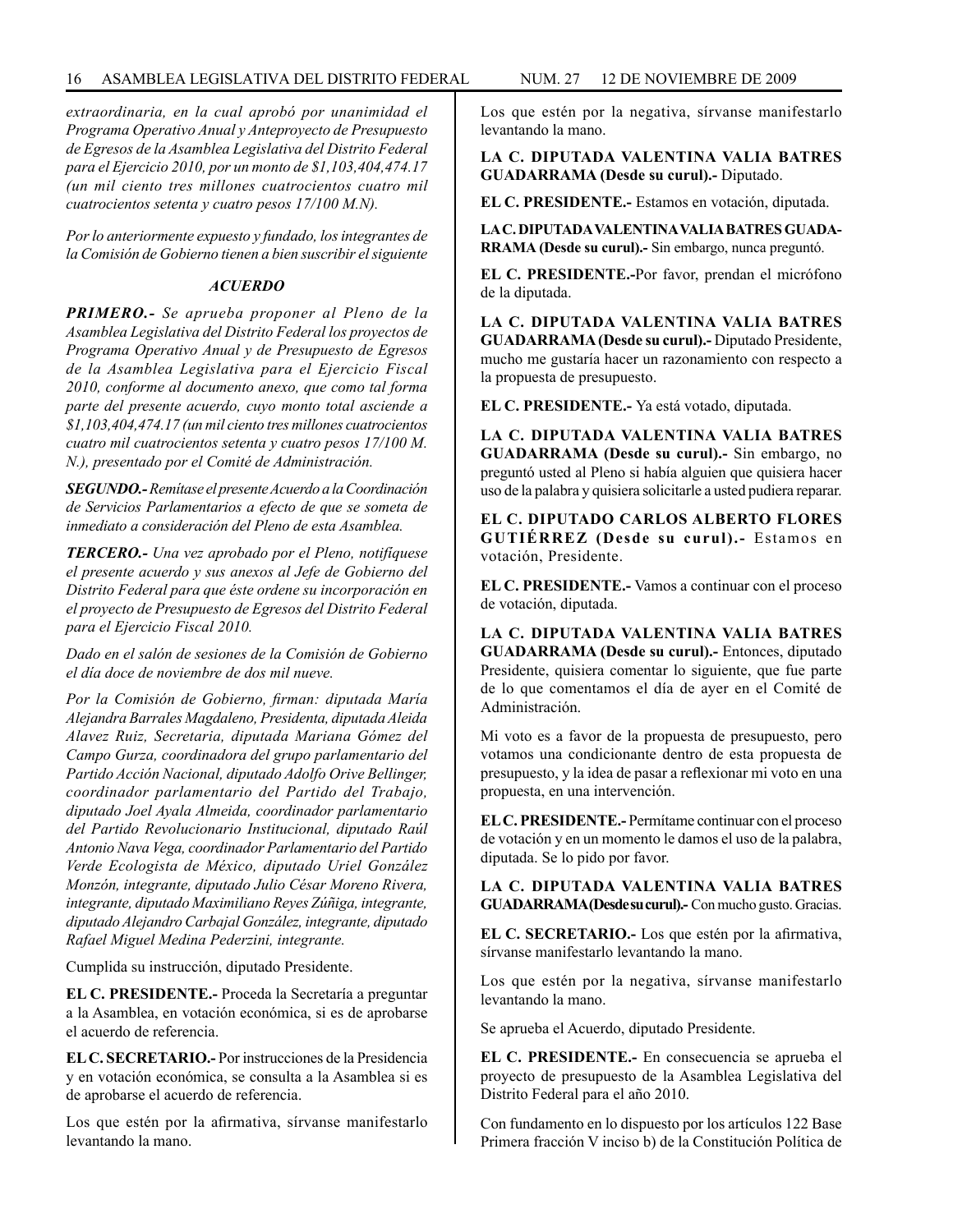los Estados Unidos Mexicanos y 10 fracción V de la Ley Orgánica de la Asamblea Legislativa del Distrito Federal, remítase al Jefe de Gobierno del Distrito Federal a efecto de que lo incluya en la iniciativa que habrá de enviar a este órgano a más tardar el día 30 del presente mes y año.

Continuamos con el desarrollo de nuestra sesión ordinaria.

A ver, ahora sí la escucho, diputada. ¿Con qué objeto?

**LA C. DIPUTADA VALENTINA VALIA BATRES GUADARRAMA (Desde su curul).-** Diputado Presidente, me había usted prometido poder participar para externar mi opinión con respecto a la votación que se ha dado en cuanto a la propuesta de presupuesto de la Asamblea Legislativa.

**EL C. PRESIDENTE.-** Correcto, diputada. Si no tiene usted inconveniente la sumamos a la orden del día y le permitimos el uso de la palabra en Tribuna para que se exprese.

#### **LA C. DIPUTADA VALENTINA VALIA BATRES GUADARRAMA (Desde su curul).-** Muchísimas gracias.

**EL C. PRESIDENTE.-** Para presentar una iniciativa con proyecto de decreto por el cual se reforma el artículo 163 bis del Código Penal para el Distrito Federal, se concede el uso de la Tribuna al diputado Julio César Moreno Rivera, del grupo parlamentario del Partido de la Revolución Democrática.

**EL C. DIPUTADO JULIO CÉSAR MORENO RIVERA.-** Con su venia, diputado Presidente.

#### *INICIATIVA DE REFORMA CON PROYECTO DE DECRETO POR LA CUAL SE REFORMA EL ARTÍCULO 163 BIS DEL CÓDIGO PENAL PARA EL DISTRITO FEDERAL.*

*El Diputado Julio César Moreno Rivera integrante del Grupo Parlamentario del Partido de la Revolución Democrática de la V Legislatura de la Asamblea Legislativa del Distrito Federal con fundamento en los artículos 122, Apartado C, Base Primera, fracción V, inciso a) de la Constitución Política de los Estados Unidos Mexicanos; 42 fracción I del Estatuto de Gobierno del Distrito Federal; 17 fracción IV de la Ley Orgánica de la Asamblea Legislativa del Distrito Federal, así como el artículo 85 fracción I del Reglamento para el Gobierno Interior de la Asamblea Legislativa del Distrito Federal, someto a consideración de este órgano legislativo la INICIATIVA DE REFORMA CON PROYECTO DE DECRETO POR LA CUAL SE REFORMA EL ARTÍCULO 163 BIS DEL CÓDIGO PENAL PARA EL DISTRITO FEDERAL. Al tenor de la siguiente:*

#### *EXPOSICIÓN DE MOTIVOS*

*Como resultado de las mesas de trabajo en materia penal llevadas a cabo en los meses de junio y julio del año 2004, cuyo fin fue el de revisar y actualizar el marco jurídico* 

*penal de la Ciudad de México y en las cuales confluyeron los esfuerzos del Tribunal Superior de Justicia del Distrito Federal, de la Procuraduría General de Justicia del Distrito Federal, de la Secretaría de Seguridad Pública del Distrito Federal, de la Consejería Jurídica y de Servicios Legales del Distrito Federal así como de la Asamblea Legislativa del Distrito Federal, se acordó trabajar en la elaboración de reformas urgentes en materia de Secuestro a fin de erradicar este tipo de conductas ilícitas que dañan la estructura social de la Ciudad.* 

*Resultado de lo anterior se llevaran a cabo reformas al Código Penal para el Distrito Federal, aprobándose el 30 de julio de 2004 por la entonces III Legislatura de esta H. Asamblea Legislativa del Distrito Federal, el tipo penal específico relativo al Secuestro Express, el cual la sociedad ha condenado enfáticamente por ser uno de los delitos que más daño hace a ésta, en razón de que su comisión trae aparejada una serie de conductas delictivas que laceran a la sociedad y que como consecuencia inevitablemente afecta la familia: la economía y la estabilidad física y emocional de la víctima.*

*Asimismo, y como resultado de la mesa de trabajo denominada "Secuestro sus implicaciones y derivaciones" que se derivó del III Congreso de Víctimas de la Delincuencia, realizado el 23 de Mayo del año 2005 y en la cual confluyeron los esfuerzos del Tribunal Superior de Justicia del Distrito Federal, de la Procuraduría General de Justicia del Distrito Federal, de la Secretaría de Seguridad Pública del Distrito Federal, del Consejo Ciudadano de Seguridad Pública así como de la Asamblea Legislativa del Distrito Federal se acordó trabajar en la elaboración de propuestas de reforma en materia de secuestro a fin de erradicar este tipo de conductas ilícitas que dañan la estructura social de la Ciudad; desembocando todo esto en las reformas llevadas a cabo por la III Legislatura de esta Asamblea Legislativa del Distrito Federal, el 15 de diciembre de 2005.*

*Hoy en día, la delincuencia es un fenómeno que afecta todos los ámbitos de la vida nacional; durante los últimos años, tanto el desarrollo social como económico se han visto mermados por este lastre que nos aqueja como sociedad, por lo que ante esta situación tan apremiante y prioritaria para los órganos de Gobierno del Distrito Federal, se ha realizado una búsqueda constante de actualización de los instrumentos jurídicos que permitan un combate eficaz en contra de :aquellos individuos y. grupos que, sin respeto alguno por los derechos intrínsecos del ser humano ni por los bienes jurídicos de los gobernados, socavan la paz y tranquilidad de la sociedad, propiciando caos, inseguridad, temor e impunidad con su lastimoso actuar, contrario a toda norma de convivencia social.* 

*La presente reforma tiene el espíritu de combatir y erradicar el secuestro, problema latente que atenta por igual a*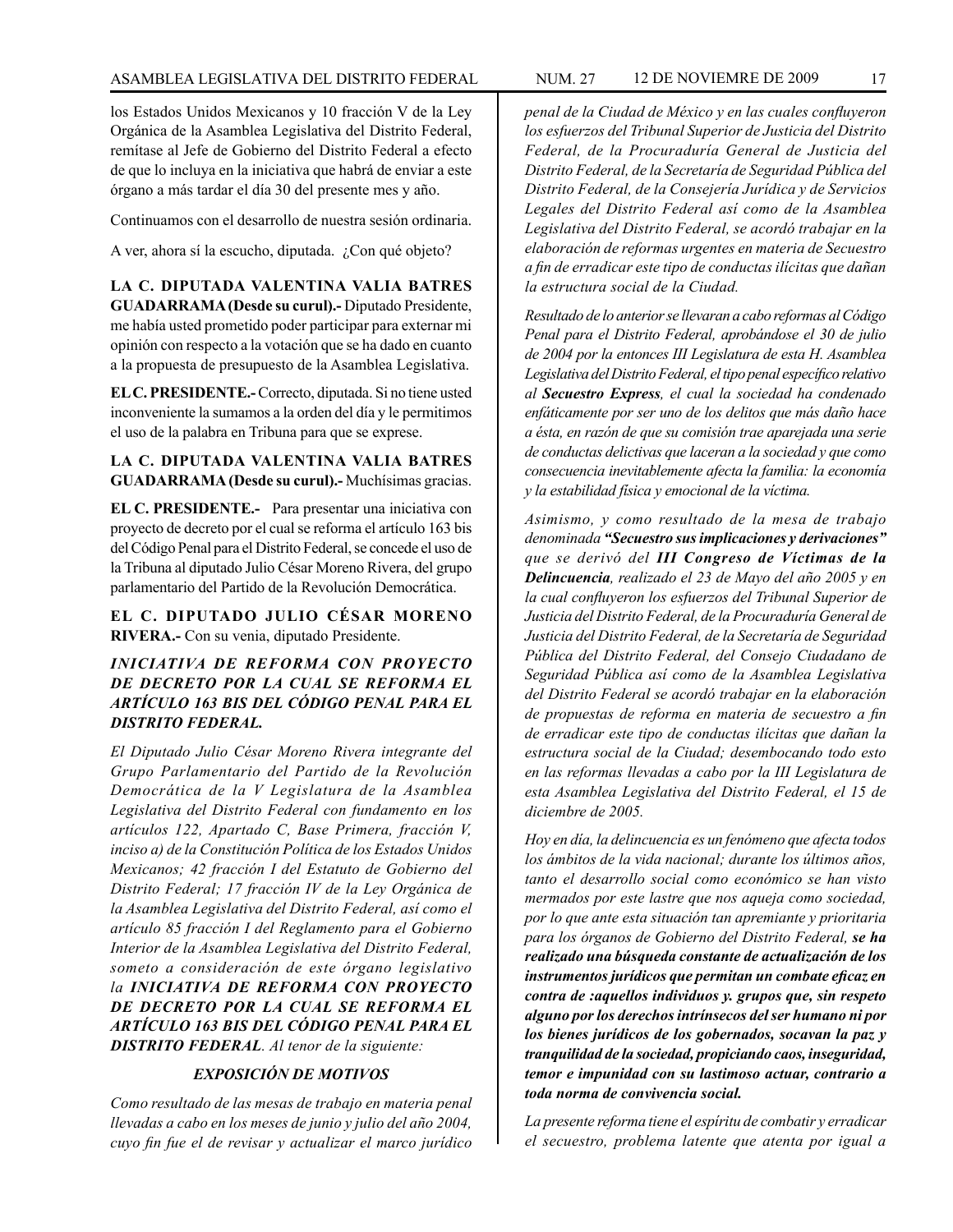*todos los habitantes de esta Ciudad sin importar el nivel socioeconómico al que se pertenezca, sancionando pronta y expeditamente el delito de secuestro express, permitiendo se actualice la hipótesis de la consunción de delitos, sin que el encargado de impartir justicia tenga candados jurídicos para la aplicación exacta de la ley al delito que se trate, en este caso, el secuestro express.*

*Tal y como lo señalan los Ministros de la Suprema Corte de Justicia de la Nación, el tipo penal que es exactamente aplicable al caso, es el de mayor protección al bien jurídico, el cual absorbe a los de menor alcance, que quedarán marginados, es decir, deberá acreditarse solamente el delito de privación de la libertad en su modalidad de secuestro express, cuando se lleve a cabo únicamente para cometer los delitos de robo o extorsión, y no así en forma paralela y autónoma estos últimos, pues de lo contrario, se recalificaría la conducta ilícita cometida.* 

*Ahora bien, tenemos que la actual redacción del artículo 163 Bis, en su segundo párrafo, ha provocado, en la práctica, la formulación de Votos Particulares, ya que hay diversidad de criterios, pues hay quien dice que se debe considerar sólo un delito, esto es, el de privación de la libertad en su modalidad de secuestro express, por el tiempo estrictamente indispensable para cometer los delitos de robo o extorsión en su caso, y no dos delitos, e imponer sólo una pena.* 

*La diversidad de criterios se da cuando el juzgador tiene que optar entre el principio de concurso de delitos y la consunción de delitos, figuras jurídicas vigentes en nuestro Código Penal para el Distrito Federal, ya que en el primer caso, además de la pena impuesta por delito de "Secuestro Express", también se tiene que valorar e imponer pena por el delito de robo o en su caso el de extorsión, sumándose a la pena ya impuesta por el principal delito, con ello la sanción impuesta se aumenta al grado de equipararse con otros delitos como lo podría ser el secuestro o el homicidio calificado, por lo que en lugar de inhibir al delincuente para que no realice la conducta delictiva, prefiere optar por realizar una conducta delictiva mayor.*

*No es el caso de la consunción de delitos en la que el de mayor protección al bien jurídico tutelado, en este caso la libertad del individuo, absorbe al de menor alcance siendo éste el de robo o extorsión, es decir únicamente se deberá, acreditar el delito de privación de la libertad por el tiempo estrictamente indispensable para cometer los delitos de robo o extorsión, "Secuestro Express", e imponer la pena que el juzgador considere por dicho delito sin que se sumen las penas de los otros delitos con ello no se creará confusión en el juzgador e impartirá justicia pronta y expedita, respetando el tipo penal autónomo del delito de "Secuestro Express", apegándose al principio de exacta aplicación de la Ley contenido en el artículo 14 de nuestra Carta Magna.* 

*En este sentido, tenemos que al existir la tesis aislada 1a. CXLIII/2006 (ciento cuarenta y tres del dos mil seis), con número de Registro: 174,350, (ciento setenta y cuatro mil*  *trescientos cincuenta), cuyo rubro se lee: SECUESTRO EXPRESS. EL ARTÍCULO 163 BIS DEL NUEVO CODIGO PENAL PARA EL DISTRITO FEDERAL QUE PREVEE ESE DELITO, NO VIOLA EL PRINCIPIO DE EXACTA APLICACIÓN DE LA LEY PENAL. Jurisprudencia emitida por la Suprema Corte de Justicia de la Nación, misma que establece la forma en que se debe aplicar la descripción del delito, previsto en el numeral 163 Bis del Código Penal vigente para el Distrito Federal, motivo por el cual toda autoridad debe ceñirse a esos lineamientos; por lo que se debe ajustar el texto de la ley a la interpretación judicial.* 

*Por lo que, de la redacción actual que versa:*

*Artículo 163 BIS. Comete el delito de privación de la libertad en su modalidad de secuestro express, el que prive de la libertad a otro por el tiempo estrictamente indispensable para cometer los delitos de robo o extorsión, previstos en los artículos 220 y 236 de este Código o para obtener algún beneficio económico.* 

*Se le impondrá de veinte a cuarenta años de prisión y de quinientos a dos mil días multa, sin perjuicio de las penas que corresponden por los delitos de robo o extorsión y de las reglas de aplicación del concurso para la imposición de sanciones.* 

*Se propone suprimir la parte del segundo párrafo del dispositivo en cita, que dice:* 

> *"sin perjuicio de las penas que corresponden por los delitos de robo o extorsión y de las reglas de aplicación del concurso para la imposición de sanciones".*

*Como ya se expuso, dicho texto era el que creaba confusión entre su aplicación, pues las reglas de aplicación del concurso para la imposición de sanciones, se aplican con independencia de que el texto legal lo precise de manera expresa, por lo que quedaría, de la siguiente manera:*

#### *Artículo 163 BIS...*

#### *"Se le impondrá de veinte a cuarenta años de prisión y de quinientos a dos mil días multa".*

*Continuando con el análisis del artículo en cita; tenemos que para mayor claridad del texto del primer párrafo, se propone añadir las palabras "únicamente" y "respectivamente", esto, como se ha venido exponiendo a fin de que el juzgador tenga plena claridad en la imposición de sanciones; por lo que dichas palabras se insertarían de la siguiente manera:* 

*Artículo 163 BIS. Comete el delito de privación de la libertad en su modalidad de secuestro express, el que prive de la libertad a otro por el tiempo estrictamente indispensable, únicamente, para cometer los delitos de robo o extorsión, previstos en los artículos 220 y 236 de este Código respectivamente, o para obtener algún beneficio económico.*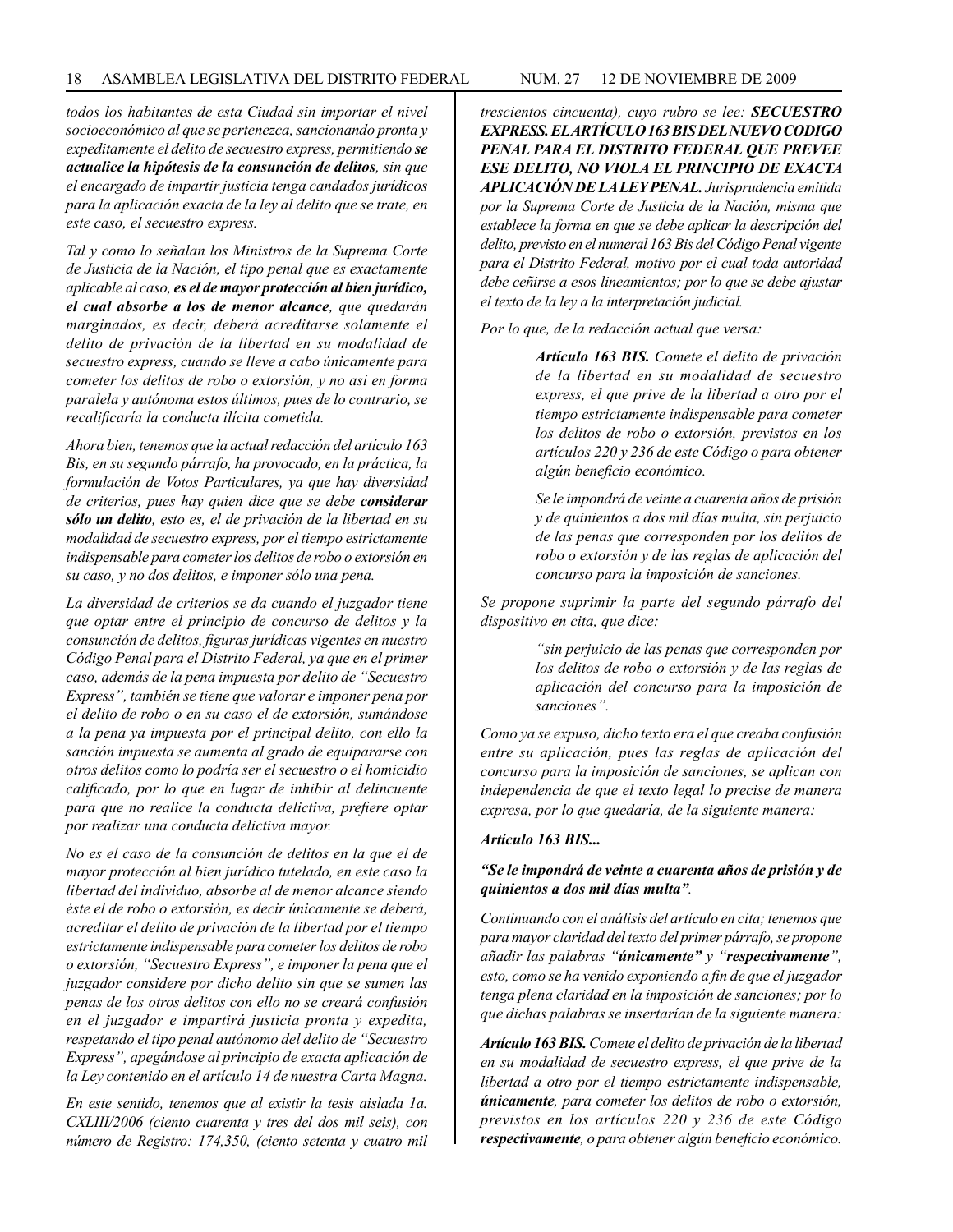#### ASAMBLEA LEGISLATIVA DEL DISTRITO FEDERAL NUM. 27 12 de NOVIEMRE de 2009 19

*En este mismo tenor se advierte que se duplican las hipótesis de "para obtener algún beneficio económico tanto en el artículo 163 como en el párrafo primero del artículo 163 Bis, ambos del Código Penal para el Distrito Federal vigente, lo que duplica la conducta; lo anterior se aprecia en la propia redacción de dichos dispositivos:*

*Artículo 163.- Al que prive de la libertad a otro con el propósito de obtener rescate, algún beneficio económico, causar daño o perjuicio a la persona privada de la libertad o a cualquiera otra, se le impondrán de cuarenta a sesenta años de prisión y de mil a tres mil días multa.*

*Artículo 163 BIS. Comete el delito de privación de la libertad en su modalidad de secuestro express; el que prive de la libertad a otro por el tiempo estrictamente indispensable para cometer los delitos de robo o extorsión, previstos en los artículos 220 y 236 de este Código o para obtener algún beneficio económico.* 

*Motivo por el cual se propone eliminar la hipótesis "algún beneficio económico" del artículo 163 Bis Código Penal para el Distrito Federal vigente.*

*Precisado lo anterior y como se comentó anteriormente, al existir jurisprudencia de la Suprema Corte de Justicia de la Nación, que establece la forma en que se debe aplicar la descripción del delito, previsto en el numeral 163 Bis del Código Penal para el Distrito Federal vigente, toda autoridad debe ceñirse a esos lineamientos; por lo que en todo caso se debe ajustar el texto de la ley a la interpretación judicial.* 

*Por lo que al eliminar del artículo 163 Bis del Código Penal para el Distrito Federal vigente, la expresión "algún beneficio económico", puesto que está implícito en la conducta misma, ya que a través del robo o extorsión el agente pretenderá alcanzar algún beneficio económico, por lo que se podría concluir que resulta redundante; además de duplicarse dicha hipótesis con la contenida en el numeral 163 del ordenamiento legal en cita.*

*Ahora bien, el espíritu de la presente reforma, es que los delincuentes no vean que es más fácil secuestrar o hasta asesinar a sus victimas, ya que a final de cuenta, pensarían que, la penalidad es igual o en algunos casos mayor a esos delitos, esto si hacemos una simple comparación tenemos que:*

*El delito de homicidio calificado tiene una penalidad de 20 a 50 años de prisión.*

*El delito de secuestro tiene una penalidad de 40 a 70 años de prisión.*

*En tanto la penalidad para el delito de secuestro express tiene una pena de 20 a 40 años de prisión; si a ello le sumamos la pena en caso de robo tenemos:*

*Penalidad de robo simple 7 años, si es en un vehículo se aumenta 4 años y si es con violencia se aumentan 4 mas, esto tomando como ejemplo las medias aritméticas, suman en total 15 años; más 40 años de la pena máxima por el delito de secuestro express, resultaría que en total serían 55 años de pena.*

*Ahora si es el caso del delito de extorsión tenemos:*

*Penalidad extorsión 5 años, si es con violencia 4 años mas, esto tomando como ejemplo las medias aritméticas, que suman en total 9 años, más 40 años de la pena máxima por el delito de secuestro express, resultaría que en total serían 49 años de prisión.*

*Estos ejemplos sencillos arrojan que en la práctica resulte, hasta cierto grado, incongruente que la penalidad de un secuestro express que en ocasiones llega ser únicamente para robar lo que tienen en una o hasta dos tarjetas de crédito que como sabemos un cajero automático no da más de 5,000 por cada tarjeta, llegue a ser mayor de lo que podría ser un secuestro agravado o hasta un homicidio calificado"*

*En merito de lo antes expuesto y fundado, someto a consideración de esta Honorable Asamblea Legislativa del Distrito Federal la presente iniciativa:*

*Solicito a la Presidencia inserte de manera integra al diario de los debates.*

#### *INICIATIVA DE REFORMA CON PROYECTO DE DECRETO POR LA CUAL SE REFORMA EL ARTÍCULO 163 BI5 DEL CÓDIGO PENAL PARA EL DISTRITO FEDERAL.*

*ÚNICO.- Se reforma el artículo 163 Bis del Código Penal para el Distrito Federal vigente, agregando al Primer Párrafo las palabras "únicamente y respectivamente"; y se suprimiría la frase "o para obtener algún beneficio económico". Así como del Segundo Párrafo se suprime las frases "sin perjuicio de las penas que corresponden por los delitos de robo o extorsión y de las reglas de aplicación del concurso para la imposición de sanciones". Para quedar como sigue:*

*Artículo, 163 BIS. Comete el delito de privación de la libertad en su modalidad de secuestro express, el que prive de la libertad a otro por el tiempo estrictamente indispensable, únicamente, para cometer los delitos de robo o extorsión, previstos en los artículos 220 y 236 de este Código respectivamente.* 

*Se le impondrá de veinte a cuarenta años de prisión y de quinientos a dos mil días multa".*

*Dado en el Recinto de la Asamblea Legislativa del Distrito Federal el día 12 de noviembre de 2009.*

#### *ATENTAMENTE*

### *CÉSAR MORENO RIVERA*

Es cuanto, diputado Presidente.

**EL C. PRESIDENTE.-** Gracias, diputado. Con fundamento en lo dispuesto por los artículos 36 fracción V y VII y 89 de la Ley Orgánica, 28 y 146 del Reglamento para el Gobierno Interior, ambos de la Asamblea Legislativa del Distrito Federal, se turna para su análisis y dictamen a la Comisión de Administración y Procuración de Justicia.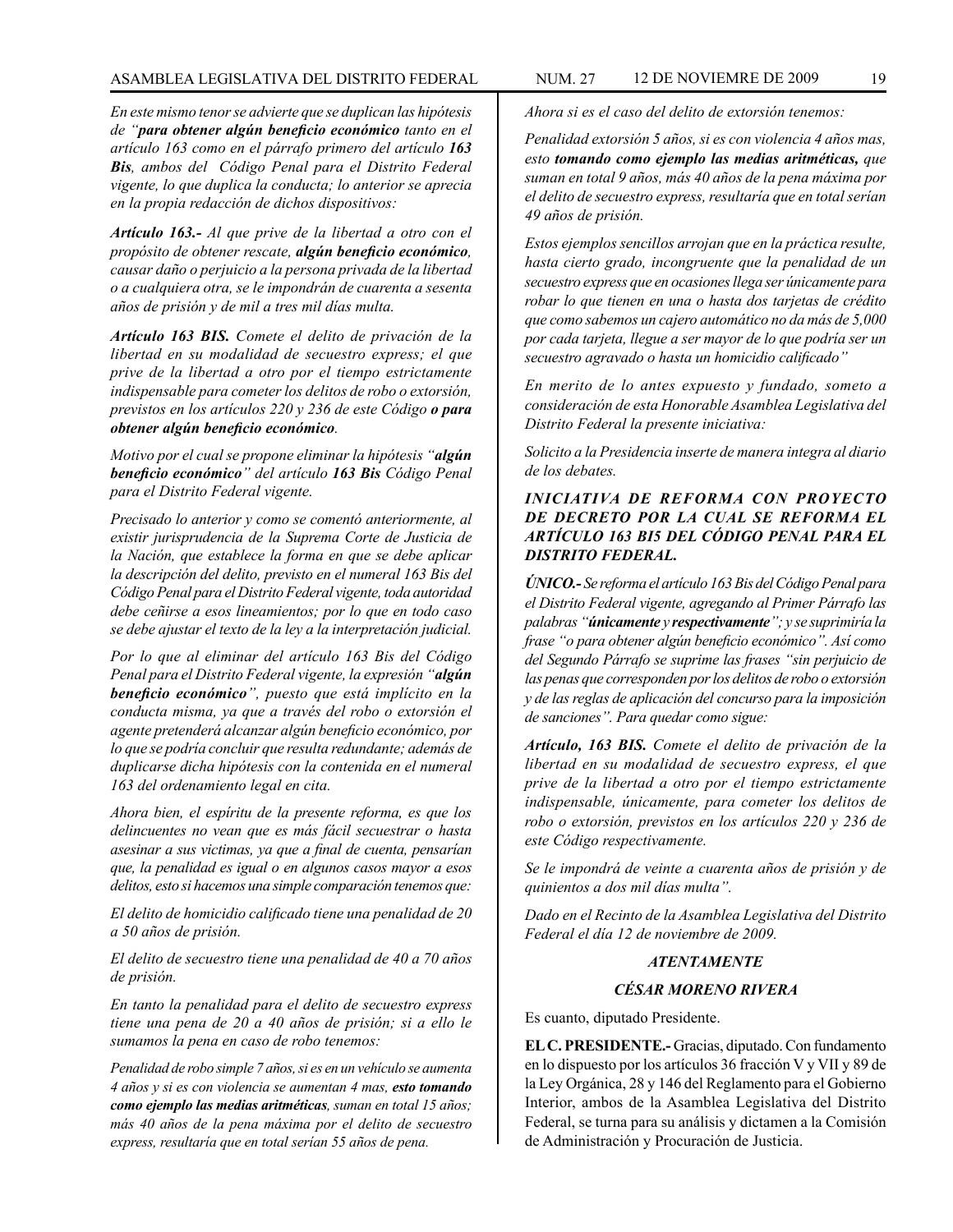Para presentar una iniciativa con proyecto de decreto por el que se reforman y adicionan y diversas disposiciones de la Ley de Adquisiciones para el Distrito Federal, de la Ley de Obras Públicas del Distrito Federal y se reforman, adicionan y derogan diversas disposiciones de la Ley Orgánica de la Contaduría Mayor de Hacienda de la Asamblea Legislativa del Distrito Federal, se concede el uso de la Tribuna a la diputada Valentina Valia Batres Guadarrama, del Grupo Parlamentario del Partido de la Revolución Democrática.

**LA C. DIPUTADA VALENTINA VALIA BATRES GUADARRAMA.-** Con su venia, diputado Presidente.

*INICIATIVA CON PROYECTO DE DECRETO POR EL QUE SE REFORMAN, Y ADICIONAN DIVERSOS ARTICULOS DE LA LEY DE ADQUISICIONES PARA EL DISTRITO FEDERAL, DE LA LEY DE OBRAS PÚBLICAS DEL DISTRITO FEDERAL Y DE LA LEY ORGÁNICA DE LA CONTADURIA MAYOR DE HACIENDA DE LA ASAMBLEA LEGISLATIVA DEL DISTRITO FEDERAL*

*La suscrita, Diputada a la V Legislatura de la Asamblea Legislativa del Distrito Federal, VALENTINA VALlA BATRES GUADARRAMA, integrante del Grupo Parlamentario del Partido de la Revolución Democrática, con las facultades que me confiere la Constitución Política de los Estados Unidos Mexicanos; la Ley Orgánica y el Reglamento para el Gobierno Interior, ambos de la Asamblea Legislativa del Distrito Federal, someto a consideración del pleno de esta soberanía, la siguiente:*

*INICIATIVA CON PROYECTO DE DECRETO POR EL QUE SE REFORMAN, Y ADICIONAN DIVERSOS ARTICULOS DE LA LEY DE ADQUISICIONES PARA EL DISTRITO FEDERAL, DE LA LEY DE OBRAS PÚBLICAS DEL DISTRITO FEDERAL Y DE LA LEY ORGÁNICA DE LA CONTADURIA MAYOR DE HACIENDA DE LA ASAMBLEA LEGISLATIVA DEL DISTRITO FEDERAL, al tenor de la siguiente:*

#### *EXPOSICIÓN DE MOTIVOS*

*La transparencia y la rendición de cuentas traen consigo múltiples beneficios para la sociedad y para el ejercicio del gasto público, porque propicia el establecimiento tácito de un compromiso del gobierno de no malgastar los recursos públicos, y por parte de la ciudadanía, una advertencia de que vigilará a sus gobernantes; esto cuando se tiene un sistema eficiente de transparencia y rendición de cuentas, sin embargo, nuestro país va avanzando a paso muy lento en el tema, porque aún y cuando existe legislación federal y local en estas materias, la ley aún tiene lagunas, en algunos casos los Servidores Públicos se muestran reticentes a transparentar sus actos, incluso quienes presiden los Institutos de Información pública no cuentan con la credibilidad suficiente para presidirlas, en fin, ejemplos hay muchos; por ello el trabajo en esta materia debe ser un imperativo para nosotros.*

*Como ya lo señalé, la transparencia debería servir incluso, como una herramienta para optimizar los recursos públicos, porque al contar con más instrumentos de vigilancia en el ejercicio del gasto, menores pueden ser las tentaciones de pervertir la función pública sobre el manejo del erario.*

*Actualmente, tanto la ley de Adquisiciones, como la Ley de Obras Públicas, ambas para el Distrito Federal, no son de observancia obligatoria para ninguno de los organismos autónomos del Distrito Federal, incluida por supuesto, esta Asamblea Legislativa; sin que exista una razón justificada para ello.*

*En este sentido, hay quien justifica esta falta de sujeción a las Leyes que norman el presupuesto, basados en que los órganos autónomos, al contar con presupuesto propio y al ser precisamente autónomos, no deberían ceñirse a ninguna de estas reglas; sin embargo, no hay que pasar por alto que el presupuesto propio con que cuentan es dinero público y por tanto su manejo debe forzosamente estar sujeto a estas reglas.*

*Al abundar en el significado de autonomía, encontramos que este concepto tiene sus raíces en vocablos griegos que significan "la potestad de darse leyes a sí mismos o dictarse sus propias normas", esta connotación alude a un cierto poder de autodeterminación y de autogobierno. La autonomía es una forma de división del poder, sin que esta deba ser entendida como soberanía, sino debe entenderse como la distribución de competencias sobre determinadas materias.*

*Los entes autónomos son aquellos órganos descentralizados del Estado a los que se les ha otorgado la capacidad de darse preceptos obligatorios; por ello se entiende que la autonomía no es ajena a la organización del Estado, sino simplemente descentralizada de las funciones del mismo.*

*Por otra parte, aún y cuando están facultados a dictar sus normas, el rubro del ejercicio del gasto, siempre se ha tornado muy discrecional, no existen criterios de austeridad, que aseguren al ente de gobierno las mejores condiciones disponibles en cuanto a precio, calidad, financiamiento, oportunidad y demás criterios que sirvan para optimizar el gasto, asimismo, no cuentan con regulación acerca de la planeación, programación, presupuestación, contratación, conservación, mantenimiento y control de las adquisiciones, arrendamientos de bienes muebles y prestación de servicios, así como de las obras públicas. Esto desde luego da pie a excesos y discrecionalidad.*

*En el Distrito Federal existen nueve órganos autónomos, a saber, la Asamblea Legislativa del Distrito Federal; la Contaduría Mayor de Hacienda de la Asamblea Legislativa del Distrito Federal; el Tribunal Superior de Justicia del Distrito Federal; el Consejo de la Judicatura del Distrito Federal; el Tribunal de lo Contencioso Administrativo del Distrito Federal; la Junta Local de Conciliación y Arbitraje del Distrito Federal; la Comisión de Derechos Humanos del Distrito Federal; el Instituto Electoral del Distrito Federal y el Tribunal Electoral del Distrito Federal, lo que significa que son nueve entes públicos sin reglas lo suficientemente claras y eficaces que garanticen un mejor uso del dinero público.*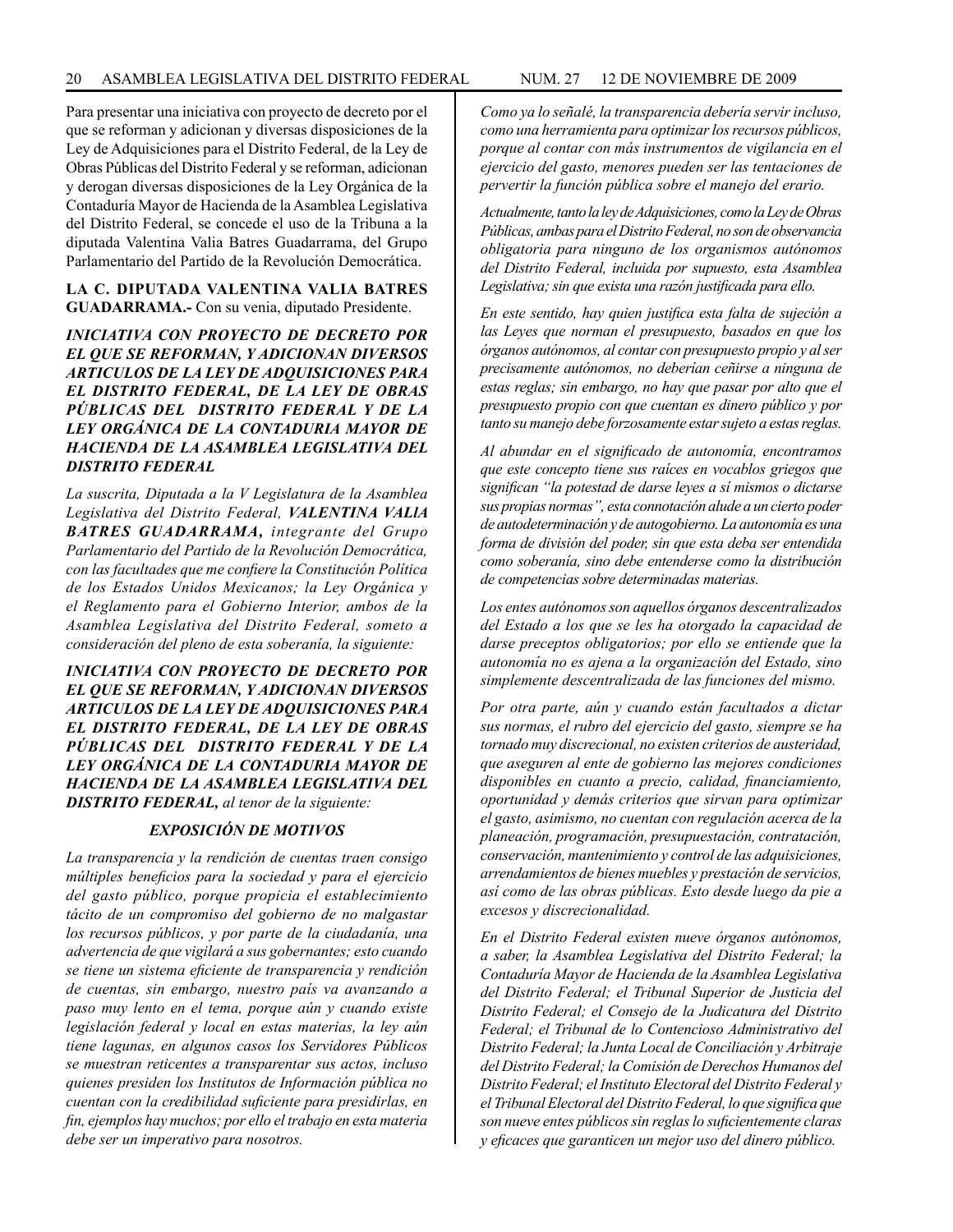*Hoy que atravesamos por una grave crisis económica es indispensable ponernos a la altura de las circunstancias, los Diputados de la Asamblea Legislativa debemos predicar con el ejemplo y sujetarnos a las disposiciones de la Ley de Adquisiciones y Ley de Obras Públicas del Distrito Federal; por lo que en la presente Iniciativa se propone hacer sujetos obligados de las leyes antes mencionadas a la Asamblea Legislativa del Distrito Federal; a todos los entes autónomos del Distrito Federal, derogando el párrafo tercero del artículo primero de la Ley de Adquisiciones del Distrito Federal, el cual actualmente señala que "La Asamblea Legislativa del Distrito Federal, el Tribunal Superior de Justicia del Distrito Federal y demás órganos con personalidad jurídica propia, que manejan de forma autónoma el presupuesto que les es designado a través del Decreto de Presupuesto de Egresos para el Distrito Federal, bajo su estricta responsabilidad, emitirán de conformidad con la presente Ley, las políticas, bases V lineamientos que en la materia les competan" lo que permitirá y sobre todo obligará a que estos órganos autónomos se ciñan a los lineamientos de la Ley de Adquisiciones, que aún y cuando todavía son perfectibles, por lo menos serán mas implacables que con los que hasta ahora han contado.* 

*Por lo anteriormente expuesto, someto a consideración de esta Honorable Asamblea, la siguiente:*

*INICIATIVA CON PROYECTO DE DECRETO POR EL QUE SE REFORMAN, Y ADICIONAN DIVERSOS ARTÍCULOS DE LA LEY DE ADQUISICIONES PARA EL DISTRITO FEDERAL, DE LA LEY DE OBRAS PÚBLICAS DEL DISTRITO FEDERAL Y DE LA LEY ORGÁNICA DE LA CONTADURÍA MAYOR DE HACIENDA DE LA ASAMBLEA LEGISLATIVA DEL DISTRITO FEDERAL, PARA QUEDAR COMO SIGUE:*

*Artículo Primero: Se reforman y adicionan los artículos 1, 2 al que se le adiciona una fracción VII Bis, 3 fracciones II, III, VI, VII, 9, 11, 14, 15 fracción I, 16, 17, 18, 19, 21 fracciones II, III, IV, VII y VIII, 22, 23, 25 fracciones III y IV, 27, 28, 29 fracción II, 32 fracción 1, 33 fracción I, 37, 39 fracciones IV y IX, 40, 41, 42, 44, 52, 53, 54 fracciones III y IX, 55, 57, 58, 61, 63, 64, 65, 68, 69, 70, 72, 74, 75, 76, 77, 78, 80, 81 fracción IV inciso a), 86 y 88 de la Ley de Adquisiciones del Distrito Federal y se deroga el tercer párrafo del mismo artículo, de los cuáles daré lectura sólo a los que contienen la esencia de esta reforma:*

#### *LEY DE ADQUISICIONES PARA EL DISTRITO FEDERAL*

*Artículo 1°.- La presente Leyes de orden público e interés general y tiene por objeto regular las acciones relativas a la planeación, programación, presupuestación contratación, gasto, ejecución, conservación, mantenimiento y control de las adquisiciones, arrendamientos de bienes muebles y prestación de servicios de cualquier naturaleza que realice la Administración Pública del Distrito Federal, sus dependencias, órganos desconcentrados, entidades, delegaciones y sus órganos autónomos.*

*…*

#### *DEROGADO*

*…*

*Artículo 2.- Para los efectos de la presente Ley se entenderá por:*

#### *De l. a VIII. ...*

*VIII Bis. Órgano autónomo: La Asamblea Legislativa del Distrito Federal; la Contaduría Mayor de Hacienda de la Asamblea Legislativa del Distrito Federal; el Tribunal Superior de Justicia del Distrito Federal; el Consejo de la Judicatura del Distrito Federal; el Tribunal de lo Contencioso Administrativo del Distrito Federal; la Junta Local de Conciliación y Arbitraje del Distrito Federal; la Comisión de Derechos Humanos del Distrito Federal; el Instituto Electoral del Distrito Federal y el Tribunal Electoral del Distrito Federal, así como los órgano que cuenten con personalidad jurídica y patrimonio propios que tienen independencia para realizar sus actos, a los cuales se les ha otorgado la capacidad de darse preceptos obligatorios, que sean de posterior creación.*

#### *De IX. a XXXII....*

*Artículo Segundo: Se reforman y adicionan los artículos 1, 2 al que se le adiciona una fracción VI Bis, 6, 9, 11, 13, 15, 16, 17, 18, 19, 20, 21, 22, 23, 24, 25 apartado A fracción II inciso b), 27, 28 fracción I, 29 fracciones I, VI inciso c) y XVI inciso a), 30, 31, 33 apartado A fracción X, apartado B fracciones II y VI, 34, 35 fracción I, 36, 37 fracciones III, IV y V, 38, 40 fracciones II y III, 41, 43, 45, 46 fracciones IX y X inciso c), 47, 48, 49 fracción I inciso b), fracciones III y IV, 50, 51, 52, 54 fracción II, 55, 56, 57, 58, 59, 60, 61, 62, 63 fracciones III, VI, XI y XIV, 64 fracciones I y III, 64 Bis, 65, 66, 67 fracción IV inciso a), 68, 70, 72, 73, 78 fracción II, 80 incisos c) y d) y 83 de la Ley de Obras Públicas del Distrito Federal, de los cuáles daré lectura sólo a los que contienen la esencia de esta reforma:*

#### *LEY DE OBRAS PÚBLICAS DEL DISTRITO FEDERAL*

*Artículo 1º.- La presente Leyes de orden público e interés general, y tiene por objeto normar las acciones referentes a la planeación, programación, presupuestación, gasto, ejecución, conservación, mantenimiento y control de la obra pública y de los servicios relacionados con ésta, que realicen las dependencias, órganos desconcentrados, delegaciones, órganos autónomos y entidades de la Administración Pública del Distrito Federal.*

- *… …*
- *…*
- *…*
- *…*
- *… …*

*…*

- *…*
	-
	-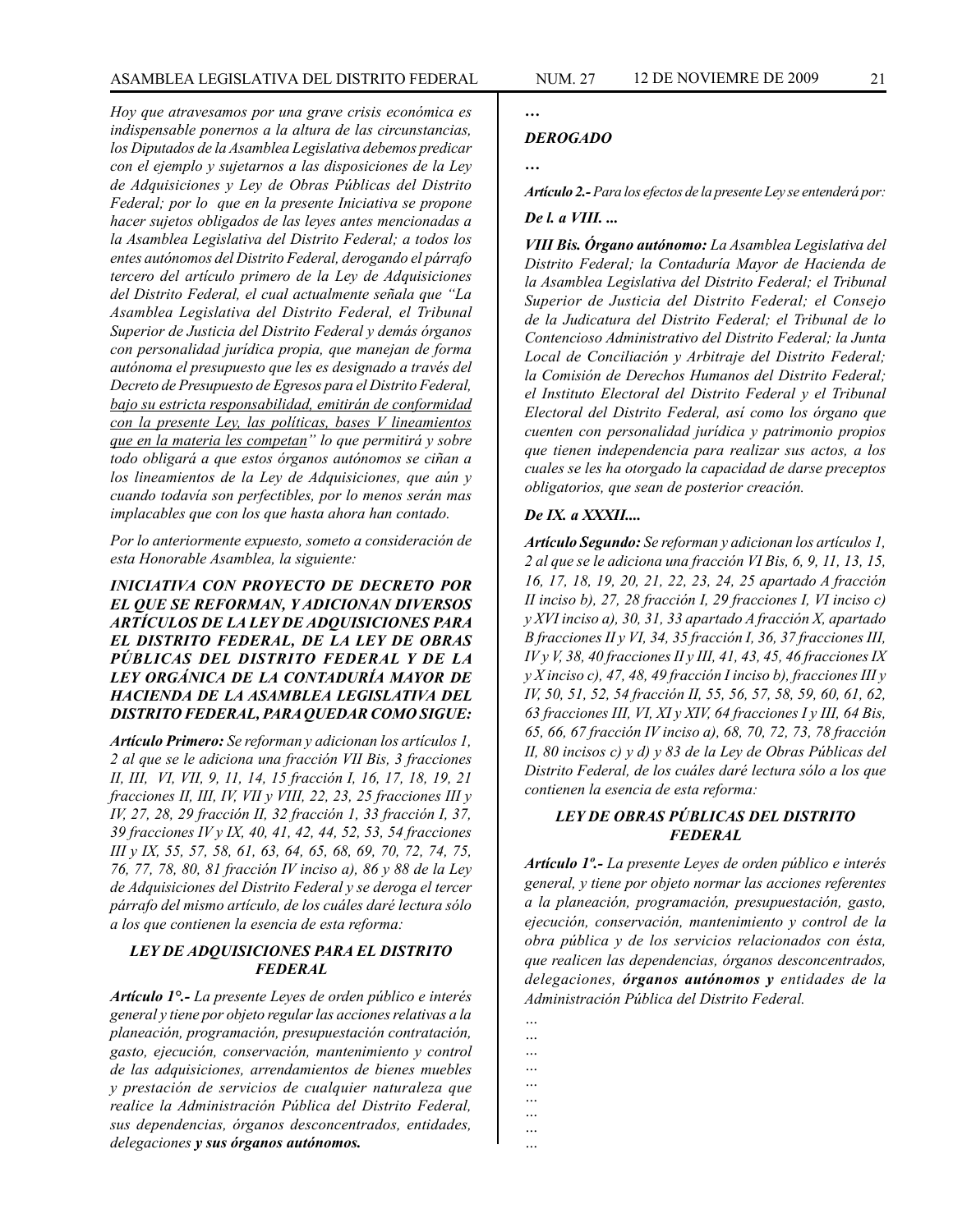*Superior de Justicia del Distrito Federal; el Consejo de la Judicatura del Distrito Federal; el Tribunal de lo Contencioso Administrativo del Distrito Federal; la Junta Local de Conciliación y Arbitraje del Distrito Federal; la Comisión de Derechos Humanos del Distrito Federal; el Instituto Electoral del Distrito Federal y el Tribunal Electoral del Distrito Federal, así como los órgano que cuenten con personalidad jurídica y patrimonio propios que tienen independencia para realizar sus actos, a los cuales se les ha otorgado la capacidad de darse preceptos obligatorios, que sean de posterior creación.*

*Artículo Tercero: Se reforma la fracción III del artículo 2 de la Ley Orgánica de la Contaduría Mayor de Hacienda de la Asamblea Legislativa del Distrito Federal, para quedar como sigue:*

#### *LEY ORGÁNICA DE LA CONTADURÍA MAYOR DE HACIENDA DE LA ASAMBLEA LEGISLATIVA DEL DISTRITO FEDERAL*

#### *Capítulo Primero*

#### *Disposiciones Generales*

*Artículo 2°.- Para los efectos de esta Ley, salvo mención expresa, se entenderá por:*

*l. ...*

#### *II. SE DEROGA*

*III. Autonomía técnica y de gestión: Atribución para desempeñar con eficacia y alto rigor técnico el cometido institucional, con independencia para emitir mandatos expresos y suficientemente amplios en el adecuado cumplimiento de sus funciones.*

#### *TRANSITORIO*

*ÚNICO: El presente Decreto entrará en vigor al día siguiente de su publicación en la Gaceta Oficial del Distrito Federal.*

#### *SUSCRIBE*

#### *DIP. VALENTINA VALIA BATRES GUADARRAMA*

Muchas gracias, compañeras y compañeros.

#### **EL C. PRESIDENTE, DIPUTADO JOSÉ MANUEL RENDÓN OBERHAUSER.-** Gracias, diputada.

Con fundamento en lo dispuesto por los artículos 36 fracciones V y VII, y 89 de la Ley Orgánica, 28, 29 y 146 del Reglamento para el Gobierno Interior, ambos de la Asamblea Legislativa del Distrito Federal, se turna para su análisis y dictamen a las Comisiones Unidas de Presupuesto y Cuenta Pública y de Administración Pública Local, con la opinión de la Comisión de Vigilancia de la Contaduría Mayor de Hacienda.

Para presentar una iniciativa con proyecto de decreto que reforma y adiciona las fracciones VI y VII del artículo 24 de la Ley de Protección y Fomento al Empleo para el Distrito Federal y que reforma y adiciona las fracciones XV y XVI al artículo 179 del Código Financiero del Distrito Federal, se concede el uso de la tribuna al diputado Fernando Rodríguez Doval, del grupo parlamentario del Partido Acción Nacional.

**EL C. DIPUTADO FERNANDO RODRÍGUEZ DOVAL.-** Con su venia, diputado Presidente.

*INICIATIVA CON PROYECTO DE DECRETO QUE REFORMA Y ADICIONA LAS FRACCIONES VI Y VII AL ARTÍCULO 24 DE LA LEY DE PROTECCIÓN Y FOMENTO AL EMPLEO PARA EL DISTRITO FEDERAL; y, QUE REFORMA Y ADICIONA LAS FRACCIONES XV Y XVI AL ARTÍCULO 179 DEL CÓDIGO FINANCIERO DEL DISTRITO FEDERAL*

*Dip. Emiliano Aguilar Esquivel*

*Presidente de la Mesa Directiva de la*

*Asamblea Legislativa del Distrito Federal V Legislatura*

#### *P r e s e n t e.*

*Los suscritos, diputados integrantes del Grupo Parlamentario del Partido Acción Nacional, con fundamento en lo dispuesto por los artículos 122, apartado C, Base Primera, fracción V, incisos b), e) y l) de la Constitución Política de los Estados Unidos Mexicanos; 42 fracciones II, IX y XVI, y 46 fracción I del Estatuto de Gobierno del Distrito Federal; 10, fracciones I y III, 13, fracción IV, 17, fracción IV, 36, fracción VII, y, 88, fracción I de la Ley Orgánica de la Asamblea Legislativa del Distrito Federal; y 85, fracción I, 86 párrafos primero y segundo del Reglamento para el Gobierno Interior de la Asamblea Legislativa del Distrito Federal, sometemos a consideración de esta Honorable Asamblea, la presente:* 

*INICIATIVA CON PROYECTO DE DECRETO QUE REFORMA Y ADICIONA LAS FRACCIONES VI Y VII AL ARTÍCULO 24 DE LA LEY DE PROTECCIÓN Y FOMENTO AL EMPLEO PARA EL DISTRITO FEDERAL; y, QUE REFORMA Y ADICIONA LAS FRACCIONES XV Y XVI AL ARTÍCULO 179 DEL CÓDIGO FINANCIERO DEL DISTRITO FEDERAL, al tenor de la siguiente:*

#### *EXPOSICIÓN DE MOTIVOS*

*Una asignatura pendiente de las políticas públicas del Distrito Federal es la generación efectiva de empleos para los grupos vulnerables, en particular, los jóvenes y los adultos mayores.* 

*Sobre este particular, el artículo 25 de la Constitución Política de los Estados Unidos Mexicanos señala que corresponde al Estado el fomento al empleo. En este mismo sentido, el artículo 123 del citado ordenamiento establece que toda persona tiene derecho al trabajo digno y socialmente útil; y, señala que al efecto, se promoverán la creación de empleos y la organización social para el trabajo.* 

*Para cumplir con los objetivos planteados se propone la presente iniciativa que otorga estímulos fiscales a todos aquellos contribuyentes, sean personas físicas o morales, que contraten a jóvenes y adultos mayores en los términos dispuestos por la legislación aplicable, según la cual una persona joven mayor de edad es aquella cuya edad está comprendida entre los dieciocho*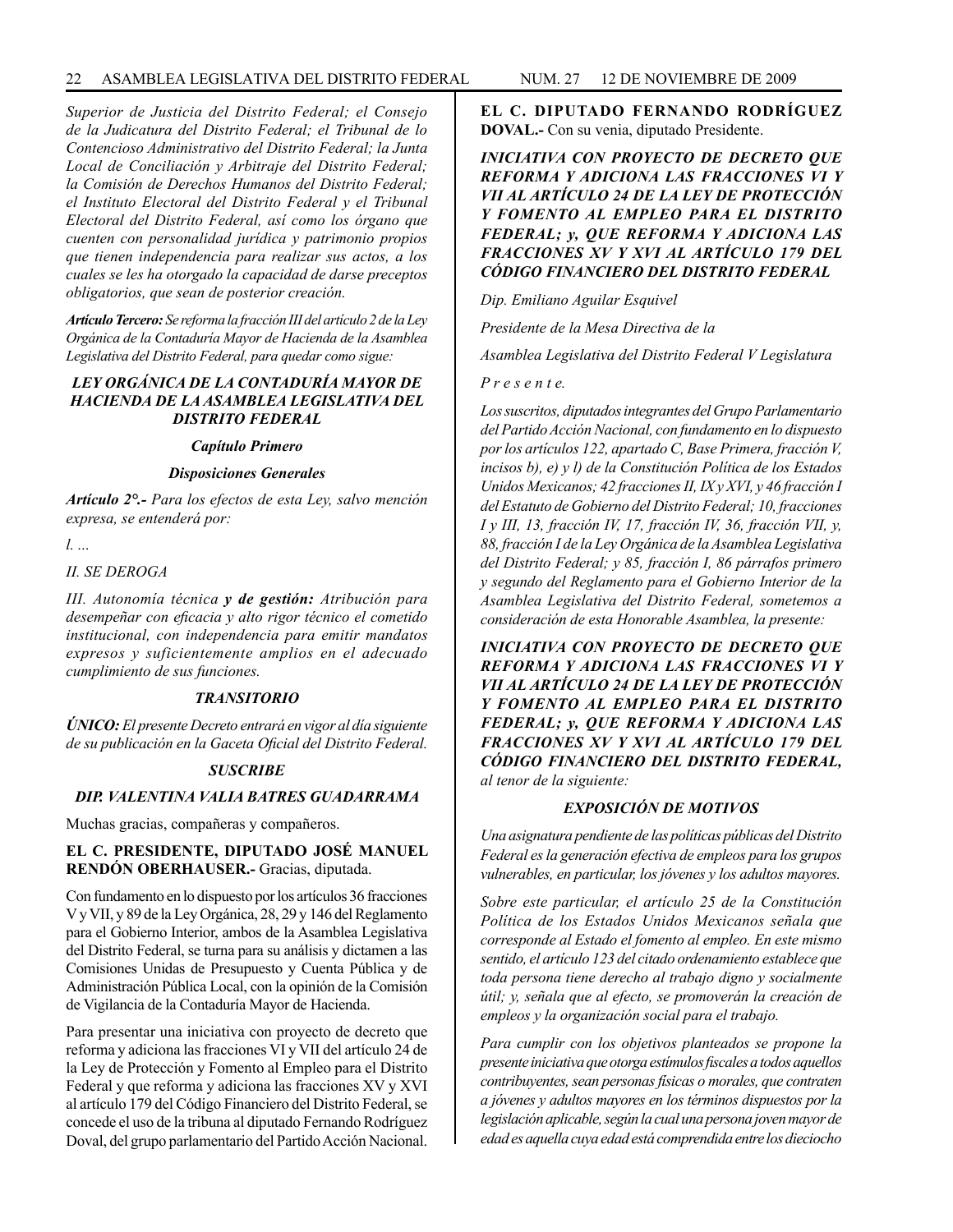*y los veintinueve años, y una persona adulta mayor es aquella de sesenta años de edad en adelante. 1 En particular, se propone la exención en la causación del Impuesto sobre Nóminas, mediante reformas a la Ley de Protección y Fomento al Adultas Mayores en el Distrito Federal.*

*La presente iniciativa tiene como finalidad la de garantizar la igualdad de oportunidades en el acceso al trabajo a estos dos grupos vulnerables, que les permitan un ingreso propio y desempeñarse en forma productiva, así como a hacer efectiva la protección establecida por la Ley Federal del Trabajo, la Ley de las y los Jóvenes del Distrito Federal y la Ley de los Derechos de las Personas Adultas Mayores en el Distrito Federal.*

#### *II*

*En primer lugar, por lo que respecta a la generación de empleos para los jóvenes, un tema crucial para el mercado laboral del Distrito Federal es el que el desempleo de dichas personas muestra una tendencia progresiva ascendente. De acuerdo al Instituto Nacional de Estadística y Geografía la tasa de desocupación trimestral de 2009 para el Distrito Federal fue de 7.44% a diferencia del 5.13% del mismo trimestre del año pasado.2 De igual forma, la más reciente Encuesta Nacional de Juventud (2005) señala que de los jóvenes comprendidos en el rango de edad entre los 20 y los 24 años, que habitan en la región centro del país, en la que se encuentra el Distrito Federal, el 30.8% nunca ha tenido un empleo, y, de aquellos que cuentan con uno, el 52.3% no cuenta con un contrato con su empleador Instituto.3 Por último, la tasa de desempleo abierto en el Distrito Federal ascendió de 4.2% a 6.9% en el último año.4*

*En el ámbito internacional, el derecho fiscal y las políticas públicas comparadas en materia de fomento al empleo de los Estados que conforman la OCDE nos demuestran que la eficacia de las medidas impositivas y programas públicos se basa, en la mayoría de los casos, en la exención de las contribuciones, en particular los impuestos. Por ejemplo, en Francia, a partir del año 2007, se encuentran exentos de las contribuciones empresariales de seguridad social, todas aquellas empresas que contraten a jóvenes profesionales menores de 26 años.* 

*En consonancia con dichas propuestas, el Dr. Gary Becker, Premio Nobel de Economía de 1992, ha señalado que los empleadores toman la decisión de invertir en capital humano basados en los beneficios racionales que obtendrán*

<sup>4</sup> *Secretaría del Trabajo y Fomento al Empleo, Administración Pública del Distrito Federal, 2009*

*a cambio de dicha inversión.5 Uno de dichos beneficios es la exención del pago de impuestos. En este caso, la exención fiscal cumple con el objetivo de incentivar la generación de empleos.*

*De igual forma, se propone añadir un criterio de elegibilidad para el otorgamiento de estímulos fiscales, contemplados por la Ley de Trabajo Protección y Fomento al Empleo para el Distrito Federal, a todos aquellos contribuyentes que generen empleos para los jóvenes.* 

#### *III*

*En segundo lugar, por lo que respecta a las personas adultas mayores, representan hasta un 4.63% de los habitantes de la Ciudad de México. El 40% de ellos percibe ingresos de alrededor de \$1300 a \$1500 pesos; el 24% no tiene ingreso fijo y sólo el 1% tiene un ingreso fijo por más de diez salarios mínimos al mes. La tasa de desempleo en este grupo poblacional es de alrededor del 70% con respecto a la población económicamente activa.6*

*Los anteriores datos nos llevan a la conclusión sobre la urgente necesidad de implementar acciones que generen mayores empleos productivos en las personas adultas mayores. Estos empleos ocasionarían que los adultos mayores se sintieran todavía útiles en la sociedad, aumentaría por lo tanto su autoestima y sin duda sería una eficaz forma de reactivar la economía de la ciudad de México.* 

*La presente iniciativa considera que los adultos mayores son personas con experiencia y capacidad como para poder desempeñar trabajos bien remunerados, por lo que no se contemplan medidas asistencialistas sino que se atiende el problema de sus pocas oportunidades de empleo desde una perspectiva subsidiaria y productiva.*

#### *IV*

*Para el ejercicio fiscal 2009, el Ingreso sobre Nóminas supuso únicamente el 6.5% de los ingresos totales del Distrito Federal.7 Por lo tanto, la exención de este impuesto a los contribuyentes que contraten a jóvenes y adultos mayores no supondrá una pérdida importante de ingresos para el Distrito Federal y, en cambio, podría significar muchas mayores oportunidades de empleo para estos dos grupos poblacionales, jóvenes y adultos mayores, que en materia de empleo se encuentran en condiciones de vulnerabilidad, por lo que estos grupos, al contar con un ingreso fijo mensual, tendrán mayores oportunidades de consumo que redundarán en la reactivación económica de la ciudad de México. En consecuencia, esta iniciativa es perfectamente viable desde el punto de vista financiero.*

*Cabe destacar que la exención o reducción del pago de impuesto sobre nómina ya se encuentra contemplado el Código Financiero del Distrito Federal vigente para el caso de la contratación de diversos grupos vulnerables o específicos:*

<sup>1</sup> *Ley de las y los Jóvenes del Distrito Federal, y Ley de los Derechos de las Personas.* 

<sup>2</sup> *Encuesta Nacional de Ocupación y Empleo (ENOEj, Población de 14 años y más, 2009*

<sup>3</sup> *Mexicano de la Juventud, Encuesta Nacional de la Juventud (2005)*

<sup>5</sup> *Gary S. Becker, Human Capital: A Theoretical and Empirical Analysis, with Special Reference to Education Chicago, University of Chicago Press, 1993.*

<sup>6</sup> *INEGI, II Conteo de Población y Vivienda 2005.*

<sup>7</sup> *Ley de Ingresos del Distrito Federal para el Ejercicio Fiscal 2009.*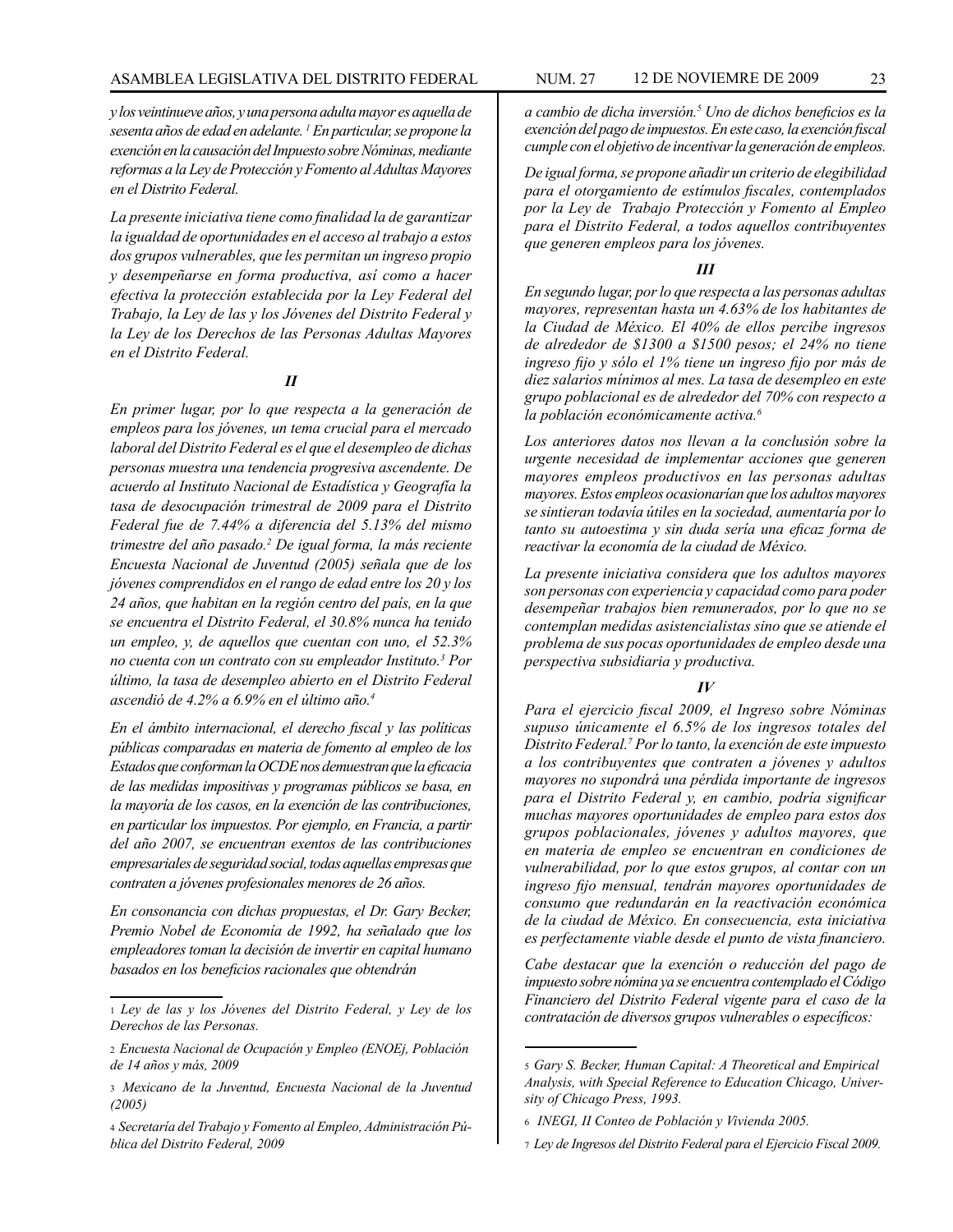*1. Investigadores y tecnólogos: la fracción X del artículo 296 señala que: "Las empresas que realicen proyectos de investigación aplicada y desarrollo tecnológico que impacten en el Distrito Federal, de conformidad con las reglas generales que establezca el Instituto de Ciencia y Tecnología del Distrito Federal, tendrán derecho a una reducción equivalente al 80% del Impuesto sobre Nóminas causado por las erogaciones destinadas a remunerar el trabajo personal subordinado de investigadores y tecnólogos contratados especialmente para el desarrollo de dichos proyectos".*

*2. Personas con discapacidad: La fracción XIV del artículo 179 señala que "No se causará el Impuesto sobre Nóminas, por las erogaciones que se realicen por concepto de: Personas contratadas con discapacidad".*

*En consecuencia, la exención para los casos de jóvenes y adultos mayores estaría plenamente justificada si tomamos en cuenta la omisión que hace el Código con respecto a estos grupos vulnerable a diferencia de los ya citados.*

#### *V*

*Con la finalidad de cumplir con los objetivos anteriormente planteados es indispensable, reformar el marco jurídico vigente en el Distrito Federal, en particular, en los ámbitos de estímulos fiscales relacionados con la protección y fomento al empleo para los jóvenes y los adultos mayores. Dichas reformas consisten sustancialmente en lo siguiente:*

- • *Se propone la reforma al artículo 24 de la Ley de Protección y Fomento al Empleo del Distrito Federal con la finalidad de adicionar dos criterios de elegibilidad para el otorgamiento de estímulos fiscales a todos aquellos contribuyentes que contraten preferentemente a personas jóvenes y adultos mayores.*
- • *Se propone la adición de la fracciones XI y XII al artículo 179 del Código Financiero del Distrito Federal, con la finalidad de exentar de la causación del impuesto sobre nóminas que se realicen por concepto de las erogaciones generadas con motivo de la contratación de jóvenes, exclusivamente durante los primeros doce meses a partir del establecimiento de la relación laboral, así como de adultos mayores. Especificando para tal efecto la obligación para los contribuyentes de acreditar que las personas beneficiadas cumplen con las condiciones para ser consideradas como tales de conformidad con la legislación vigente aplicable en el Distrito Federal.*

*En resumen, la presente iniciativa propone exentar de la causación del Impuesto sobre Nóminas establecido en el Código Financiero a las erogaciones que se realicen por concepto de la contratación de jóvenes y adultos mayores. En el caso de los primeros se limita dicho beneficio exclusivamente durante los primero 12 meses a partir de* 

*su contratación. En el mismo sentido, se reforma Ley de Protección y Fomento al Empleo del Distrito Federal, para adicionar dos criterios de elegibilidad para el otorgamiento de estímulos fiscales a los contribuyentes que contraten preferentemente a jóvenes y adultos mayores.*

*Con lo anterior, se pretende incentivar la generación de empleos formales, particularmente de aquellos jóvenes o adultos mayores que por primera vez solicitan un empleo o que se encuentran desempleados, según sea el caso, para lo cual se otorga dicho estímulo fiscal a aquellas personas físicas o morales que realicen el pago de su remuneración en términos del propio Código.*

*Por las consideraciones anteriormente expuestas y fundadas, el que suscribe presenta la siguiente Iniciativa con proyecto de:*

#### *DECRETO*

*ARTÍCULO PRIMERO.- Se adicionan las fracciones VI y VII y un párrafo al artículo 24 ley de Protección y Fomento al Empleo del Distrito Federal, en los siguientes términos:*

*Artículo 24.- Los contribuyentes que contraten preferentemente a desempleados que correspondan a los siguientes grupos:*

*…*

*VI. Personas jóvenes entre los 18 y los 29 años de edad.*

*VII. Personas adultas mayores de sesenta años de edad en adelante.*

*Los contribuyentes acreditarán dicha correspondencia con base en la legislación vigente aplicable en el Distrito Federal, y, en su caso, con las determinaciones realizadas por los servicios sociales competentes.*

*ARTÍCULO SEGUNDO.-· Se adiciona la fracción XV, XVI y un párrafo al artículo 179 del Código Financiero del Distrito Federal, en los siguientes términos:*

#### *ARTÍCULO 179.- ...*

*XV. Contratación de personas jóvenes entre los 19 y los 29 años de edad, exclusivamente durante los primeros doce meses de la prestación remunerada del trabajo.*

*XVI. Contratación de personas adultas mayores de sesenta años de edad en adelante.*

*…*

*En el caso de las fracciones XIV, XV Y XVI, el contribuyente deberá acreditar que las personas contempladas por dichas disposiciones cumplen con los requisitos o condiciones establecidos por la legislación vigente aplicable en el Distrito Federal para ser considerados como tales.*

#### *TRANSITORIOS*

*PRIMERO.- El presente Decreto entrará en vigor al día siguiente de su publicación en la Gaceta Oficial del Distrito Federal.*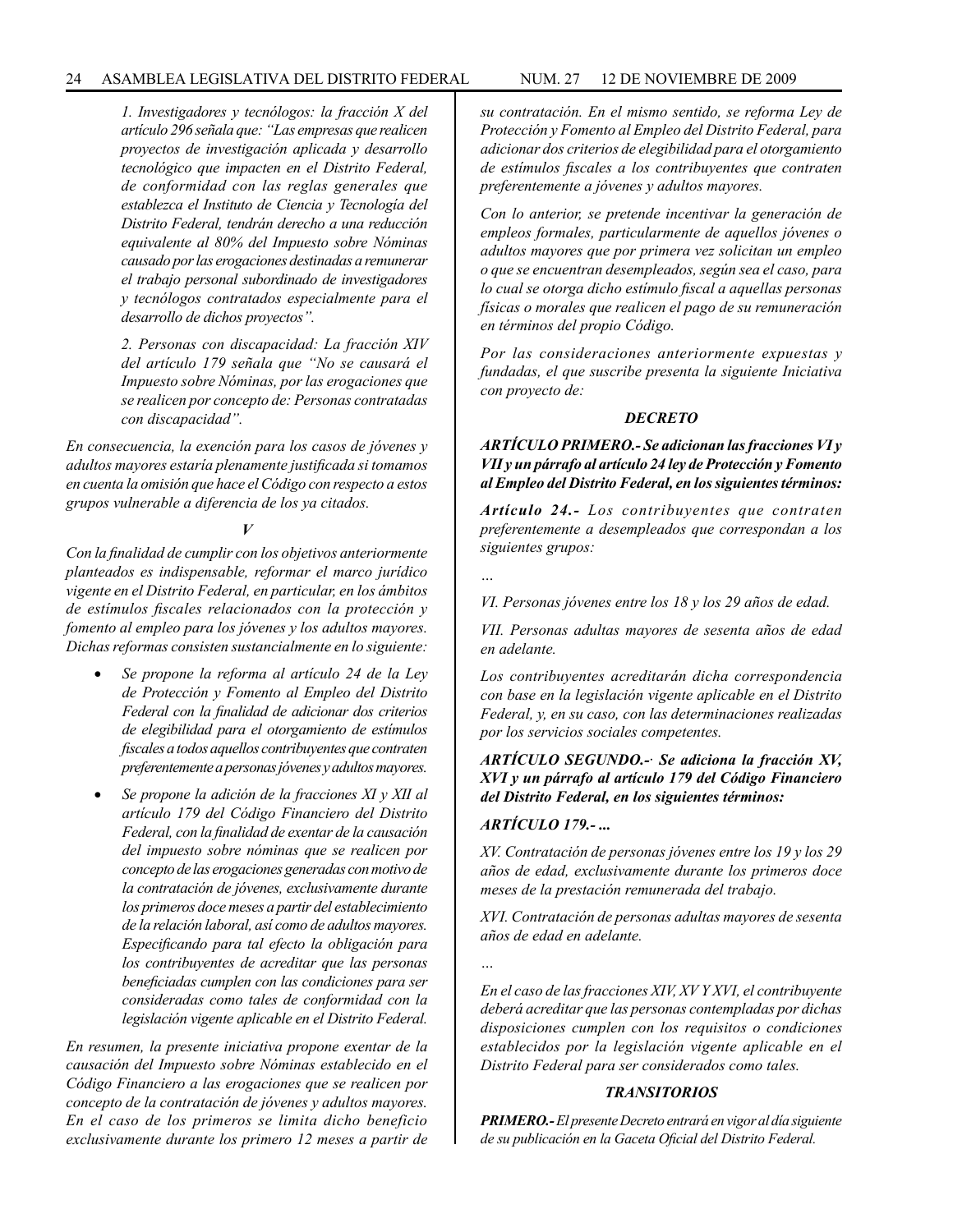*SEGUNDO.- Publíquese en la Gaceta Oficial del Distrito Federal y en el Diario Oficial de la Federación para su mayor difusión dado en el Recinto Legislativo, a los doce días del mes de noviembre del año dos mil nueve.*

#### *Dip. Fernando Rodríguez Doval y*

#### *Dip. Rafael Medina Pederzini*

Es cuanto, diputado Presidente.

**EL C. PRESIDENTE.-** Gracias, diputado. Con fundamento en lo dispuesto por los artículos 36 fracción V y VII y 89 de la Ley Orgánica, 28, 29 y 146 del Reglamento para el Gobierno Interior, ambos de la Asamblea Legislativa del Distrito Federal, se turna para su análisis y dictamen a las Comisiones Unidas de Atención a Grupos Vulnerables y de Presupuesto y Cuenta Pública.

Para presentar una iniciativa de Ley de Marchas, se concede el uso de la tribuna a la diputada Mariana Gómez del Campo Gurza, del grupo parlamentario del Partido Acción Nacional.

#### **LA C. DIPUTADA MARIANA GÓMEZ DEL CAMPO GURZA.-** Con su venia, diputado Presidente.

Nadie en su sano juicio puede negar que tanto la libertad de tránsito como la libertad de expresión son garantías individuales garantizadas por la Constitución Política, es decir son un derecho de todos los mexicanos. Sin embargo, estos derechos se pueden ejercer de distintas maneras y desgraciadamente la forma y modo en que se han venido manifestando diversas organizaciones, ha generado una auténtico caos en la Ciudad de México.

Con las marchas y manifestaciones miles de ciudadanos ven restringido su derecho al libre tránsito, se generan millonarias pérdidas económicas, pérdida de empleos, violencia, inseguridad y se pone en riesgo la gobernabilidad del Distrito Federal.

Este abuso en el derecho a la libre expresión genera situaciones que van desde la imposibilidad de ser puntual hasta hechos lamentables como la muerte de quienes no pueden ser atendidos a tiempo en una emergencia, ello sin mencionar las violaciones a la propiedad privada y al orden público.

Es evidente que no existe un equilibrio entre el derecho de manifestación y el de terceros a transitar libremente.

Para dimensionar adecuadamente el problema basta mencionar que en el Distrito Federal en promedio se llevan a cabo 2 mil 500 manifestaciones al año, 50 a la semana, 7 diarias ó 1 cada 4 horas. De acuerdo con cifras de la CANACO durante la realización de una marcha se pierden más de 1 millón 36 mil horas hombre y por cada manifestación que dura aproximadamente 4 horas, se genera una pérdida entre 550 y 600 millones de pesos.

El Distrito Federal, aunque a muchos les duela aceptarlo, es la capital del caos y la desorganización.

En virtud de lo anterior, hace más de 2 años nos dimos a la tarea de encabezar un esfuerzo ciudadano para conseguir las firmas necesarias que respaldaran una iniciativa popular y así estar en posibilidades de presentarla ante este Recinto Legislativo.

Durante este gran esfuerzo ciudadano recorrimos toda la ciudad para lograr nuestro cometido. A cambio recibimos incontables muestras de apoyo y solidaridad, así como miles de firmas de respaldo a la iniciativa que busca ordenar lo que hoy es un caos en el Distrito Federal.

La respuesta favorable a esa iniciativa fue una clara señala de que los capitalinos estamos cansados de tanto desorden que sufrimos en la capital del país.

Así el 29 de octubre de 2007 entregamos a esta Asamblea Legislativa más de 120 mil firmas de ciudadanos comprometidos con esa causa. Lamentablemente la voz de quienes participamos en este esfuerzo no ha sido escuchada. La iniciativa popular para normar y atender uno de los problemas a los que se enfrenta cada día nuestra ciudad, fue relevada de la discusión y se ha querido dar prioridad a otros temas de marcada irrelevancia para el desarrollo de la capital.

Quiero dejar en claro que en ningún momento se ha hablado de coartar o limitar el derecho a la libre expresión, ya que sabemos que se trata de una garantía fundamental consagrada en la Constitución. La propuesta de ley es garante absoluta del derecho fundamental a la libertad de expresión, así como también del derecho a la libertad de tránsito, es en su integridad respetuosa de la libertad que tenemos todos a manifestarnos.

Los ciudadanos que participamos en este proyecto estamos seguros de que el derecho de libre reunión y manifestación de las ideas puede convivir con el derecho de libre tránsito de los demás.

Los capitalinos queremos una Ciudad ordenada, en la que se pueda transitar con plena libertad, en la que nuestras familias se sientan seguras; una Ciudad que sea un referente mundial de civilidad, de calidad de vida, no del caos urbano y la inseguridad, del cierre de carreteras y del atropellamiento de policías; una Cuidad en la que se respeten y hagan valer las leyes. Esa es la Ciudad que estoy segura todos los que estamos aquí añoramos y la gente que está allá afuera y que confía en esta Asamblea Legislativa.

Invitamos a todas las fuerzas políticas representadas en esta Asamblea a que tomemos juntos cartas en el asunto y analicemos la iniciativa para legislar marchas, manifestaciones, plantones, bloqueos y mítines en la Ciudad de México, lejos de intereses personales o partidistas, porque de nuestros actos depende que este gran esfuerzo ciudadano se materialice en ley.

En este sentido, queremos recordarles que somos miles los ciudadanos que exigimos no ser ignorados y que nuestra voz se escuche clara y fuerte. Somos miles cansados de que las autoridades soslayen la violación de nuestros derechos y que queremos una Ciudad ordenada; somos miles los que exigimos que se respete el Estado de Derecho y somos miles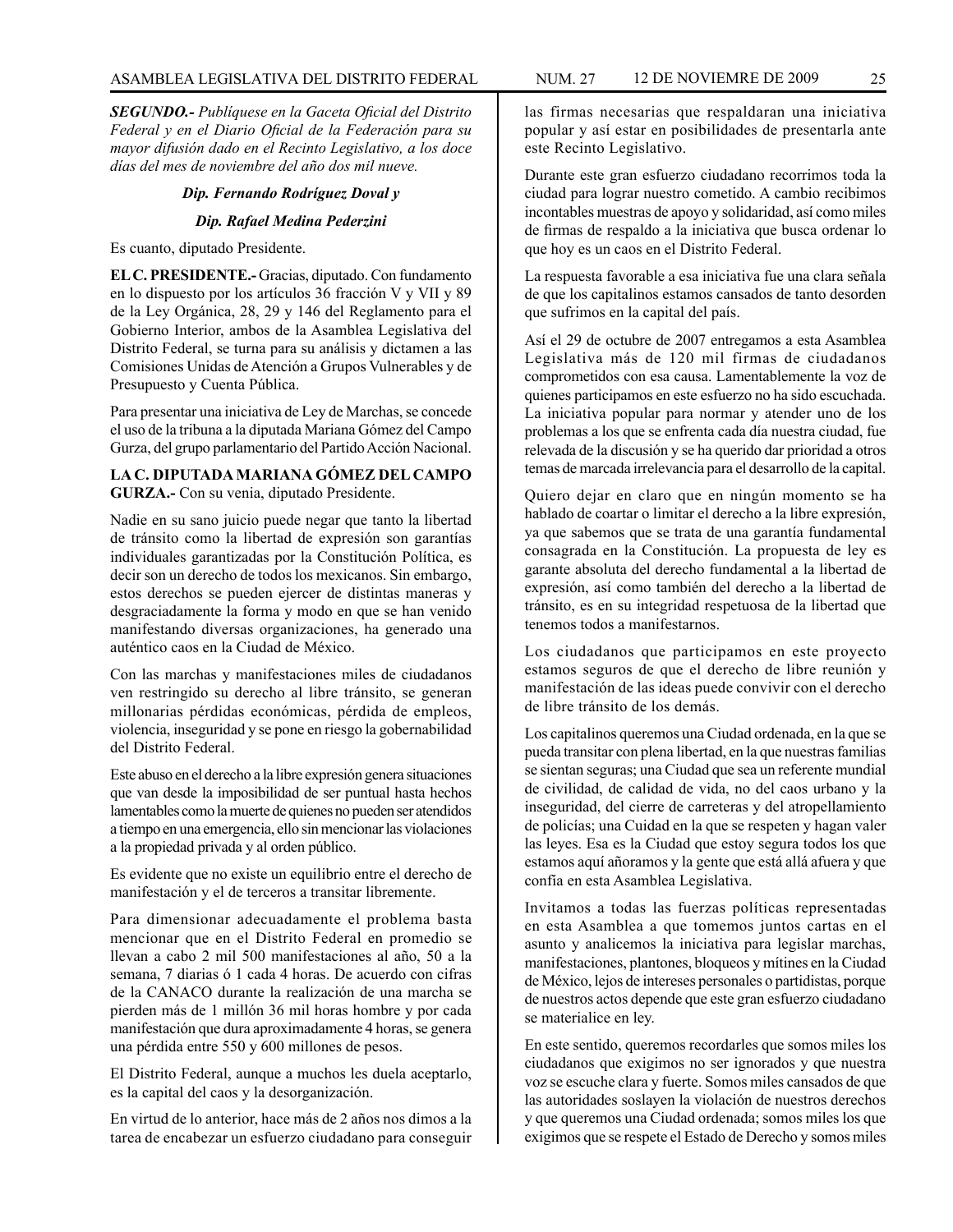*Exposición de Motivos*

también los que estamos cansados de la complacencia, la ineptitud y la complicidad de las autoridades.

Yo los invito a que hagamos un esfuerzo, que revisemos esta iniciativa de ley para legislar las marchas y que juntos encontremos el equilibrio entre libertad de expresión y libertad de tránsito.

Espero que esta V Legislatura pueda darle la buena noticia a los capitalinos, que para marchar en la Ciudad se encontró el justo equilibrio entre libertad de tránsito y libertad de expresión, y no nada más eso: Hoy sabemos que en el Distrito Federal hay crisis económica.

Me resulta completamente incongruente que aquí estemos haciendo los esfuerzos de austeridad que se requieren para que el recurso les llegue a los más necesitados; me parece completamente incongruente que, como ocurrió el día de ayer, miles de personas no pudieron regresar al trabajo, probablemente el día de ayer miles de personas perdieron el empleo, los jóvenes no llegaron al examen, la ambulancia no llegó a tiempo al hospital, probablemente eso haya ocurrido el día de ayer con el caos, el desorden que generó una marcha desorganizada en la Ciudad.

Les hago una invitación a la reflexión y a que juntos podamos revisar esta iniciativa de ley.

Le solicito al Presidente de la Mesa Directiva poder integrar en su totalidad la iniciativa presentada en este Pleno.

Gracias.

#### *INICIATIVA CON PROYECTO DE DECRETO PARA CREAR LA LEY DE MANIFESTACIONES PÚBLICAS PARA EL DISTRITO FEDERAL*

*Dip. Emiliano Aguilar Esquivel,*

*Presidente de la Mesa Directiva,*

*Presente.*

*Los suscritos, integrantes de los grupos parlamentarios del Partido Acción Nacional, Partido Revolucionario Institucional, y del Partido de la Revolución Democrática, V Legislatura, con fundamento en lo dispuesto por los artículos 122, Apartado C, BASE PRIMERA, fracción V, inciso j) de la Constitución Política de los Estados U nidos Mexicanos; 42 fracciones XIV ó XV, 46 fracción I y 47 del Estatuto de Gobierno del Distrito Federal; 10 fracción I, 17 fracción IV, 88 fracción I y 89 párrafos primero y segundo de la Ley Orgánica; 85 fracción I del Reglamento para el Gobierno Interior, ambos de la Asamblea Legislativa del Distrito Federal, sometemos a la consideración del Pleno de este Órgano Legislativo, la siguiente INICIATIVA CON PROYECTO DE DECRETO PARA CREAR LA LEY DE MANIFESTACIONES PÚBLICAS PARA EL DISTRITO FEDERAL, conforme a la siguiente:*

*Regular las manifestaciones, marchas y bloqueos en el Distrito Federal es urgente ante el hartazgo de la ciudadanía que ha visto mermado su derecho de libre tránsito, a consecuencia del exceso de quienes cierran y obstruyen vialidades o accesos a sus domicilios, comercios o lugares de trabajo.*

*Ha sido la contemplación y ausencia de voluntad de las autoridades para corregir los excesos en que incurren quienes supuestamente ejercen el derecho de manifestación, y el descontento de la población al observar que es la propia autoridad la que promueve, apoya, permite y consciente estos actos (manifestaciones, marchas, plantones, bloqueos, que en muchos de los casos favorecen fines o intereses políticos del partido donde emana el mismos gobierno, ignorando las leyes y su obligación de garantizar el bienestar de todos los capitalinos).*

*Si bien durante varias décadas el derecho de manifestación y de libre asociación fue reprimido por el mismo Estado a través del uso de la fuerza pública, y a costa de la vida de muchas personas inocentes, lo cierto es que desde la última década del siglo pasado, la sociedad capitalina ha sido testigo del abuso en el ejercicio del derecho de libre manifestación por parte de algunos sectores de la sociedad, llegando al extremo de que hoy es posible que menos de una docena de personas bloqueen una vía pública, perjudicando el ejercicio del derecho de circular de miles de ciudadanos.*

*A la par de las afectaciones en la vida de los habitantes de la ciudad, la productividad y el desarrollo de la misma también se ve afectada por estos hechos, comercios establecidos se ven obligados a cerrar antes de tiempo por seguridad de sus empleados o de su propio negocio, la pérdida de horas hombre que no laboran por llegar tarde a su lugar de trabajo, hace particularmente difícil el desarrollo económico en la capital de la República.* 

*La Cámara de Comercio, Servicios y Turismo local estima que al día un plantón, bloqueo o manifestación, genera pérdidas en los comercios aledaños de entre un 50 y 70% de sus ingresos.*

*Por otra parte, mediante encuesta realizada en el Distrito Federal, el 75 por ciento de la ciudadanía consideró que estaba mal que se bloquearan avenidas y calles, igualmente al solicitarle su opinión respecto a la actuación de las autoridades en estos eventos, el 66 por ciento consideró que el Gobierno del Distrito Federal debe actuar en este tipo de situaciones, ya que se afecta a los ciudadanos de la capital.* 

*Por su parte, la Secretaría de Gobierno del Distrito Federal, ha señalado que del 5 de diciembre del 2006 al 31 de julio del 2007, se contó con movilización de 14,892,300 personas en 1,779 actos. De estos, 335 fueron expresiones vinculadas a actividades religiosas, deportivas, de espectáculos o de otra índole y 1,444 actos políticos, de los cuales 516 fueron concentraciones, 251 marchas, 303 bloqueos, 262 mítines, 26 plantones y 86 en el rubro de otros.*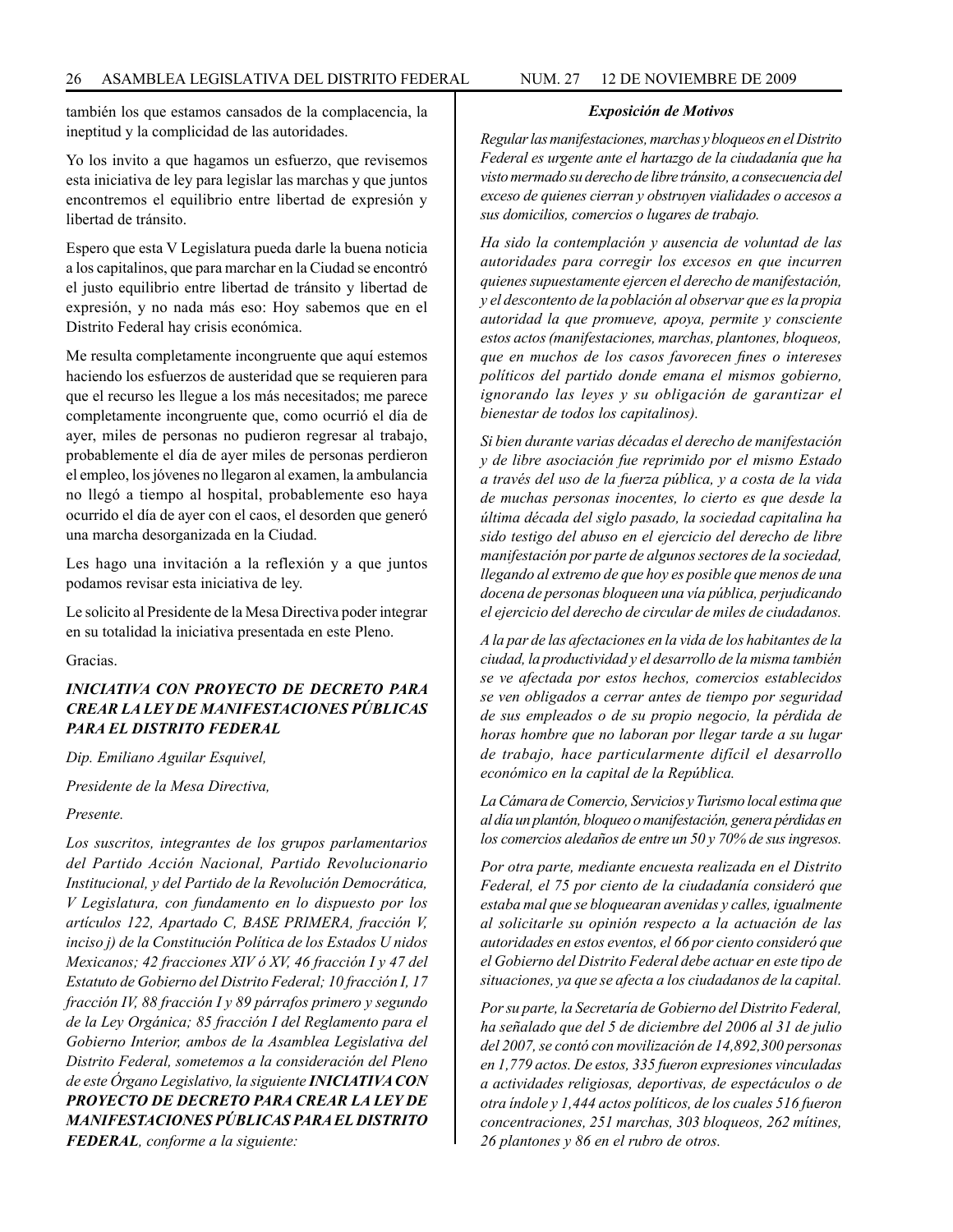*Asimismo, algunos de los perjuicios que el ejercicio sin control y caótico de la prerrogativa de manifestación, sobre todo de aquél que se realiza en las vías de comunicación, y principalmente en aquellas consideradas por la ley como primarias, son: pérdida de tiempo y de horas hombre tanto para el servicio público como para las empresas y ocupaciones particulares, incrementos importantes y riesgosos de las emisiones contaminantes de vehículos automotores; y derivado de lo anterior, daños a la salud de los habitantes de la ciudad, principalmente en los niños y adultos mayores; pérdidas económicas importantes por desperdicio de combustible, retardos y falta de trabajadores a sus centros de trabajo; pérdida de horas aula por alumnos de todos los niveles del Sistema Educativo en el Distrito Federal; retrasos que implican altos riesgos para los vehículos de emergencia como son ambulancias y bomberos; accidentes viales y choques violentos, que incluso han llegado a cobrar vidas de automovilistas, manifestantes y transeúntes.*

*Actualmente las manifestaciones públicas en la vialidad se encuentran reguladas en el Título Cuarto, Capítulo Tercero de la Ley de Transporte y Vialidad del Distrito Federal, sin embargo la falta de voluntad por parte de la autoridad para hacer cumplir la norma, y el hecho de que la regulación que dicha ley establece es imperfecta, no sólo por carecer de sanciones para quienes incurran en incumplimiento, sino por no indicar a detalle los procedimientos que la casuística de las manifestaciones exige, han reducido estas disposiciones a letra muerta.*

*La presente iniciativa es cuidadosa en respetar en todo momento la libertad de manifestación y asociación, ya que se mantiene dentro de las limitaciones que la misma Constitución Federal impone al ejercicio de estos derechos. En efecto, el artículo 6 de nuestra Carta Magna a la letra establece: "La manifestación de las ideas no será objeto de ninguna inquisición judicial o administrativa, sino en el caso de que ataque a la moral, los derechos de tercero, provoque algún delito, o perturbe el orden público ...", es decir, el derecho de manifestación no es un derecho absoluto sino que la misma norma fundamental le impone a este derecho, como limitaciones las siguientes: 1. No se ataque la moral; 2. No se ataque los derechos de terceros; 3. No se provoque algún delito, y 4. No se perturbe el orden público.*

*El objeto de la presente iniciativa es lograr la convivencia armónica de tres derechos fundamentales: el de Libertad de Manifestación, Libertad de Asociación y la Libertad de Tránsito, previstos en los artículos 6, 9 y 11 constitucionales.*

*Es importante mencionar que la Asamblea Legislativa del Distrito Federal es competente para legislar en la materia a que se reduce la iniciativa, ya que al expedir la Ley de Transporte y Vialidad en el Distrito Federal, se contempló en el Título Cuarto, Capitulo III regular las "Manifestaciones Públicas en la Vialidad".*

*Con la finalidad de clarificar sobre las facultades de la Asamblea Legislativa para legislar en materia de marchas, es necesario elaborar un análisis sustantivito de sus atribuciones constitucionales, paralelamente al régimen de facultades explícitas de que goza y la naturaleza del Distrito Federal.*

*La Constitución Política de los Estados Unidos Mexicanos, emitida por el órgano legislativo denominado Congreso de la Unión, en el artículo 122, apartado C, BASE PRIMERA, fracción V, incisos g), h) y j), establece que le otorga competencia a la Asamblea Legislativa del Distrito Federal para legislar en materia de Administración Pública Local, su régimen interno y procedimientos administrativos, legislar en materia de participación ciudadana, y particularmente en vías públicas, tránsito y aprovechamiento de los bienes del patrimonio del Distrito Federal. En síntesis, la Asamblea puede legislar sobre marchas en el Distrito Federal, así como sobre las obligaciones y atribuciones de las autoridades de la Administración Pública del Distrito Federal, en la materia.*

*A efecto de analizar más a fondo la cuestión planteada, resulta necesario precisar previamente lo que dispone la Constitución Federal sobre el ámbito de atribuciones que le corresponden a la citada Asamblea Legislativa del Distrito Federal y, posteriormente, determinar si la libertad de asociación, reunión y manifestación incide en el ámbito de su competencia legislativa.*

*El marco constitucional de competencia a que se encuentra sujeta la Asamblea Legislativa del Distrito Federal, está contenido en los artículos 44 y 122 de la Constitución Federal.*

*Los preceptos en cita señalan:* 

*"Artículo 44. La Ciudad de México es el Distrito Federal, sede de los Poderes de la Unión y capital de los Estados Unidos Mexicanos. Se compondrá del territorio que actualmente tiene y en el caso de que los Poderes Federales se trasladen a otro lugar, se erigirá en el Estado del Valle de México con los límites y extensión que le asigne el Congreso General."*

*"Artículo 122. Definida por el artículo 44 de este ordenamiento la naturaleza jurídica del Distrito Federal, su gobierno está a cargo de los Poderes Federales y de los órganos ejecutivo, legislativo y judicial de carácter local, en los términos de este artículo.- Son autoridades locales del Distrito Federal, la Asamblea Legislativa, el Jefe de Gobierno del Distrito Federal y el Tribunal Superior de Justicia.- La Asamblea Legislativa del Distrito Federal se integrará con "e" número de diputados electos según los principios de mayoría relativa y de representación proporcional, mediante el sistema de listas votadas en una circunscripción plurinominal, en los términos que señalen esta Constitución y el Estatuto de Gobierno.- El Jefe de Gobierno del Distrito Federal tendrá a su cargo el Ejecutivo y la administración pública en la entidad y recaerá en una sola persona, elegida por votación universal, libre, directa y secreta.- El Tribunal Superior de Justicia y el Consejo de la Judicatura, con los demás órganos que establezca el*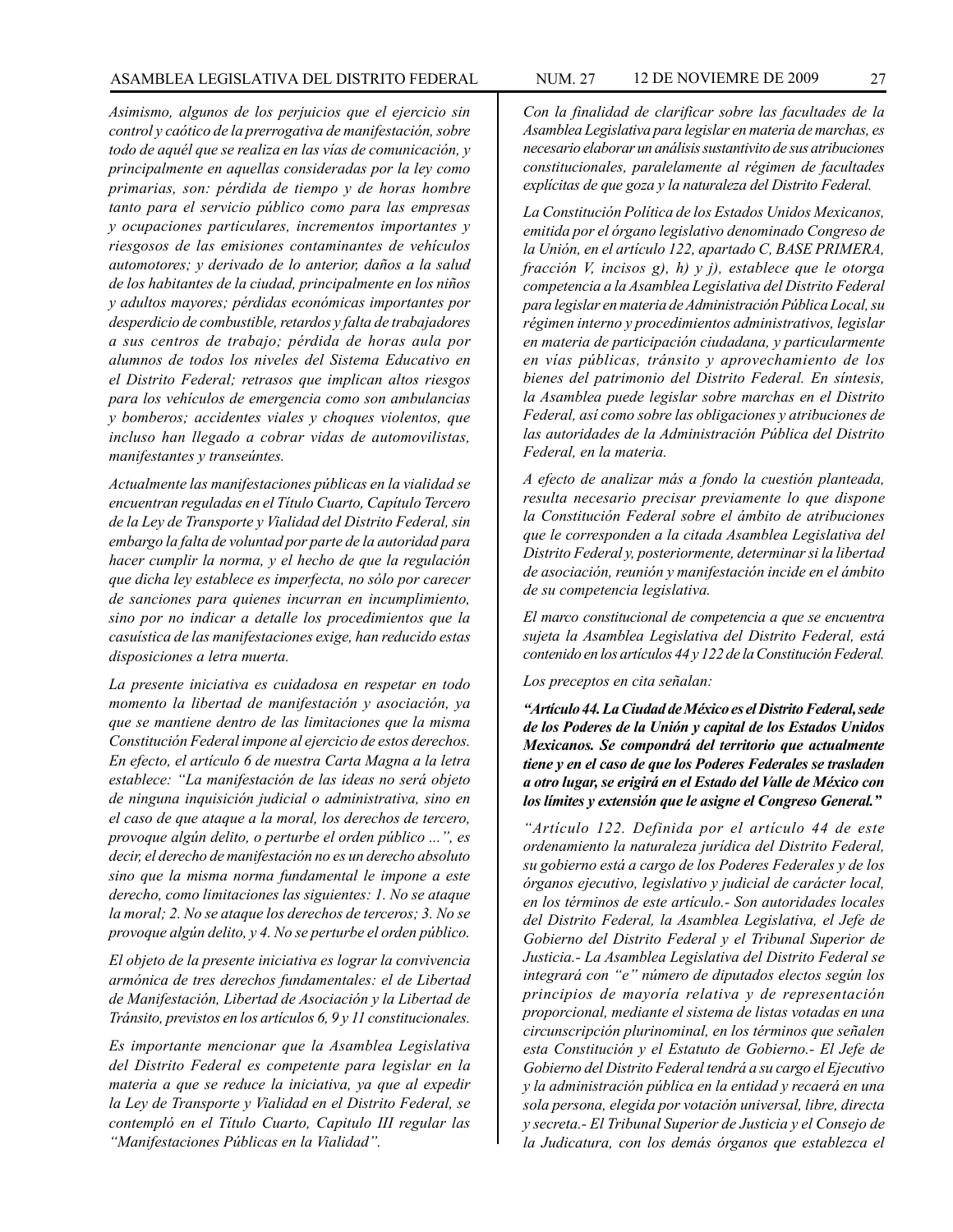*Estatuto de Gobierno, ejercerán la función judicial del fuero común en el Distrito Federal.- La distribución de competencias entre los Poderes de la Unión y las autoridades locales del Distrito Federal se sujetará a las siguientes disposiciones: A. Corresponde al Congreso de la Unión: I. Legislar en lo relativo al Distrito Federal, con excepción de las materias expresamente conferidas a la Asamblea Legislativa; II. Expedir el Estatuto de Gobierno del Distrito Federal; III. Legislar en materia de deuda pública del Distrito Federal; IV. Dictar las disposiciones generales que aseguren el debido, oportuno y eficaz funcionamiento de los Poderes de la Unión; y V. Las demás atribuciones que le señala esta Constitución.- B. Corresponde al Presidente de los Estados Unidos Mexicanos: I. Iniciar leyes ante el Congreso de la Unión en lo relativo al Distrito Federal; II. Proponer al Senado a quien deba sustituir, en caso de remoción, al jefe de Gobierno del Distrito Federal; III. Enviar anualmente al Congreso de la Unión, la propuesta de los montos de endeudamiento necesarios para el financiamiento del Presupuesto de Egresos del Distrito Federal. Para tal efecto, el Jefe de Gobierno del Distrito Federal someterá a la consideración del Presidente de la República la propuesta correspondiente, en los términos que disponga la ley; IV. Proveer en la esfera administrativa a la exacta observancia de las leyes que expida el Congreso de la Unión respecto del Distrito Federal; y V. Las demás atribuciones que le señale esta Constitución, el Estatuto de Gobierno y las leyes.- C. El Estatuto de Gobierno del Distrito Federal se sujetará a las siguientes bases: BASE PRIMERA. Respecto a la Asamblea Legislativa: I. Los diputados a la Asamblea Legislativa serán elegidos cada tres años por voto universal, libre, directo y secreto en los términos que disponga la ley, la cual deberá tomar en cuenta, para la organización de las elecciones, la expedición de constancias y los medios de impugnación en la materia, lo dispuesto en los artículos 41, 60 Y 99 de esta Constitución; II. Los requisitos para ser diputado a la asamblea no podrán ser menores a los que se exigen para ser diputado federal. Serán aplicables a la Asamblea Legislativa y a sus miembros en lo que sean compatibles, las disposiciones contenidas en los artículos 51, 59, 61, 62, 64 y 77, fracción IV de esta Constitución; III. Al partido político que obtenga por sí mismo el mayor número de constancias de mayoría y por lo menos el treinta por ciento de la votación en el Distrito Federal, le será asignado el número de diputados de representación proporcional suficiente para alcanzar la mayoría absoluta de la asamblea; IV. Establecerá las fechas para la celebración de dos periodos de sesiones ordinarios que actuará durante los recesos. La convocatoria a sesiones extraordinarias será facultad de dicho órgano interno a petición de la mayoría de sus miembros o del Jefe de Gobierno del Distrito Federal; V. La Asamblea Legislativa, en los términos del Estatuto de Gobierno, tendrá las siguientes facultades: a) Expedir su ley orgánica, la que será enviada al Jefe de Gobierno del Distrito Federal para* 

*el solo efecto de que ordene su publicación; b) Examinar, discutir y aprobar anualmente el Presupuesto de Egresos y la Ley de Ingresos del Distrito Federal, aprobando primero las contribuciones necesarias para cubrir el presupuesto. Al señalar las remuneraciones de servidores públicos, deberán sujetarse a las bases previstas en el artículo 127 de esta Constitución.- Los órganos del Distrito Federal Legislativo, Ejecutivo y Judicial, así como los organismos con autonomía reconocida en su Estatuto de Gobierno, deberán incluir dentro de sus proyectos de presupuestos, los tabuladores desglosados de las remuneraciones que se proponen perciban sus servidores públicos. Estas propuestas deberán observar el procedimiento que para la aprobación del presupuesto de egresos del Distrito Federal, establezcan las disposiciones del Estatuto de Gobierno y Leyes Aplicables.- Dentro de la Ley de Ingresos, no podrán incorporarse montos de endeudamiento superiores a los que haya autorizado previamente el Congreso de la Unión para el financiamiento del Presupuesto de Egresos del Distrito Federal.- La facultad de iniciativa respecto de la Ley de Ingresos y el Presupuesto de Egresos corresponde exclusivamente al Jefe de Gobierno del Distrito Federal. El plazo para su presentación concluye el 30 de noviembre, con excepción de los años en que ocurra la elección ordinaria del Jefe de Gobierno del Distrito Federal, en cuyo caso la fecha límite será el 20 de diciembre.- La Asamblea Legislativa formulará anualmente su proyecto de presupuesto y lo enviará oportunamente al Jefe de Gobierno del Distrito Federal para que éste lo incluya en su iniciativa.- Serán aplicables a la hacienda pública del Distrito Federal, en lo que no sea incompatible con su naturaleza y su régimen orgánico de gobierno, las disposiciones contenidas en el segundo párrafo del inciso c) de la fracción IV, del artículo 115 de esta Constitución; c) Revisar la cuenta pública del año anterior, por conducto de la entidad de fiscalización del Distrito Federal de la Asamblea Legislativa, conforme a los criterios establecidos en la fracción IV, del artículo 74, en lo que sean aplicables.- La cuenta pública del año anterior deberá ser enviada a la Asamblea Legislativa dentro de los diez primeros días del mes de junio. Este plazo, así como los establecidos para la presentación de las iniciativas de la Ley de Ingresos y del proyecto del presupuesto de egresos, solamente podrán ser ampliados cuando se formule una solicitud del Ejecutivo del Distrito Federal suficientemente justificada a juicio de la Asamblea.- El titular de la entidad de fiscalización del Distrito Federal será electo por las dos terceras partes de los miembros presentes de la Asamblea Legislativa por periodos no menores a siete años y deberá contar con experiencia de cinco años en materia de control, auditoría financiera y de responsabilidades.- d) Nombrar a quien deba sustituir en caso de falta absoluta, al Jefe de Gobierno del Distrito Federal; e) Expedir las disposiciones legales para organizar la hacienda pública, la contaduría mayor y el presupuesto, la contabilidad y el gasto público del Distrito*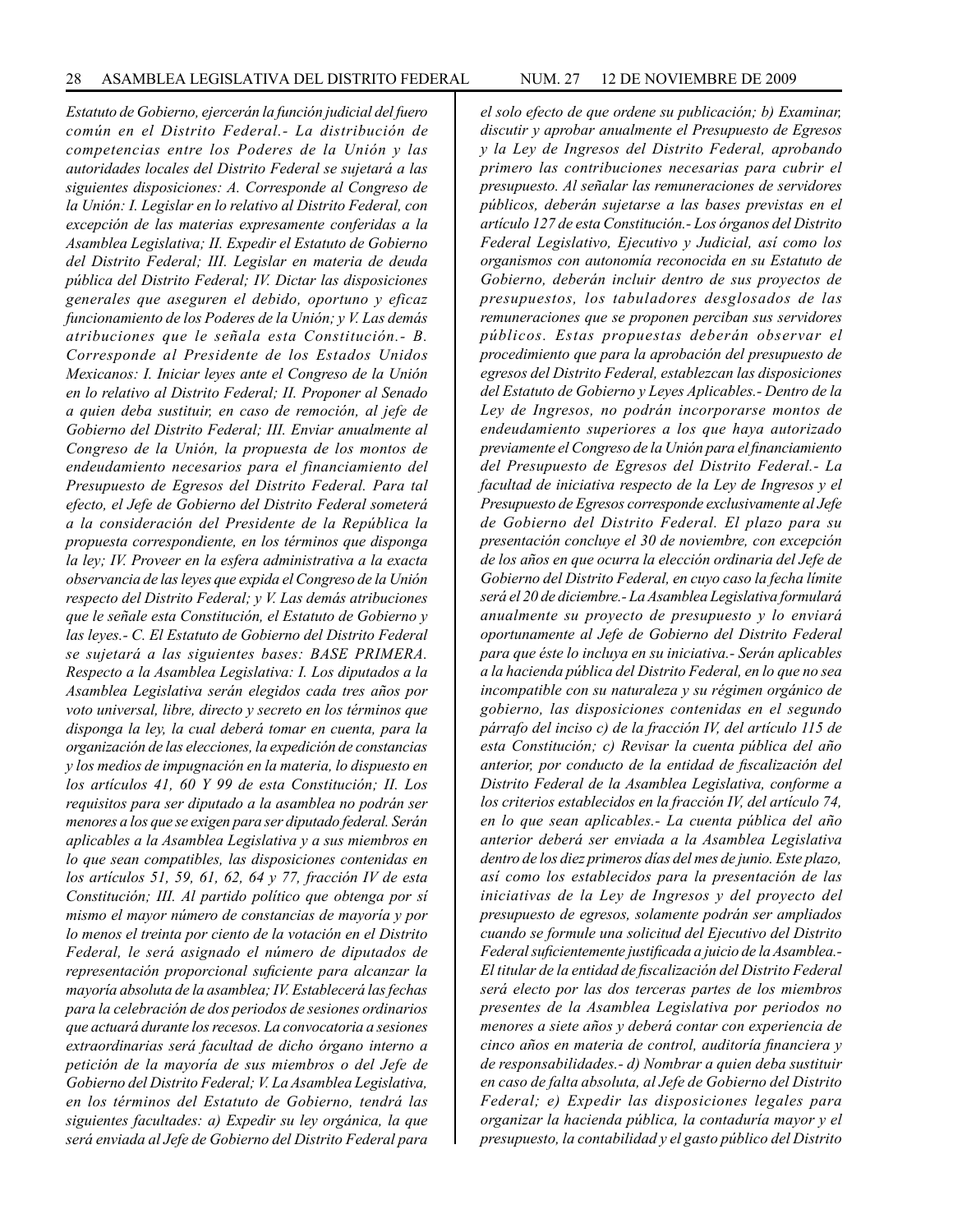*Federal; f) Expedir las disposiciones que rijan las elecciones locales en el Distrito Federal, sujetándose a las bases que establezca el Estatuto de Gobierno, las cuales tomarán en cuenta los principios establecidos en los incisos b) al i) de la fracción IV del artículo 116 de esta Constitución. En estas elecciones sólo podrán participar los partidos políticos con registro nacional; g) Legislar en materia de administración pública local, su régimen interno y de procedimientos administrativos; h) Legislar en las materias civil y penal; normar el organismo protector de los derechos humanos, participación ciudadana, defensoría de oficio, notariado y registro público de la propiedad y de comercio; i) Normar la protección civil; justicia cívica sobre faltas de policía y buen gobierno; los servicios de seguridad prestados por empresas privadas; la prevención y la readaptación social; la salud y asistencia social; y la previsión social; j) Legislar en materia de planeación del desarrollo; en desarrollo urbano, particularmente en uso del suelo; preservación del medio ambiente y protección ecológica; vivienda; construcciones y edificaciones; vías públicas, tránsito y estacionamientos; adquisiciones y obra pública; y sobre explotación, uso y aprovechamiento de los bienes del patrimonio del Distrito Federal; k) Regular la prestación y la concesión de los servicios públicos; legislar sobre los servicios de transporte urbano, de limpia, turismo y servicios de alojamiento, mercados, rastros y abasto, y cementerios; 1) Expedir normas sobre fomento económico y protección al empleo; desarrollo agropecuario; establecimientos mercantiles; protección de animales; espectáculos públicos; fomento cultural cívico y deportivo; y función social educativa en los términos de la fracción VIII, del artículo 30, de esta Constitución; m) Expedir la Ley Orgánica de los tribunales encargados de la función judicial del fuero común en el Distrito Federal, que incluirá lo relativo a las responsabilidades de los servidores públicos de dichos órganos; n) Expedir la Ley Orgánica del Tribunal de lo Contencioso Administrativo para el Distrito Federal; ñ) Presentar iniciativas de leyes o decretos en materias relativas al Distrito Federal, ante el Congreso de la Unión; y o) Las demás que se le confieran expresamente en esta Constitución.- BASE SEGUNDA. Respecto al Jefe de Gobierno del Distrito Federal: 1. Ejercerá su encargo, que durará seis años, a partir del día 5 de diciembre del año de la elección, la cual se llevará a cabo conforme a lo que establezca la legislación electoral.- Para ser Jefe de Gobierno del Distrito Federal deberán reunirse los requisitos que establezca el Estatuto de Gobierno, entre los que deberán estar: ser ciudadano mexicano por nacimiento en pleno goce de sus derechos con una residencia efectiva de tres años inmediatamente anteriores al día de la elección si es originario del Distrito Federal o de cinco años ininterrumpidos para los nacidos en otra entidad; tener cuando menos treinta años cumplidos al día de la elección, y no haber desempeñado anteriormente el cargo de Jefe de Gobierno del Distrito Federal con cualquier carácter. La residencia no se interrumpe por el desempeño de cargos*  *públicos de la Federación en otro ámbito territorial.- Para el caso de remoción del Jefe de Gobierno del Distrito Federal, el Senado nombrará, a propuesta del Presidente de la República, un sustituto que concluya el mandato. En caso de falta temporal, quedará encargado del despacho el servidor público que disponga el Estatuto de Gobierno. En caso de falta absoluta, por renuncia o cualquier otra causa, la Asamblea Legislativa designará a un sustituto que termine el encargo. La renuncia del Jefe de Gobierno del Distrito Federal sólo podrá aceptarse por causas graves. Las licencias al cargo se regularán en el propio estatuto. "El Jefe de Gobierno del Distrito Federal tendrá las facultades y obligaciones siguientes: a) Cumplir y ejecutar las leyes relativas al Distrito Federal que expida el Congreso de la Unión, en la esfera de competencia del órgano ejecutivo a su cargo o de sus dependencias; b) Promulgar, publicar y ejecutar las leyes que expida la Asamblea Legislativa, proveyendo en la esfera administrativa a su exacta observancia, mediante la expedición de reglamentos, decretos y acuerdos. Asimismo, podrá hacer observaciones a las leyes que la Asamblea Legislativa le envíe para su promulgación, en un plazo no mayor de diez días hábiles. Si el proyecto observado fuese confirmado por mayoría calificada de dos tercios de los diputados presentes, deberá ser promulgado por el Jefe de Gobierno del Distrito Federal; c) Presentar iniciativas de leyes o decretos ante la Asamblea Legislativa; d) Nombrar y remover libremente a los servidores públicos dependientes del órgano ejecutivo local, cuya designación o destitución no estén previstas de manera distinta por esta Constitución o las leyes correspondientes; e) Ejercer las funciones de dirección de los servicios de seguridad pública de conformidad con el Estatuto de Gobierno; y f) Las demás que le confiera esta Constitución, el Estatuto de Gobierno y las leyes.- BASE TERCERA. Respecto a la organización de la administración pública local en el Distrito Federal: l. Determinará los lineamientos generales para la distribución de atribuciones entre los órganos centrales, desconcentrados y descentralizados; II. Establecerá los órganos políticoadministrativos en cada una de las demarcaciones territoriales en que se divida el Distrito Federal.- Asimismo fijará los criterios para efectuar la división territorial del Distrito Federal, la competencia de los órganos políticoadministrativos correspondientes, la forma de integrarlos, su funcionamiento, así como las relaciones de dichos órganos con el Jefe de Gobierno del Distrito Federal.- Los titulares de los órganos político-administrativos de las demarcaciones territoriales serán elegidos en forma universal, libre, secreta y directa, según lo determine la ley.- BASE CUARTA. Respecto al Tribunal Superior de Justicia y los demás órganos judiciales del fuero común: I. Para ser Magistrado del Tribunal Superior se deberán reunir los mismos requisitos que esta Constitución exige para los Ministros de la Suprema Corte de Justicia; se requerirá, además, haberse distinguido en el ejercicio profesional o en el ramo judicial, preferentemente en el*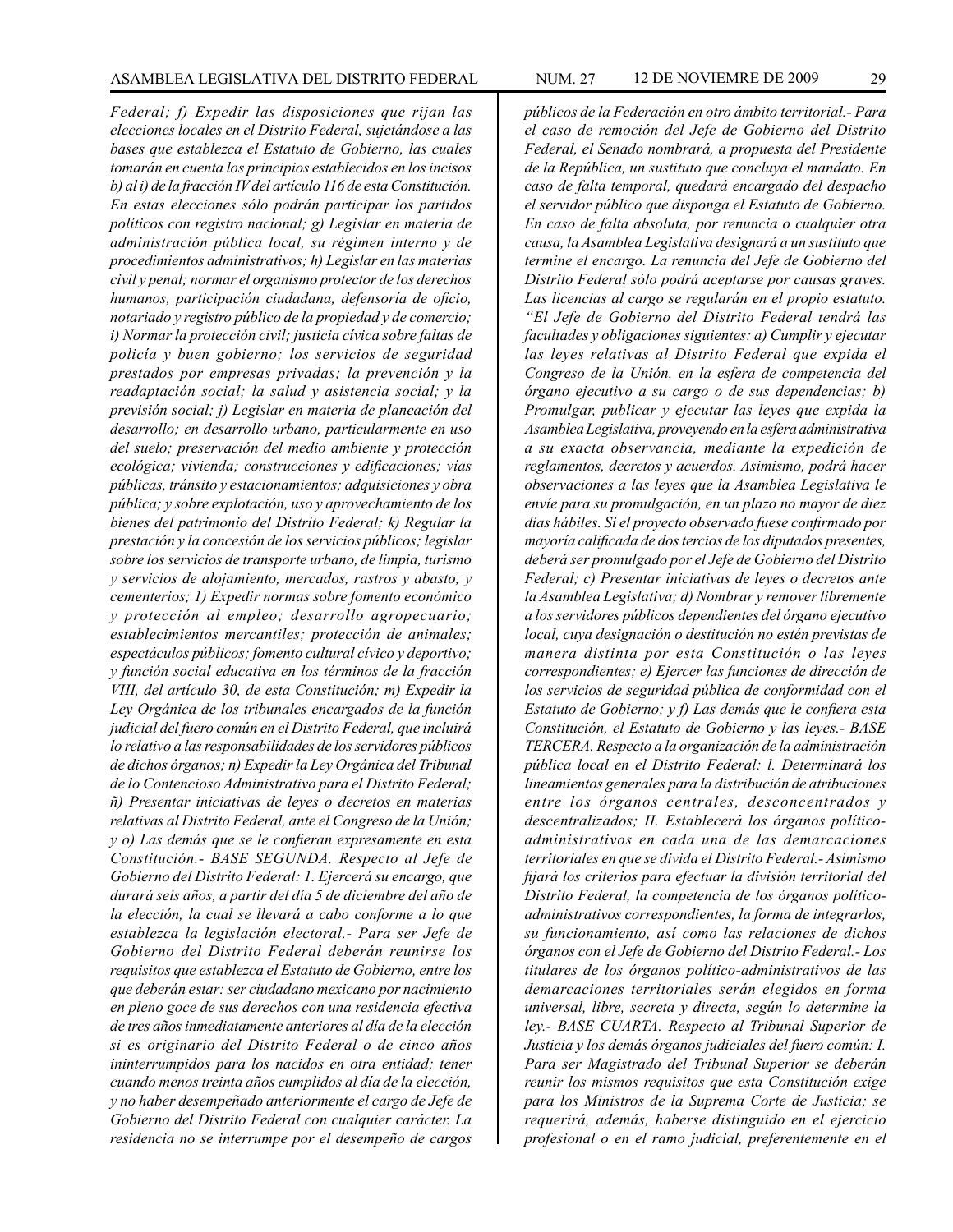*Distrito Federal. El Tribunal Superior de Justicia se integrará con el número de Magistrados que señale la Ley Orgánica respectiva.- Para cubrir las vacantes de magistrados del Tribunal Superior de Justicia, el Jefe de Gobierno del Distrito Federal someterá la propuesta respectiva a la decisión de la Asamblea Legislativa. Los Magistrados ejercerán el cargo durante seis años y podrán ser ratificados por la Asamblea; y si lo fuesen, sólo podrán ser privados de sus puestos en los términos del Título Cuarto de esta Constitución. II. La administración, vigilancia y disciplina del Tribunal Superior de Justicia, de los juzgados y demás órganos judiciales, estará a cargo del Consejo de la Judicatura del Distrito Federal. El Consejo de la Judicatura tendrá siete miembros, uno de los cuales será el presidente del Tribunal Superior de Justicia, quien también presidirá el consejo. Los miembros restantes serán: un Magistrado, un Juez de Primera Instancia y un Juez de Paz, elegidos mediante insaculación; uno designado por el Jefe de Gobierno del Distrito Federal y otros dos nombrados por la Asamblea Legislativa. Todos los consejeros deberán reunir los requisitos exigidos para ser Magistrado y durarán cinco años en su cargo; serán sustituidos de manera escalonada y no podrán ser nombrados para un nuevo periodo.- El Consejo designará a los Jueces de Primera Instancia y a los que con otra denominación se creen en el Distrito Federal, en los términos que las disposiciones prevean en materia de carrera judicial; III. Se determinarán las atribuciones y las normas de funcionamiento del Consejo de la Judicatura, tomando en cuenta lo dispuesto por el artículo 100 de esta Constitución; IV. Se fijarán los criterios conforme a los cuales la ley orgánica establecerá las normas para la formación y actualización de funcionarios, así como del desarrollo de la carrera judicial; V. Serán aplicables a los miembros del Consejo de la Judicatura, así como a los Magistrados y Jueces, los impedimentos y sanciones previstos en el artículo 101 de esta Constitución; VI. El Consejo de la Judicatura elaborará el presupuesto de los tribunales de justicia en la entidad y lo remitirá al Jefe de Gobierno del Distrito Federal para su inclusión en el proyecto de presupuesto de egresos que se presente a la aprobación de la Asamblea Legislativa.- BASE QUINTA. Existirá un Tribunal de lo Contencioso Administrativo, que tendrá plena autonomía para dirimir las controversias entre los particulares y las autoridades de la Administración Pública Local del Distrito Federal.- Se determinarán las normas para su integración y atribuciones, mismas que serán desarrolladas por su ley orgánica.- D. El Ministerio Público en el Distrito Federal será presidido por un Procurador General de Justicia, que será nombrado en los términos que señale el Estatuto de Gobierno; este ordenamiento y la Ley Orgánica respectiva determinarán su organización, competencia y normas de funcionamiento.- E. En el Distrito Federal será aplicable respecto del presidente de los Estados Unidos Mexicanos, lo dispuesto en la fracción VII del artículo 115 de esta Constitución. La designación y remoción del servidor público que tenga a* 

*su cargo el mando directo de la fuerza pública se hará en los términos que señale el Estatuto de Gobierno.- F. La Cámara de Senadores del Congreso de la Unión, o en sus recesos, la Comisión Permanente, podrá remover al Jefe de Gobierno del Distrito Federal por causas graves que afecten las relaciones con los Poderes de la Unión o el orden público en el Distrito Federal. La solicitud de remoción deberá ser presentada por la mitad de los miembros de la Cámara de Senadores o de la Comisión Permanente, en su caso.- G. Para la eficaz coordinación de las distintas jurisdicciones locales y municipales entre sí, y de éstas con la Federación y el Distrito Federal en la planeación y ejecución de acciones en las zonas conurbadas limítrofes con el Distrito Federal, de acuerdo con el artículo 115, fracción VI de esta Constitución, en materia de asentamientos humanos; protección al ambiente; preservación y restauración del equilibrio ecológico; transporte, agua potable y drenaje; recolección, tratamiento y disposición de desechos sólidos y seguridad pública, sus respectivos gobiernos podrán suscribir convenios para la creación de comisiones metropolitanas en las que concurran y participen con apego a sus leyes. Las comisiones serán constituidas por acuerdo conjunto de los participantes. En el instrumento de creación se determinará la forma de integración, estructura y funciones.- A través de las comisiones se establecerán: a) Las bases para la celebración de convenios, en el seno de las comisiones, conforme a las cuales se acuerden los ámbitos territoriales y de funciones respecto a la ejecución y operación de obras, prestación de servicios públicos o realización de acciones en las materias indicadas en el primer párrafo de este apartado; b) Las bases para establecer, coordinadamente por las partes integrantes de las comisiones, las funciones específicas en las materias referidas, así como para la aportación común de recursos materiales, humanos y financieros necesarios para su operación; y c) Las demás reglas para la regulación conjunta y coordinada del desarrollo de las zonas conurbadas, prestación de servicios y realización de acciones que acuerden los integrantes de las comisiones. H. Las prohibiciones y limitaciones que esta Constitución establece para los Estados se aplicarán para las autoridades del Distrito Federal."*

*De los preceptos transcritos, podemos destacar lo siguiente:*

*A) El Gobierno del Distrito Federal está a cargo de los Poderes Federales y de los órganos ejecutivo, legislativo y judicial de carácter local.*

*B) Son autoridades locales del Distrito Federal, la Asamblea Legislativa, el Jefe de Gobierno del Distrito Federal y el Tribunal Superior de Justicia.*

*C) La Asamblea Legislativa del Distrito Federal se integrará en los términos que señalen la Constitución Federal y el Estatuto de Gobierno.*

*D) Corresponde al Congreso de la Unión, respecto del Distrito Federal, entre otras facultades, las siguientes:*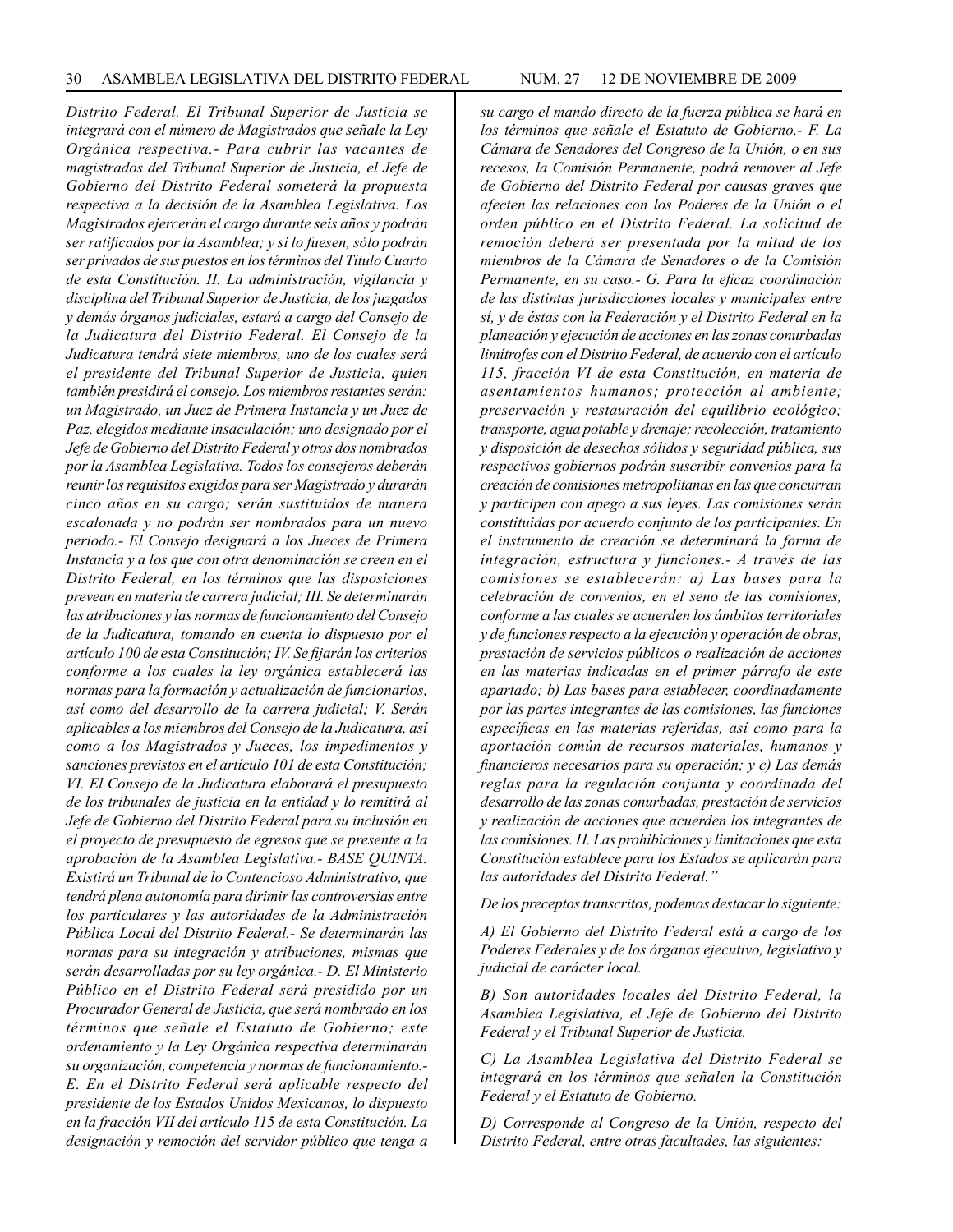*1. Legislar en lo relativo al Distrito Federal, con excepción de las materias expresamente conferidas a la Asamblea Legislativa.*

*Al respecto se deduce que el Constituyente Permanente estableció una división de competencias sobre la base de que las facultades que no estén expresamente conferidas al órgano legislativo del Distrito Federal deben entenderse a favor del Congreso de la Unión, estableciendo un sistema opuesto al que rige la competencia de los Estados y la Federación en términos del artículo 124 de la Constitución Federal en el cual las atribuciones que no están concedidas expresamente a las autoridades federales, deben entenderse reservadas para los Estados.* 

*2. Expedir el Estatuto de Gobierno del Distrito Federal. E) La Asamblea Legislativa en términos del Estatuto de Gobierno tendrá las siguientes facultades:* 

#### *1. Legislar en materia de administración pública local, su régimen interno y de procedimientos administrativos.*

*2. Legislar en las materias civil y penal; organismo protector de los derechos participación ciudadana, defensoría de oficio, registro público de la propiedad y de comercio, normar el humanos, notariado y* 

*3. Legislar en materia de planeación del desarrollo; en desarrollo urbano, particularmente en uso del suelo; preservación del medio ambiente y protección ecológica; vivienda; construcciones y edificaciones, vías públicas, tránsito y estacionamientos; adquisiciones y obra pública, y sobre explotación, uso y aprovechamiento de los bienes del patrimonio del Distrito Federal.*

*4. Las demás que se le confieran expresamente en esta Constitución.* 

*De lo hasta aquí expuesto se puede concluir que el ejercicio de la función legislativa en el Distrito Federal está encomendado al Congreso de la Unión y a la Asamblea Legislativa del Distrito Federal, conforme al siguiente sistema de distribución de competencias:*

*I. Un régimen expreso y cerrado de facultades para la Asamblea Legislativa del Distrito Federal, que se enumeran y detallan en el apartado C, BASE PRIMERA, fracción V del citado artículo 122.*

*II. Un régimen a favor del Congreso de la Unión respecto de las materias no conferidas expresamente a la Asamblea Legislativa.* 

*Así pues, por lo que hace al Distrito Federal, son facultades de la Asamblea Legislativa aquellas que la Constitución expresamente le confiere, mismas que deberá ejercer en los términos que disponga el Estatuto de Gobierno (artículo 122, apartado C, Base Primera, fracción V, inciso f) y, son facultades del Congreso de la Unión las no conferidas de manera expresa a dicha Asamblea Legislativa.* 

*Ahora bien, para poder determinar si la Asamblea Legislativa del Distrito Federal posee facultades para legislar en materia de manifestaciones públicas, es decir*

*sobre marchas, libertad de asociación, reunión, y expresión, o carece de ellas, debe tomarse en consideración que dicha facultad no necesariamente debe estar plasmada literalmente, a través de voces o frases determinadas, pues ésta puede derivar o estar contenida de alguna otra forma en el propio texto constitucional, con tal de que estén establecidas de manera clara e inequívoca.*

*Cierto, el régimen de facultades expresas que prevalece en el orden jurídico mexicano, no puede llevarse al extremo de exigir que en un sólo precepto o con determinadas palabras o frases sacramentales se establezcan las atribuciones de la autoridad, pues ello haría prevalecer un sistema, de interpretación literal que no es idóneo por sí para la aplicación del derecho; y que desarticularía el sistema establecido por el Poder Revisor de la Constitución, al asignar facultades a la Asamblea Legislativa con la coexistencia de las atribuciones del Congreso de la Unión y del referido órgano, para legislar en lo relativo al Distrito Federal.*

*Sobre el particular, debe precisarse que el Tribunal Pleno de la Suprema Corte de Justicia de la Nación en la tesis de jurisprudencia número 40/95, visible en la página 132 del Tomo 11, diciembre de 1995, Novena Época del Semanario Judicial de la Federación y su Gaceta, sostuvo lo siguiente:*

*"FACULTADES EXPRESAS DE LA ASAMBLEA DE REPRESENTANTES DEL DISTRITO FEDERAL. NO ES REQUISITO INDISPENSABLE QUE SE E S TA B L E Z C A N L I T E R A L M E N T E E N L A CONSTITUCIÓN: El régimen de facultades expresas que prevalece en el orden constitucional mexicano, no puede llevarse al extremo de exigir que en el artículo 122 de la Carta Fundamental se establezcan con determinadas palabras sacramentales las atribuciones de la autoridad, pues ello haría prevalecer un sistema de interpretación literal que no es idóneo por sí solo para la aplicación del derecho y que desarticularía el sistema establecido por el poder revisor de la Constitución, al asignar facultades a la Asamblea de Representantes con la coexistencia de las atribuciones del Congreso de la Unión y del referido órgano, para legislar en lo relativo al Distrito Federal. Por el contrario, es suficiente que de manera clara e inequívoca se establezcan dichas facultades."*

*Sentado lo anterior, debe analizarse si de alguna disposición constitucional, sea o no literal, se deriva la facultad de la Asamblea Legislativa del Distrito Federal, para legislar en materia de manifestaciones públicas, es decir sobre marchas, libertad de asociación, reunión, y expresión.*

*Al respecto, debe decirse que, en concepto de los promoventes de la iniciativa sobre marchas, que el artículo 122, apartado C, base primera, fracción V, incisos g), h) y j), expresamente facultan a ese órgano legislativo para legislar en esa materia. En consecuencia, la Asamblea Legislativa del Distrito Federal es competente para legislar en materia de manifestaciones públicas, es decir sobre marchas, libertad de asociación, reunión, y expresión.*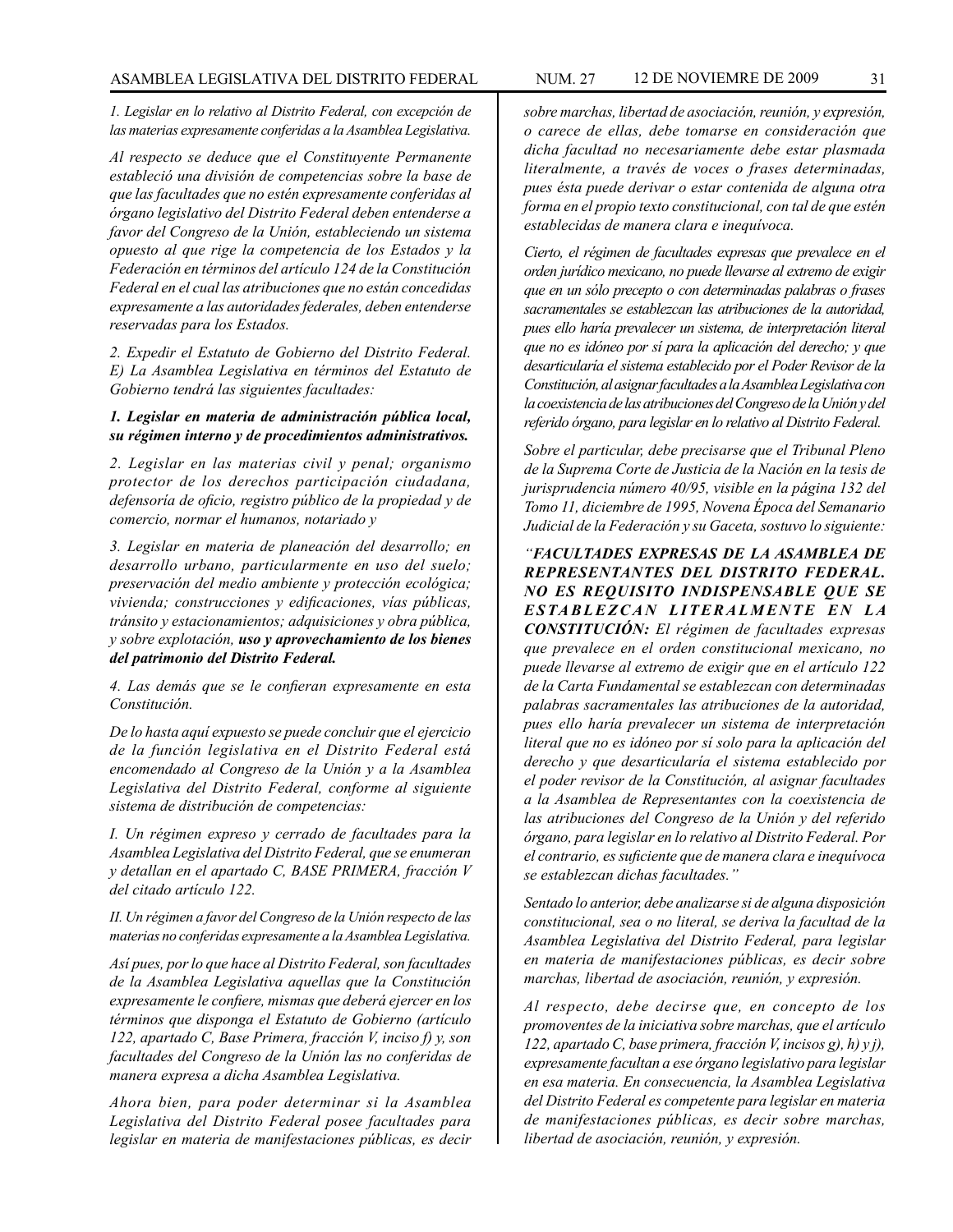#### *Para justificar este aserto, basta acudir al texto del artículo 122 constitucional, que en la parte que interesa establece:*

*"Artículo 122. Definida por el artículo 44 de este ordenamiento la naturaleza jurídica del Distrito Federal, su gobierno está a cargo de los Poderes Federales y de los órganos ejecutivo, legislativo y judicial de carácter local, en los términos de este artículo.- BASE PRIMERA. Respecto a la Asamblea Legislativa: ... V. La Asamblea Legislativa, en los términos del Estatuto de Gobierno, tendrá las siguientes facultades: g) Legislar en materia de administración pública local, su régimen interno y de procedimientos administrativos; h) Legislar en las materias civil y penal y normar el organismo protector de los derechos humanos, participación ciudadana, defensoría de oficio, notariado y registro público de la propiedad y de comercio; y j) Legislar en materia de planeación del desarrollo; en desarrollo urbano, particularmente en uso del suelo; preservación del medio ambiente y protección ecológica; vivienda; construcciones y edificaciones; vías públicas, tránsito y estacionamientos; adquisiciones y obra pública; y sobre explotación, uso y aprovechamiento de los bienes del patrimonio del Distrito Federal."*

*No cabe duda que el Constituyente Permanente, con dicho precepto, facultó a la Asamblea Legislativa del Distrito Federal a legislar, entre otras materias, en la concerniente a la Administración Pública Local, procedimientos administrativos, participación ciudadana, tránsito, vialidades, y aprovechamientos de los bienes del Distrito Federal, rubros en los que, como se explicará más adelante, encuadra el relativo a las marchas, es decir, a la regulación del derecho de manifestarse en las vías públicas, y aprovechar los espacios públicos, las vialidades, ordenar o regular el tránsito con motivo de tales manifestaciones, y sobre la actuación de la autoridad administrativa cuando tengan lugar estas manifestaciones en el Distrito Federal, pues al utilizar para ese efecto los vocablos "normar", "legislar", sin duda que tal atribución implica la expedición de la ley en materia de marchas.*

*En efecto, la indicada facultad de la Asamblea Legislativa es el resultado de la evolución de ese órgano a partir de su creación en el año de mil novecientos ochenta y siete, hasta las recientes reformas constitucionales de diciembre de mil novecientos noventa y nueve.*

*Desde su origen la entonces denominada Asamblea de Representantes tenía un nivel jerárquico inferior al de los Congresos Locales del país, ya que constituida como un órgano de representación ciudadana, sólo tenía facultades para dictar bandos y ordenanzas, así como reglamentos de policía y buen gobierno; cabe señalar que la Asamblea fue creada sobre la base del principio de la representación, actuando como gestor de la población del Distrito Federal.*

*Lo anterior se colige del decreto de reformas al artículo 73 de la Constitución General de la República, publicada el diez de agosto de mil novecientos ochenta y siete, en la que se dijo lo siguiente:*

*"… La Asamblea del Distrito Federal, basada en la acción política de sus miembros, podrá dictar bandos, ordenanzas y reglamentos de policía y buen gobierno, de observancia general, en relación a los servicios públicos, sociales, económicos y culturales, así como los equipamientos colectivos y acciones de desarrollo urbano que directamente les interesan a los habitantes, por lo que se propone tenga competencia en materia de educación; salud y asistencia social; abasto y distribución de alimentos, mercados y rastros; establecimientos mercantiles; comercio en la vía pública; recreación, espectáculos públicos y deporte; seguridad pública; protección civil; servicios auxiliares a la administración de justicia; prevención y readaptación social; regularización de la tenencia de la tierra, establecimientos de reservas territoriales y vivienda; preservación del medio ambiente y protección ecológica; explotación de minas de arena y materiales pétreos; construcciones y edificaciones, agua y drenaje; recolección, disposición y tratamiento de basura; tratamiento de aguas; racionalización y seguridad en el uso de energéticos; vialidad y tránsito; transporte urbano y estacionamiento; alumbramiento público; parque y jardines; agencias funerarias, cementerios y servicios conexos; fomento económico y protección al empleo; desarrollo agropecuario; turismo y servicios de alojamiento; trabajo, trabajo no asalariado y previsión social; y acción cultural.- Nuestra Constitución contiene un sistema integral de distribución de competencias y atribuciones, para dar vigencia a los principios de integridad del orden jurídico y de división de poderes, por lo que al crearse un nuevo órgano, resulta indispensable asignarle un ámbito competencial, que necesariamente debe tomarse de los órganos ya creados. El Ejecutivo ha decidido proponer al Constituyente Permanente, como ya se ha dicho, que el Congreso de la Unión conserve la facultad para legislar en todo lo relativo al Distrito Federal, para que con la creación de la Asamblea del Distrito Federal, no se vea mermado su ámbito competencial ni disminuidas sus facultades en modo alguno.- La trascendencia de la facultad de la Asamblea del Distrito Federal para dictar bandos, ordenanzas y reglamentos de policía y buen gobierno en las materias que se han señalado, deriva no solamente de la importancia de las propias materias por ser las que ocupan el interés cotidiano de los ciudadanos al atender a su bienestar, sino también de la naturaleza misma de los bandos, ordenanzas y reglamentos cuya competencia se propone. Los bandos, ordenanzas y reglamentos constituyen auténticos cuerpos normativos, de carácter general, abstracto e impersonal, que participan de la misma naturaleza que las leyes, pero cuyo ámbito material es más cercano y próximo a la vida comunitaria; los bandos, ordenanzas y reglamentos son, bajo el imperio de la Constitución y sin contravenir lo dispuesto por las leyes y decretos del Congreso de la Unión, la categoría de normas jurídicas que deben regir la vida social, económica y cultural del Distrito Federal.- La Asamblea del Distrito Federal tendrá facultades para dictar bandos, ordenanzas*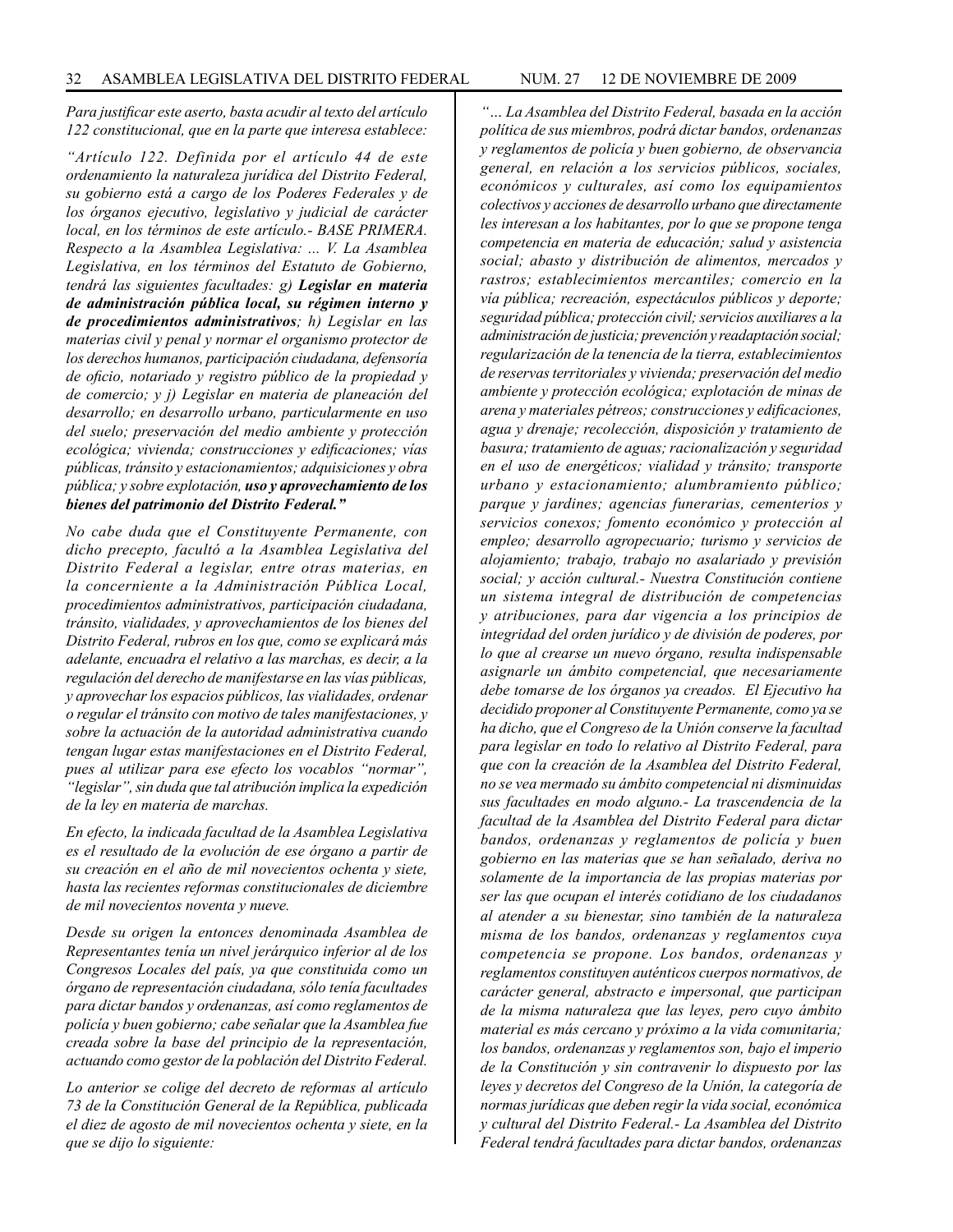*y reglamentos de policía y buen gobierno, cuyas materias son aquellas que más interesan a la comunidad, por ser las que norman todos los aspectos primarios de la convivencia en orden a la seguridad, tranquilidad y paz cotidianas.- Los bandos, ordenanzas y reglamentos de policía y buen gobierno, cuya competencia se propone para la Asamblea del Distrito Federal, tienen una singular tradición en la vida política de México y en la doctrina constitucional mexicana, unida a la concepción del Municipio como base de la organización política y administrativa de la Nación; esta proposición, en consecuencia, contribuye a que el Distrito Federal participe en la vigencia de los principios contenidos en nuestra Constitución... La Asamblea del Distrito Federal que se propone y cuyos lineamiento principales se han destacado, constituye un singular instrumento de participación ciudadana en el Gobierno de Distrito Federal, pues las funciones de los diputados que la integren y las facultades del Pleno, permitirán atender los problemas que más afectan y sienten los habitantes del Distrito Federal; la acción política de los diputados de la asamblea estrecharán el contacto entre los ciudadanos y sus representantes y permitirán contribuir a la acción de gobierno de nuestra ciudad capital... "*

*Por decreto publicado en el Diario Oficial de la Federación el veinticinco de octubre de mil novecientos noventa y tres, fueron reformados diversos artículos de la Constitución Política de los Estados Unidos Mexicanos, estableciendo una nueva organización jurídico-política para el Distrito Federal. El gobierno de la entidad se encargó a los Poderes de la Unión, por sí y a través de los órganos de gobierno del Distrito Federal establecidos en la propia Constitución; se dispusieron para cada uno de ellos las correspondientes atribuciones, facultándose al Congreso de la Unión para legislar en lo relativo al Distrito Federal, salvo en las materias expresamente conferidas a la Asamblea de Representantes así como para determinar en el Estatuto de Gobierno del Distrito Federal la distribución de las atribuciones de los Poderes de la Unión en materias del Distrito Federal, y de los órganos de gobierno del Distrito Federal.*

*Ello fue planteado así desde la iniciativa presidencial del decreto de reforma constitucional de que se trata:* 

*" ... Para recoger la demanda de los habitantes de la Ciudad de México de contar con un mayor control en materias propiamente urbanas y de gran impacto específico en su vida cotidiana por medio de su representación directa y no compartida con otras entidades federativas, se dota de facultades legislativas a la Asamblea de Representantes, en materias enunciadas en la fracción IV, propuesta por esta iniciativa.- Las no conferidas a dicho órgano, se entienden reservadas al Congreso de la Unión en términos de la fracción VI del artículo 73 constitucional que se propone... "*

*Con esta reforma, se modificaron sustancialmente las facultades de la Asamblea de Representantes del Distrito Federal, pues se le dotó de competencia para legislar y no sólo reglamentar lo relativo al Distrito Federal,* 

*entre otras materias, en lo referente a la Administración Pública Local, su régimen interno, procedimientos administrativos, participación ciudadana, tránsito, vialidad, y aprovechamiento de los bienes del Distrito Federal, entre otras atribuciones, únicamente acotada dichas atribuciones a lo establecido en el Estatuto de Gobierno.* 

*Posteriormente, en la reforma al artículo 122 de la Constitución Política de los Estados Unidos Mexicanos, publicada en el Diario Oficial de la Federación el día veintidós de agosto de mil novecientos noventa y seis, se reafirmó su naturaleza de órgano legislativo, como se desprende de la exposición de motivos correspondiente, se señaló:*

*"… Otro avance en el régimen jurídico-político del Distrito Federal, se registró en 1993 con el establecimiento de un Estatuto como cuerpo normativo propio de la capital, la transformación de sus órganos de gobierno y el mejoramiento de los mecanismos de coexistencia con los poderes federales un mismo ámbito territorial. Al respecto, a la Asamblea de Representantes del Distrito Federal se le otorgaron facultades legislativas de interés local; se modificó el órgano responsable de la función ejecutiva, denominándolo Jefatura del Distrito Federal, cuyo titular sería electo en forma directa y se establecieron normas para impulsar la participación de los ciudadanos en las decisiones político-administrativas de su comunidad ... Desde su creación, el Distrito Federal ha sido un tema fundamental de atención del régimen republicano y federal mexicano. En efecto, cuando en retrospectiva se examina la evolución política de esta entidad, se constatan las profundas transformaciones que ha experimentado. De aquella modesta sede que al comenzar nuestra vida independiente crea un territorio reducido a dos leguas de radio con centro en la Plaza Mayor, el Distrito Federal se convirtió en una de las urbes más pobladas y grandes del mundo, que hoy demanda una revisión a profundidad de su estructura orgánica, de su vida democrática y de sus instituciones políticas.- Desde que se establece nuestro sistema federal, la naturaleza jurídica del Distrito Federal difiere esencialmente de la de los Estados que dieron origen a la Federación. El Distrito Federal no concurre como entidad soberana a la formación del primer Pacto Federal, sino que deviene como un fruto de dicho pacto. Es así que en el primer documento fundamental de la vida independiente. En de 1824, se determinan las bases del Distrito Federal, formando parte de las facultades asignadas al Congreso de la Unión; precisamente, en el artículo 50 de aquella Carta Magna, se dispuso que el Congreso General tendría facultades para elegir el lugar donde residirían los Poderes Federales. En el cual el propio Congreso ejercería la función legislativa.- En el Constituyente de 1857, la solución fue semejante: se confirió al Congreso Federal la facultad de legislar sobre la organización política del Distrito Federal, añadiéndose que tendría que ser sobre la base de la elección popular de Ayuntamientos. En octubre de 1901, nuevamente es modificada la Constitución, para el efecto de atribuir al Congreso General la facultad de legislar en lo relativo al*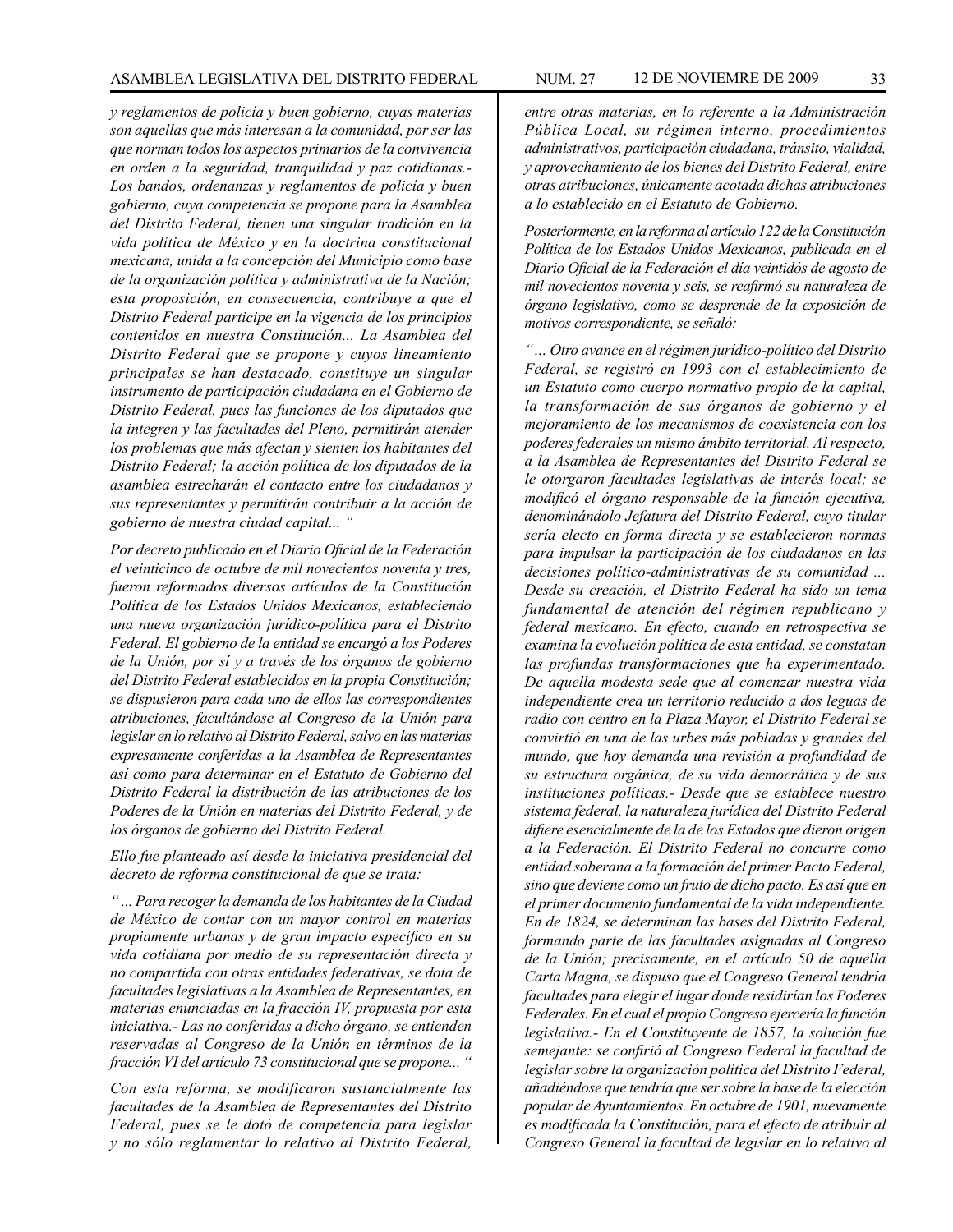*Distrito Federal, suprimiéndose la mención de la elección popular de las autoridades locales.- En el texto original de la Constitución de 1917 la decisión se ratifica, ya que se mantiene la facultad del Congreso General para legislar en todo lo relativo al Distrito Federal, pero se estableció que su gobierno y el de los territorios federales estaría a cargo de gobernadores designados por el Presidente, especificándose que sólo el Gobernador del Distrito Federal acordaría con el Presidente de la República.- Más tarde, en 1928, se determinó que el Gobierno del Distrito Federal estuviera a cargo del Presidente de la República, quien lo ejercería por conducto del órgano que determinara la ley respectiva, conservando el Congreso de la Unión la función legislativa.- Esta situación prevalece hasta el año de 1987, cuando se crea la Asamblea de Representantes del Distrito Federal como una instancia de representación ciudadana. Este órgano, integrado sobre la base de la elección popular, tuvo la facultad de expedir normas de carácter general, bajo la denominación de bandos, ordenanzas y reglamentos de policía y buen gobierno en materias vinculadas a servicio públicos, sociales, económicos y culturales; por otra parte, se le dotó también de atribuciones en cuanto a equipamientos y acciones de desarrollo urbano de interés directo de los habitantes, respecto de las cuales se estableció el derecho de iniciativa popular, facultando por último a la propia Asamblea para convocar a consulta pública sobre cualquiera de los temas de su competencia. En la reforma de 1993 se previó un esquema para la transformación gradual de las instituciones políticas, representativas y de gobierno del Distrito Federal, que incluyó la atribución de facultades legislativas a la Asamblea de Representante, el establecimiento de consejos de ciudadanos y un sistema de designación del titular del órgano ejecutivo, por otra parte de la propia asamblea.- La naturaleza jurídica especial del Distrito Federal se ha definido en el artículo 44 constitucional, que subraya que la Ciudad de México es, a un tiempo, Distrito Federal, sede de los Poderes de la Unión y capital de los Estados unidos Mexicanos. En la iniciativa que ahora se presenta el nuevo artículo 122 ratifica esta importante decisión política constitucional respecto de la naturaleza jurídica que hace del Distrito Federal una entidad de perfiles singulares.- Para enunciar y deslindar la competencia y atribuciones que corresponden a los Poderes Federales y a las autoridades locales en el Distrito Federal, la iniciativa dedica cinco primeros apartados del artículo 122 a tales propósitos; de este modo, se destaca que, esencialmente, las funciones legislativa, ejecutiva y judicial en el Distrito Federal corresponden a los Poderes de la Unión en el ámbito local que es su sede, para después señalar que en el ejercicio de estas atribuciones concurren las autoridades locales, que son fundamentalmente la Asamblea Legislativa, el jefe de Gobierno y el Tribunal Superior de Justicia.- Para que los Poderes Federales y las autoridades locales convivan de manera armónica, la iniciativa propone asignar las competencias que corresponden a cada uno de los órganos que actúan en el Distrito Federal.*  *Asimismo, se establecen las bases de las cuales se sujetará la expedición del Estatuto de Gobierno por el Congreso de la Unión y se regula la organización y funcionamiento de las autoridades locales.- El texto que se propone para el artículo 122, busca preservar la naturaleza jurídico-política del Distrito Federal como asiento de los Poderes de la Unión y capital de la República; acrecentar los derechos políticos de los ciudadanos y establecer con claridad y certeza la distribución de competencias entre los Poderes de la Federación y las autoridades locales. Todo ello, a fin de garantizar la eficacia en la acción de gobierno para atender los problemas y las demandas de los habitantes de esta entidad federativa... En cuanto a la instancia colegiada de representación plural del Distrito Federal, se plantea reafirmar su naturaleza de órgano legislativo, integrado por diputados locales. Al efecto, se amplían sus atribuciones de legislar al otorgarle facultades en materias adicionales de carácter local a las que cuenta hoy día, entre las más importantes, la electoral. También podría designar al jefe de Gobierno del Distrito Federal en los casos de falta absoluta de su titular electo... Por lo que hace a la administración pública local para el Distrito Federal, la iniciativa propone su organización a partir de la distinción entre órganos centrales, desconcentrados y descentralizados, con bases para la distribución de competencias; el establecimiento de nuevas demarcaciones para la constitución de las autoridades político-administrativas de carácter territorial, y la elección de los titulares de los órganos a cargo de esas demarcaciones…"*

*Es precisamente en esta reforma constitucional que se sustituye la denominación de Asamblea de Representantes del Distrito Federal por la de Asamblea Legislativa de la misma entidad, y además se amplía su ámbito competencial, pues se le reconoce claramente como un Poder Legislativo Local (Distrito Federal), reiterándose la facultad para normar en materia de Administración Pública Local.*

*En suma, analizando el texto constitucional, las razones políticas que dieron origen a la Asamblea Legislativa del Distrito Federal y su evolución, se concluye que ese órgano legislativo, en cuanto a competencia y atribuciones, sí tiene facultades constitucionales expresas que lo autorizan a expedir la Ley de Manifestaciones Públicas para el Distrito Federal, pues el Constituyente, en el texto actual de artículo 122 de la Carta Magna al establecer las facultades de la Asamblea Legislativa utiliza indistintamente, como sinónimos, los vocablos "expedir", "legislar" y "normar", amén de que no debe perderse de vista que conforme al Estatuto de Gobierno, la Asamblea Legislativa es el órgano legislativo del Distrito Federal y en términos del artículo 91 de la Ley Orgánica de la Asamblea Legislativa del Distrito Federal: "Toda resolución de la asamblea tendrá el carácter de ley o decreto".*

*Se hace notar que con fundamento en ese mismo precepto la indicada Asamblea ha expedido la Ley de Protección Civil para el Distrito Federal, publicada en el Diario Oficial de la Federación el dos de febrero de 1996; la Ley de Justicia Cívica para el Distrito Federal publicada en la Gaceta*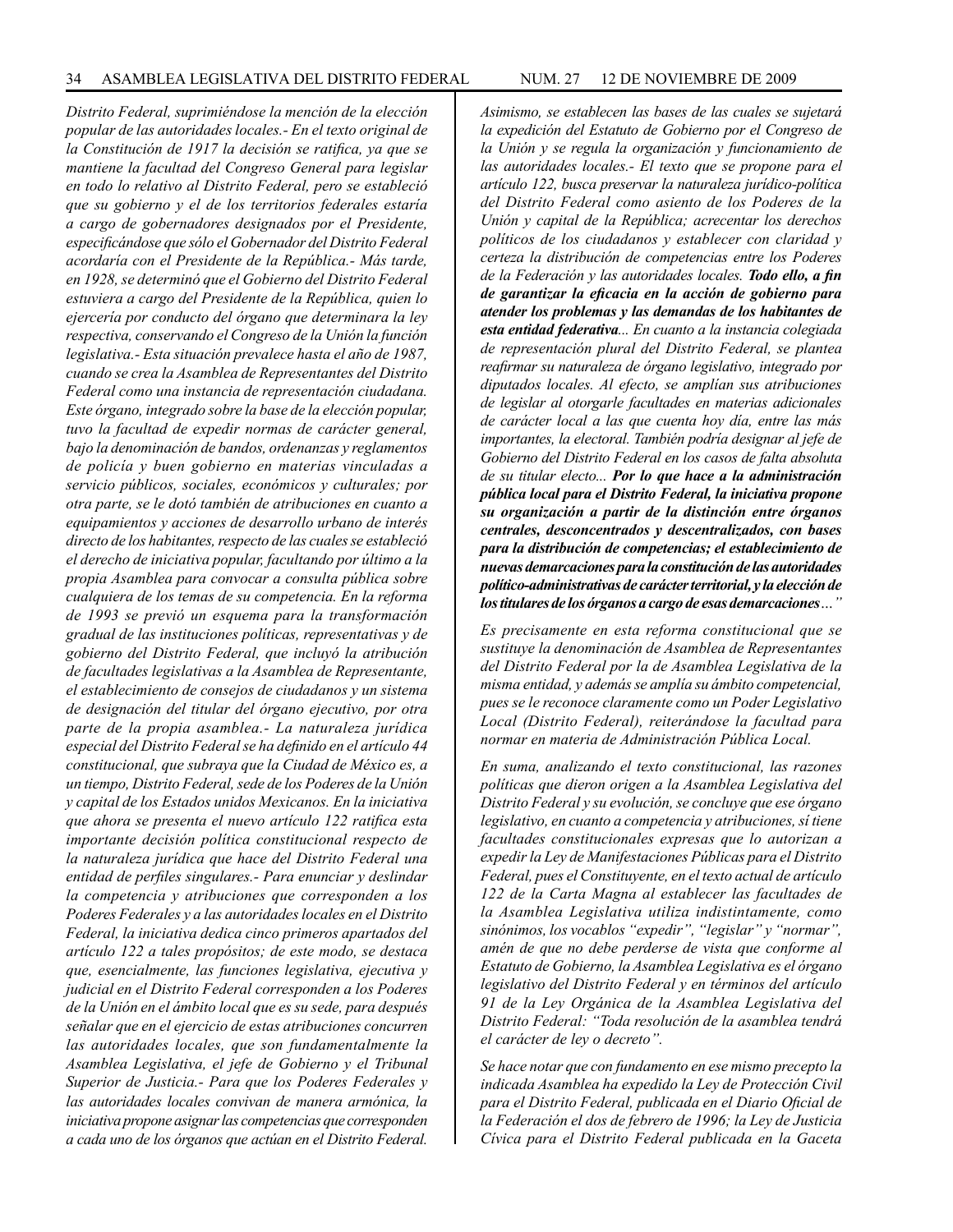*Oficial del Distrito Federal el primero de junio de 1999; la Ley de Participación Ciudadana del Distrito Federal, publicada en la Gaceta Oficial del Distrito Federal el veintiuno de diciembre de 1998; la Ley de la Defensoría de Oficio del Distrito Federal, publicada en el Diario Oficial de la Federación el dieciocho de junio de 1997; y, la Ley de los Servicios de Seguridad prestados por Empresas Privadas, publicada en la Gaceta Oficial del Distrito Federal el dieciocho de enero de 1999.*

*Respecto a las facultades de "legislar", "normar" y "expedir leyes", que confiere la Constitución Federal a este Órgano Legislativo, la Suprema Corte de Justicia de la Nación se ha pronuncia en el siguiente sentido: ASAMBLEA LEGISLATIVA DEL DISTRITO FEDERAL. EL EMPLEO DE LOS VOCABLOS EXPEDIR, LEGISLAR Y NORMAR EN EL ARTÍCULO 122, APARTADO C, FRACCIÓN V, DE LA CONSTITUCIÓN FEDERAL SE REFIEREN A SU FACULTAD DE EXPEDIR LEYES. El Poder Revisor de la Constitución, al crear la Asamblea de Representantes del Distrito Federal en mil novecientos ochenta y siete, sólo la facultó para dictar bandos, ordenanzas y reglamentos de policía y buen gobierno pero, a partir de la reforma constitucional de mil novecientos noventa y tres le otorgó facultades legislativas, las cuales fueron ampliadas y reafirmadas por reforma de mil novecientos noventa y seis y, además, sustituyó su denominación por la de Asamblea Legislativa del Distrito Federal y confirmó que dicho órgano constituye el Poder Legislativo del Distrito Federal. Por todo lo anterior, si el artículo 122, apartado C, fracción V, de la Constitución Política de los Estados Unidos Mexicanos faculta a la citada Asamblea Legislativa para "expedir", "legislar" y "normar", debe entenderse que tales expresiones fueron empleadas como sinónimos al referirse a las materias que precisa, y por lo mismo ello implica la atribución de expedir las leyes respectivas. Semanario Judicial de la Federación y su Gaceta, Pleno, Novena Época, Tomo X, Septiembre de 1999, Tesis P./J., 85/99, Página. 613.*

*En conclusión, esa Asamblea Legislativa del Distrito Federal, de conformidad con lo dispuesto por los artículos 122 inciso C, BASE PRIMERA, fracción V, incisos g), h) y j) de la Constitución Política de los Estados Unidos Mexicanos; 42 fracciones XI, XII y XIV del Estatuto de Gobierno del Distrito Federal; y 10 fracción I de la Ley Orgánica de la Asamblea Legislativa del Distrito Federal, es competente para legislar en la materia a que se contrae la iniciativa que se presenta.* 

*Con respecto a la tesis de quienes sostienen que la Asamblea Legislativa del Distrito Federal, por su régimen de facultades explícitas, no puede legislar en materias que de manera específica no se indiquen en el artículo 122 –de la Constitución General de la República, es de vital importancia tener presente que la Suprema Corte de Justicia de la Nación ha sostenido que el régimen de facultades expresas que prevalece en el orden constitucional mexicano, no puede llevarse al extremo de exigir que en el artículo 122* 

*de la Carta Fundamental se establezcan con determinadas palabras sacramentales las atribuciones de la autoridad, pues ello haría prevalecer un sistema de interpretación literal que no es idóneo por sí solo para la aplicación del derecho y que desarticularía el sistema establecido por el poder revisor de la Constitución, al asignar facultades a la Asamblea de Representantes con la coexistencia de las atribuciones del Congreso de la Unión y del referido órgano, para legislar en lo relativo al Distrito Federal. Por el contrario, es suficiente que de manera clara e inequívoca se establezcan dichas facultades.*

*La tesis que a esto se refiere es del tenor siguiente: "FACULTADES EXPRESAS DE LA ASAMBLEA DE REPRESENTANTES DEL DISTRITO FEDERAL. NO ES REQUISITO INDISPENSABLE QUE SE E S TA B L E Z C A N L I T E R A L M E N T E E N L A CONSTITUCIÓN: El régimen de facultades expresas que prevalece en el orden constitucional mexicano, no puede llevarse al extremo de exigir que en el artículo 122 de la Carta Fundamental se establezcan con determinadas palabras sacramentales las atribuciones de la autoridad, pues ello haría prevalecer un sistema de interpretación literal que no es idóneo por sí solo para la aplicación del derecho y que desarticularía el sistema establecido por el poder revisor de la Constitución, al asignar facultades a la Asamblea de Representantes con la coexistencia de las atribuciones del Congreso de la Unión y del referido órgano, para legislar en lo relativo al Distrito Federal. Por el contrario, es suficiente que de manera clara e inequívoca se establezcan dichas facultades."*

*El ejemplo claro de que la Asamblea Legislativa ya ha tenido presente, para el ejercicio de sus atribuciones, los criterios de la Suprema Corte de Justicia de la Nación, está en la emisión de la Ley de Transparencia y Acceso a la Información Pública del Distrito Federal, en cuyo dictamen la Comisión de Administración Pública Local citó los criterios del máximo tribunal para justificar la regulación, a detalle, de una garantía individual, el derecho a la información. Cabe recordar que la referida Ley no fue controvertida por el Congreso de la Unión o por el Gobierno Federal, aunque sí por el entonces Jefe de Gobierno del Distrito Federal, quien desde el principio se opuso a la transparencia en la capital de la República Mexicana.*

*El derecho a la información, como los derechos de manifestación, asociación y de tránsito, son derechos, de la misma jerarquía constitucional como el de administración de justicia, derecho a la salud, a la vivienda, a la educación, al trabajo, sobre los cuales la Asamblea Legislativa ha emitido normas y ha creado las respectivas secretarías, a las que ha dado, desde la Ley Orgánica de la Administración Pública, un catálogo de facultades en cada una de las materias que las identifica.* 

*En materia de vialidades, cuyo tratamiento es tema en la presente iniciativa, es claro que la Asamblea Legislativa tiene atribuciones, tal y como se desprende de lo dispuesto*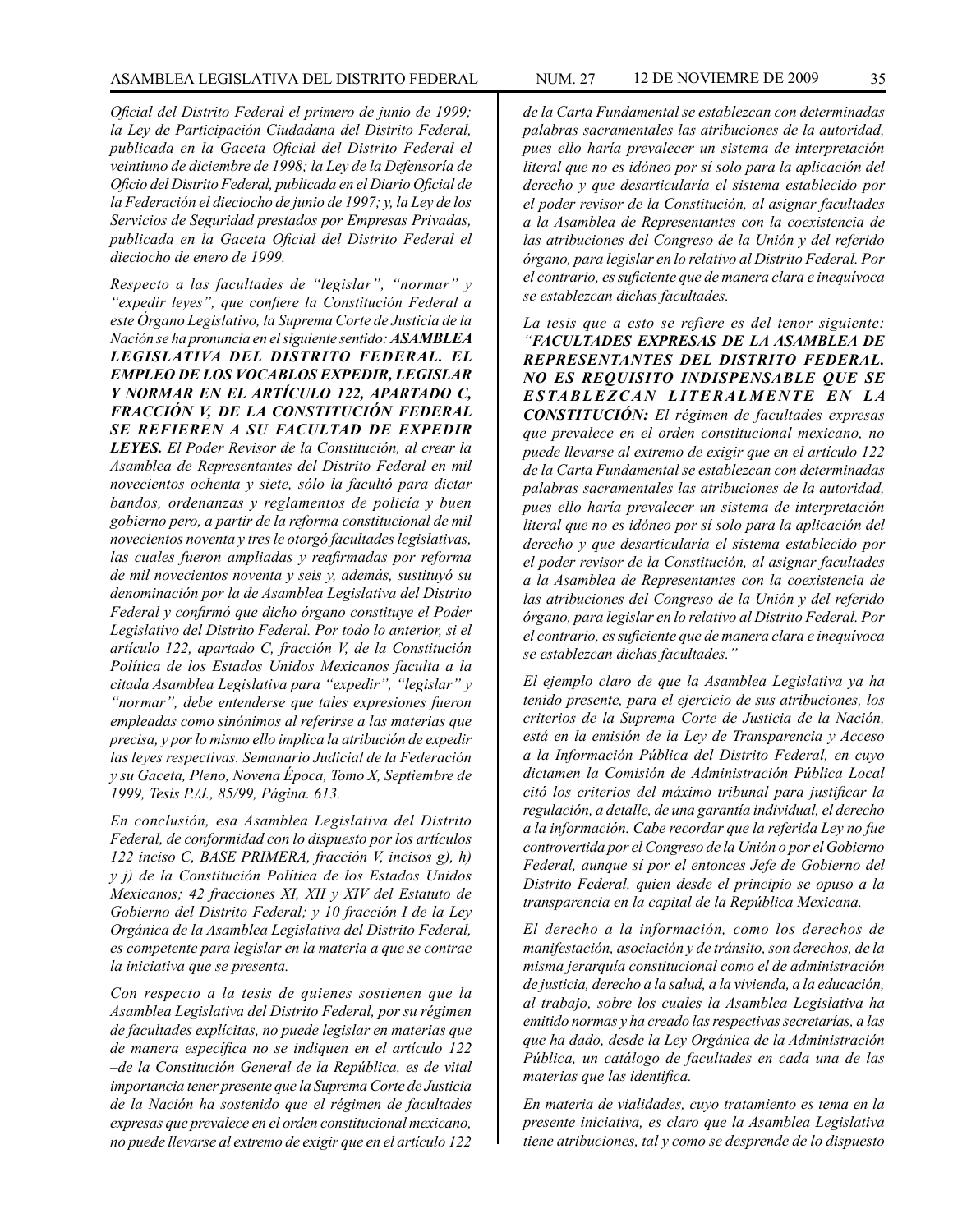*por las fracciones XIX y XX del artículo 31 de la Ley Orgánica de la Administración Pública del Distrito Federal, en las que se confiere atribuciones a la Secretaría de Transporte y Vialidad para:*

> *"XIX. ELABORAR Y ACTUALIZAR LA NORMATIVIDAD DEL SEÑALAMIENTO HORIZONTAL Y VERTICAL DE LA RED VIAL, ASI COMO LA DE LOS DISPOSITIVOS DE CONTROL DE TRANSITO Y PREPARAR LOS PROYECTOS EJECUTIVOS CORRESPONDIENTES;" Y*

> $"XX.$  DETERMINAR LAS ACCIONES *ENCAMINADAS A MEJORAR LA VIALIDAD EN LO REFERENTE A LA MATERIA DE INGENIERIA DE TRANSITO;"*

*No se omite mencionar que en la elaboración de la presente iniciativa se tomaron en consideración la normatividad existente en el derecho comparado, como los casos de España, Brasil, Ecuador, Taiwán, Paraguay, Alemania y Australia, y por supuesto las iniciativas que sobre la materia se han presentado a la Asamblea Legislativa del Distrito Federal.*

*Entre los puntos que destacan en esta Iniciativa, se encuentran los siguientes:* 

> *1. Se señalan las atribuciones de las autoridades implicadas en esta actividad, a saber: Secretaría de Gobierno, Secretaría de Protección Civil, Secretaría de Seguridad Pública, Secretaría de Transporte y Vialidad, Jefes Delegacionales, Presidente de la Comisión de Derechos Humanos.*

> *2. Se regulan las marchas, con el objeto de permitir la sana convivencia de los habitantes de la Ciudad de México, y el ejercicio de los derechos subjetivos de los demás habitantes, para lo cual se establece:*

> *a) Que el horario para realizar marchas es el comprendido entre las 11 y 18 horas, tomando en cuenta los horarios de menor afluencia vehicular;*

> *b) Los organizadores de la marcha tienen la obligación de dar aviso a la Secretaría de Gobierno del Distrito Federal, setenta y dos horas antes del evento;*

> *c) La autoridad contará con la facultad de modificar el recorrido por motivos de orden público;*

> *d) Los participantes deberán marchar sin armas, sin proferir injurias y sin violencia;*

*e) Las marchas, asambleas, protestas, plantones o manifestaciones, sólo tendrán lugar en lugares públicos como parques, jardines, áreas verdes, explanadas, zonas de recreo, centros deportivos y vialidades;*

*f) Las manifestaciones públicas en la vialidad sólo podrán usar el cincuenta por ciento de la vía, siempre del lado de la acera derecha, y cuando* 

*la vialidad lo permita, los manifestantes deberán usar los carriles laterales;*

*g) Las manifestaciones quedan vialidades de un sólo carril; prohibidas en*

*h) Se establece un catálogo de infracciones con sus sanciones correspondientes;*

*i) Se obliga al Gobierno de la ciudad a informar con oportunidad a la población, a través de los distintos medios de comunicación, sobre el desarrollo de las marchas; a proponer alternativas para el tránsito de personas y vehículos, y a disolver cualquier protesta, marcha, plantón o manifestación cuando sus integrantes alteren el orden público, dañen bienes o afecten las vialidades y el libre tránsito, con lo que se harían acreedores a una sanción;*

*j) Se prohíben terminantemente los bloqueos;* 

*k) Es importante destacar que la Ley también contempla la protección jurídica de los ciudadanos afectados, mismos que podrán denunciar ante la autoridad competente cualquier daño a bienes privados o públicos y la violación al derecho de libre tránsito; y*

*l) Se responsabiliza a los participantes de la manifestación por los daños causados a terceros, siendo responsables solidarios los organizadores del evento, así como el Jefe de Gobierno del Distrito Federal.*

*Adicionalmente, con el objeto de cumplir con el número de ciudadanos que respaldan la presente iniciativa, requeridos en el artículo 36 fracción 1I de la Ley de Participación Ciudadana del Distrito Federal, se adjuntan los registros de firmas de 104,279 (ciento cuatro mil doscientos setenta y nueve) ciudadanos del Distrito Federal y 8,030 (ocho mil treinta) ciudadanos del Estado de México, dando un gran total de 112, 309 ciudadanos, indicándose el nombre, firma y la clave de su credencial de elector.* 

*No pasa desapercibido para los promoventes de la presente iniciativa que si bien es cierto para efectos de contabilización únicamente serán validas las firmas de los ciudadanos del Distrito Federal, también es cierto que las más de ocho mil firmas de ciudadanos del Estado de México muestra una preocupación metropolitana sobre la situación caótica que se vive en la Ciudad, ya que en el Distrito Federal circula un número considerable de personas consideradas como población flotante, aunado a que la contaminación y desempleo que generan los bloqueos en el Distrito Federal no se circunscribe únicamente a los límites territoriales de la Ciudad.* 

*La presentación de esta iniciativa es fruto del trabajo, esfuerzo e interés de miles de ciudadanos que preocupados por su ciudad se movilizaron a lo largo de toda la ciudad con el fin de contar con un marco jurídico que permita la*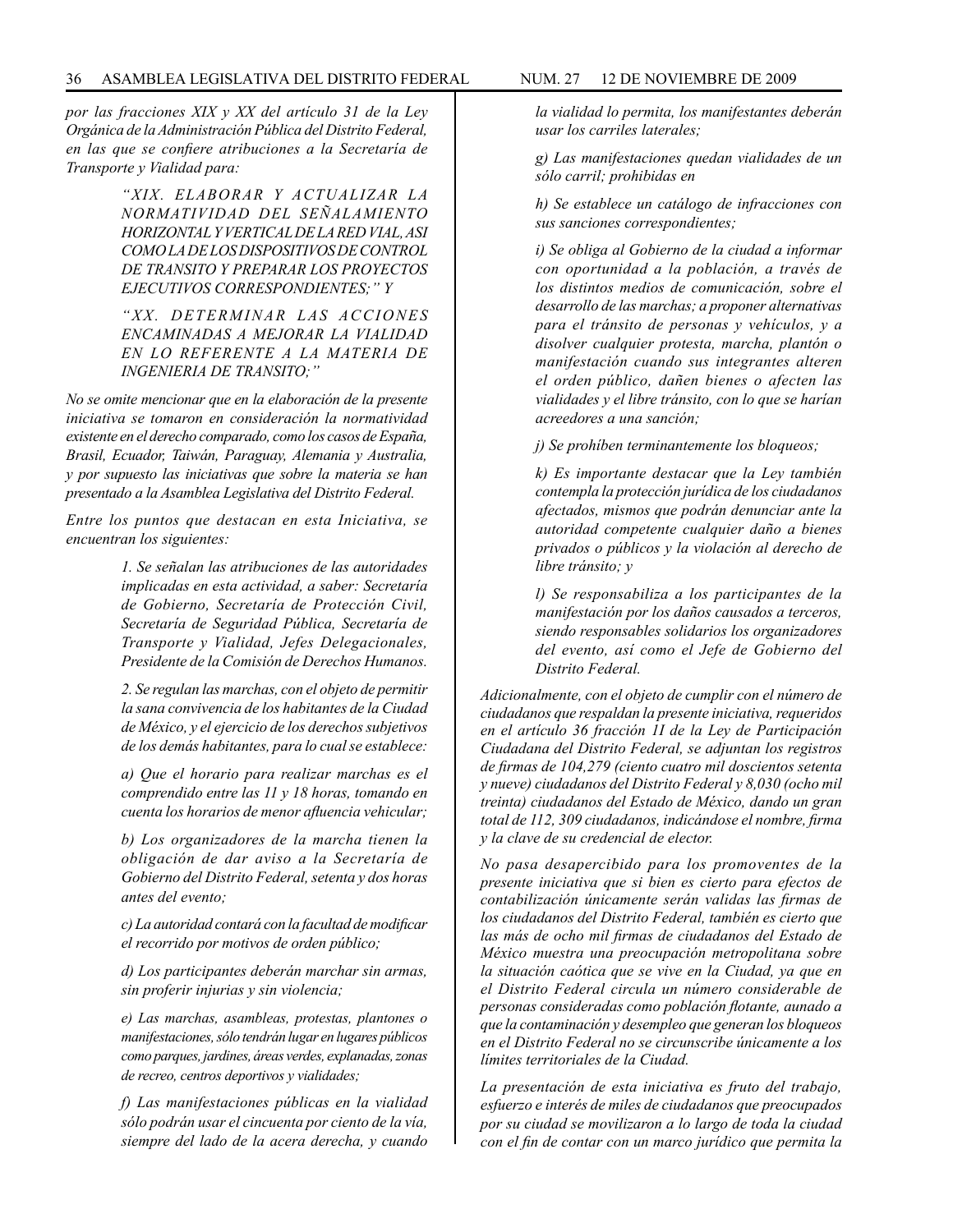*convivencia y desarrollo armónico de los habitantes de la Ciudad de México. Sólo resta sumar el esfuerzo de las autoridades que nos gobiernan para hacer de la Ciudad de México un mejor lugar para todos los que la habitamos.*

*Por lo anterior, sometemos a consideración de esta Asamblea Legislativa del Distrito Federal, la siguiente INICIATIVA CON PROYECTO DE DECRETO PARA CREAR LA LEY DE MANIFESTACIONES PÚBLICAS PARA EL DISTRITO FEDERAL*

*ARTÍCULO ÚNICO.- Se expide la Ley de Manifestaciones Públicas para el Distrito Federal en los siguientes términos:*

# *LEY DE MANIFESTACIONES PÚBLICAS PARA EL DISTRITO FEDERAL*

### *CAPÍTULO PRIMERO*

#### *DISPOSICIONES GENERALES*

*Artículo 1.- La presente Ley es de orden público e interés general y tiene por objeto establecer las bases para el ejercicio de los derechos de manifestación asociación, reunión y tránsito, así como el buen uso de los bienes de dominio público, el pleno respeto y libertades de terceros.*

*Artículo 2.- Para los efectos de esta Ley se entenderá por:*

*I. Bloqueo.- Es el cierre total o parcial de las vialidades del Distrito Federal;*

*II. Comisión de Derechos Humanos.- Comisión de Derechos Humanos del Distrito Federal;*

*III. Jefes Delegacionales.- Los titulares de los órganos político administrativos del Distrito Federal;*

*IV. Líderes o Representantes.- Personas físicas y morales que tengan acreditado tal carácter ante sus respectivas agrupaciones;*

*V. Ley.- Ley de Manifestaciones Públicas para el Distrito Federal;*

*VI. Manifestación.- La concurrencia concertada y temporal de varios individuos con una finalidad determinada, que podrá ser de carácter político, social, religioso, cultural, recreativo, deportivo o de cualquier otra especie, incluyéndose la marcha y el plantón;*

*VII. Marcha.- Cualquier desplazamiento organizado por un conjunto de individuos a través de una o varias vialidades hacia un lugar determinado;*

*VIII. Plantón.- Grupo de individuos que se congregan y permanecen determinado tiempo en un bien de dominio público;*

*IX. Secretaría de Gobierno.- La Secretaría de Gobierno del Distrito Federal;*

*X. Secretaría de Protección Civil.- La Secretaría de Protección Civil del Distrito Federal;*

*XI. Secretaría de Seguridad Pública.- La Secretaría de Seguridad Pública del Distrito Federal;*

*XII. Secretaría de Transporte y Vialidad.- Secretaría de Transporte y Vialidad del Distrito Federal;*

*XIII. Vialidad.- Conjunto integrado de vías de uso común que conforman la traza urbana de la ciudad, cuya función es facilitar el tránsito eficiente y seguro de personas y vehículos;*

*XIV. Vías primarias.- Espacio físico cuya función es facilitar el flujo del tránsito vehicular continuo o controlado por semáforo, entre distintas zonas de la ciudad, con la posibilidad de reserva para carriles exclusivos, destinados a la operación de vehículos de emergencia, y*

*XV. Vías secundarias.- Espacio físico cuya función es controlar el flujo del tránsito vehicular no continuo, generalmente controlado por semáforos entre distintas zonas de la ciudad.*

*Artículo 3.- La aplicación de la presente Ley corresponde al Jefe de Gobierno del Distrito Federal, a través de la Secretaría de Gobierno, la que deberá coordinarse con las Secretarías de Seguridad Pública, Transporte y Vialidad, Protección Civil y con los Jefes Delegacionales, para su debida aplicación.*

*Artículo 4.- Queda prohibida que en cualquier asamblea, reunión, plantón, protesta, manifestación o marcha, sus integrantes profieran injurias, insultos, amenazas, empleen violencia contra las personas, dañen los bienes de dominio público o privado, o afecten el libre tránsito de las personas. Queda prohibido cualquier bloqueo en el Distrito Federal.*

### *CAPÍTULO SEGUNDO*

## *DE LAS ATRIBUCIONES DE LAS AUTORIDADES*

*Artículo 5.- Corresponde a la Secretaría de Gobierno:*

*I.- Nombrar un representante Distrito Federal para atender peticiones ciudadanas durante la se realice en las vías públicas; del Gobierno del las demandas y manifestación que*

*II.- Participar en la búsqueda de soluciones a conflictos de carácter político y de demandas sociales en el Distrito Federal, en coordinación con los órganos políticosadministrativos y servir de enlace entre las dependencias, entidades y órganos desconcentrados competentes del Gobierno del Distrito Federal, con los grupos involucrados;*

*III.- Fomentar la concertación política y la gestión social, basados en una cultura de corresponsabilidad entre el Gobierno y la Sociedad;*

*IV.- Llevar a cabo la debida interlocución entre organizaciones sociales o sectoriales y entre éstas y la Administración Pública, para la solución de conflictos sociales o políticos a sus demandas o propuestas;*

*V. Instalar las mesas de negociación necesarias con los manifestantes para conocer los planteamientos ciudadanos y proponer las mejores vías para su solución;* 

*VI. Promover la creación de redes de comunicación en el Distrito Federal con el fin de que los habitantes del*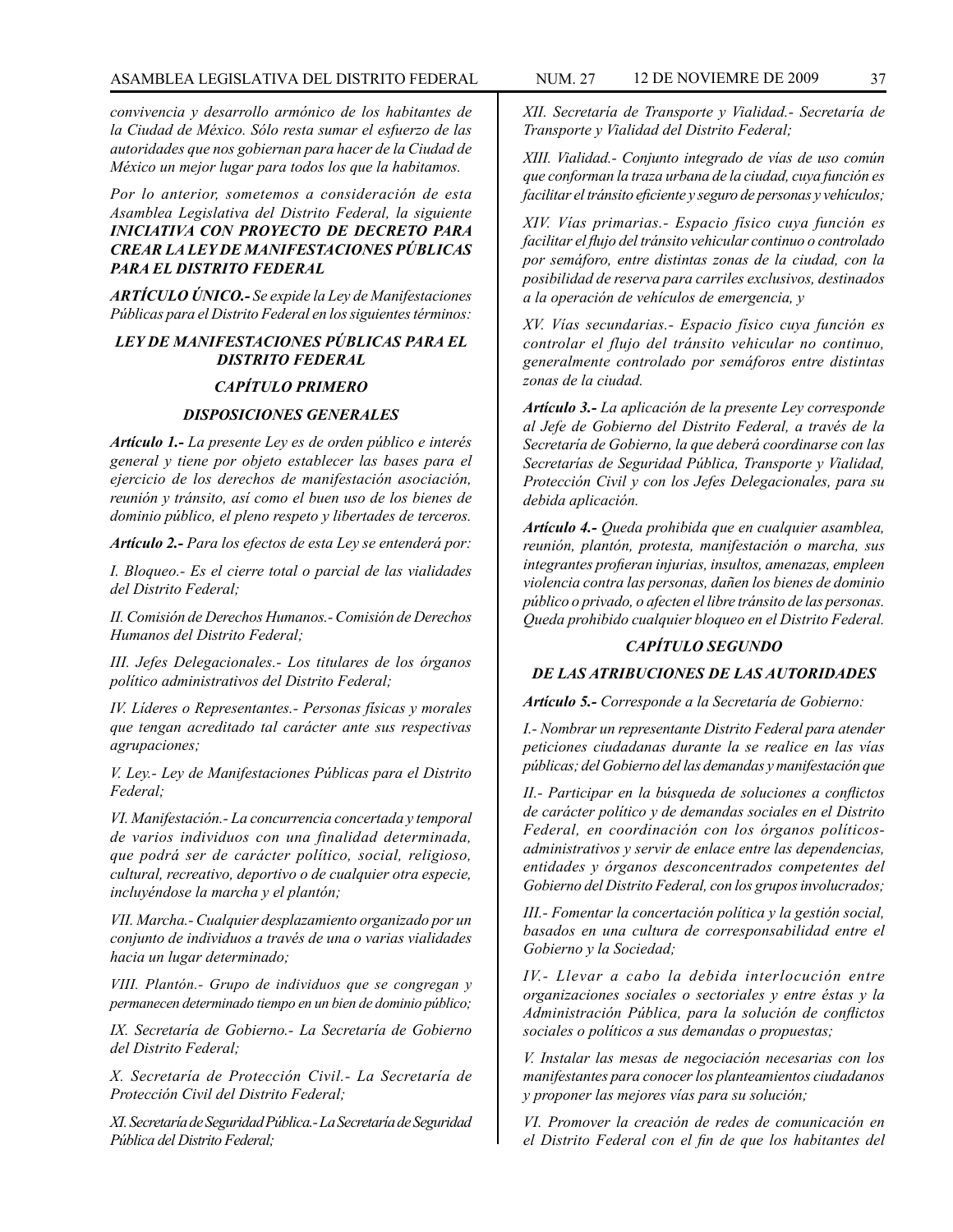*Distrito Federal cuenten con información suficiente sobre el desarrollo de las manifestaciones;* 

*VII.- Conformar y mantener actualizado un registro de los avisos de las marchas realizadas en el Distrito Federal;*

*VIII.- Tomar las medidas necesarias para evitar el bloqueo en vías primarias de circulación continua, apegándose a lo dispuesto en la normatividad aplicable;*

*IX.- Vigilar en el ámbito de sus atribuciones, que la vialidad esté libre de obstáculos u objetos que impidan, dificulten u obstaculicen el tránsito vehicular y peatonal, excepto en aquellos casos debidamente autorizados por la Ley;*

*X.- Garantizar la integridad de las personas que utilicen la vialidad con el fin de manifestar sus ideas y/o demandas ante la autoridad competente;*

*XI.- Ordenar la disolución de toda asamblea, reunión, protesta, manifestación, plantón, bloqueo o marcha, cuando sus integrantes infrinjan las disposiciones previstas en la presente Ley y demás ordenamientos;* 

*XII.- Comunicar de inmediato al titular del área administrativa de que se trate, cualquier manifestación que se dirija a inmuebles u oficinas dependientes del Gobierno Federal; y* 

*XIII.- Las demás que el presente ordenamiento establezca.*

*Artículo 6.- A la Secretaría de Transporte y Vialidad corresponde:*

*I.- Proveer en el ámbito de su competencia que la vialidad, su infraestructura, equipamiento auxiliar, servicios y elementos inherentes o incorporados a ella, se utilicen en forma adecuada y conforme a su naturaleza, coordinándose en su caso, con las áreas correspondientes para lograr este objetivo; y*

*II.- Denunciar ante la autoridad correspondiente, cuando se presuma que se ha cometido un delito durante las marchas o manifestaciones.*

*Artículo 7.- Corresponde a la Secretaría de Protección Civil:*

*l.-Coordinar los dispositivos de apoyo necesarios para atender situaciones de emergencia o desastre durante las manifestaciones; y*

*II.- Coadyuvar con las demás autoridades en el reordenamiento de las manifestaciones o marchas realizadas en vía pública.*

*Artículo 8.- Corresponde a los Jefes Delegacionales:* 

*I.- Procurar que las vialidades secundarias de sus demarcaciones territoriales, su infraestructura, servicios y elementos inherentes o incorporados a éstos, se utilicen adecuadamente y conforme a su naturaleza, coordinándose en su caso, con las autoridades correspondientes para lograr este objetivo;*

*II.- Mantener la vialidad libre de obstáculos u objetos que impidan, dificulten u obstaculicen el tránsito vehicular y peatonal, excepto en aquellos casos debidamente autorizados; y* *III.-Remitir en forma mensual a la Secretaría de Gobierno un informe sobre las manifestaciones y marchas realizadas en su demarcación.*

*Artículo 9.- Corresponde al Presidente de la Comisión de Derechos Humanos del Distrito Federal, la vigilancia permanente del respeto a los derechos humanos de los integrantes o miembros de una reunión, protesta, manifestación o marcha, pudiendo actuar de oficio, a solicitud de parte.*

## *CAPÍTULO TERCERO*

## *DE LOS DERECHOS Y OBLIGACIONES DE LOS MANIFESTANTES*

*Artículo 10.- Los habitantes de la Ciudad de México y quienes transiten por la misma, tienen el derecho a utilizar los bienes de dominio público conforme a su naturaleza y destino, y deberán ejercer sus derechos sin perturbar el orden y la tranquilidad públicos, ni afectar la continuidad del desarrollo normal de las actividades de los demás habitantes del Distrito Federal.*

*Artículo 11.- Las manifestaciones sólo podrán tener lugar entre las 11:00 y las 18:00 horas, en bienes de dominio público como parques, jardines, áreas verdes, explanadas, zonas de recreo, centros deportivos y las vialidades referidas en la presente Ley.*

*Lo anterior se llevará a cabo dando aviso por escrito a la Secretaría de Gobierno con una anticipación de 72 horas previas a la realización de la manifestación.* 

*Dentro de las veinticuatro horas siguientes a la recepción del aviso, la autoridad podrá, por razones de orden público y mediante resolución motivada, modificar el recorrido de la manifestación o marcha, la fecha, el sitio y la hora de su realización.*

*Si dentro de ese término no se hiciere observación por la respectiva autoridad, se entenderá cumplido el requisito exigido para la manifestación o marcha.* 

*No se consideran lícitas las manifestaciones cuando se cometan actos constitutivos de delitos o se porten armas.*

*Artículo 12.- Los manifestantes tendrán la obligación de respetar el derecho de terceros, de acuerdo a lo establecido en el presente ordenamiento y demás aplicables.*

*Artículo 13.- Los representantes, organizadores y/o líderes, en el aviso que hagan a la Secretaria de Gobierno, deberán señalar como mínimo:*

*l. Las Personas físicas o morales que convocan;*

*II. Domicilio para oír y recibir notificaciones;* 

*III. Día, lugar y hora en que tendrá lugar la manifestación;*

*IV. La ruta o itinerario de la manifestación;*

*V. El número aproximado de participantes en la manifestación; y*

*VI. Las medidas de seguridad previstas por los organizadores o que se soliciten a la autoridad.*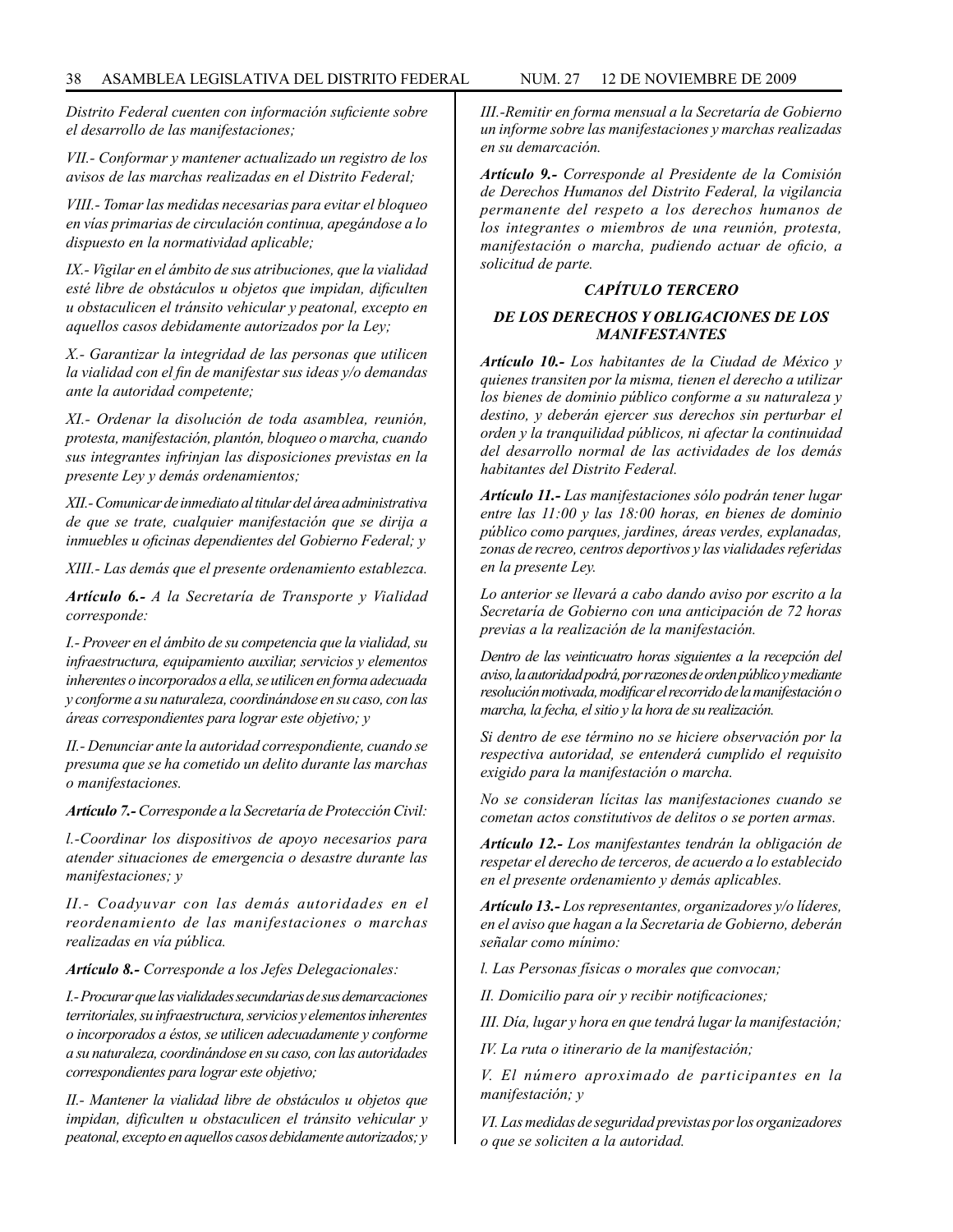*Cuando durante la manifestación se pretenda intercalar un espectáculo, para que éste pueda tener lugar, deberá previamente ser notificado a la autoridad competente.*

*Artículo 14.- La manifestación deberá llevarse a cabo únicamente en vialidades de tránsito vehicular, plazas públicas y espacios de uso común que no afecten derechos de terceros.*

*Cuando dichas manifestaciones tengan lugar en vialidades de tránsito vehicular, sólo podrán usar el cincuenta por ciento de éstas, siempre de lado de la acera derecha. Cuando la vialidad lo permita, la manifestación deberá realizarse en los carriles laterales. Se prohíbe cualquier manifestación en vialidades de un sólo carril.*

*En el caso de las manifestaciones que invadan áreas o zonas no permitidas, restringidas o prohibidas, la autoridad apercibirá a los manifestantes a dejar de realizar esta conducta, y en caso de negativa la autoridad tomara las medidas conducentes para reencauzar a los manifestantes a las zonas permitidas para que lleven a cabo su manifestaciones, haciéndose efectivas las sanciones previstas en la presente Ley.*

# *CAPÍTULO CUARTO*

# *DE LOS DERECHOS DE LOS TERCEROS*

*Artículo 15.- Las autoridades del Gobierno del Distrito Federal, en el ámbito de su competencia, deberán informar a la población, a través de los medios masivos de comunicación, sobre el desarrollo de manifestaciones, actos o circunstancias que alteren en forma momentánea, transitoria o permanente la vialidad. Asimismo deberá proponer alternativas para el tránsito de las personas o vehículos.*

*Artículo 16.- La autoridad correspondiente deberá mantener el orden y respeto de las manifestaciones que se verifiquen en Distrito Federal, garantizando en todo momento los derechos de los manifestantes y habitantes del Distrito Federal.*

*Artículo 17.- Los responsables de las manifestaciones serán sus organizadores y representantes, quienes deberán adoptar las medidas necesarias para el adecuado desarrollo de las mismas.* 

*Los participantes de las manifestaciones que causen daños a terceros, responderán directamente de éstos de manera subsidiaria. Las personas físicas o morales organizadoras o promotoras de manifestaciones responderán de los daños que los mismos causen a terceros.*

*El Jefe de Gobierno del Distrito Federal responderá, solidariamente, a los propietarios de los bienes que resultaren dañados o destruidos durante el desarrollo de una manifestación pública, sin perjuicio de la responsabilidad administrativa, civil y penal que correspondieren.*

*Artículo 18.- Queda prohibido impedir la entrada o salida de cualquier persona a inmuebles públicos o privados. La Secretaría de Gobierno y de Seguridad Pública, velarán* 

*que se cumpla en todo momento con esta disposición, so pena de incurrir en responsabilidad, de conformidad con la ley de la materia.*

## *CAPÍTULO QUINTO*

## *INFRACCIONES Y SANCIONES*

*Artículo 19.- Son infracciones a la presente Ley:*

*l. Alterar el orden público;* 

*II. Proferir injurias, insultos o amenazas contra la autoridad o las personas;*

*III. Ejercer violencia contra cualquier persona;* 

*IV. Realizar actos que dañen los bienes de dominio público o privado; y*

*V. Afectar las vialidades y el libre transito de las personas.*

*Artículo 20.- Cada una de las infracciones a la presente Ley, serán castigadas por la autoridad competente, con una o más de las siguientes sanciones:*

*l. Amonestación;*

*II. Multa;*

*III. Arresto administrativo;*

*IV. Reparación del daño; y*

*V. Actividades de apoyo a la comunidad.*

*Artículo 21.- Para la imposición de las sanciones previstas en la presente Ley se tomarán en cuenta:*

*l. Los daños o afectaciones que se hubieren causado, o se puedan generar con motivo de los hechos constitutivos de las violaciones al presente ordenamiento;*

*II. Las condiciones económicas del infractor; y*

*III. La reincidencia.*

*Artículo 22.- Son actividades de apoyo a la comunidad:*

*l. Limpiar, pintar o restaurar los bienes dañados por el infractor;*

*II. Realizar obras de ornato en lugares de uso común; y*

*III. Realizar obras de limpia o reforestación en lugares de uso común.*

*Artículo 23.- Los líderes, representantes y manifestantes, serán los responsables de las alteraciones al orden público y de las afectaciones al patrimonio público o privado de terceros. Las sanciones a que se harán acreedores los infractores a la presente Ley se impondrán en los siguientes términos:*

*l. Amonestación;*

*II. Multa de 11 a 20 días de salario mínimo vigente en el Distrito Federal o arresto de 13 a 24 horas, para los manifestantes que contravengan las disposiciones del presente ordenamiento;*

*III. Multa de 50 a 100 días de salario mínimo vigente en el Distrito Federal, a los organizadores o convocadores, ya sean éstos personas físicas o morales, que contravengan las*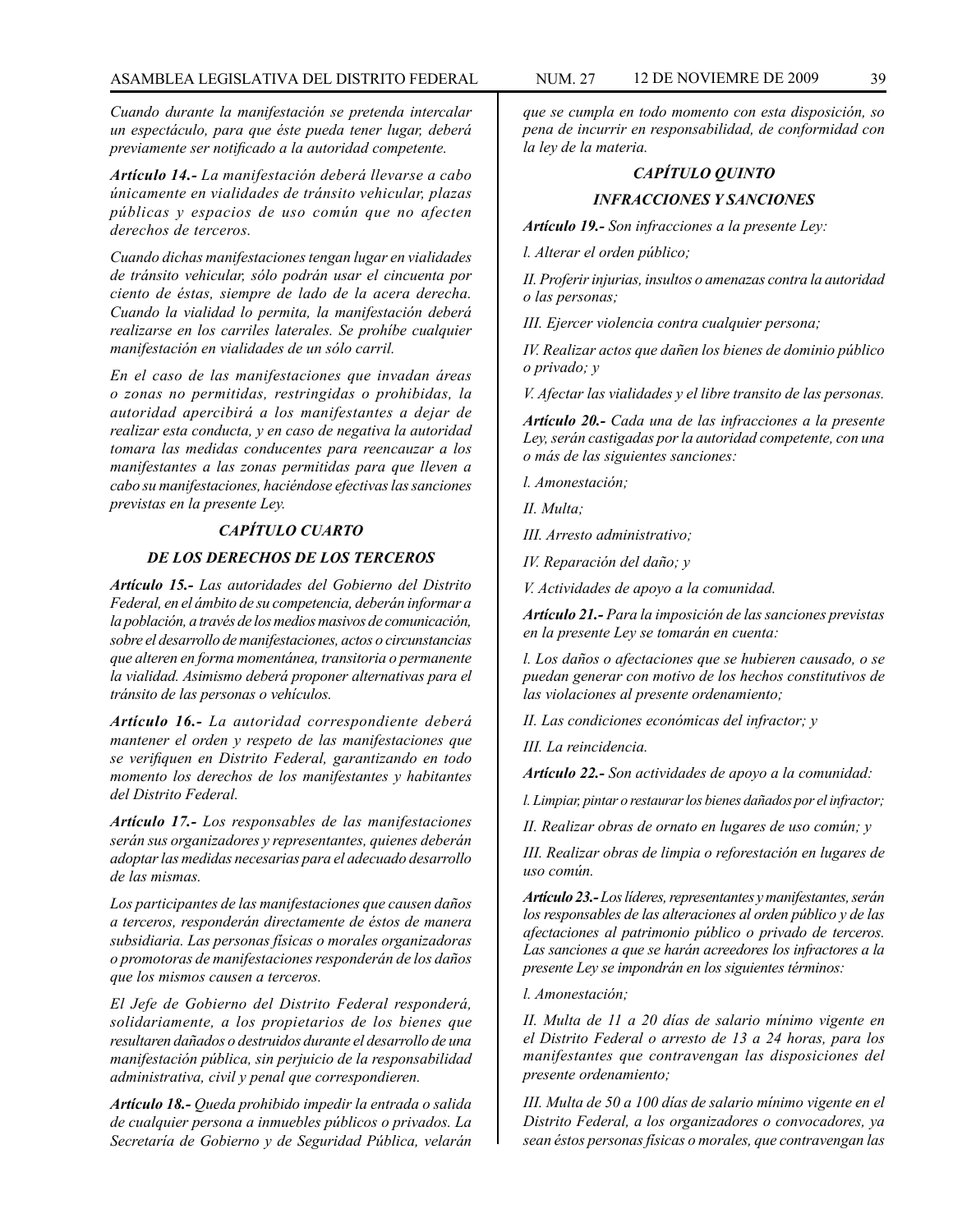*disposiciones del presente ordenamiento. Para la aplicación de esta sanción se deberá identificar a los organizadores o líderes de la manifestación, conforme a la solicitud presentada ante la autoridad;*

*IV. Multa de 100 a 150 días de salario mínimo vigente en el Distrito Federal, a los organizadores, líderes o representantes, cuando se lleve a cabo una manifestación sin la comunicación escrita correspondiente.*

*V. Arresto Administrativo;*

*VI. Reparación del daño a terceros; y*

*VII. Actividades de apoyo a la comunidad.*

*Artículo 24.- Los servidores públicos que contravengan las disposiciones de esta Ley, incurren en responsabilidad y serán sancionados en los términos de la Ley en la materia.*

*Artículo 25.- Las sanciones a que se refiere este capítulo se impondrán por el Secretario de Gobierno, sin perjuicio de las que procedan de conformidad con otras disposiciones vigentes.*

*Previamente a la imposición de las sanciones, deberá respetarse al probable infractor sus garantías de audiencia y legalidad.*

# *CAPÍTULO SEXTO*

## *DEL RECURSO DE INCONFORMIDAD*

*Artículo 26.- Los afectados por actos, omisiones o resoluciones de la autoridad, podrán optar entre interponer el recurso de inconformidad o el juicio de nulidad ante el Tribunal de lo Contencioso Administrativo del Distrito Federal, de conformidad con lo dispuesto en la Ley de Procedimiento Administrativo del Distrito Federal y la Ley del Tribunal de lo Contencioso Administrativo del Distrito Federal.*

# *CAPÍTULO SÉPTIMO*

# *DE LA DENUNCIA CIUDADANA*

*Artículo 27.- Toda persona, grupos sociales, organizaciones no gubernamentales, asociaciones y cualquier organización ciudadana, podrán denunciar ante la autoridad administrativa correspondiente, todo hecho, acto u omisión que contravenga las disposiciones de la presente Ley o de cualquier otro ordenamiento legal.*

## *TRANSITORIOS*

*PRIMERO.- Publíquese en la Gaceta Oficial del Distrito Federal y en el Diario Oficial de la Federación para su mayor difusión.*

*SEGUNDO.- El presente decreto entrará en vigor al día siguiente de su publicación en la Gaceta Oficial del Distrito Federal.*

*TERCERO.- Se derogan los artículos 97,105, 106, 107 y 108 de la Ley de Transporte y Vialidad del Distrito Federal."*

*Recinto Legislativo, noviembre 12, 2009.*

*Dip. Mariana Gómez del Campo Gurza y Dip. Rocío Barrera Badillo*

**EL C. PRESIDENTE.-** Gracias, diputada. Con fundamento en lo dispuesto por los artículos 36 fracciones V y VII y 89 de la Ley Orgánica, 28, 29 y 146 del Reglamento para el Gobierno Interior, ambos de la Asamblea Legislativa del Distrito Federal, se turna para su análisis y dictamen a las Comisiones Unidas de Seguridad Pública y de Transporte y Vialidad.

Para presentar una propuesta una propuesta con punto de acuerdo en torno a los recientes casos de explotación sexual infantil en el Distrito Federal, se concede el uso de la Tribuna a la diputada María Natividad Patricia Razo Vázquez, del grupo parlamentario del Partido de la Revolución Democrática.

## **LA C. DIPUTADA MARÍA NATIVIDAD PATRICIA RAZO VÁZQUEZ.-** Con su venia, diputado Presidente.

# *PROPUESTA CON PUNTO DE ACUERDO EN TORNO A LOS RECIENTES CASOS DE EXPLOTACIÓN SEXUAL INFANTIL EN EL DISTRITO FEDERAL*

*DIP. EMILIANO AGUILAR ESQUIVEL*

*PRESIDENTE DE LA MESA DIRECTIVA*

*ASAMBLEA LEGISLATIVA DEL DISTRITO FEDERAL*

*V LEGISLATURA*

## *PRESENTE*

*Con fundamento en lo dispuesto por los Artículos 10, Fracción XXI y 17, Fracción VI de la Ley Orgánica de la Asamblea Legislativa del Distrito Federal; así como el Artículo 133 del Reglamento para el Gobierno Interior de la Asamblea Legislativa del Distrito Federal, la suscrita diputada María Natividad Patricia Razo Vázquez, integrante del Grupo Parlamentario del Partido de la Revolución Democrática, someto a consideración del Pleno de esta Honorable Asamblea Legislativa la siguiente, PROPUESTA CON PUNTO DE ACUERDO EN TORNO A LOS RECIENTES CASOS DE EXPLOTACIÓN SEXUAL INFANTIL EN EL DISTRITO FEDERAL; bajo los siguientes:*

## *ANTECEDENTES*

*1.- Diferentes medios masivos de comunicación, han dado cuenta de niñas y adolescentes que son traídas de estados como Puebla, Michoacán, Veracruz y otras entidades, para prostituirse con la promesa de una vida mejor.*

*2.- Durante el mes de septiembre del año en curso, a través de diferentes medios, nos enteramos que las autoridades de la Procuraduría General de Justicia del Distrito Federal (PGJDF) habían detenido a seis ciberpederastas, entre ellos un servidor público y un menor de edad no sólo por intercambiar imágenes de sexo entre niños y adultos, sino por producir este material.*

*3. El 24 de octubre del año en curso, la Fiscalía Central de Investigación para Delitos Sexuales de la PGJDF realizó una orden de cateo en los hoteles Buenavista, Estaciones, Fortín, Ángeles y Santander, en donde se encontraron siete jóvenes de entre 14 y 16 años. Un varón y seis mujeres que se presume eran prostituidos. Se logró la detención de 14 presuntos lenones.*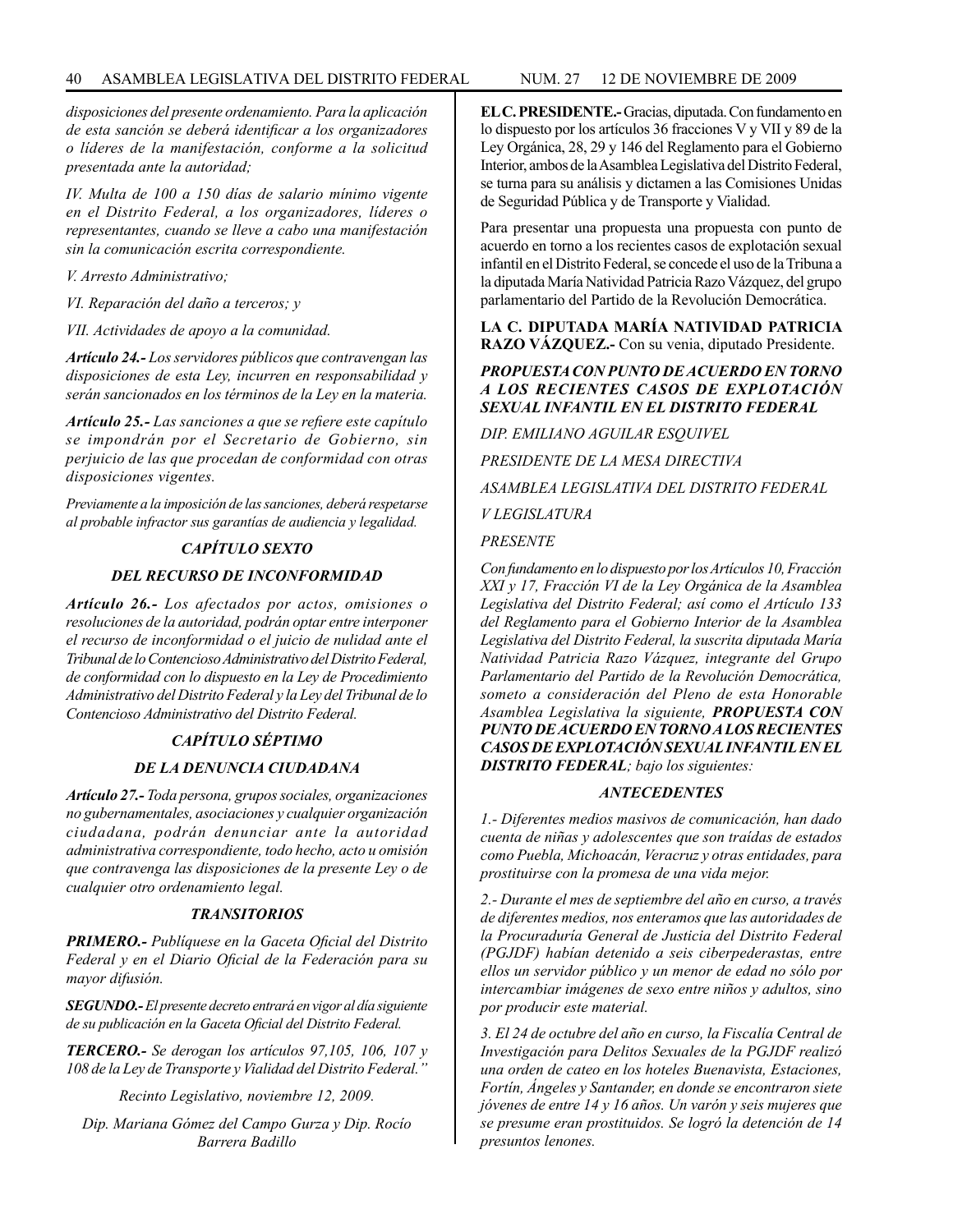*4. El día 29 de octubre del presente año, el Presidente de la Comisión de Derechos Humanos del Distrito Federal, El Doctor Luis Armando González Placencia, afirmó que la desatención y omisión por parte de algunos funcionarios públicos, ha ocasionado que problemas como la corrupción y explotación de menores de edad con fines sexuales se hallan extendido por toda la Ciudad.*

*En virtud de lo anterior, y*

#### *CONSIDERANDO*

*PRIMERO.- Que la Fracción XXV del Artículo 42 del Estatuto de Gobierno del Distrito Federal, faculta a la Asamblea Legislativa a Comunicarse con los otros órganos locales de gobierno, con la Procuraduría General de Justicia del Distrito Federal, con la Comisión de Derechos Humanos del Distrito Federal, así como con cualquiera otra dependencia o entidad por conducto de su mesa directiva, la Comisión de Gobierno o sus órganos internos de trabajo, según el caso, de conformidad con lo que dispongan las leyes correspondientes.*

*SEGUNDO.- Que el Artículo 97 de la Ley de Procedimiento Administrativo del Distrito Federal establece, respecto de los establecimientos mercantiles, que las autoridades competentes del Distrito Federal, para comprobar el cumplimiento de las disposiciones reglamentarias de carácter local, podrán llevar a cabo vistas de verificación a éstos.*

*TERCERO.- Que la Fracción VI del Artículo 9 de la Ley de Establecimientos Mercantiles del Distrito Federal establece como atribución de las Delegaciones la de llevar a cabo verificaciones, aseguramientos y visitas.*

*CUARTO.- Que el Artículo 4 de la Ley de Extinción de Dominio para el Distrito Federal, establece que la Extinción de Dominio es la pérdida de los derechos de propiedad de los bienes mencionados en el artículo 5° de esta Ley, sin contraprestación ni compensación alguna para el afectado, cuando se acredite el hecho ilícito en los casos de delincuencia organizada, secuestro, robo de vehículos y trata de personas.*

*QUINTO.- Que de acuerdo con información de la Organización de las Naciones Unidas, cada año en el mundo hay alrededor de un millón de infantes y adolescentes que son forzados a ejercer la prostitución.*

*SEXTO.- Que el Fondo de las Naciones Unidas para la Infancia (UNICEF), ha manifestado que la explotación sexual de menores se ha convertido en un negocio millonario para la delincuencia que arroja ganancias mundiales calculadas en 30 mil millones de dólares anuales. La propia UNICEF informó que en el mundo durante el año 2008, más de 220 millones de niños y niñas fueron víctimas de algún tipo de abuso sexual.* 

*SÉPTIMO.- Que el 9 de agosto de 2007 la Comisión de Derechos Humanos del Distrito Federal dio a conocer el informe especial sobre Explotación Sexual Comercial* 

*Infantil en el Distrito Federal, en el que se da a conocer que en la Ciudad de México existen por lo menos 10 puntos rojos donde se ejerce la explotación sexual infantil con fines comerciales entre los que se encuentran la Alameda Central, La Merced, San Pablo y los callejones de Manzanares y Santo Tomás, Garibaldi, la Zona Rosa y las avenidas Insurgentes y Sullivan, además de la Central Camionera del Norte; las estaciones Indios Verdes, La Villa y Zaragoza del Metro; la Central de Abasto y algunos establecimientos en las avenidas Ermita Iztapalapa y Eje 3 Oriente.*

*En ese mismo informe se anota que 98% de los adolescente de entre 12 y 14 años de edad que viven en situación de calle han sido víctimas de explotación sexual. Asimismo se informa que en La Merced hay más de 50 mujeres de menos de 18 años de edad que son forzadas a ejercer la prostitución.*

*OCTAVO.- Que según datos de la ONU y la OEA, para el año 2008 México ocupó el noveno lugar en el mundo en explotación sexual infantil, con una cifra estimada en 25 mil menores involucrados en dicha actividad ilícita.*

*NOVENO.- Que de acuerdo con información publicada en el diario Reforma el primero de noviembre, entre enero y septiembre del año en curso 1,042 personas fueron acusadas de violación, abuso sexual o estupro y consignadas a algunos de los 10 reclusorios de la Ciudad de México, lo cual reflejó un incremento de 88.4% en el número de encarcelados por delitos sexuales respecto del mismo período durante el 2008, un porcentaje importante se da en contra de menores de edad. Lo anterior hace que los delitos sexuales ya sean el 2° motivo por el que ingresan personas a las prisiones del Distrito Federal, después del robo.*

*DÉCIMO.- Que nuestra obligación como representantes populares nos obliga a llevar a cabo acciones en defensa de los derechos y libertades de las niñas, niños y adolescentes y que la explotación sexual infantil con fines comerciales va en detrimento de este sector de la población, afectando derechos como el de la protección especial atendiendo siempre al interés superior de la niña, el niño o el adolescente; además se viola el derecho a que tengan un adecuado desarrollo físico, moral y espiritual y el derecho a la protección contra cualquier forma de explotación.*

*Por todo lo anteriormente expuesto y fundado, se propone a los integrantes del Pleno de esta Asamblea Legislativa del Distrito Federal el siguiente:*

## *PUNTO DE ACUERDO*

*PRIMERO.- El Pleno de esta Asamblea Legislativa del Distrito Federal, exhorta a los 16 jefes delegacionales a intensificar las visitas de verificación en aquellos establecimientos mercantiles tanto de impacto vecinal y zonal como hoteles de paso, moteles, bares, cantinas, tabernas, etc., a efecto de evitar prácticas como la prostitución, lenocinio, trata de personas o explotación sexual infantil.*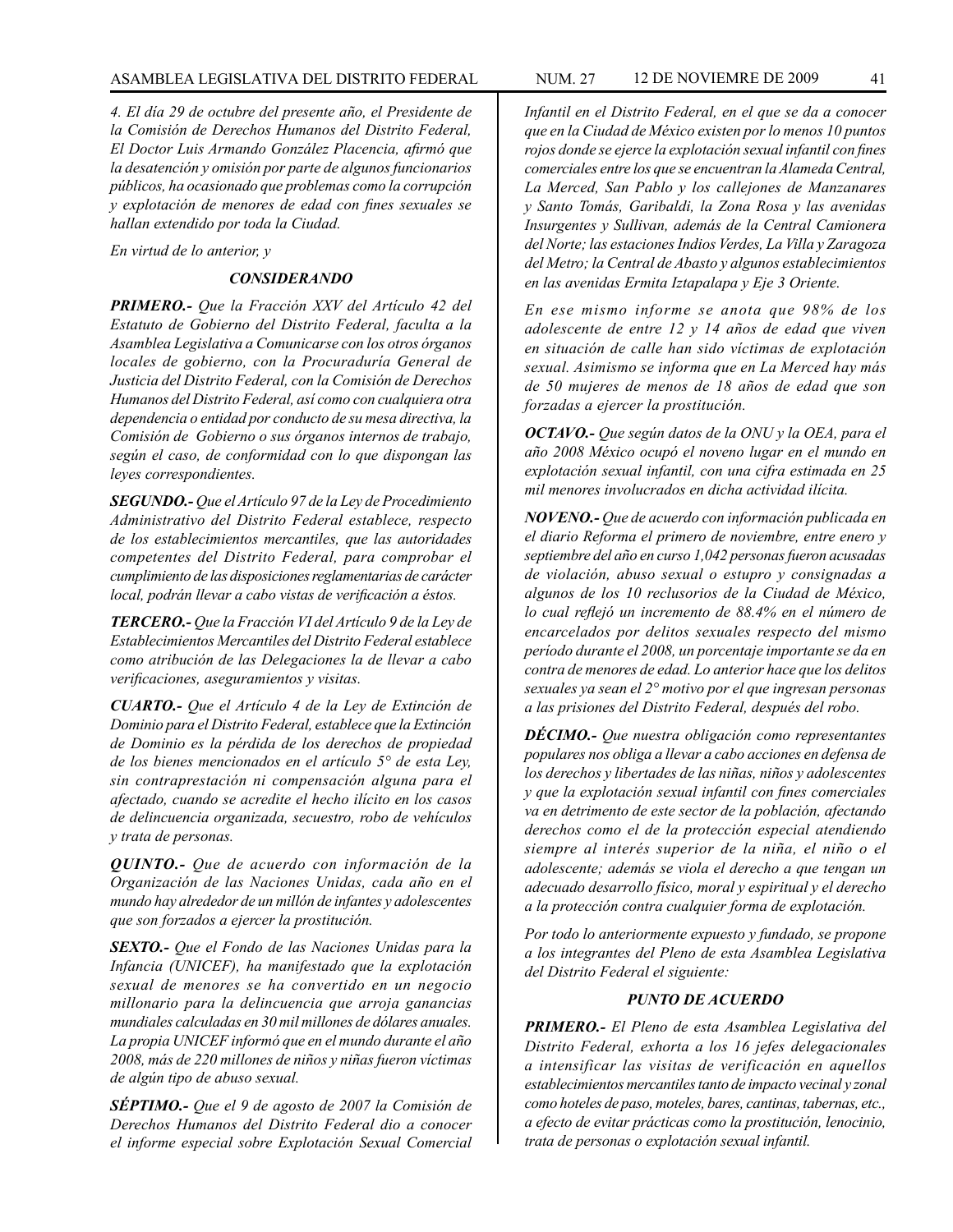*SEGUNDO.- Este Pleno de la Asamblea Legislativa, solicita a los 16 Jefes Delegacionales remitan a esta Soberanía, la información relativa a las visitas de verificación que se lleven a cabo a partir de que tengan conocimiento del presente punto de acuerdo; asimismo se solicita respetuosamente que envíen a este órgano legislativo información relativa a la existencia de zonas o establecimientos y número de personas que ejercen la prostitución en la demarcación correspondiente.* 

*TERCERO.- El Pleno de esta Asamblea Legislativa del Distrito Federal, hace un atento exhorto a la Procuraduría General de Justicia del Distrito Federal, para que en el ámbito de sus facultades, dé puntual seguimiento a los procedimientos iniciados en contra de los responsables de delitos sexuales cometidos en perjuicio de menores de edad, relacionados con los hechos antes narrados ocurridos el 24 de octubre próximo pasado.*

*CUARTO.- Este Pleno solicita respetuosamente al Doctor Miguel Ángel Mancera Espinosa, Procurador General de Justicia del Distrito Federal, remita a este órgano legislativo local, información periódica acerca del avance de las investigaciones en tomo a los hechos ocurridos el 24 de octubre pasado, así como de las acciones colaterales relacionadas con la extinción de dominio respecto de los inmuebles en donde presuntamente se explota sexualmente a los adolescentes.*

*Dado en el salón de sesiones de la Asamblea Legislativa del Distrito Federal, a los doce días del mes de noviembre de 2009.*

## *ATENTAMENTE*

*DIP. MARÍA NATIVIDAD PATRICIA RAZO VAZQUEZ*

Muchas gracias.

Es cuanto, señor Presidente.

## **EL C. PRESIDENTE, DIPUTADO EMILIANO AGUILAR ESQUIVEL.-** Gracias, diputada.

En términos de lo dispuesto por el artículo 133 del Reglamento para el Gobierno Interior de la Asamblea Legislativa del Distrito Federal, consulte la Secretaría a la Asamblea, en votación económica, si la propuesta presentada por la diputada María Natividad Patricia Razo Vázquez se considera de urgente y obvia resolución.

**EL C. SECRETARIO.-** Por instrucciones de la Presidencia y en votación económica, se consulta a la Asamblea si la propuesta de referencia se considera de urgente y obvia resolución.

Los que estén por la afirmativa, sírvanse manifestarlo levantando la mano.

Los que estén por la negativa, sírvanse manifestarlo levantando la mano.

Se considera de urgente y obvia resolución, diputado Presidente.

**EL C. PRESIDENTE.-** Está a discusión la propuesta. ¿Existen oradores en contra?

Proceda la Secretaría a preguntar a la Asamblea, en votación económica, si es de aprobarse la propuesta a discusión.

**EL C. SECRETARIO.-** Por instrucciones de la Presidencia y en votación económica, se pregunta a la Asamblea si está a favor o en contra de la propuesta sometida a su consideración.

Los que estén por la afirmativa, sírvanse manifestarlo levantando la mano.

Los que estén por la negativa, sírvanse manifestarlo levantando la mano.

Aprobada la propuesta, diputado Presidente.

**EL C. PRESIDENTE.-** Remítase a las autoridades correspondientes para los efecto legales a que haya lugar.

Para presentar una propuesta con punto de acuerdo para exhortar al Titular del Poder Ejecutivo a que emita un decreto por el que se abrogue de manera total, lisa y llana el decreto de fecha 10 de octubre del 2009 publicado el día 11 del mismo mes y año, por el que se extingue el organismo descentralizado Luz y Fuerza del Centro, se concede el uso de la Tribuna al diputado José Arturo López Cándido, del Grupo Parlamentario del Partido del Trabajo.

**EL C. DIPUTADO JOSÉ ARTURO LÓPEZ CÁNDIDO.-**  Con su permiso, diputado Presidente.

*PROPUESTA CON PUNTO DE ACUERDO DE URGENTE Y OBVIA RESOLUCIÓN A TRAVÉS DEL CUAL ESTA ASAMBLEA LEGISLATIVA DEL DISTRITO FEDERAL, ACUERDA REMITIR AL TITULAR DEL PODER EJECUTIVO FEDERAL, PROYECTO DE DECRETO POR EL QUE SE ABROGA, DE MANERA TOTAL, LISA Y LLANA, EL DECRETO DE FECHA DIEZ DE OCTUBRE DE DOS MIL NUEVE, PUBLICADO EL DÍA ONCE DEL MISMO MES Y AÑO, POR EL QUE SE EXTINGUE EL ORGANISMO ESCENTRALIZADO LUZ Y FUERZA DEL CENTRO. LO ANTERIOR, TODA VEZ QUE DE NO HACERLO, CONTINUARÁ FORMÁNDOSE UN CLIMA DE TENSIÓN SOCIAL DE DIMENSIONES HASTA AHORA NO CONSIDERADAS EN SU MAGNITUD.*

*ASAMBLEA LEGISLATIVA DEL DISTRITO FEDERAL*

*V LEGISLATURA*

*PRESENTE*

*Los que suscriben, JOSÉ ARTURO LÓPEZ CÁNDIDO, ANA ESTELA AGUIRRE y JUÁREZ, JUAN PABLO PÉREZ MEJÍA, JOSÉ ALBERTO BENAVIDES CASTAÑEDA y ADOLFO ORIVE BELLINGER, en nuestra calidad de diputados locales de la V Legislatura de la Asamblea Legislativa del Distrito Federal, integrantes del grupo parlamentario del Partido del Trabajo, con fundamento en lo dispuesto por los artículos 1, 8, 39 y 87 de*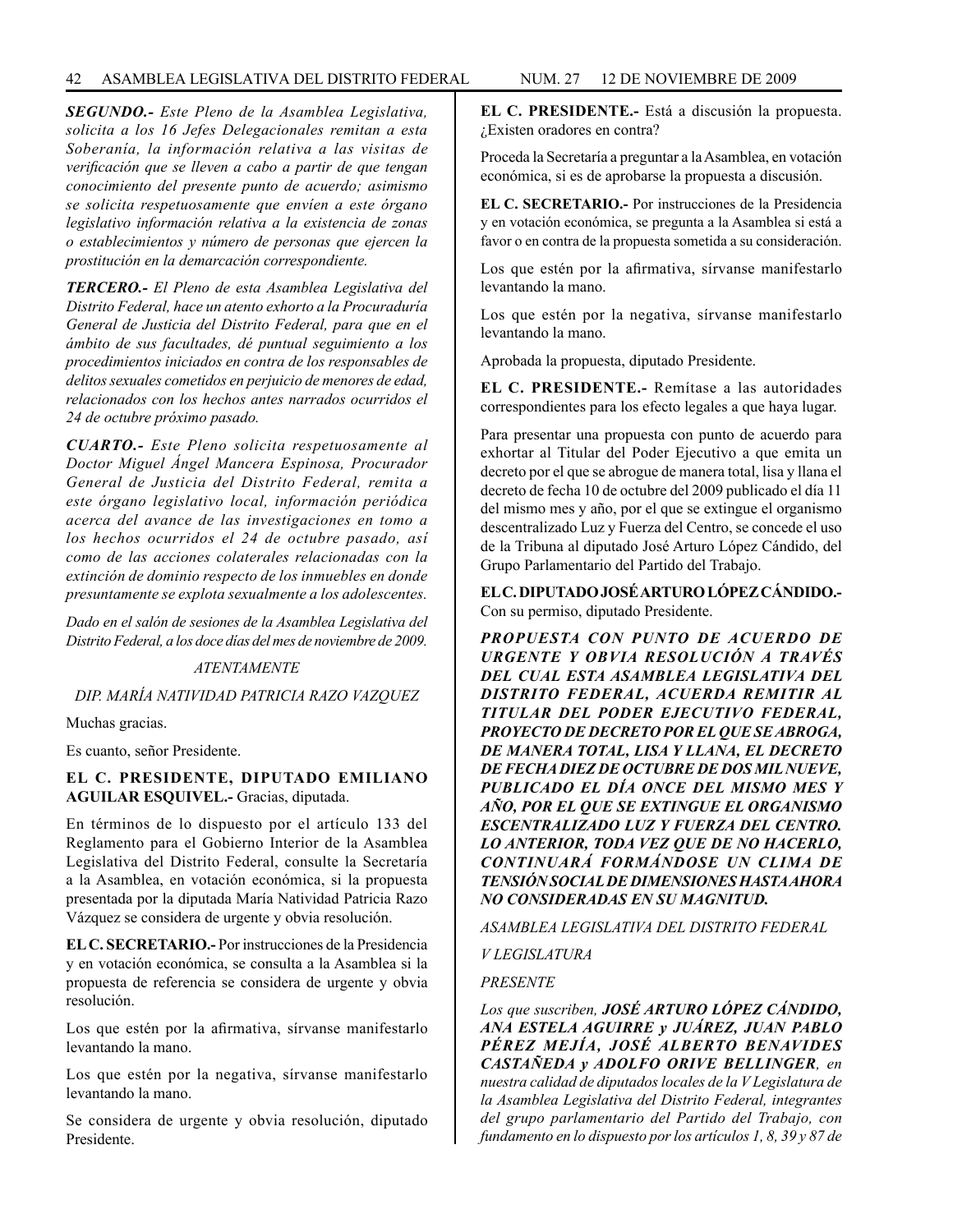*la Constitución Política de los Estados Unidos Mexicanos, 17 fracción VI de la Ley Orgánica de la Asamblea Legislativa Distrito Federal, 93 y 133 del Reglamento para el Gobierno Interior de la Asamblea Legislativa del Distrito Federal, sometemos a la consideración del pleno de esta Soberanía la propuesta con punto de acuerdo de urgente y obvia resolución a través del cual ESTA ASAMBLEA LEGISLATIVA DEL DISTRITO FEDERAL, ACUERDA REMITIR AL TITULAR DEL PODER EJECUTIVO FEDERAL, PROYECTO DE DECRETO POR EL QUE SE ABROGA, DE MANERA TOTAL, LISA Y LLANA, EL DECRETO DE FECHA DIEZ DE OCTUBRE DE DOS MIL NUEVE, PUBLICADO EL DÍA ONCE DEL MISMO MES Y AÑO, POR EL QUE SE EXTINGUE EL ORGANISMO ESCENTRALIZADO LUZ Y FUERZA DEL CENTRO. LO ANTERIOR, TODA VEZ QUE DE NO HACERLO, CONTINUARÁ FORMÁNDOSE UN CLIMA DE TENSIÓN SOCIAL DE DIMENSIONES HASTA AHORA NO CONSIDERADAS EN SU MAGNITUD, al tenor de los siguientes:*

#### *CONSIDERANDOS*

*PRIMERO. Que la Constitución Política de los Estados Unidos Mexicanos dispone en su artículo 27 párrafo sexto, que corresponde exclusivamente a la Nación, generar, conducir, transformar, distribuir y abastecer energía eléctrica que tenga por objeto la prestación del servicio público.*

*SEGUNDO. Por decreto presidencial del 9 de febrero de 1994 se creó el organismo descentralizado Luz y Fuerza del Centro, el cual tendría la función de prestar el servicio público que venían prestando las concesionarias en disolución y liquidación.*

*TERCERO. El día diez de octubre del dos mil nueve, Felipe de Jesús Calderón Hinojosa emitió el DECRETO por el que se extingue el organismo descentralizado Luz y Fuerza del Centro, mismo que fue publicado el día once del mismo mes y año en el Diario Oficial de la Federación.*

*CUARTO. Para los efectos del presente Proposición de Punto de Acuerdo, basta transcribir lo dispuesto en el numeral primero del Decreto referido:*

> *"Artículo 1.- Se extingue el organismo descentralizado Luz y Fuerza del Centro, el cual conservará su personalidad jurídica exclusivamente para efectos del proceso de liquidación.*

*QUINTO. En las consideraciones del Decreto, se arguyeron en esencia las siguientes quince causas justificantes de la extinción:*

*I. El organismo descentralizado no ha cesado de recibir transferencias presupuestarias cuantiosas, las cuales lejos de disminuir se han visto incrementadas en los últimos años;*

*II. Los costos de Luz y Fuerza del Centro casi duplican a sus ingresos por ventas; de 2003 a 2008 registró ingresos por ventas de 235,738 millones de pesos, mientras que sus costos fueron de \$433,290 millones de pesos (incluyendo energía comprada a la Comisión Federal de Electricidad);*

*III. El organismo registra un pasivo laboral de 240 mil millones de pesos, de los cuales solamente 80 mil millones corresponden a trabajadores en activo y 160 mil millones al personal jubilado;*

*IV. Los resultados que ha reportado Luz y Fuerza del Centro son notablemente inferiores respecto de empresas u organismos que prestan el mismo servicio a nivel internacional, inclusive respecto de los que ha reportado la Comisión Federal de Electricidad;*

*V. El porcentaje de pérdidas totales de energía de Luz y Fuerza del Centro es excesivo y superior en casi tres veces al que presenta la Comisión Federal de Electricidad;*

*VI. Que a junio de 2009 Luz y Fuerza del Centro perdió el 30.6% de energía, en tanto que dicha Comisión perdió el 10.9%; casi ninguna empresa eléctrica en el mundo registra el porcentaje de pérdidas que presenta Luz y Fuerza del Centro;*

*VII. Que en el año 2008 Luz y Fuerza del Centro perdió 32.5% de la energía que compra y genera para vender. El valor estimado de estas pérdidas totales ascendió a casi 25 mil millones de pesos, lo que representa el 52% de los ingresos totales por ventas del organismo;*

*VIII. Que los costos unitarios de las obras que ejecuta Luz y Fuerza del Centro son 176% superiores respecto de los costos de la Comisión Federal de Electricidad;*

*IX. Que a diciembre de 2008, Luz y Fuerza del Centro no atendió diversas solicitudes de prestación de servicio que, en su conjunto, representan el doble de la demanda en Acapulco;*

*X. Que no sólo no se ha logrado alcanzar la autosuficiencia financiera de Luz y Fuerza del Centro, sino que el organismo descentralizado subsiste por las transferencias que hace el Gobierno Federal para mantenerlo y que lejos de alcanzar los índices equivalentes respecto del sector nacional, el funcionamiento de Luz y Fuerza del Centro hoy en día representa un costo tan elevado que no resulta conveniente para la economía nacional ni para el interés público;*

*XI. Que lo anterior, aunado a las circunstancias económicas derivadas del entorno de crisis mundial, han hecho imperativa la adopción de medidas que permitan apuntalar la viabilidad económica del país mediante el uso más productivo de recursos públicos, eliminando ineficiencias que dilapidan el erario público;*

*XII. Que la comprobada ineficiencia operativa y financiera del organismo descentralizado en cuestión, permite llegar a la conclusión de que, siguiendo el principio de ejercicio eficiente del gasto público, Luz y Fuerza del Centro debe extinguirse; ello fundado en que su funcionamiento ya no resulta conveniente desde el punto de vista de la economía nacional y del interés público por las razones que ya se han manifestado;*

*XIII. Que la Secretaría de Energía, en su carácter de coordinadora de sector, al considerar que se actualizan las causas de extinción previstas en la Ley Federal de las*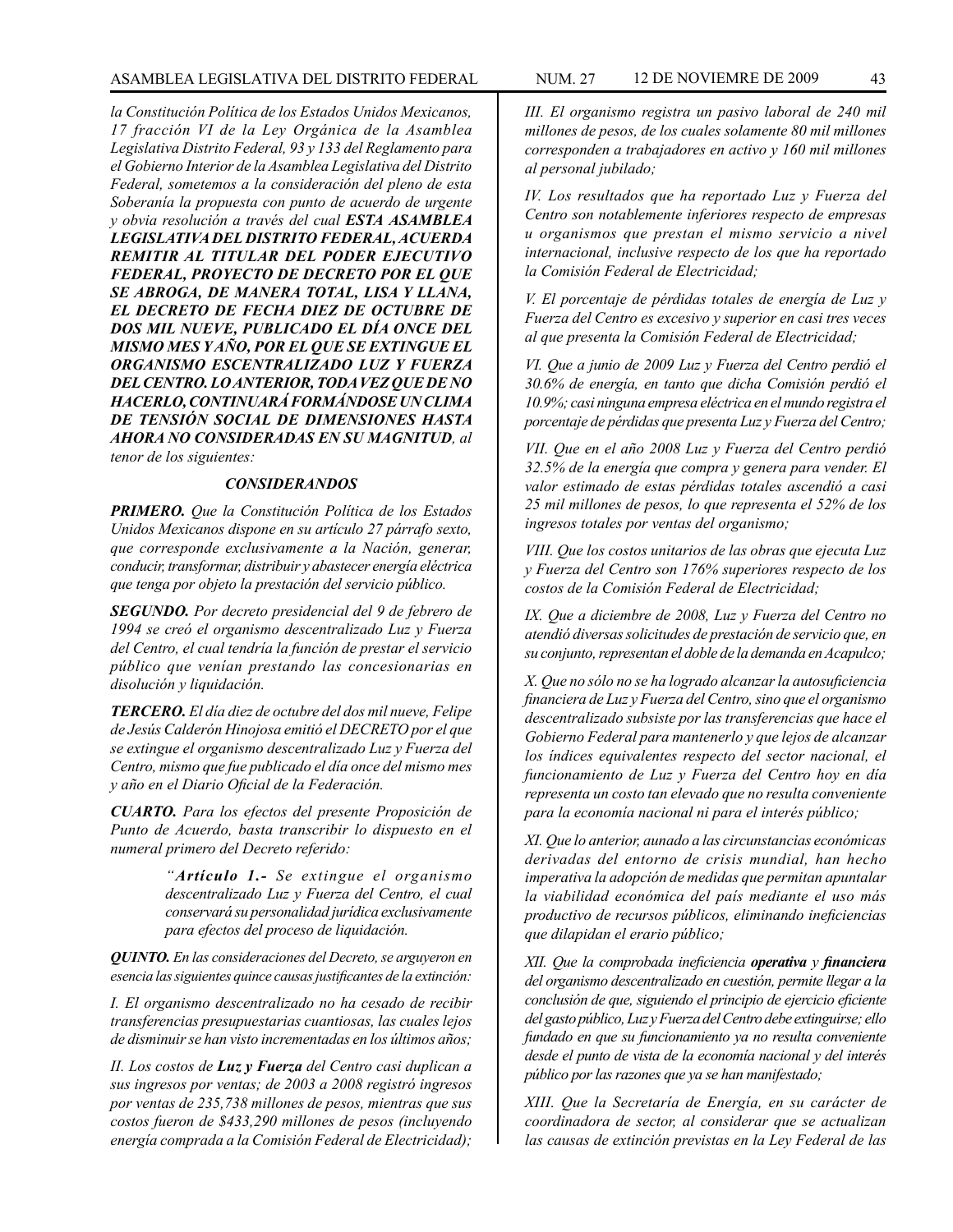*Entidades Paraestatales, con fecha 28 de septiembre de 2009 propuso la desincorporación por extinción de Luz y Fuerza del Centro;* 

*XIV. Que la Comisión Intersecretarial de Gasto Público, Financiamiento y Desincorporación, en su sesión de fecha 5 de octubre de 2009, emitió el dictamen favorable respecto a la propuesta de desincorporación por extinción y la consecuente liquidación, del organismo descentralizado Luz y Fuerza del Centro, y*

*XV. Que la Secretaría de Hacienda y Crédito Público, sometió a la consideración del Ejecutivo Federal la propuesta de desincorporación referida, en razón de que el funcionamiento de Luz y Fuerza del Centro no resulta conveniente desde el punto de vista de la economía nacional ni del interés público.*

*SEXTO. Que el Decreto de Extinción esta indebidamente fundado y motivado, toda vez que viola los artículos 16, 90, 73 fracción XXX y 27 párrafo sexto de la Constitución Política de los Estados Unidos Mexicanos, como se puede derivar de lo siguiente:*

*I. El Ejecutivo Federal carece de facultades legales para extinguir al organismo Luz y Fuerza del Centro. En efecto, de conformidad a lo establecido en el Artículo CUARTO TRANSITORIO de la Ley del Servicio Público de Energía, el Congreso de la Unión dispuso que el Ejecutivo Federal proyectaría la constitución de un organismo descentralizado, con personalidad jurídica y patrimonio propios.*

*Para mayor precisión, se trascribe el precepto legal indicado:*

*ARTÍCULO CUARTO.- A partir de la fecha en que entre en vigor esta Ley, quedarán sin efecto todas las concesiones otorgadas para la prestación del servicio público de energía eléctrica.*

*Las empresas concesionarias, entrarán o continuarán en disolución y liquidación y prestarán el servicio hasta ser totalmente liquidadas. Concluida la liquidación de la Compañía de Luz y Fuerza del Centro, SA., y sus asociadas Compañía de Luz y Fuerza de Pachuca, S. A., Compañía Mexicana Meridional de Fuerza, S. A., y Compañía de Luz y Fuerza Eléctrica de Toluca, S. A., el Ejecutivo Federal, dispondrá la constitución de un organismo descentralizado con personalidad jurídica y patrimonio propios el cual tendrá a su cargo la prestación del servicio que han venido proporcionando dichas compañías. El Decreto de creación del organismo establecerá con arreglo a esta disposición, la estructura, organización y funciones que tendrá el propio organismo para el adecuado cumplimiento de sus fines."*

*En correlación con al Artículo CUARTO TRANSITORIO referido, el artículo 15 de la Ley Federal de las Entidades Paraestatales determina que "En la extinción de los organismos deberán observarse las mismas formalidades establecidas para su creación, debiendo la Ley o Decreto respectivo fijar la forma y términos de su extinción y liquidación."*

*Al asumir una facultad que no tiene y al no seguir las mismas formalidades que se dieron en la constitución del organismo de Luz y Fuerza del Centro, el Ejecutivo Federal se extralimita en sus facultades, situación que necesariamente afecta de inconstitucional el Decreto de Extinción.*

*II. El Decreto de Extinción del Organismo Luz y Fuerza del Centro violenta lo dispuesto por el artículo 25 de la Constitución de la República, pues excluye del desarrollo económico al Sindicato Mexicano de Electricistas, el cual es una colectividad integrante de la clase obrera mexicana.*

*El acto administrativo impugnado se toma anticonstitucional, pues por una parte no respeta la libertad y la dignidad de los integrantes del Sindicato Mexicano de Electricistas, y por otra los relega del crecimiento económico y el empleo y una más justa distribución del ingreso y la riqueza.*

*En el mismo tenor, este acto administrativo se encuentra afectado de anticonstitucionalidad, toda vez que al eliminar de facto al sindicato referido, se impide que concurra una organización sindical de suma importancia numérica, técnica e histórica, al desarrollo económico nacional, específicamente en el sector energético.*

*III. Se ha violentado el artículo 123 de la Constitución Política de los Estado Unidos Mexicanos, especialmente el derecho al trabajo. Con el Decreto se dejó a más de 40 mil trabajadores sin empleo, ahondando con ello la crisis sociopolítica que se está gestando en el país. De igual forma, se ha violentado la Ley Federal del Trabajo, misma que consagra en su artículo 3º. que "El trabajo es un derecho y un deber sociales. No es artículo de comercio, exige respeto para las libertades y dignidad de quien 10 presta y debe efectuarse en condiciones que aseguren la vida, la salud y un nivel económico decoroso para el trabajador y su familia."*

*IV. El Decreto de Extinción de Luz y Fuerza del Centro es una brutal agresión a la clase trabajadora mexicana, pues afecta derechos internacionales con plena vigencia en el ordenamiento interno de cada país, como el derecho al trabajo, al empleo estable y digno; la prohibición de los despidos arbitrarios y sin causa; la seguridad social; el derecho humano a un proyecto de vida; la integridad y dignidad de los trabajadores, reconocidos por la Corte Interamericana de Derechos Humanos, De igual manera, se infringen de manera grave las garantías consagradas en el Convenio 87 sobre la libertad sindical y la protección del derecho de sindicación.*

*V. Disolver una empresa pública de servicio vital para cualquier país -como la electricidad- y despedir a 44 mil trabajadores utilizando la fuerza del Estado, es un abuso de poder que violenta el contrato social que han venido construyendo millones de mexicanos y que la clase en el poder se ha encargado de derruir.* 

*VI. El Decreto de Extinción carece de motivación, pues antes de su emisión existía la obligación legal de la*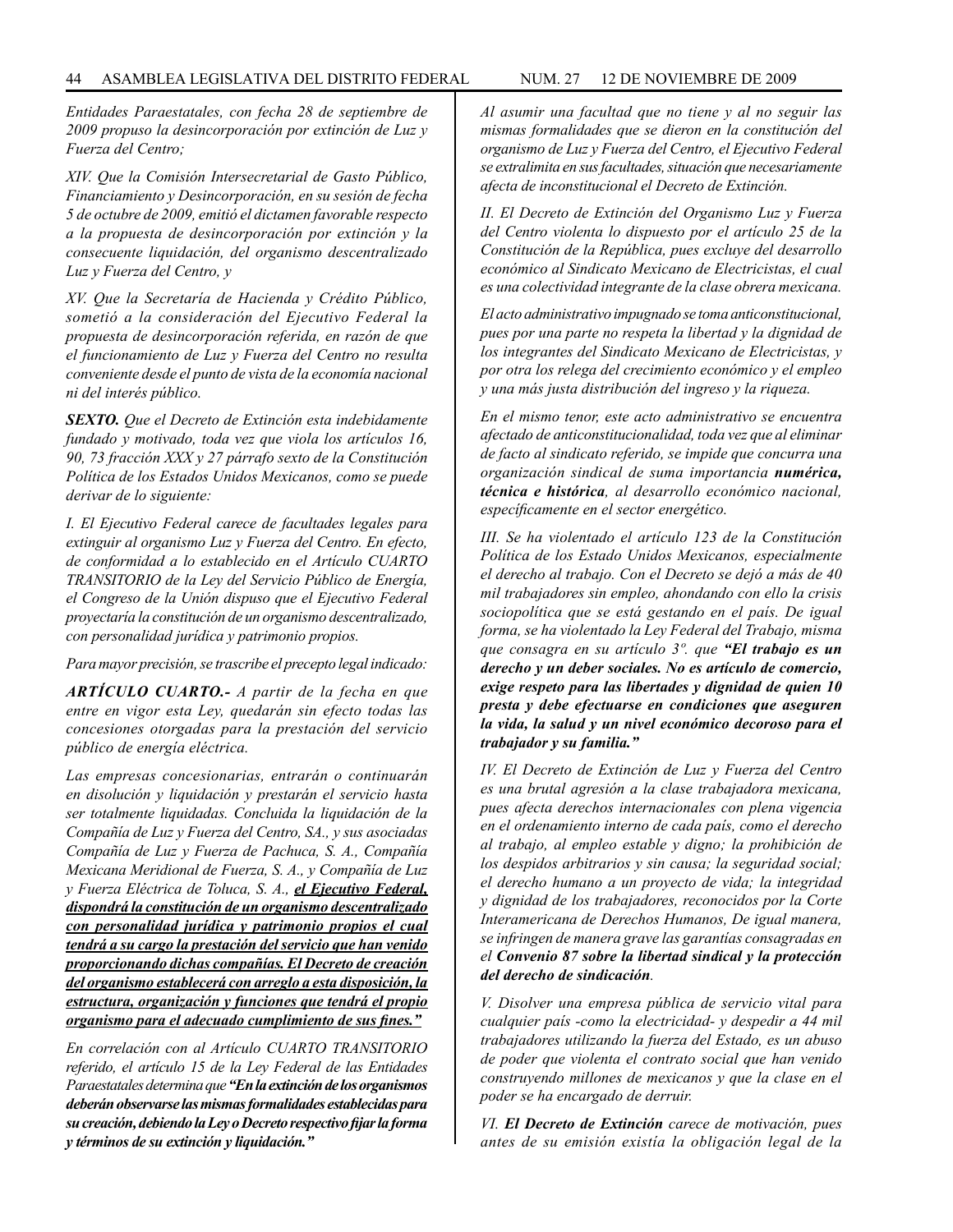## ASAMBLEA LEGISLATIVA DEL DISTRITO FEDERAL NUM. 27 12 de NOVIEMRE de 2009 45

*Dirección General de Luz y Fuerza del Centro de hacer cumplir los convenios celebrados con los municipios de los Estados de Morelos, Estado de México e Hidalgo. De haberse cumplido los pagos, Luz y Fuerza del Centro hubiese recibido de los Ayuntamientos del Estado de México, mil 816 millones de pesos; de Hidalgo, 316.3 millones, y de Morelos, 232 millones de pesos.*

*VII. Datos del organismo Luz y Fuerza del Centro, difundidos por orden del Instituto Federal de Acceso a la Información Pública a partir de la solicitud de información pública 1850000006209, revela que el organismo al cierre del ejercicio del 2008 tenía 12 mil 316 millones de pesos por cobrar, apareciendo como deudores los industriales, empresarios, dependencias gubernamentales, bancos y municipios, entre otros, con alto nivel de consumo y morosidad de pagos.*

*Lo anterior, sin duda es información financiera que cuestiona de fondo las motivaciones expresadas en el Decreto de Extinción de Luz y Fuerza del Centro.* 

*VIII. Resulta evidente que el Decreto de Extinción de Luz y Fuerza del Centro no cumplió con los principios de congruencia, motivación y fundamentación, exhaustividad, legalidad y buena fe que debe observar todo acto administrativo; violándose así lo dispuesto en el artículo 13 de la Ley Federal de Procedimiento Administrativo.*

*SÉPTIMO. En virtud de la ilegitimidad e ilegalidad de la extinción del organismo descentralizado Luz y Fuerza del Centro, se hace necesaria la intervención de ésta Órgano Parlamentario, en su calidad de Poder Legislativo del Distrito Federal.* 

*OCTAVO. Es indiscutible que la fundamentación y motivación de un acto de autoridad resulta requisito sine qua non de su propia existencia. La inobservancia de tales imperativos da lugar a que el acto de autoridad adolezca de encontrarse confeccionado conforme a derecho. En el mismo tenor, la Suprema Corte de Justicia de la Nación ha concluido que el cumplimiento de la garantía de debida fundamentación y motivación de los actos de autoridad debe de realizarse en todas sus actuaciones y no sólo en aquellas que constituyen una resolución.*

*NOVENO. Insistir en la ominosa existencia del Decreto de Extinción de Luz y Fuerza del Centro, es promover la ruptura del pacto social, el cual, habrá de reconocerlo, se encuentra en crisis a causa de la rapaz impertinencia de la oligarquía nacional e internacional.* 

*De no revocar el acto de extinción, veremos a la resistencia ciudadana expresarse en las calles de la Ciudad de México y del país en general, exigiendo con justicia una nueva configuración de las relaciones económicas, sociales y culturales en la Nación que nos cobija.*

*DÉCIMO. Es momento de darle vigencia a lo previsto en el artículo 87 de nuestra Carta Magna, y exigir que se guarde y se haga guardar la Constitución Política de los* 

*Estados Unidos Mexicanos y las leyes que de ella emanen, y en consecuencia se decrete la insubsistencia del Decreto de Extinción del Organismo Luz y Fuerza del Centro.*

*Siendo la garantía de debida fundamentación y motivación de los actos administrativos, pilar esencial de nuestro sistema jurídico, consideramos indispensable presentar a esta Soberanía la siguiente propuesta de Punto de Acuerdo de urgente y obvia resolución:* 

*ÚNICO. ÉSTA ASAMBLEA LEGISLATIVA DEL DISTRITO FEDERAL, ACUERDA REMITIR AL TITULAR DEL PODER EJECUTIVO FEDERAL, PROYECTO DE DECRETO POR EL QUE SE ABROGA, DE MANERA TOTAL, LISA Y LLANA, EL DECRETO DE FECHA DIEZ DE OCTUBRE DE DOS MIL NUEVE, PUBLICADO EL DÍA ONCE DEL MISMO MES Y AÑO, POR EL QUE SE EXTINGUE EL ORGANISMO DESCENTRALIZADO LUZ Y FUERZA DEL CENTRO. LO ANTERIOR, TODA VEZ QUE DE NO HACERLO, CONTINUARÁ FORMÁNDOSE UN CLIMA DE TENSIÓN SOCIAL DE DIMENSIONES HASTA AHORA NO CONSIDERADAS EN SU MAGNITUD.*

## *PUBLÍQUESE EL PRESENTE RESOLUTIVO EN DIARIOS DE CIRCULACIÓN NACIONAL.*

*Firman los diputados: José Arturo López Cándido, Ana Estela Aguirre y Juárez, José Alberto Benavides castañeda y Adolfo Orive Bellinger.*

Pido que se haga una votación nominal, por favor.

**EL C. PRESIDENTE.-** Necesita pedir la votación nominal por escrito, señor diputado.

En términos de lo dispuesto el artículo 133 del Reglamento para el Gobierno Interior de la Asamblea Legislativa del Distrito Federal, consulte la Secretaría a la Asamblea en votación nominal si la propuesta presentada por el diputado José Arturo López Cándido se considera de urgente y obvia resolución.

Ábrase el Sistema Electrónico de Votación, hasta por 3 minutos

**EL C. SECRETARIO.-** Ábrase el Sistema Electrónico.

De conformidad con lo establecido en el artículo 131 del Reglamento para el Gobierno Interior de la Asamblea, se solicita a la Coordinación de Servicios Parlamentarios hacer el anuncio correspondiente a efecto de que los diputados presentes puedan emitir su voto.

#### *(Votación)*

**EL C. SECRETARIO.-** ¿Faltó alguna o algún diputado de emitir su voto?

¿Faltó alguna o algún diputado de emitir su voto?

**EL C. PRESIDENTE.-** Ciérrese el sistema de votación electrónico.

**EL C. SECRETARIO.-** Diputado Presidente, el resultado de la votación es el siguiente: 28 votos a favor, 19 votos en contra, 0 abstenciones.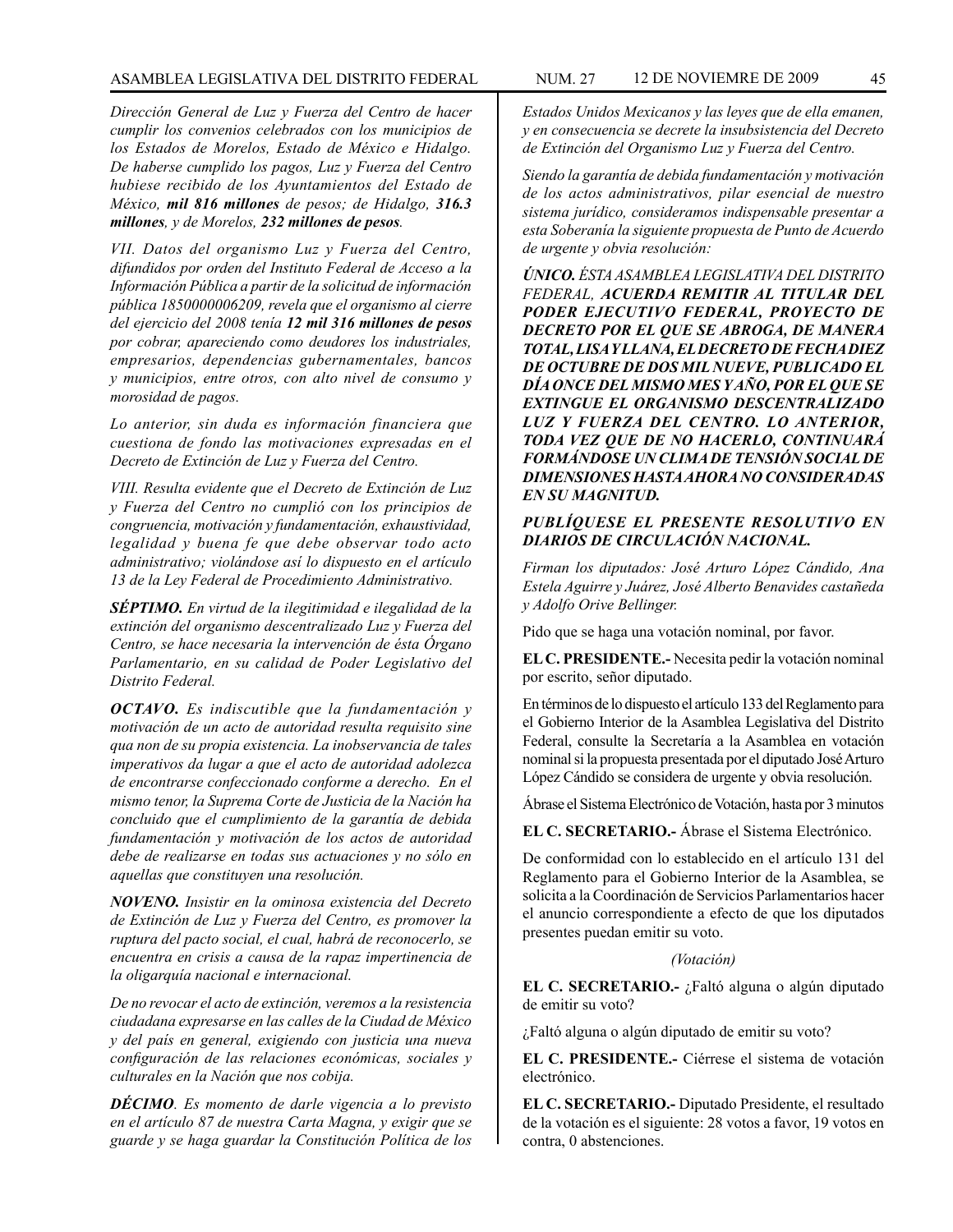| Se considera de urgente y obvia resolución.      |                                        |             |                |  |
|--------------------------------------------------|----------------------------------------|-------------|----------------|--|
| (Resultado de la Votación Electrónica)           |                                        |             |                |  |
|                                                  | ABROGUE DE MANERA TOTAL EL DECRETO QUE |             |                |  |
| EXTINGUE LUZ Y FUERZA DEL CENTRO                 |                                        |             |                |  |
|                                                  | Urgente y Obvia Resolución,            |             |                |  |
| 12-11-2009                                       | 13:05                                  |             |                |  |
| Presentes                                        | 47                                     |             |                |  |
| Sí                                               | 28                                     |             |                |  |
| N <sub>0</sub>                                   | 19                                     |             |                |  |
| Abstención                                       | 0                                      |             |                |  |
| COUTTOLENC GÜEMEZ JOSÉ A.                        |                                        | <b>PVEM</b> | No.            |  |
| NAVA VEGA RAÚLA.                                 |                                        | <b>PVEM</b> | N <sub>0</sub> |  |
| SOLÍS CRUZ NORBERTO A.                           |                                        | <b>PVEM</b> | N <sub>0</sub> |  |
| CALDERÓN JIMÉNEZ RAFAEL                          |                                        | PAN         | No.            |  |
| ZÁRRAGA SARMIENTO JUAN C.                        |                                        | PAN         | No.            |  |
| ORIVE BELLINGER ADOLFO                           |                                        | <b>PT</b>   | Sí.            |  |
| LÓPEZ CÁNDIDO JOSE A.                            |                                        | <b>PT</b>   | Sí.            |  |
| PÉREZ MEJÍA JUAN PABLO                           | PT                                     | Sí.         |                |  |
| AGUIRRE Y JUÁREZ ANA ESTELA                      | <b>PT</b>                              | Sí.         |                |  |
| REYES ZÚÑIGA MAXIMILIANO                         |                                        | <b>PRD</b>  | Sí.            |  |
| <b>AMAYA REYES LOURDES</b>                       |                                        | <b>PRD</b>  | Sí.            |  |
| VÁZQUEZ MA. NATIVIDAD                            |                                        | <b>PRD</b>  | Sí.            |  |
| ROMO GUERRA VÍCTOR H.                            |                                        | <b>PRD</b>  | Sí.            |  |
| ROJAS MARTÍNEZ BEATRIZ                           |                                        | <b>PRD</b>  | Sí.            |  |
| TRUJILLO VÁZQUEZ ABRIL J.                        |                                        | <b>PRD</b>  | Sí             |  |
| <b>GUIJOSA MORA HÉCTOR</b>                       |                                        | <b>PRD</b>  | Sí.            |  |
| VARELA LÓPEZ VÍCTOR G.                           |                                        | PRD         | Sí.            |  |
| JIMÉNEZ HERNÁNDEZ ARMANDO                        |                                        | PRD         | Sí.            |  |
| MALDONADO SALGADO J. VALENTÍN PRD                |                                        |             | Sí.            |  |
| <b>BARRERA BADILLO ROCÍO</b>                     |                                        | PRD         | Sí.            |  |
| <b>CUELLAR REYES FERNANDO</b>                    |                                        | PRD         | Sí.            |  |
| QUIROGA ANGUIANO KAREN                           |                                        | PRD         | Sí.            |  |
| BARRALES MAGDALENO ALEJANDRA PRD                 |                                        |             | Sí.            |  |
| CARBAJAL GONZÁLEZ ALEJANDRO PRD Sí.              |                                        |             |                |  |
| MEDINA PEDERZINI RAFAEL M. PAN                   |                                        |             | No.            |  |
| GÓMEZ DEL CAMPO G. MARIANA PAN<br>N <sub>0</sub> |                                        |             |                |  |
| GUTIÉRREZ AGUILAR GIOVANI PAN                    |                                        | No.         |                |  |

| EGUREN CORNEJO SERGIO L     | <b>PAN</b> | No             |
|-----------------------------|------------|----------------|
| RODRÍGUEZ DOVAL FERNANDO    | <b>PAN</b> | No.            |
| RENDÓN O. JOSÉ M.           | <b>PAN</b> | No.            |
| TABE ECHARTEA MAURICIO      | <b>PAN</b> | No.            |
| FLORES GUTIÉRREZ CARLOS A.  | <b>PAN</b> | No             |
| PALACIOS ARROYO JORGE       | <b>PAN</b> | No.            |
| HUERTA LING GUILLERMO O     | <b>PAN</b> | No.            |
| MANZO SARQUIS FEDERICO      | <b>PAN</b> | No.            |
| PIZANO SALINAS CARLO E      | <b>PAN</b> | No.            |
| LIMÓN GARCÍA LÍA            | <b>PAN</b> | N <sub>0</sub> |
| VARGAS SÁNCHEZ CRISTIAN     | <b>PRI</b> | N <sub>0</sub> |
| URBINA MOSQUEDA LEOBARDO J. | <b>PRI</b> | Sí             |
| AGUILAR ESQUIVEL EMILIANO   | PRI        | Sí.            |
| ALAVEZ RUIZ ALEIDA          | <b>PRD</b> | Sí.            |
| OROZCO LORETO GUILLERMO     | <b>PRD</b> | Sí             |
| CONTRERAS JULIÁN MARICELA   | <b>PRD</b> | Sí.            |
| MUÑOZ SORIA JOSÉ L.         | <b>PRD</b> | Sí             |
| MORALES LÓPEZ CARLOS A.     | <b>PRD</b> | Sí             |
| ROSAS MONTERO LIZBETH E.    | <b>PRD</b> | Sí.            |
| LARIOS MÉNDEZ JUAN JOSÉ     | <b>PRD</b> | Sí.            |
|                             |            |                |

**EL C. PRESIDENTE.-** Está a discusión la propuesta. ¿Existen oradores en contra?

Proceda la Secretaría a preguntar a la Asamblea en votación nominal si es de aprobarse la propuesta a discusión.

**EL C. SECRETARIO.-** Ábrase el sistema de votación electrónico.

De conformidad con lo establecido por el artículo 131 del Reglamento para el Gobierno Interior de la Asamblea, se solicita a la Coordinación de Servicios Parlamentarios hacer el anuncio correspondiente a efecto de que los diputados presentes puedan emitir su voto.

#### *(Votación)*

**EL C. SECRETARIO.-** ¿Falta alguna diputada o algún diputado de emitir su voto?

**EL C. PRESIDENTE.-** Ciérrese el Sistema de Votación Electrónica.

**EL C. SECRETARIO.-** Diputado Presidente, el resultado de la votación es el siguiente: 27 votos a favor, 14 votos en contra, cero abstenciones.

Aprobada la propuesta, diputado Presidente.

*(Resultado de la Votación Electrónica)*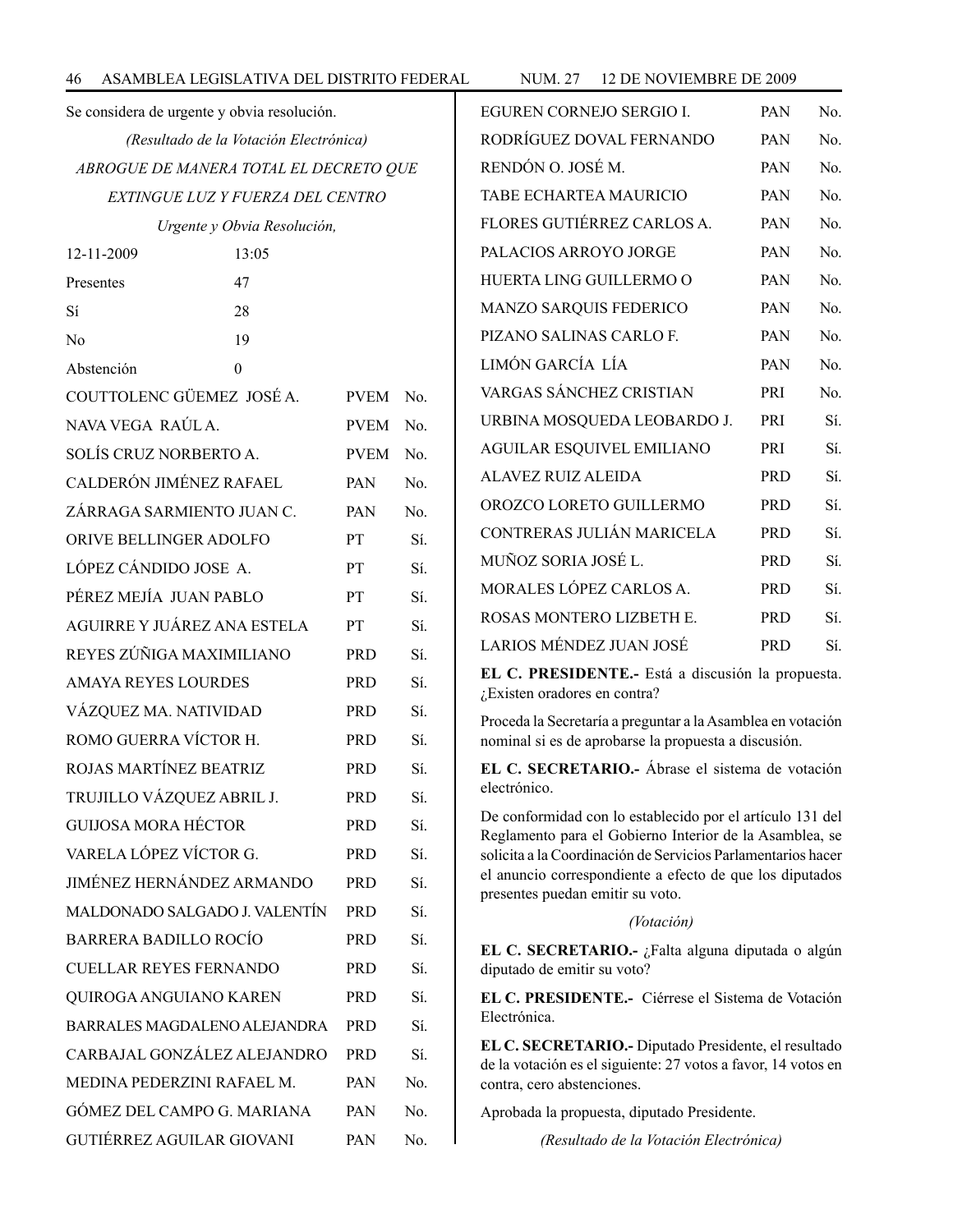| ABROGUE DE MANERA TOTAL EL DECRETO QUE<br>EXTINGUE LUZ Y FUERZA DEL CENTRO |       |             |                |
|----------------------------------------------------------------------------|-------|-------------|----------------|
| 12-11-2009                                                                 | 13:09 |             |                |
| Presentes                                                                  | 41    |             |                |
| Sí                                                                         | 27    |             |                |
| No                                                                         | 14    |             |                |
| Abstención                                                                 | 0     |             |                |
| COUTTOLENC GÜEMEZ JOSÉ A.                                                  |       | PVEM        | No.            |
| NAVA VEGA RAÚL A.                                                          |       | <b>PVEM</b> | No.            |
| SOLÍS CRUZ NORBERTO A.                                                     |       | <b>PVEM</b> | No.            |
| CALDERÓN JIMÉNEZ RAFAEL                                                    |       | PAN         | No.            |
| <b>ORIVE BELLINGER ADOLFO</b>                                              |       | <b>PT</b>   | Sí.            |
| LÓPEZ CANDIDO JOSÉ A.                                                      |       | PT          | Sí.            |
| PÉREZ MEJÍA JUAN PABLO                                                     |       | PT          | Sí.            |
| AGUIRRE Y JUÁREZ ANA ESTELA                                                |       | <b>PT</b>   | Sí.            |
| REYES ZÚÑIGA MAXIMILIANO                                                   |       | <b>PRD</b>  | Sí.            |
| <b>AMAYA REYES LOURDES</b>                                                 |       | <b>PRD</b>  | Sí.            |
| RAZO VÁZQUEZ MA. NATIVIDAD                                                 |       | <b>PRD</b>  | Sí.            |
| ROMO GUERRA VÍCTOR H.                                                      |       | <b>PRD</b>  | Sí.            |
| ROJAS MARTÍNEZ BEATRIZ                                                     |       | <b>PRD</b>  | Sí.            |
| TRUJILLO VÁZQUEZ ABRIL J.                                                  |       | <b>PRD</b>  | Sí.            |
| <b>GUIJOSA MORA HÉCTOR</b>                                                 |       | <b>PRD</b>  | Sí.            |
| VARELA LÓPEZ VÍCTOR G.                                                     |       | <b>PRD</b>  | Sí.            |
| JIMÉNEZ HERNÁNDEZ ARMANDO                                                  |       | <b>PRD</b>  | Sí.            |
| MALDONADO SALGADO J. VALENTÍN                                              |       | <b>PRD</b>  | Sí.            |
| <b>CUELLAR REYES FERNANDO</b>                                              |       | <b>PRD</b>  | Sí.            |
| QUIROGA ANGUIANO KAREN                                                     |       | <b>PRD</b>  | Sí.            |
| BARRALES MAGDALENO ALEJANDRA                                               |       | <b>PRD</b>  | Sí.            |
| CARBAJAL GONZÁLEZ ALEJANDRO                                                |       | <b>PRD</b>  | Sí.            |
| MEDINA PEDERZINI RAFAEL M.                                                 |       | PAN         | No.            |
| GÓMEZ DEL CAMPO G. MARIANA                                                 |       | PAN         | No.            |
| GUTIÉRREZ AGUILAR GIOVANI.                                                 |       | PAN         | No.            |
| EGUREN CORNEJO SERGIO I.                                                   |       | PAN         | N <sub>0</sub> |
| RODRÍGUEZ DOVAL FERNANDO                                                   |       | PAN         | No.            |
| FLORES GUTIÉRREZ CARLOS A.                                                 |       | PAN         | N <sub>0</sub> |
| PALACIOS ARROYO JORGE                                                      |       | PAN         | N <sub>0</sub> |
| HUERTA LING GUILLERMO O.                                                   |       | PAN         | N <sub>0</sub> |
| MANZO SARQUIS FEDERICO                                                     |       | PAN         | No.            |
| LIMÓN GARCÍA LÍA                                                           |       | PAN         | No.            |

|                          | URBINA MOSQUEDA LEOBARDO J.      | <b>PRI</b> | Sí. |
|--------------------------|----------------------------------|------------|-----|
|                          | <b>AGUILAR ESQUIVEL EMILIANO</b> | <b>PRI</b> | Sí. |
| ALAVEZ RUÍZ ALEIDA       |                                  | <b>PRD</b> | Sí. |
| OROZCO LORETO GUILLERMO  |                                  | <b>PRD</b> | Sí. |
|                          | CONTRERAS JULIÁN MARICELA        | <b>PRD</b> | Sí. |
| MUÑOZ SORIA JOSÉ L.      |                                  | <b>PRD</b> | Sí. |
| MORALES LÓPEZ CARLOS A.  |                                  | <b>PRD</b> | Sí. |
| ROSAS MONTERO LIZBETH E. |                                  | <b>PRD</b> | Sí. |
| LARIOS MÉNDEZ JUAN JOSÉ  |                                  | <b>PRD</b> | Sí  |
|                          |                                  |            |     |

**EL C. PRESIDENTE.-** Remítase a las autoridades correspondientes para los efectos legales a que haya lugar.

Para presentar una propuesta con punto de acuerdo por el que se exhorta al ciudadano Jefe Delegacional de Cuauhtémoc, a que acepte y cumpla la recomendación número 14/2009 emitida por la Comisión de Derechos Humanos del Distrito Federal, se concede el uso de la Tribuna a la diputada Lía Limón García, del Grupo Parlamentario del Partido Acción Nacional.

**LA C. DIPUTADA LIA LIMON GARCIA.-** Con su venia diputado Presidente.

# *PROPOSICIÓN CON PUNTO DE ACUERDO POR EL QUE SE EXHORTA AL C. JEFE DELEGACIONAL EN CUAUHTÉMOC, A ACEPTAR Y CUMPLIR CON LA RECOMENDACIÓN NÚMERO 14/2009 EMITIDA POR LA COMISIÓN DE DERECHOS HUMANOS DEL DISTRITO FEDERAL.*

*Dip. Emiliano Aguilar Esquivel*

*Presidente de la Mesa Directiva*

*De la Asamblea Legislativa del Distrito Federal*

*V Legislatura*

*Presente*

*Los suscritos, Diputados integrantes del Grupo Parlamentario del Partido Acción Nacional, con fundamento en lo dispuesto por los artículos 17 fracción VI de la Ley Orgánica y 133 del Reglamento para el Gobierno Interior, ambos de la Asamblea Legislativa del D.F., sometemos a consideración de esta Honorable Asamblea Legislativa, la siguiente PROPOSICIÓN CON PUNTO DE ACUERDO POR EL QUE SE EXHORTA AL C. JEFE DELEGACIONAL EN CUAUHTÉMOC, A ACEPTAR Y CUMPLIR CON LA RECOMENDACIÓN NÚMERO 14/2009 EMITIDA POR LA COMISIÓN DE DERECHOS HUMANOS DEL DISTRITO FEDERAL, al tenor de los siguientes:*

## *ANTECEDENTES*

*En la actualidad se estima que hay cerca de 40 mil niñas y niños víctimas de la explotación sexual comercial en México. El creciente número de casos relativos a la prostitución infantil ha sido tema de discusión en diferentes instrumentos diseñados para combatir el tráfico de personas con fines sexuales, sin que hasta el momento se termine con el problema.*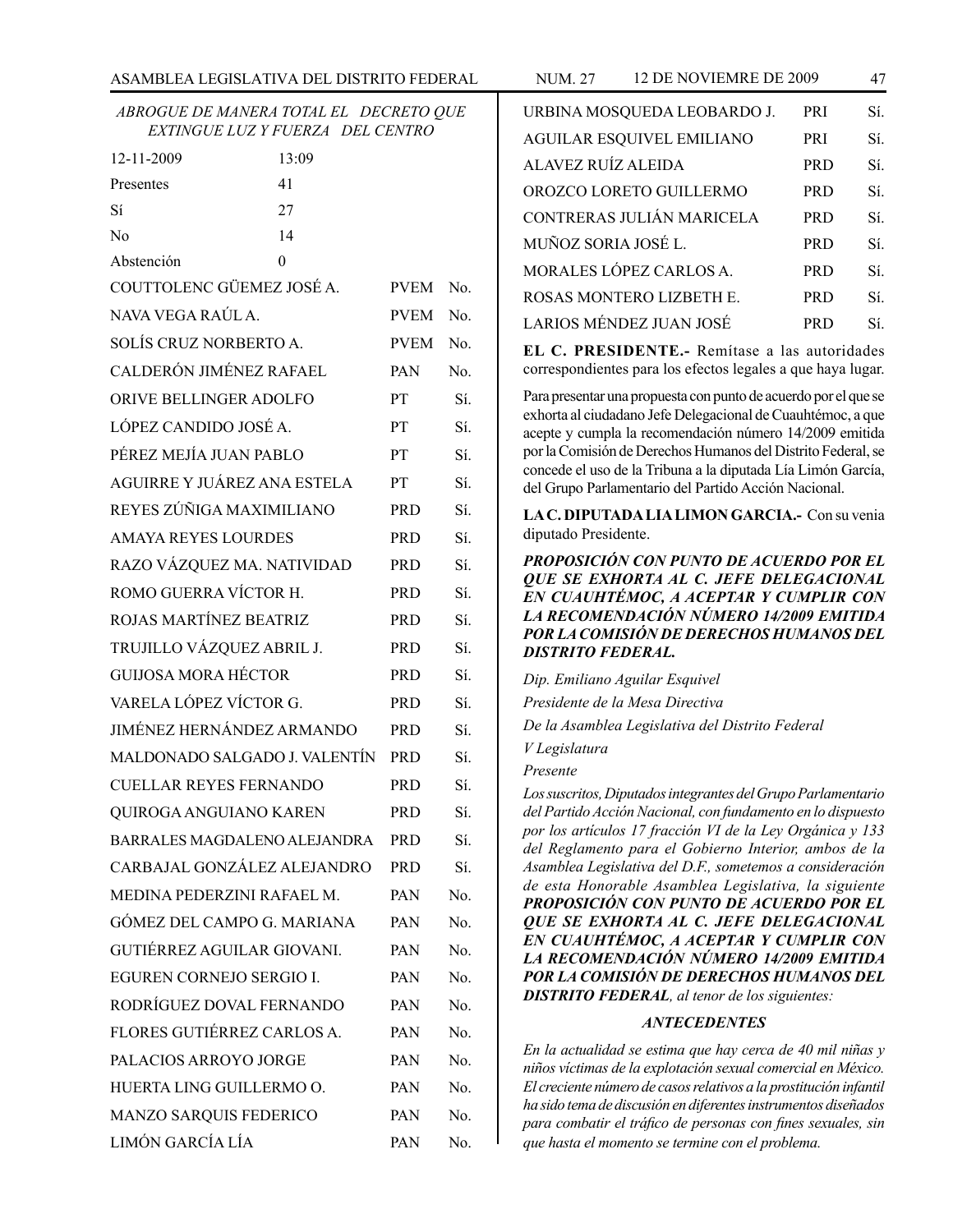*La prostitución infantil consiste en permitir acceso a una relación sexual con un menor de manera indiscriminada y mediante un pago, según el grado de complejidad del sistema económico en que se dé. Está implícito que el pago se realiza para obtener una gratificación sexual específica.*

*Conforme el artículo 189 Bis, del Código Penal para el Distrito Federal, respecto al delito de lenocidio, se establece que:* 

> *Comete el delito de lenocidio de persona menor de 18 años de edad o persona que no tenga la capacidad de comprender el significado del hecho o de la persona que no tiene capacidad de resistir la conducta el que:*

> *l. Explote su cuerpo por medio del comercio carnal u obtenga de él un lucro cualquiera;*

> *II. Induzca a que comercie sexualmente con su cuerpo o facilite los medios para que sea prostituida, y*

> *III. Regente, administre o sostenga directa o indirectamente prostíbulos, casas de cita o lugares de concurrencia dedicados a explotar la prostitución de persona menor de dieciocho años de edad o persona que no tenga la capacidad de comprender el significado del hecho o de persona que no tiene capacidad de resistir la conducta u obtenga cualquier beneficio de sus productos.*

*El responsable de este delito, se le impondrá prisión de ocho a quince años y de 2 mil quinientos a 5 mil días multas, así como clausura definitiva y permanente de los establecimientos descritos en la fracción III.*

*Aunque están tipificados los delitos relacionados con la corrupción de menores, los mecanismos para frenar esta situación han tenido poco éxito. En el Distrito Federal, se consideran delitos contra la moral pública la corrupción de menores e incapaces, la pornografía infantil y el lenocinio, de conformidad con el Título Sexto del Libro Segundo del Código Penal para el Distrito Federal. En virtud de lo anterior:* 

*1.- Existen disposiciones legales contra el que promueva, facilite, consiga, traslade, entregue o reciba para sí o para un tercero, a una persona para someterla a cualquier forma de explotación sexual, trabajos o servicios impuestos de manera coercitiva, se le impondrá una sanción de quince años de prisión y de diez mil a quince mil días de salario mínimo general vigente de multa. Cuando la víctima del delito sea persona menor de dieciocho años de edad o persona que no tenga la capacidad de comprender el significado del hecho o carece de capacidad de resistir la conducta, se aumentarán las penas hasta en una mitad.*

*2.- Sin considerar las particularidades de la norma, cae en el supuesto de cometer el delito de pornografía infantil, quien por cualquier medio, procure, facilite o induzca a una persona menor de edad, a realizar actos de exhibicionismo corporal o sexuales, con objeto de videograbarla, fotografiarla o* 

*exhibirla a través de medios, se le impondrá una sanción de siete a catorce años de prisión y de dos mil quinientos a cinco mil días multa de salario mínimo general vigente, así como el decomiso de los objetos, instrumentos y productos del delito, incluyendo la destrucción de los materiales mencionados.* 

*Por otro lado, un estudio realizado por el Fondo de las Naciones Unidas para la Infancia (UNICEF) estima que actualmente más de 16 mil menores son víctimas de la explotación comercial como la prostitución, tráfico, pornografía y turismo sexual en todo el país.*

*De acuerdo con el último informe presentado por la Comisión de Derechos Humanos del Distrito Federal relativo a la explotación sexual comercial infantil en la Ciudad.8 , publicado durante el año 2007, la prostitución infantil se observa principalmente en las delegaciones Cuauhtémoc y Venustiano Carranza, en zonas como la Alameda Central, la estación Hidalgo del Metro, Garibaldi, Sullivan y la Zona Rosa, entre otras.* 

*Tras la denuncia de vecinos de la Demarcación Cuauhtémoc, la Procuraduría General de Justicia del Distrito Federal realizó un operativo en el que encontró a siete menores que eran víctimas de explotación sexual en diversos hoteles. Durante el operativo se detuvo a 14 personas que presuntamente estarían cometiendo lenocidio. El cateo se llevó a cabo en hoteles de las calles Arista No. 12, Félix Gómez, Bernardo Sahagún No. 28, y Bernal Díaz.*

*Al respecto, la Comisión de Derechos Humanos del Distrito Federal ya había emitido el 29 de julio de este año la recomendación número 14/2009 relacionada con este tema, dirigida a la Delegación Cuauhtémoc y a la Secretaría de Seguridad Pública del Distrito Federal, la cual fue rechazada por la primera y aceptada por la segunda. En dicha recomendación se solicita a la Delegación Cuauhtémoc lo siguiente:*

> *1.- Que organice una audiencia vecinal para tomar la opinión y sugerencias de los vecinos de las colonias afectadas.*

> *2.- Que elabore en consulta con las y los vecinos de las colonias afectadas, un programa de mejoramiento urbano que favorezca mayores condiciones de seguridad y dignidad a la zona.*

> *3.- Que instaure en consulta con esta Comisión y con las y los vecinos de las colonias afectadas, un taller de atención para niños, niñas y adolescentes, de manera que puedan tener tratamiento y apoyo social y psicológico para procesar el contexto de violencia que han padecido.*

> *4.- Que elabore un programa interinstitucional detallado de atención integral, con perspectiva de derechos humanos y equidad de género.*

<sup>8</sup> *http://directorio.cdhdf.org.mxllibros/compilacion/informe\_esci.pdf*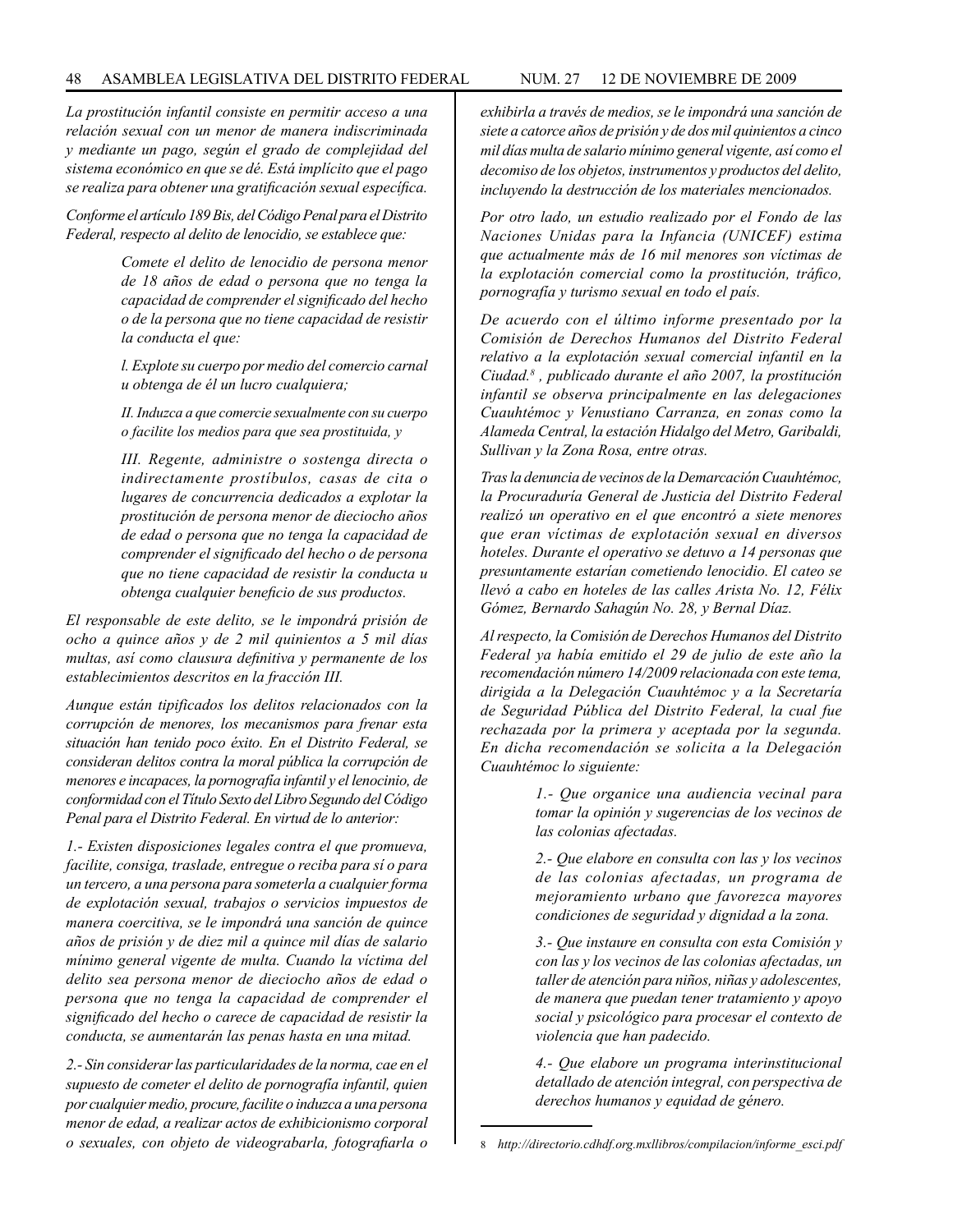*5.- Que denuncie y de puntual seguimiento de la denuncia ante la Procuraduría General de Justicia del Distrito Federal, la presunta comisión de delitos relacionados con la explotación sexual comercial de adultos e infantil en la Delegación Cuauhtémoc y que provea lo necesario para la atención inmediata de las posibles víctimas de dicha práctica.*

*6.- Que solicite ante la autoridad correspondiente la investigación de las responsabilidades en las que podrán haber incurrido los funcionarios públicos involucrados en esta investigación.*

*Durante la primera semana de septiembre, la Comisión de Derechos Humanos del Distrito Federal envió a la Jefatura Delegacional de Cuauhtémoc una solicitud de reconsideración, a fin de que el titular de dicha demarcación aceptara la recomendación 14/2009.*

*En este sentido, es obligación de este órgano legislativo exhortar a las autoridades competentes a que respondan, cumplan y den seguimiento a las recomendaciones emitidas por el órgano rector de protección a los derechos humanos en la Ciudad.*

*Además de ser ineludible que el Jefe Delegacional en Cuauhtémoc, Agustín Torres Pérez, acepte la recomendación número 14/2009, es necesario que la Procuraduría General de Justicia del Distrito Federal, instrumente una campaña integral en contra de la explotación sexual infantil en la Ciudad de México. Asimismo, implemente los mecanismos necesarios a efecto de que los capitalinos puedan contar con un número de emergencia gratuito y exclusivo para denunciar delitos relativos a la explotación sexual infantil en el Distrito Federal.*

#### *CONSIDERANDOS*

*PRIMERO.- Que de conformidad con el artículo 102 apartado B, de la Constitución General de los Estados Unidos Mexicanos, el Congreso de la Unión y las legislaturas de las Entidades Federativas, en el ámbito de sus respectivas competencias, establecerán organismos de protección de los derechos humanos que ampara el orden jurídico mexicano, los que conocerán de quejas en contra de actos u omisiones de naturaleza administrativa provenientes de cualquier autoridad o servidor público;*

*SEGUNDO.- Que de conformidad con el artículo 5 de la Ley de los Derechos de las Niñas y Niños en el Distrito Federal, dispone que: son derechos de las niñas y niños del Distrito Federal, la vida, integridad y dignidad; identidad certeza jurídica y familia; la salud y alimentación; la educación, recreación, información y participación; y la asistencia social;*

*TERCERO.- Que de conformidad con el artículo 6 de la Ley de los Derechos de las niñas y niños en el Distrito Federal, es obligación de los Órganos Locales de Gobierno, otorgar y garantizar los servicios de defensa y representación jurídica, para preservar los intereses de las niñas y los niños, mismos que de deberán ser gratuitos;*

*CUARTO.- Que de conformidad con el artículo 5 fracciones I y II de la Ley para Prevenir y Erradicar la Trata de Personas el Abuso Sexual y la Explotación Sexual Comercial Infantil para el Distrito Federal, conforme a la presente ley las victimas tienen los siguientes derechos: ser protegido y respetado en su normal desarrollo psicosexual y a no ser explotados sexualmente; ser protegidos contra cualquier forma de abuso sexual o explotación sexual comercial infantil; ser tratado con respeto en su integridad y al ejercicio pleno de sus derechos, y*

*Por lo anteriormente expuesto y fundado, sometemos a consideración del Pleno de esta Asamblea Legislativa, el siguiente:*

## *PUNTO DE ACUERDO*

*PRIMERO.- SE EXHORTA AL C. AGUSTÍN TORRES PÉREZ, JEFE DELEGACIONAL EN CUAUHTÉMOC A QUE ACEPTE Y CUMPLA LA RECOMENDACIÓN NÚMERO 14/2009 EMITIDA POR LA COMISIÓN DE DERECHOS HUMANOS DEL DISTRITO FEDERAL.*

*SEGUNDO.- SE EXHORTA AL PROCURADOR GENERAL DE JUSTICIA DEL DISTRITO FEDERAL, MIGUEL ÁNGEL MANCERA ESPINOSA, A QUE EN EL EJERCICIO DE SUS FACULTADES Y ATRIBUCIONES INTENSIFIQUE SUS ACCIONES A FIN DE INSTRUMENTAR UNA CAMPAÑA INTEGRAL EN CONTRA DE LA EXPLOTACIÓN SEXUAL INFANTIL EN LA CIUDAD DE MÉXICO.* 

*TERCERO.- SE SOLICITA AL PROCURADOR GENERAL DE JUSTICIA DEL DISTRITO FEDERAL, MIGUEL ÁNGEL MANCERA ESPINOSA, A QUE INSTRUMENTE LOS MECANISMOS NECESARIOS PARA LA OPERACIÓN DE UN NÚMERO TELEFÓNICO EXCLUSIVO Y GRATUITO EN EL QUE SE PUEDAN DENUNCIAR ACTOS DE EXPLOTACIÓN SEXUAL INFANTIL EN EL DISTRITO FEDERAL.*

*Firman el presente punto de acuerdo por el grupo parlamentario del Partido Acción Nacional: Dip. Mariana Gómez del Campo Gurza, Dip. Lía Limón García, Dip. Rafael Calderón Jiménez, Dip. Sergio Israel Eguren Cornejo, Dip. Carlo Fabian Pizano, Dip. Carlos Alberto Flores Gutiérrez, Dip. Guillermo Huerta Ling, Dip. Federico Manzo Sarquis, Dip. Rafael Miguel Medina Pederzini, Dip. Jorge Palacios Arroyo, Dip. José Manuel Rendón Oberhauser.*

Es cuanto, diputado Presidente.

**EL C. PRESIDENTE.-** Gracias, diputada. En términos de lo dispuesto por el artículo 133 del Reglamento para el Gobierno Interior de la Asamblea Legislativa del Distrito Federal, consulte la Secretaría a la Asamblea en votación económica si la propuesta presentada por la diputada Lía Limón García, se considera de urgente y obvia resolución.

**EL C. SECRETARIO.-** Por instrucciones de la Presidencia y en votación económica, se consulta a la Asamblea si la propuesta de referencia se considera de urgente y obvia resolución.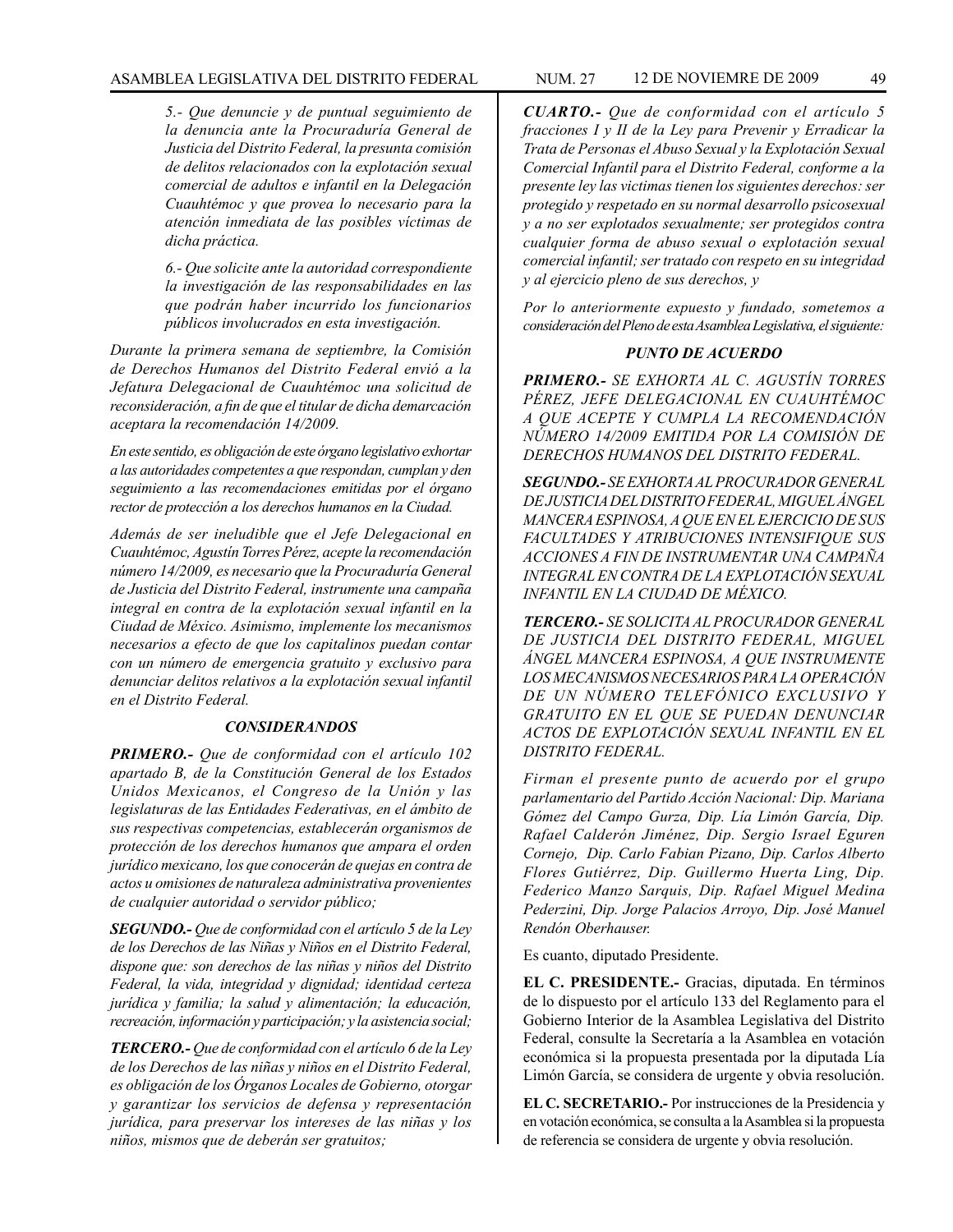Los que estén por la afirmativa, sírvanse manifestarlo levantando la mano.

Los que estén por la negativa, sírvanse manifestarlo levantando la mano.

Se considera de urgente y obvia resolución, diputado Presidente.

**EL C. PRESIDENTE.-** Está a discusión la propuesta. ¿Existen oradores en contra?

¿Le pueden dar sonido, por favor, al diputado?

¿Con qué objeto, diputado?

**EL C. DIPUTADO JOSÉ LUIS MUÑOZ SORIA (Desde su curul).-** Solicitamos se haga una votación nominal, consideramos que no se hizo un recuento adecuado.

**EL C. PRESIDENTE.-**Señor Secretario, repita la votación económica.

**EL C. SECRETARIO.-** Por instrucciones de la Presidencia y en votación económica, se consulta a la Asamblea si la propuesta de referencia se considera de urgente y obvia resolución.

Los que estén por la afirmativa, sírvanse manifestarlo levantando la mano.

Los que estén por la negativa, sírvanse manifestarlo levantando la mano.

No se considera de urgente y obvia resolución.

**EL C. DIPUTADO JOSÉ LUIS MUÑOZ SORIA (Desde su curul).-** Muchas gracias, Presidente.

**EL C. PRESIDENTE.-** Se turna por la Presidencia para su análisis y dictamen a la Comisión de Derechos Humanos.

Para presentar una propuesta con punto de acuerdo mediante el cual se exhorta respetuosamente a la Comisión de Presupuesto de la Cámara de Diputados del honorable Congreso de la Unión y de esta Asamblea Legislativa para que se considere en el presupuesto de egresos del ejercicio 2010 de las Delegaciones Políticas recursos debidamente etiquetados para el rubro de cultura, se concede el uso de la Tribuna a la diputada Edith Ruiz Mendicuti, del Grupo Parlamentario del Partido de la Revolución Democrática.

**LA C. DIPUTADA EDITH RUÍZ MENDICUTI.-** Con su venia, señor Presidente.

Buenas tardes, compañeros diputados.

*PROPOSICIÓN CON PUNTO DE ACUERDO MEDIANTE LA CUAL SE EXHORTA RESPETUOSAMENTE A LA COMISIÓN DE PRESUPUESTO DE LA CÁMARA DE DIPUTADOS DEL H. CONGRESO DE LA UNIÓN, Y LA DE ESTA ASAMBLEA LEGISLATIVA, PARA QUE SE CONSIDEREN EN EL PRESUPUESTO DE EGRESOS EJERCICIO 2010 DE LAS DELEGACIONES P O L Í T I C A S , R E C U R S O S D E B I D A M E N T E ETIQUETADOS PARA EL RUBRO CULTURA.*

*Dip. Emiliano Aguilar Esquivel*

*Presidente de la Mesa Directiva*

*Asamblea Legislativa del Distrito Federal.*

*La suscrita Diputada Edith Ruiz Mendicuti, integrante del Grupo Parlamentario del Partido de la Revolución Democrática, en la Asamblea Legislativa del Distrito Federal, en ejercicio de lo dispuesto por el artículo 17 fracción VI de la Ley Orgánica, y 133 del Reglamento para el Gobierno Interior, ambos de la Asamblea Legislativa del Distrito Federal, presento a esta Honorable Soberanía la siguiente: Proposición con Punto de Acuerdo mediante la cual se exhorta respetuosamente a la Comisión de Presupuesto de la Cámara de Diputados del H. Congreso de la Unión, y la de esta Asamblea Legislativa, para que se consideren en el presupuesto de egresos ejercicio 2010 de las delegaciones políticas, recursos debidamente etiquetados para el rubro cultura; conforme a la siguiente:*

#### *Exposición de Motivos*

## *a) Recursos federales en materia de cultura para el Distrito Federal*

*El pasado jueves cinco de noviembre, los diputados coordinadores de los distintos grupos parlamentarios de esta Asamblea Legislativa, acudieron ante sus homólogos de la Cámara de Diputados del H. Congreso de la Unión, para solicitar que a través del Fondo Metropolitano del Presupuesto de Egresos de la Federación ejercicio 2010, se consideren recursos suficientes para diversos proyectos y programas del Distrito Federal por un total de 15 mil millones de pesos.*

*En este sentido, se presentó una propuesta para que en el programa de Delegaciones Políticas del Distrito Federal se asignen recursos por un total de mil millones de pesos, que se distribuirán en ocho rubros, entre ellos, infraestructura educativa con 55 millones y proyectos culturales con 23 millones.* 

*Consideramos, que el monto federal asignado en materia de cultura es insuficiente, toda vez que los recursos fiscales que por ley debieran otorgarse en un 2% del total del presupuesto, no se cumple, alcanzando en el mejor de los casos, sólo el 0.5 del total del gasto programable del Distrito Federal; por ello, proponemos que de la suma de los recursos que se destinen a infraestructura educativa y proyectos culturales, que dan un total de 78 millones, se asignen en un 50% para cada rubro.*

*La precisión en el destino de los recursos federales, se realiza porque en muchos casos los recursos asignados en materia de cultura son desviados a distintos conceptos, que pocas veces están vinculados con el rubro específico, tales como deporte y esparcimiento; en buena medida esta situación deriva de la imprecisión conceptual de cultura, ya que su definición encierra un cúmulo de elementos sociales que no permiten precisar el ejercicio correcto de los recursos presupuestales.*

*Por esta razón, se solicita en primer término, a la Comisión de Presupuesto y Cuenta Pública de la Cámara de Diputados del H. Congreso de la Unión, se consideren recursos presupuestales suficientes para las delegaciones políticas del Distrito Federal en el rubro de proyectos culturales.*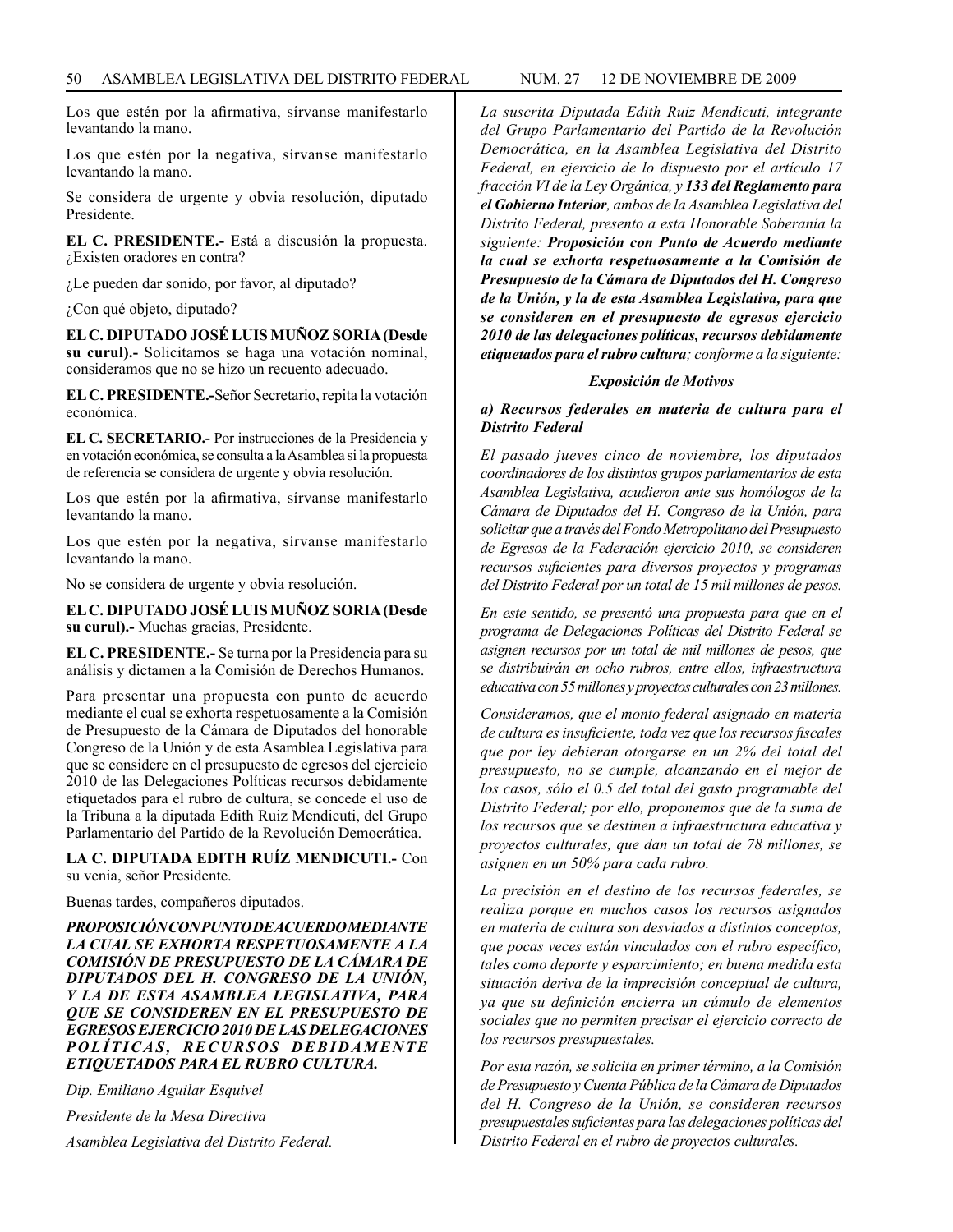## *b) Recursos fiscales del Distrito Federal en Materia de Cultura*

*La Ley Fomento Cultural del Distrito Federal, establece en su artículo 19, fracción IV, que en materia cultural el Jefe de Gobierno tiene la facultad y obligación de "signar como mínimo anualmente, el 2 por ciento del gasto programable del presupuesto total del Gobierno del Distrito Federal." Sin embargo, para el ejercicio 2009, la Secretaría de Cultura de la Ciudad, obtuvo recursos por el 0.3% del presupuesto total del Distrito Federal; otro lado, existe una partida presupuestal asignada directamente a las delegaciones políticas bajo el rubro "cultura, deporte y esparcimiento", provocando que en la mayoría de los casos, que los recursos que debieran destinarse en materia de cultura terminen ejerciéndose de manera dispersa en distintos conceptos, violando la disposición normativa de referencia.*

*Consideramos que la cultura debe concebirse como una propuesta de solución integral y de fondo a diversos problemas de la Ciudad, es a través del fomento y desarrollo de la cultura y educación, como se fortalecerán los valores humanos de una sociedad decadente como la nuestra; los legisladores tenemos la responsabilidad de fortalecer las opciones de desarrollo de los habitantes del Distrito Federal; no debemos caer en el error que comete en Gobierno Federal de pretender resolver los problemas, con medidas que sólo sirven de paliativos, la solución integral, esta en el desarrollo de los valores humanos de nuestra sociedad, lo cual sólo se logrará a través del fortalecimiento de lo educación y cultura en nuestro país.*

*En la Ciudad de México, existe la necesidad imperiosa de fortalecer los proyectos en materia de cultura, ya que éstos han demostrado ser una verdadera opción de respuesta a los problemas del Distrito Federal, un ejemplo es la atención que se ha dado a la juventud en las zonas conflictivas de la Ciudad a través de la creación de los "FAROS"; en el caso de la Fabrica de Artes y Oficios en Iztapalapa, se presenta como una opción de desarrollo para los jóvenes en materias como las artes, los oficios y la cultura en general; no obstante de ello, en la actualidad el FARO de Oriente presenta graves problemas en sus instalaciones como obras de construcción incompletas y daños estructurales en el área de su biblioteca, por lo que deben considerarse de manera urgente recursos presupuestales adicionales para apoyar el trabajo que se realiza en este sentido.*

*En muchos casos, los recursos aprobados por esta Asamblea Legislativa en materia de cultura y que son destinados a la Delegaciones Políticas, son ejercidos en conceptos distintos como el esparcimiento y el deporte debilitando aún más las tareas de los centros culturales de la ciudad; por ello, en segundo término, se solicita a la Comisión de Presupuesto y Cuenta Pública de esta Asamblea que los recursos que apruebe para las delegaciones en materia de cultura, sean etiquetados bajo el rubro único de "Cultura", para con ello, tener la certeza de que serán ejercidos para el objeto aprobado por esta Soberanía.*

*Por los razonamientos y motivaciones expuestas en el cuerpo de la presente proposición, someto a consideración del Pleno el siguiente:*

### *PUNTO DE ACUERDO*

*Primero.- Se exhorta respetuosamente a la Cámara de Diputados del H. Congreso de la Unión, y a su Comisión de Presupuesto y Cuenta Pública, para que apruebe los recursos presupuestales federales solicitados por esta Asamblea Legislativa para diversos programas del Distrito Federal; proponiendo que en el proyecto "Infraestructura educativa y cultural" de las Delegaciones políticas, los recursos sean etiquetados con un 50% para cada uno de los rubros respectivamente. (50% cultura y 50% educación).*

*Segundo.- De conformidad con lo establecido en la fracción IV del artículo 19 de la Ley de Fomento Cultural del Distrito Federal, se solicita a la Comisión de Presupuesto y Cuenta Pública de esta Asamblea Legislativa, que dentro del Presupuesto de Egresos del Distrito Federal ejercicio 2010, se considere el 2 por ciento del gasto programable total del Gobierno del Distrito Federal para el rubro de la "cultura"; proponiendo, que los recursos destinados a las delegaciones políticas en este ámbito, sean etiquetados bajo el concepto exclusivo de "cultura".*

*Asamblea Legislativa del Distrito Federal*

*Noviembre 12 de 2009.*

*Suscribe:*

#### *Dip. Edith Ruiz Mendicuti*

Es cuanto, señor Presidente.

**EL C. PRESIDENTE.-** En términos de lo dispuesto por el artículo 133 del Reglamento para el Gobierno Interior de la Asamblea Legislativa del Distrito Federal, consulte la Secretaría a la Asamblea en votación económica si la propuesta presentada por la diputada Edith Ruíz Mendicuti se considera de urgente y obvia resolución.

**EL C. SECRETARIO.-** Por instrucciones de la Presidencia y en votación económica, se consulta a la Asamblea si la propuesta de referencia se considera de urgente y obvia resolución.

Los que estén por la afirmativa, sírvanse manifestarlo levantando la mano.

Los que estén por la negativa, sírvanse manifestarlo levantando la mano.

Se considera de urgente y obvia resolución, diputado Presidente.

**EL C. PRESIDENTE.-** Está a discusión la propuesta. ¿Existen oradores en contra?

Proceda la Secretaría a preguntar a la Asamblea en votación económica si es de aprobarse la propuesta a discusión.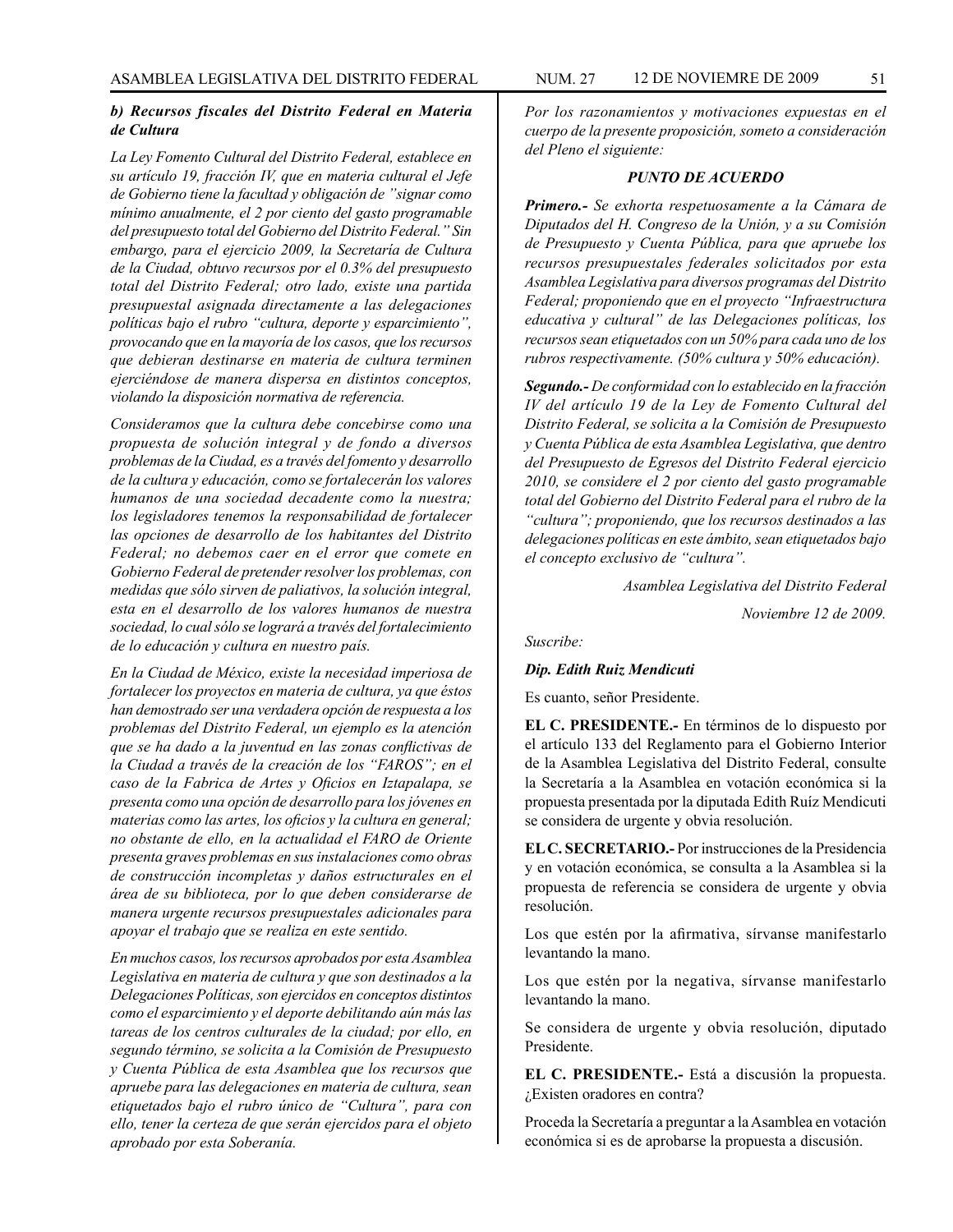**EL C. SECRETARIO.-** Por instrucciones de la Presidencia y en votación económica, se pregunta a la Asamblea si está a favor o en contra de la propuesta sometida a su consideración.

Los que estén por la afirmativa, sírvanse manifestarlo levantando la mano.

Los que estén por la negativa, sírvanse manifestarlo levantando la mano.

Aprobada la propuesta, diputado Presidente.

**EL C. PRESIDENTE.-** Remítase a las autoridades correspondientes para los efectos legales a que haya lugar.

Para presentar una propuesta con punto de acuerdo por el que respetuosamente se exhorta al Jefe de Gobierno del Distrito Federal para que en el ámbito de sus facultades expida el Reglamento de la Ley de Fomento Cultural del Distrito Federal, y en términos del artículo 20 de la ley en materia a la Secretaría de Cultura para que presente ante el titular del Ejecutivo del Distrito Federal los proyectos del reglamento necesarios para el adecuado cumplimiento de la Ley de Fomento Cultural del Distrito Federal, se concede el uso de la Tribuna a la diputada Edith Ruiz Mendicuti, del Grupo Parlamentario del Partido de la Revolución Democrática.

**LA C. DIPUTADA EDITH RUIZ MENDICUTI.-** Con su venia, señor Presidente.

Compañeros diputados:

*PROPOSICIÓN CON PUNTO DE ACUERDO POR EL QUE RESPETUOSAMENTE SE EXHORTA AL JEFE DE GOBIERNO DEL DISTRITO FEDERAL, PARA QUE EN EL ÁMBITO DE SUS FACULTADES, EXPIDA EL REGLAMENTO DE LA LEY DE FOMENTO CULTURAL DEL DISTRITO FEDERAL, Y EN TÉRMINOS DEL ARTÍCULO 20 DE LA LEY DE LA MATERIA, A LA SECRETARÍA DE CULTURA PARA QUE PRESENTE ANTE EL TITULAR DEL EJECUTIVO DEL DISTRITO FEDERAL, LOS PROYECTOS DE REGLAMENTO NECESARIOS PARA EL ADECUADO CUMPLIMIENTO DE LA LEY DE FOMENTO CULTURAL DEL DISTRITO FEDERAL.*

*ASAMBLEA LEGISLATIVA DEL DISTRITO FEDERAL*

*V LEGISLATURA*

*DIPUTADA EDITH RUIZ MENDICUTI*

*Dip. Emiliano Aguilar Esquivel*

*Presidente de la Mesa Directiva*

*Asamblea Legislativa del Distrito Federal, V Legislatura*

*La suscrita Diputada Edith Ruiz Mendicuti, integrante del Grupo Parlamentario del Partido de la Revolución Democrática, en la Asamblea Legislativa del Distrito Federal, con las facultades conferidas en el artículo 17 fracción VI de la Ley Orgánica, y 133 del Reglamento para*  *el Gobierno Interior, ambos de la Asamblea Legislativa del Distrito Federal, someto a consideración del pleno de esta Soberanía la siguiente: Proposición con Punto de Acuerdo por el que respetuosamente se exhorta al Jefe de Gobierno del Distrito Federal, para que en el ámbito de sus facultades, expida el reglamento de la Ley de Fomento Cultural del Distrito Federal, y en términos del Artículo 20 de la ley de la materia, a la Secretaría de Cultura para que presente ante el titular del Ejecutivo del Distrito Federal, los proyectos de reglamento necesarios para el adecuado cumplimiento de la Ley de Fomento Cultural del Distrito Federal, conforme a la siguiente:* 

#### *Exposición de Motivos*

*Un Reglamento es "un conjunto ordenado de reglas y conceptos que se dan por una autoridad competente para realizar la ejecución de una ley o para el régimen interior de una dependencia o corporación".*

*El objeto del reglamento es facilitar la aplicación de la ley, estableciendo, describiendo y operando los instrumentos idóneos para ejecutar su contenido. Los reglamentos constituyen un conjunto de reglas que sólo tendrán vida y sentido de derecho, en tanto se deriven de una norma legal a la que reglamentan en la esfera administrativa.*

*Nuestra constitución otorga al Poder Ejecutivo una función legislativa, la de emitir los reglamentos, lo que se le conoce también como Poder Reglamentario.*

*Por su parte, la ley como acto que emana de un órgano colegiado, tiene una característica que consiste en la generalidad e impersonalidad de las situaciones que rige. Por lo que se considera que no se llega a comprender la aplicación práctica de sus postulados. Esto no implica que no disponga de los medios de hacerla cumplir al detalle.*

*Entre la Ley y el Reglamento, existe una diferencia formal, que consiste en que la ley es un acto legislativo ya que como se dijo anteriormente se deriva de un Congreso y el reglamento es un acto administrativo ya que como también se señalo este lo expide el Poder Ejecutivo.*

*En este sentido, no podrá existir un reglamento sin ley, aunque si puede existir ley sin reglamento. La abrogación o derogación de una ley implica a su vez la abrogación o derogación de los reglamentos.*

*La facultad reglamentaria y los reglamentos administrativos, han establecido la Jurisprudencia y los precedentes que son aplicables:*

*Tesis sobresalientes.*

*"Facultad reglamentaria del Ejecutivo. El artículo 89, fracción I, de la Constitución Federal ha establecido a favor del Presidente de la República, la que se ha denominado facultad reglamentaria, al disponer que deben proveer en la esfera administrativa a la exacta observancia de las leyes, según lo han reconocido la jurisprudencia y la doctrina mexicana, en*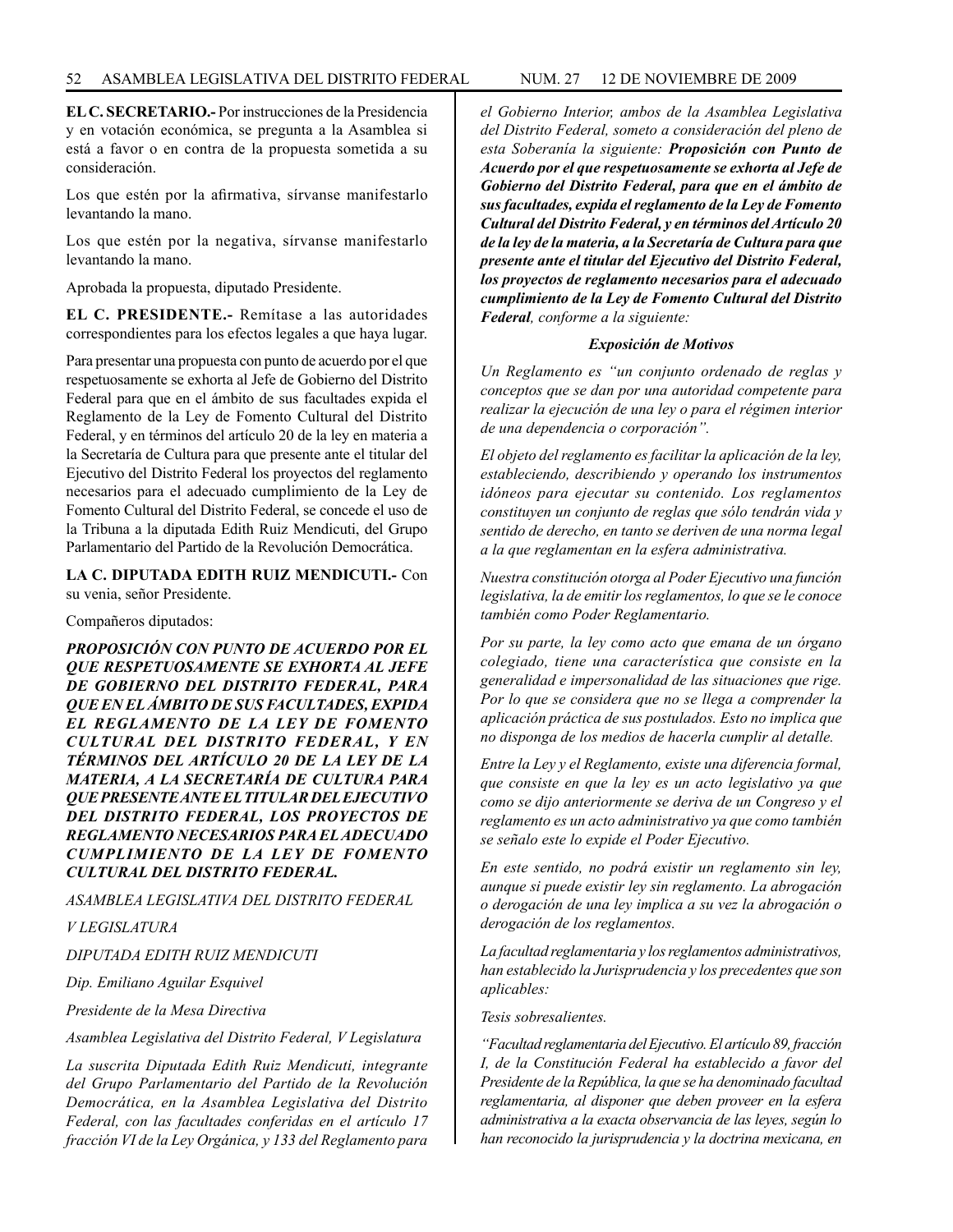*la inteligencia de que al ejercitar la función reglamentaria, el Ejecutivo realiza materialmente una función legislativa, aunque formalmente debe considerarse de orden administrativo, toda vez que da normas creadoras de situaciones jurídicas de carácter general, abstracto y permanente, que no pueden ser modificadas, sino por otro acto de la misma naturaleza del que las creó. Por lo mismo, es inexacto que la función legislativa, esté reservada de modo exclusivo al Congreso de la Unión, ya que Constitucionalmente el Ejecutivo está facultado para ejercitarla, al hacer uso de la facultad reglamentaria y dentro de los límites propios de ésta, que por tener como finalidad el desarrollo de las normas establecidas en la ley reglamentaria, no puede contrariar éstas, pero sí adecuarlas a las múltiples situaciones que pueden quedar regidas por ellas."*

*Tomo CXXII, p. 283. - Amparo en revisión en materia de trabajo 9155/45 Sedas Águilas, S.A. y Coags.- 13 de octubre de 1954. - Unanimidad de 4 votos.*

*Por todo lo antes señalado es viable considerar que el 14 de octubre de 2003, se publicó en la Gaceta Oficial del Distrito Federal la Ley de Fomento Cultural del Distrito Federal y que el artículo Segundo Transitorio de dicha ley establece que: "Para la exacta observancia y aplicación de esta Ley, el Jefe de Gobierno del Distrito Federal expedirá el reglamento correspondiente".*

*Han transcurrido casi siete años, tiempo en el que el Ejecutivo Local no ha cumplido con la obligación establecida en el Estatuto de Gobierno del Distrito Federal en su artículo 67, fracción II, de Promulgar, publicar y ejecutar las leyes y decretos que expida la Asamblea Legislativa, proveyendo en la esfera administrativa a su exacta observancia, mediante la expedición de reglamentos, decretos y acuerdos; Es decir, el Ejecutivo Local está obligado, desde hace casi siete años a proveer dentro de la esfera administrativa, el cumplimiento del contenido de la ley que se comenta.*

*De igual forma, una de las obligaciones de la Secretaría de Cultura señalada la Ley de Fomento Cultural del Distrito Federal, establece que:*

*Artículo 20.- Sin menoscabo de las atribuciones previstas en la Ley Orgánica de la Administración Pública del Distrito Federal, corresponde a la Secretaría de Cultura:*

*XX. Presentar ante el titular del órgano Ejecutivo del Distrito Federal, los proyectos de reglamento necesarios para el adecuado cumplimiento de la presente Ley;*

*Aunado a lo anterior, es innegable el derecho potestativo de los habitantes del Distrito Federal, otorgado por el mencionado Estatuto de Gobierno en su Artículo 17 que a la letra señala:*

*Los habitantes del Distrito Federal, en los términos y condiciones que las leyes establezcan, tienen derecho a:*

*l. La protección de las leyes, reglamentos y demás normas jurídicas que rijan en el mismo;*

*V. Ser informados sobre las leyes y decretos que emitan la Asamblea Legislativa y el Congreso de la Unión, respecto de las materias relativas al Distrito Federal; reglamentos y demás actos administrativos de carácter general que expidan el Presidente de la República y el Jefe de Gobierno así como sobre la realización de obras y prestación de servicios públicos e instancias para presentar quejas y denuncias relacionadas con los mismos y con los servidores públicos responsables.*

*De tal forma, como consecuencia de la ausencia de reglamento se impide que los preceptos señalados en la Ley de Fomento Cultural sean llevados a cabo con la imparcialidad que se requiere, como es el caso en el Artículo 50 donde se establece que el Programa de Fomento y Desarrollo Cultural para el Distrito Federal deberá contener los objetivos generales y particulares de acuerdo a lo siguiente:*

*1. Diagnóstico general de la situación cultural en el Distrito Federal, elaborado con base en la opinión de los distintos sectores culturales considerando de manera especial a las delegaciones. Para tal efecto, la metodología que garantice la participación equitativa de dichos sectores, se establecerá en el Reglamento de esta Ley.*

*Dicha metodología que debería estar establecida desde hace casi siete años en el reglamento, ha permitido una clara laguna legal, quedando al arbitrio del ejecutivo la implementación de una metodología poco clara y una vulnerabilidad para aquellos a los que por derecho les corresponde participar y estar incluidos en el programa de trabajo en el ámbito cultural, y por ende no puede llevarse a cabo claramente la fiscalización de las atribuciones y los recursos presupuestales de las independencias involucradas.*

*Asimismo, en el artículo 60 del precepto invocado, señala que las declaratorias de patrimonio cultural intangible a las que se refiere la Ley podrán ser promovidas de oficio, de acuerdo con el reglamento correspondiente o a petición de parte. En caso de que una declaratoria sea promovida a petición de parte, la misma podrá hacerla cualquier persona física o moral interesada. De lo anterior es claro que a falta de disposición expresa, éstas declaratorias se ven inmersas en ambigüedades.* 

*Por los razonamientos y motivaciones expuestos, someto a consideración del Pleno de esta Asamblea Legislativa del Distrito Federal, el siguiente:*

## *PUNTO DE ACUERDO*

*UNICO: Se exhorta respetuosamente al Jefe de Gobierno del Distrito Federal, para que en el ámbito de sus facultades, expida el reglamento de la Ley de Fomento Cultural del Distrito Federal, y en términos del Artículo 20 de la ley de la materia, a la Secretaría de Cultura para que presente ante el titular del Ejecutivo del Distrito Federal, los proyectos de reglamento necesarios para el adecuado cumplimiento de la Ley de Fomento Cultural del Distrito Federal.*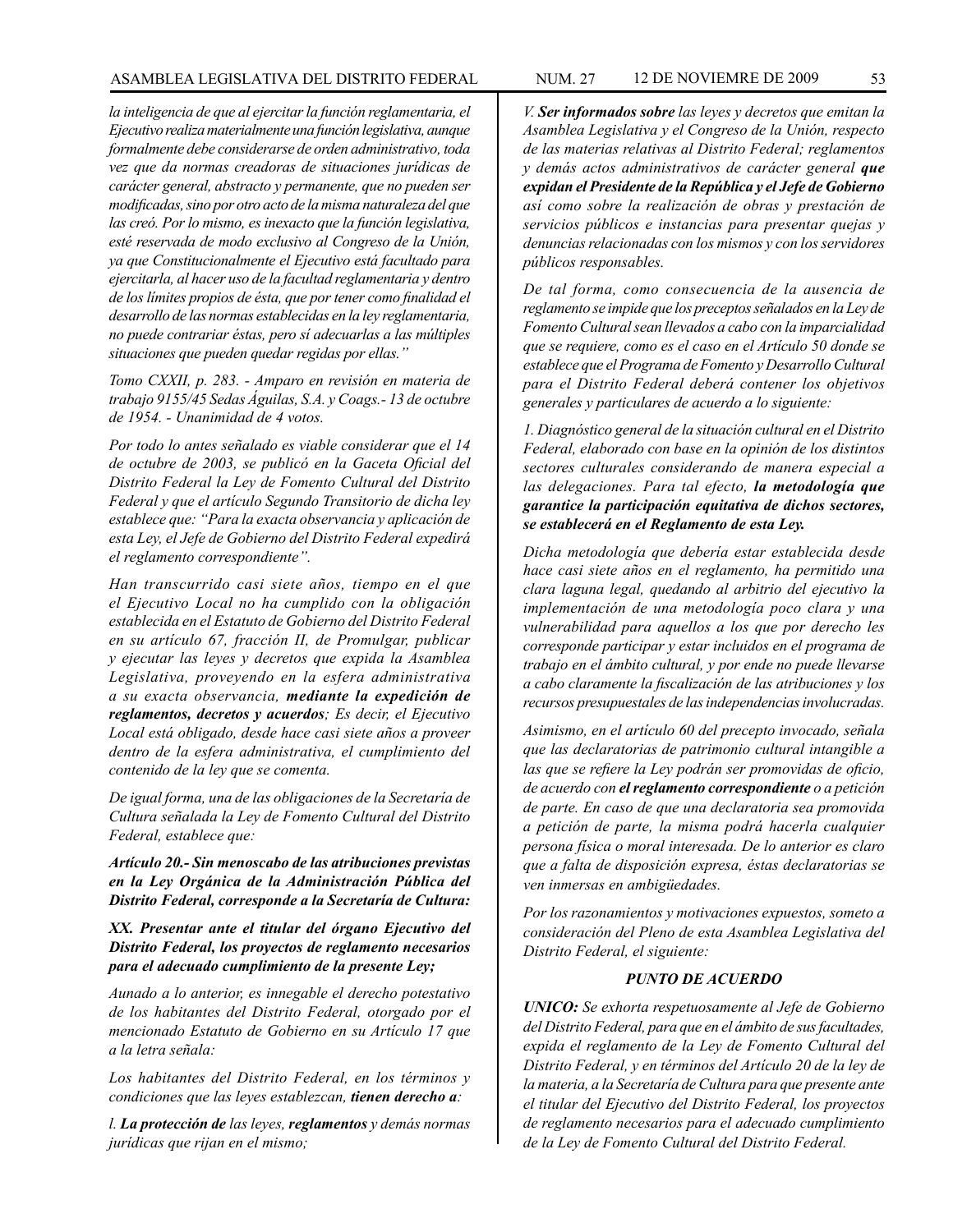*Asamblea Legislativa del Distrito Federal Noviembre 12, de 2009.*

*Suscribe: Dip. Edith Ruíz Mendicuti*

Es cuanto, señor Presidente.

**EL C. PRESIDENTE.-** Gracias, diputada. En términos de lo dispuesto el artículo 133 del Reglamento para el Gobierno Interior de la Asamblea Legislativa del Distrito Federal, consulte la Secretaría a la Asamblea en votación económica si la propuesta presentada por la diputada Edith Ruiz Mendicuti se considera de urgente y obvia resolución.

**EL C. SECRETARIO, DIPUTADO JOSÉ VALENTÍN MALDONADO SALGADO.-** Por instrucciones de la Presidencia y en votación económica se consulta a la Asamblea si la propuesta de referencia se considera de urgente y obvia resolución.

Los que estén por la afirmativa, sírvanse manifestarlo levantando la mano.

Los que estén por la negativa, sírvanse manifestarlo levantando la mano.

Se considera de urgente y obvia resolución, diputado Presidente.

**EL C. PRESIDENTE.-** Está a discusión la propuesta. ¿Existen oradores en contra?

Proceda la Secretaría a preguntar a la Asamblea en votación económica si es de aprobarse la propuesta a discusión.

**EL C. SECRETARIO.-** Por instrucciones de la Presidencia y en votación económica, se pregunta a la Asamblea si está a favor o en contra de la propuesta sometida a su consideración.

Los que estén por la afirmativa, sírvanse manifestarlo levantando la mano.

Los que estén por la negativa, sírvanse manifestarlo levantando la mano.

Aprobada la propuesta, diputado Presidente.

**EL C. PRESIDENTE.-** Remítase a las autoridades correspondientes para los efectos legales a que haya lugar.

Para presentar una propuesta con punto de acuerdo por el que esta Honorable Asamblea Legislativa del Distrito Federal se suma a la solicitud realizada por los Gobiernos de los Estados de México e Hidalgo y Distrito Federal para que la Comisión de Presupuesto y Cuenta Pública de la Honorable Cámara de Diputados del Congreso de la Unión realice un análisis y revisión detallada del Presupuesto de Egresos de la Federación 2010, a efecto de que no reduzca los recursos asignados al Fondo Metropolitano, sino por el contrario ésta pueda incrementarse a 6 mil 500 millones de pesos, se concede el uso de la Tribuna al diputado Carlos Augusto Morales López, del Grupo Parlamentario del Partido de la Revolución Democrática.

**EL C. DIPUTADO CARLOS AUGUSTO MORALES LÓPEZ.-** Con su venia, señor Presidente.

En primera instancia quiero solicitar a esta Mesa Directiva se me pueda dispensar la lectura íntegra del presente punto de acuerdo y el documento completo pueda incluirse en el Diario de los Debates de esta Honorable Asamblea Legislativa.

*PROPUESTA CON PUNTO DE ACUERDO POR LA QUE ESTA H. ASAMBLEA LEGISLATIVA DEL DISTRITO FEDERAL SE SUMA A LA SOLICITUD REALIZADA POR LOS GOBIERNOS DE LOS ESTADOS DE MÉXICO E HIDALGO Y DISTRITO FEDERAL, PARA QUE LA COMISIÓN DE PRESUPUESTO Y CUENTA PÚBLICA DE LA H. CÁMARA DE DIPUTADOS DEL CONGRESO DE LA UNIÓN, REALICE UN ANÁLISIS Y REVISIÓN DETALLADA DEL PRESUPUESTO DE EGRESOS DE LA FEDERACIÓN 2010, A EFECTO DE QUE NO REDUZCAN LOS RECURSOS ASIGNADOS AL FONDO METROPOLITANO SINO QUE POR EL CONTRARIO, ESTE PUEDA INCREMENTARSE A SEIS MIL QUINIENTOS MILLONES DE PESOS.*

*Los suscritos, Diputados integrantes de la Comisión de Desarrollo Metropolitano, V Legislatura, con fundamento en lo dispuesto en los artículos 122 Apartado C, Base Primera, fracción V, inciso j); 36, 42 fracción XIV, 46 fracción I del Estatuto de Gobierno del Distrito Federal; 10 fracción I, 17 fracción IV, 18 fracción VII, 44 fracción XIII, 88 fracción I de la Ley Orgánica de la Asamblea Legislativa del Distrito Federal y 85 fracción I y 133 del Reglamento para el Gobierno Interior de la Asamblea Legislativa del Distrito Federal; presentamos PROPUESTA CON PUNTO DE ACUERDO POR LA QUE ESTA H. ASAMBLEA LEGISLATIVA DEL DISTRITO FEDERAL SE SUMA A LA SOLICITUD REALIZADA POR LOS GOBIERNOS DE LOS ESTADOS DE MÉXICO E HIDALGO Y DISTRITO FEDERAL, PARA QUE LA COMISIÓN DE PRESUPUESTO Y CUENTA PÚBLICA DE LA H. CÁMARA DE DIPUTADOS DEL CONGRESO DE LA UNIÓN, REALICE UN ANÁLISIS Y REVISIÓN DETALLADA DEL PRESUPUESTO DE EGRESOS DE LA FEDERACIÓN 2010, A EFECTO DE QUE NO REDUZCAN LOS RECURSOS ASIGNADOS AL FONDO METROPOLITANO SINO QUE POR EL CONTRARIO, ESTE PUEDA INCREMENTARSE A SEIS MIL QUINIENTOS MILLONES DE PESOS.*

## *ANTECEDENTES*

*PRIMERO. De conformidad con el documento denominado: "Delimitación de las zonas metropolitanas de México 2005", publicado de manera conjunta por la Secretaría de Gobernación, el Consejo Nacional de Población y el I.N.E.G.I, se cuenta de manera oficial con 56 Zonas Metropolitanas en el país, siendo la más grande la del Valle de México conformada por 76 municipios y delegaciones, abarcando 19.2 millones de habitantes, en una superficie de 7,854 metros cuadrados. Por consiguiente, el Área*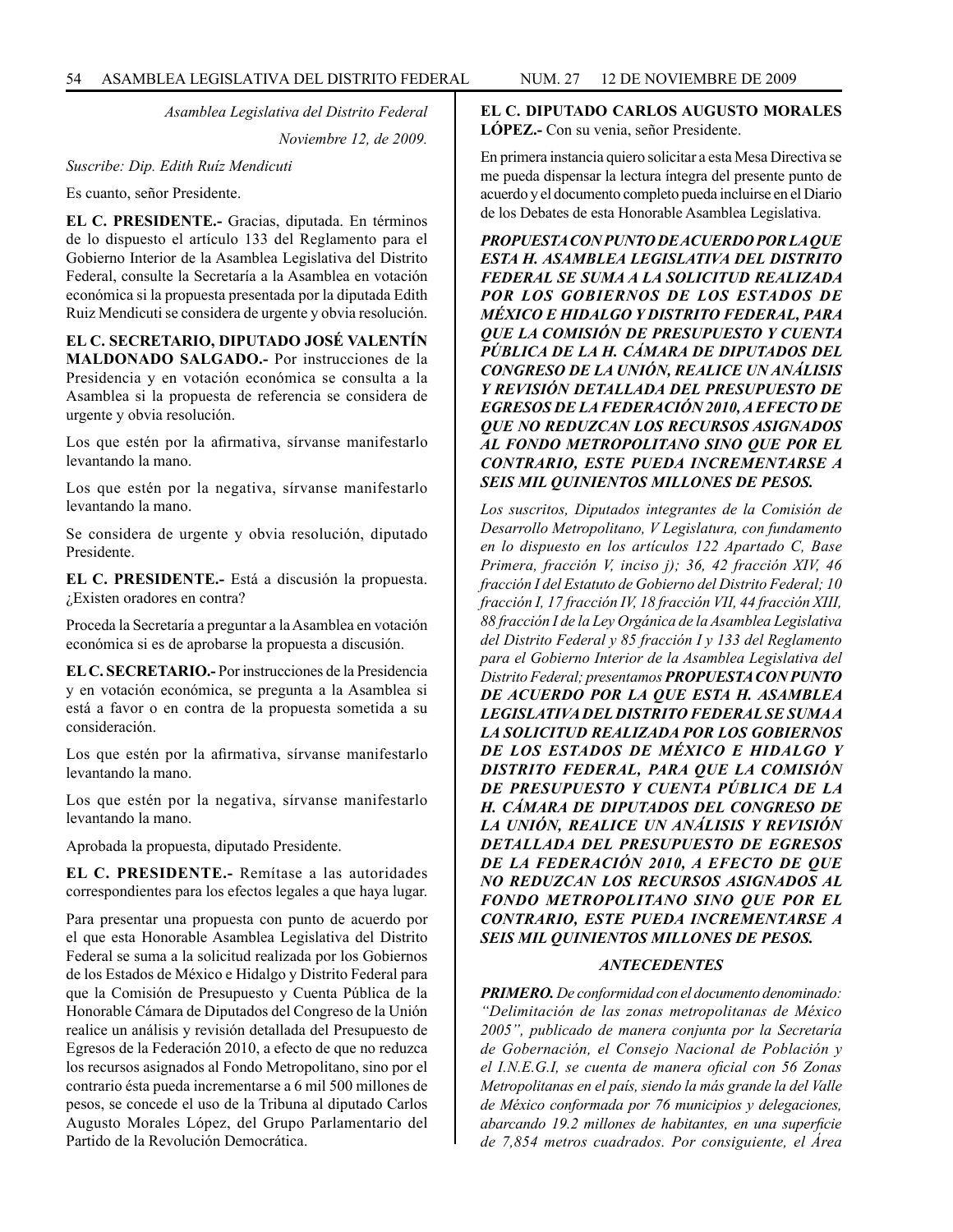*Metropolitana de la Ciudad de México ocupa el segundo lugar a nivel mundial en población, sólo por debajo de Tokio con 31.2 millones de personas y de igual manera, ocupa el octavo sitio de las ciudades más ricas del mundo al tener un PIS de 315 mil millones de dólares. Sin embargo, resulta paradójico que siendo una de las ciudades con mayor actividad económica del mundo, tengamos un amplio rezago en materia cultural, social, política y económica. Tan solo Tokio tiene un PIB de 1.31 billones de dólares, que lo transforma en la segunda potencia económica del mundo sin considerar otras ciudades que .cuentan con menor población pero que su avance económico supera en mucho a nuestra ciudad. Pese a todo ello, la Ciudad de México es uno de los centros financieros más grandes del mundo: en 2004 produjo el 20.52% del Producto Interior Bruto (PIB) nacional.*

*SEGUNDO. El crecimiento demográfico y poblacional de la Ciudad de México dado a partir de la década de los cuarentas, ha generado diversas condiciones negativas, y pese a todo ello, no fue sino hasta octubre de 2005 que el Gobierno Federal, el Distrito Federal y el Estado de México firmaron el Convenio de Reinstalación de la Comisión Ejecutiva de Coordinación Metropolitana, como un compromiso para trabajar en la eliminación de los rezagos en materia de transporte, agua potable, drenaje, limpia, seguridad pública y justicia, entre otros. Así, en diciembre de 2005 se publicó en el Diario Oficial de la Federación el Decreto de Presupuesto de Egresos de la Federación para el ejercicio 2006, en el cual por primera ocasión se autorizó dentro del ramo 23, mil millones de pesos para el Fondo Metropolitano en Proyectos de Impacto Ambiental en el Valle de México.*

*TERCERO. Desde que se creó la Comisión Ejecutiva de Coordinación Metropolitana, los Gobiernos del Estado de México y del Distrito Federal han realizado esfuerzos extraordinarios para que se atenúen problemas relativos principalmente al agua, drenaje, seguridad pública, transporte, vialidad, medio ambiente y salud, aplicando el recurso del Fondo Metropolitano de manera eficiente y transparente a pesar de que los 3,300 millones de pesos asignados en 2009 hayan sido iguales a los proporcionados en 2008 y sólo superior en 300 millones con respecto a 2007, considerando, además, los complicados procedimientos que establecen las Reglas de Operación que emitió la Secretaría de Hacienda y Crédito Público, publicadas en el Diario Oficial de la Federación el 28 de marzo de 2008, logrando acciones concretas cuya ejecución ha presentado un significativo avance en la solución a los problemas que aquejan a los habitantes de la Zona conurbada del Distrito Federal.*

*CUARTO. Que a partir del mes de marzo de 2008, el Estado de Hidalgo se incorporó de manera activa en la consecución de las bondades que representa el Fondo Metropolitano para la ZMVM, reforzando los procesos de coordinación del centro del país. Prueba ello, estriba en la coincidencia de la necesidad de contar con una inversión sostenida de 20 mil millones de pesos anuales para mitigar los grandes rezagos que se tienen en la Metrópoli, ello, apoyado en un estudio que realizó la Universidad Nacional Autónoma de México. En efecto, la máxima casa de estudios consideró que no se* 

*puede hablar de un verdadero desarrollo metropolitano competitivo, a nivel internacional, si no se cuenta con una aportación económica de tal magnitud, lo cual como sabemos no se cumple ya que el presupuesto asignado en los 4 años que comenzaron a inyectar recursos es de 10,600 millones de pesos, con un promedio anual de 2,650 millones, lo que implica el 13% de la inversión requerida y que de manera triste dicha inversión no ha sido sostenida, sin aumentos considerables y peor aún, al autorizar el presupuesto como lo presenta el Gobierno Federal, sería un retroceso en los avances ya logrados.*

*De igual manera, se analizaron y aprobaron a través del Comité Técnico del Fideicomiso, una cartera de proyectos que rebasan los 62 mil millones de pesos, destacando: transporte masivo y obras derivadas; distribución de agua potable; saneamiento; sistemas viales norte, sur, oriente y poniente; medio ambiente, drenaje y saneamiento entre otros, y que tan solo en 2010 para dar continuidad a las obras iniciadas en 2008 y 2009, es indispensable contar con un fondo de 6,500 millones de pesos.*

#### *CONSIDERACIONES*

*PRIMERA.- Que contar con servicios e infraestructura de primer nivel aumenta la calidad de vida de los habitantes de la metrópoli mediante acciones tales como: reducir el tiempo de traslado a nuestro centro de trabajo de 2 horas a sólo 40 minutos y con servicio de calidad, contar con agua potable suficiente para cubrir las necesidades básicas, implementar un servicio de drenaje eficiente que evite inundaciones a través de la construcción de diversos colectores que se tienen programados, gozar del derecho de un medio ambiente limpio motivado por la ejecución de los proyectos de Metrobús, tren suburbano y transporte articulado, son sólo algunos de los grandes beneficios para la población y que causarían un impacto social positivo. Por consiguiente, en el corto, mediano y largo plazos, para establecer y ampliar ventajas competitivas requerimos: limpieza en el ambiente; ciudades limpias y seguras; movilidad social; y una economía bien equipada para la competencia internacional.*

*SEGUNDA. Que de no aprobarse en el Presupuesto de Egresos de 2010 los 6,500 millones de pesos que solicitaron las 3 Entidades Federativas, quedará pendiente el mantenimiento de la infraestructura del programa de saneamiento del drenaje y alcantarillado que mitigue la vulnerabilidad o riesgos por fenómenos naturales; afirmando que las inundaciones en el Valle serán en perjuicio principalmente de la población más necesitada. Asimismo, nos encontraríamos asechados no sólo por un grave desequilibrio ambiental en la Cuenca del Valle de México, sino que también obligados a recurrir a fuentes externas para abastecer las necesidades básicas de la población al ser la Zona Metropolitana una gran consumidora de agua, energía y bienes, al tiempo que es una productora de aguas residuales, contaminación ambiental y residuos sólidos.*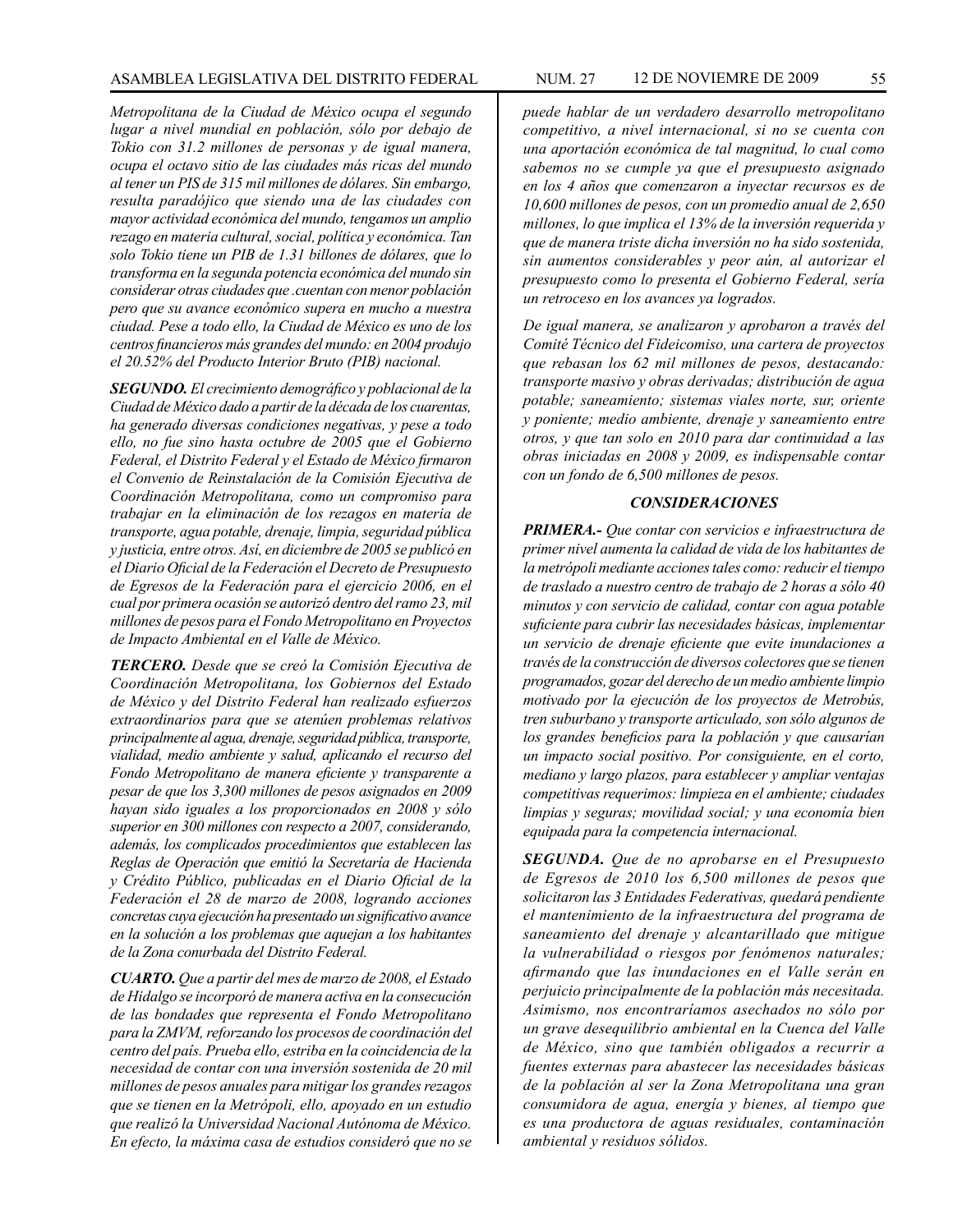*TERCERA. Que de manera adicional, al contar con los 6,500 millones de pesos en el Fondo Metropolitano, estaríamos generando miles de empleos de manera directa toda vez que se estaría utilizando mano de obra para continuar con las obras de diversos colectores, infraestructura en el transporte masivo y de saneamiento de las presas, logrando contribuir de manera importante a la reactivación la economía del Valle de México, lo cual disminuiría la tasa de desempleo. Que paliativo puede haber al grave deterioro económico de la economía mexicana, que la generación de miles de fuentes de empleo directas.*

*CUARTA. Que es una realidad: la calidad de infraestructura resulta un indicador para medir el desarrollo de un país y en este caso de una metrópoli: Hablar de un lugar con mejores vialidades, agua y ambiente limpios son elementos básicos de una sociedad civilizada y de una economía productiva. Su ausencia o fallas introducen obstáculos para el crecimiento y la competitividad. Si tenemos una mejor infraestructura permitiremos generar empleos los cuales, como sabemos todos, apuntalan el desarrollo de las regiones. Hay que tomar en cuenta que somos la segunda metrópoli más poblada del mundo y como tal, tenemos que pasar a ser una zona en proceso de consolidación y modernización de sus sistemas urbanos, de redefinición de sus esquemas productivos y de convivencia, en tanto que se intensificará su interacción y vinculación en el sistema mundial de grandes ciudades, a tal grado que cumplamos con la meta de que para el 2020, se coloque a la Zona Metropolitana del. Valle de México en los 5 mejores economías del mundo y la mejor de América Latina.*

*QUINTA.- Que el Fondo Metropolitano ha logrado fomentar entre los gobiernos de la Zona Metropolitana del Valle de México una cultura de la planeación y la coordinación metropolitana. Este solo hecho nos ha permitido tener una visión diferente de los problemas comunes, iniciando un proceso muy necesario de formulación de políticas públicas de largo alcance. Como producto de esta excelente coordinación interinstitucional que existe entre las diversas instancias intervinientes en el asunto metropolitano, nos es muy grato comunicar a todos ustedes que, en particular, los presidentes de las Comisiones de Asuntos metropolitanos de las tres entidades intervinientes, hemos decidido lanzar una acción conjunta, coordinada y unívoca, de tal manera que en este día, en los tres Congresos Locales, en los estados de México, Hidalgo y en esta H. Asamblea, decidimos presentar el punto de acuerdo del cual ustedes en este momento tienen conocimiento.*

*Por todo lo anteriormente expuesto ante esta Honorable Soberanía, se permite someter a consideración el siguiente:* 

#### *PUNTO DE ACUERDO*

*ÚNICO. ESTA H. ASAMBLEA LEGISLATIVA DEL DISTRITO FEDERAL SE SUMA A LA SOLICITUD REALIZADA POR LOS GOBIERNOS DE LOS ESTADOS DE MÉXICO E HIDALGO Y DISTRITO FEDERAL, PARA* 

*QUE LA COMISIÓN DE PRESUPUESTO Y CUENTA PÚBLICA DE LA H. CÁMARA DE DIPUTADOS DEL CONGRESO DE LA UNIÓN, REALICE UN ANÁLISIS Y REVISIÓN DETALLADA DEL PRESUPUESTO DE EGRESOS DE LA FEDERACIÓN 2010, A EFECTO DE QUE NO REDUZCAN LOS RECURSOS ASIGNADOS AL FONDO METROPOLITANO SINO QUE POR EL CONTRARIO, ESTE PUEDA INCREMENTARSE A SEIS MIL QUINIENTOS MILLONES DE PESOS.*

*Recinto Legislativo, a los 10 días del mes de noviembre de dos mil nueve.*

#### *ATENTAMENTE*

*Firma el presente punto de acuerdo: Dip. Carlos Augusto Morales López, Dip. Jorge Palacios Arroyo, Dip. Maximliano Reyes Zúñiga, Dip. Adolfo Uriel González Monzón, Dip. Lía Limón García, Dip. Adolfo Orive Bellinger, Dip. María Natividad Patricia Razo Vázquez, Dip. Víctor Hugo Romo Guerra, Dip. Cristian Vargas Sánchez, Dip. Claudia Elena Águila Torres, Dip. María Alejandra Barrales Magdaleno, Dip. Alejandro Carbajal González, Dip. José Valentín Maldonado Salgado, Dip. José Luis Muñoz Soria, Dip. Guillermo Sánchez Torres, Dip. Leobardo Juan Urbina Mosqueda, Dip. Aleida Alavez Ruíz, Dip. Héctor Guijosa Mora, Dip. José Arturo López Cándido, Dip. Rafael Miguel Medina Pederzini, Dip. Guillermo Orozco Loreto, Dip. David Razú Aznar, Dip. Lizbeth Eugenia Rosas Montero, Dip. Israel Betanzos Cortés, Dip. Alejandro López Villanueva, Dip. Ana Estela Aguirre y Juárez, Dip. Valentina Valia Batres Guadarrama, Dip. Edith Ruíz Mendicuti, Dip. Alicia Virginia Téllez Sánchez, Dip. Rafael Calderón Jiménez, Dip. Erasto Ensástiga Santiago, Dip. Leonel Luna Estrada, Dip. Julio César Moreno Rivera, Dip. Juan Pablo Pérez Mejía, Dip. Abril Yannette Trujillo Vázquez, Dip. Juan Carlos Zárraga Sarmiento, Dip. Rocío Barrera Badillo, Dip. Maricela Contreras Julián, Dip. Mariana Gómez del Campo Gurza, Dip. Karen Quiroga Anguiano, Dip. Beatriz Rojas Martínez y Dip. Víctor Gabriel Varela López.*

Es cuanto, señor Presidente.

**EL C. PRESIDENTE.-** Gracias diputado. En términos de lo dispuesto por el Artículo 133 del Reglamento para el Gobierno Interior de la Asamblea Legislativa del Distrito Federal, consulte la Secretaría a la Asamblea en votación económica si la propuesta presentada por el diputado Carlos Augusto Morales López se considera de urgente y obvia resolución.

**EL C. SECRETARIO.-** Por instrucciones de la Presidencia y en votación económica se consulta a la Asamblea si la propuesta de referencia se considera de urgente y obvia resolución.

Los que estén por la afirmativa, sírvanse manifestarlo levantando la mano.

Los que estén por la negativa, sírvanse manifestarlo levantando la mano.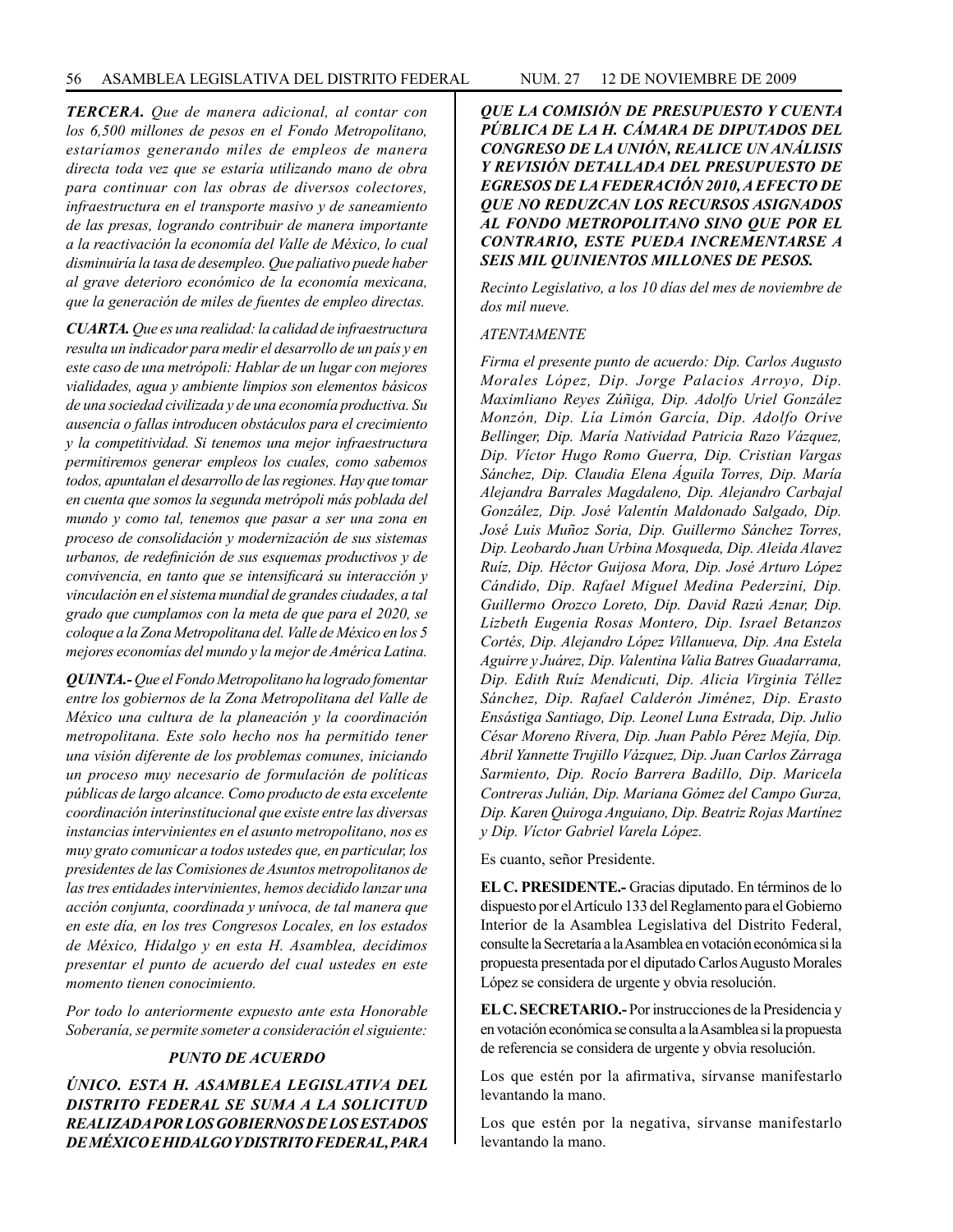Se considera de urgente y obvia resolución, diputado Presidente.

**EL C. PRESIDENTE.-** Está a discusión la propuesta. ¿Existen oradores en contra?

Proceda la Secretaría a preguntar a la Asamblea en votación económica si es de aprobarse la propuesta a discusión.

**EL C. SECRETARIO.-** Por instrucciones de la Presidencia y en votación económica se pregunta a la Asamblea si está a favor o en contra de la propuesta sometida a su consideración.

Los que estén por la afirmativa, sírvanse manifestarlo levantando la mano.

Los que estén por la negativa, sírvanse manifestarlo levantando la mano.

Aprobada la propuesta, diputado Presidente.

**EL C. PRESIDENTE.-** Remítase a las autoridades correspondientes para los efectos legales a que haya lugar.

Para presentar una propuesta con punto de acuerdo por el que se exhorta a los diversos órdenes y órganos del Gobierno del Distrito Federal a tomar medidas de protección del medio ambiente y de la economía de la administración pública, se le concede el uso de la Tribuna al diputado Maximiliano Reyes Zúñiga, del Grupo Parlamentario del Partido de la Revolución Democrática.

**EL C. DIPUTADO MAXIMILIANO REYES ZUÑIGA.-** Con su venia diputado Presidente.

*PROPUESTA CON PUNTO DE ACUERDO POR EL QUE SE EXHORTA A LOS DIVERSOS ÓRDENES Y ÓRGANOS DEL GOBIERNO DEL DISTRITO FEDERAL A TOMAR MEDIDAS DE PROTECCIÓN DEL MEDIO AMBIENTE Y DE LA ECONOMÍA DE LA ADMINISTRACIÓN PÚBLICA,*

*El suscrito diputado Maximiliano Reyes Zúñiga, integrante del Grupo Parlamentario del Partido de la Revolución Democrática en esta V Legislatura de la Asamblea Legislativa del Distrito Federal, en uso de las facultades conferidas en el Inciso G) de la fracción V de la base primera del Artículo 122 de la Constitución Política de los Estados Unidos Mexicanos, así como en los Artículos 10 fracción XXI y XXXV, 17 fracción VI de la Ley Orgánica de la Asamblea Legislativa del Distrito Federal y 93 y 133 del Reglamento para el Gobierno Interior de la Asamblea Legislativa del Distrito Federal y demás Artículos correlativos, presento ante esta Honorable Soberanía la siguiente propuesta con punto de acuerdo, al tenor de la siguiente:* 

## *EXPOSICIÓN DE MOTIVOS.*

*Las bolsas de plástico y de unicel son instrumentos cotidianos utilizados para transportar o conservar diversos artículos de la vida diaria en los habitantes de la Ciudad de México. También son altamente contaminantes y dañinos para el ecosistema de la ciudad y del mundo entero.* 

*1.- En donde nos encontramos, el mayor uso y consumo de plástico es en la distribución gratuita que hacen los establecimientos mercantiles respecto de los bienes y servicios que proveen a los usuarios de los mismos. A las bolsas de plástico también se les acostumbra a utilizar para el embalaje, la conservación y la acumulación de basura doméstica.* 

*Las bolsas de plástico tienen ventajas importantes como su costo, así como su impermeabilidad, la facilidad en su producción, la resistencia en bajos espesores y lo inerte que son a los alimentos. Asimismo se considera que cerca del 90 por ciento de las bolsas de plástico acaban su vida en desagües o como basura y no en un proceso de reciclaje.* 

*Por lo anterior, autoridades y gobiernos en diferentes partes del mundo han tomado diversas medidas para ir controlando la producción, el consumo y la disposición final de las bolsas de plástico.* 

*En México se han instrumentado diferentes esfuerzos individuales por parte de empresas, productores y consumidores. Algunos productores ya empezaron a fabricar sus bolsas de plástico bajo la tecnología de biodegradables, y establecimientos mercantiles han sustituido las bolsas por cajas de cartón o por bolsas de tela. El consumidor ha hecho su parte.* 

*Lamentablemente dichos esfuerzos han sido insuficientes y no han dado resultados necesarios.* 

*Por lo anteriormente expuesto, el día 25 de noviembre del 2008 se presentaron diversas iniciativas que reformaban diversos artículos de la Ley de Residuos Sólidos del Distrito Federal. El sentido de ambas iniciativas era erradicar el uso indiscriminado de las bolsas de plástico en virtud del riesgo que representa para el medio ambiente y en consecuencia para los habitantes de la Ciudad de México.* 

*2.- Sin embargo los esfuerzos no se pueden quedar ahí, además de las bolsas de plásticos, existen otros tipos de materiales que dañan aún más el ambiente y que todos los ciudadanos del mundo hemos incorporado a nuestra vida diaria. Me refiero al uso del unicel.* 

*El unicel es un material plástico celular y rígido, fabricado a partir del moldeo de perlas preexpandidas de poliestireno expandible o uno de sus copolímeros, que presenta una estructura celular cerrada y rellena de aire.* 

*La producción de poliestireno involucra el uso de sustancias cancerigenas como el Benceno y otras que se sospechan cancerígenas como el estireno y el 1,3 butadieno, si es que quemado al aire libre, se libera una vez más estireno y algunos hidrocarburos tóxicos, generándose cloruro de hidrógeno, clorofurocarbonos y dioxinas.* 

*Si bien el plástico y el unicel son materiales muy socorridos en la industria alimenticia, se trata de productos altamente contaminantes, y cuando el segundo de ellos se introduce al microondas, libera diversas sustancias cancerígenas dioxinas, y aunque al igual del plástico, el unicel técnicamente puede ser reciclado, desafortunadamente sus tasas de recuperación son muy bajas.*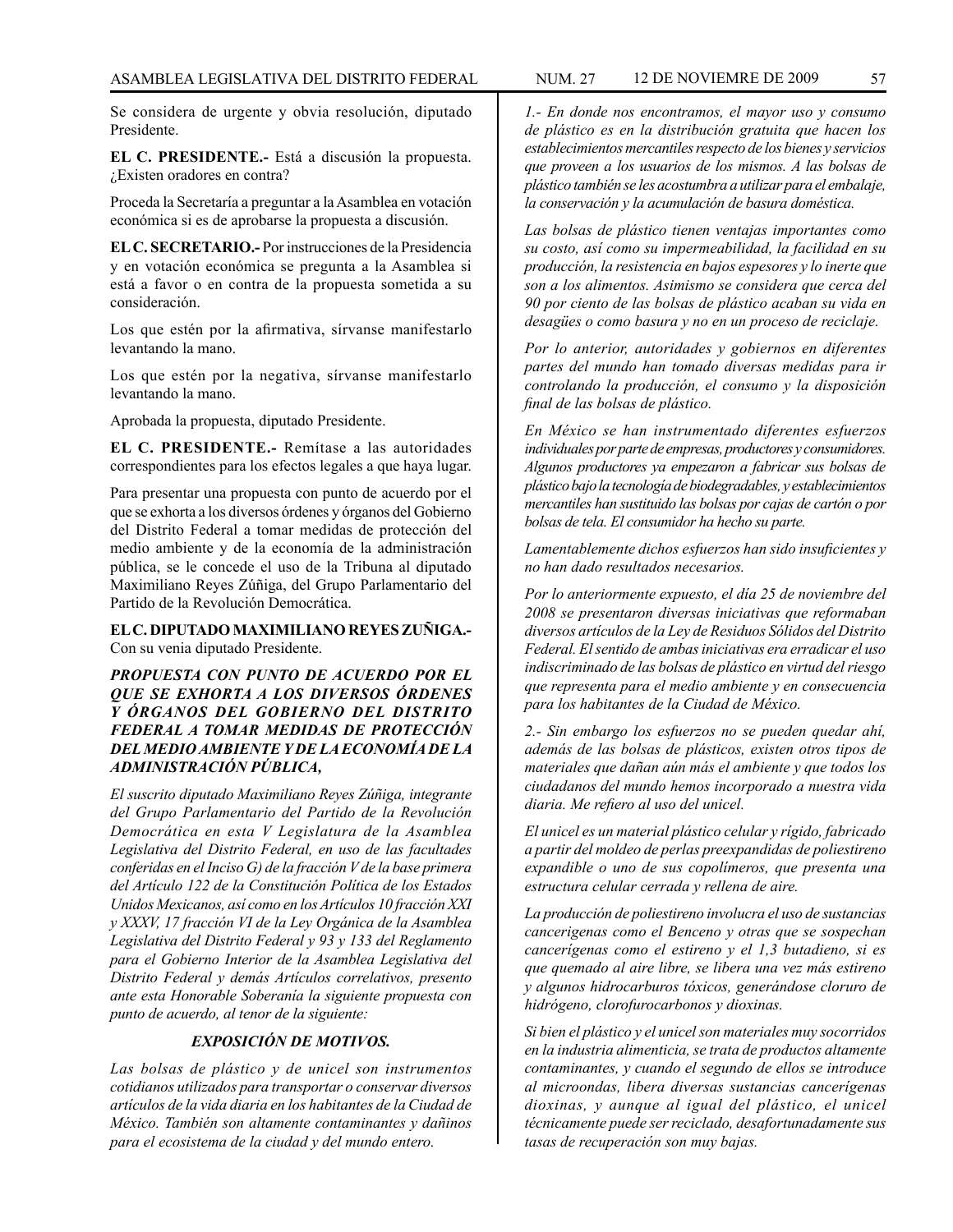*En un estudio, la investigadora de la UAM, María Dolores Virales, destacó que el principio de los envases biodegradables es la creación de fibras hechas a base de productos naturales que originalmente pueden considerarse como desperdicios.* 

*En otro orden de ideas, sin distinción entre documentos internos o informales, el uso de sólo una de las caras de cada hoja de papel es un desperdicio absurdo, el uso de papel en todas sus versiones se ha incrementado y actualmente tienen altos niveles de consumo que atienden más a las prácticas cotidianas que a las necesidades reales del desarrollo profesional de las actividades.* 

*Por todo lo anteriormente expuesto y fundado, pongo a consideración de ustedes, compañeros diputados, el siguiente:* 

## *PUNTO DE ACUERDO*

*PRIMERO.- Por el que se exhorta a los titulares de la Oficialía Mayor del Gobierno del Distrito Federal, de la Asamblea Legislativa del Distrito Federal, del Tribunal Superior de Justicia del Distrito Federal y Titulares de las Direcciones de Administración de los diversos niveles y de la diversas dependencias de Gobierno del Distrito Federal, así como de los Órganos Autónomos y de las Delegaciones, a no adquirir materiales de unicel para uso de cafetería.*

*SEGUNDO.- Por el que se exhorta a los Titulares de la Oficialía Mayor del Gobierno del Distrito Federal, de la de la Asamblea Legislativa del Distrito Federal, del Tribunal Superior de Justicia del Distrito Federal y Titulares de las diversas Direcciones de Administración de las dependencias del Gobierno Central, así como de los Organos Autónomos, de las Delegaciones, de la Asamblea Legislativa del Distrito Federal, a establecer lineamientos que obliguen el reciclado de papel y la impresión de los documentos de consumo interno por ambas caras de cada hoja.*

*TERCERO.- Por el que se exhorta a los Titulares de la Oficialía Mayor del Gobierno del Distrito Federal, de la de la Asamblea Legislativa del Distrito Federal, del Tribunal Superior de Justicia del Distrito Federal y Titulares de las diversas Direcciones de Administración de las dependencias del Gobierno del Distrito Federal, de los Órganos Autónomos, Tribunal Superior de Justicia del Distrito Federal y de la Asamblea Legislativa del Distrito Federal, así como de las Delegaciones, a establecer medidas para erradicar el uso indiscriminado de fólder de papel o de cartón.*

Es cuanto, señor Presidente.

**EL C. PRESIDENTE.-** Gracias, diputado. En términos de lo dispuesto por el artículo 133 del Reglamento para el Gobierno Interior de la Asamblea Legislativa del Distrito Federal, consulte la Secretaría a la Asamblea, en votación económica, si la propuesta presentada por el diputado Maximiliano Reyes Zúñiga se considera de urgente y obvia resolución.

**EL C. SECRETARIO.-** Por instrucciones de la Presidencia y en votación económica, se consulta a la Asamblea si la propuesta de referencia se considera de urgente y obvia resolución.

Los que estén por la afirmativa, sírvanse manifestarlo levantando la mano.

Los que estén por la negativa, sírvanse manifestarlo levantando la mano.

Se considera de urgente y obvia resolución, diputado Presidente.

**EL C. PRESIDENTE.-** Está a discusión la propuesta. ¿Existen oradores en contra?

Proceda la Secretaría a preguntar a la Asamblea, en votación económica, si es de aprobarse la propuesta a discusión.

**EL C. SECRETARIO.-** Por instrucciones de la Presidencia, y en votación económica, se pregunta a la Asamblea si está a favor o en contra de la propuesta sometida a su consideración.

Los que estén por la afirmativa, sírvanse manifestarlo levantando la mano.

Los que estén por la negativa, sírvanse manifestarlo levantando la mano.

Aprobada la propuesta, diputado Presidente.

**EL C. PRESIDENTE.-** Remítase a las autoridades correspondientes para los efecto legales a que haya lugar.

Para presentar una propuesta con punto de acuerdo por el que se exhorta a la Secretaría de Educación Pública Federal para que de manera directa se atienda la urgente necesidad de revisar la situación que enfrenta la comunidad educativa del Colegio de Bachilleres derivado del estallamiento de huelga del pasado 19 de octubre del año en curso y se instrumenten de manera directa las acciones que correspondan a efecto de salvaguardar los derechos de la comunidad escolar, se concede el uso de la Tribuna al diputado Fernando Cuellar Reyes, del Grupo Parlamentario del Partido de la Revolución Democrática.

**EL C. DIPUTADO FERNANDO CUELLAR REYES.-**  Gracias, diputado Presidente.

*PUNTO DE ACUERDO DE OBVIA Y URGENTE RESOLUCIÓN POR EL QUE SE EXHORTA A LA SECRETARÍA DE EDUCACIÓN PÚBLICA FEDERAL PARA QUE DE MANERA DIRECTA SE ATIENDA LA URGENTE NECESIDAD DE REVISAR LA SITUACIÓN QUE ENFRENTA LA COMUNIDAD EDUCATIVA DEL COLEGIO DE BACHILLERES DERIVADO DEL ESTALLAMIENTO DE HUELGA DEL PASADO 19 DE OCTUBRE DEL AÑO EN CURSO Y SE INSTRUMENTEN DE MANERA DIRECTA LAS ACCIONES QUE CORRESPONDAN A EFECTO DE SALVAGUARDAR LOS DERECHOS DE LA COMUNIDAD ESCOLAR.*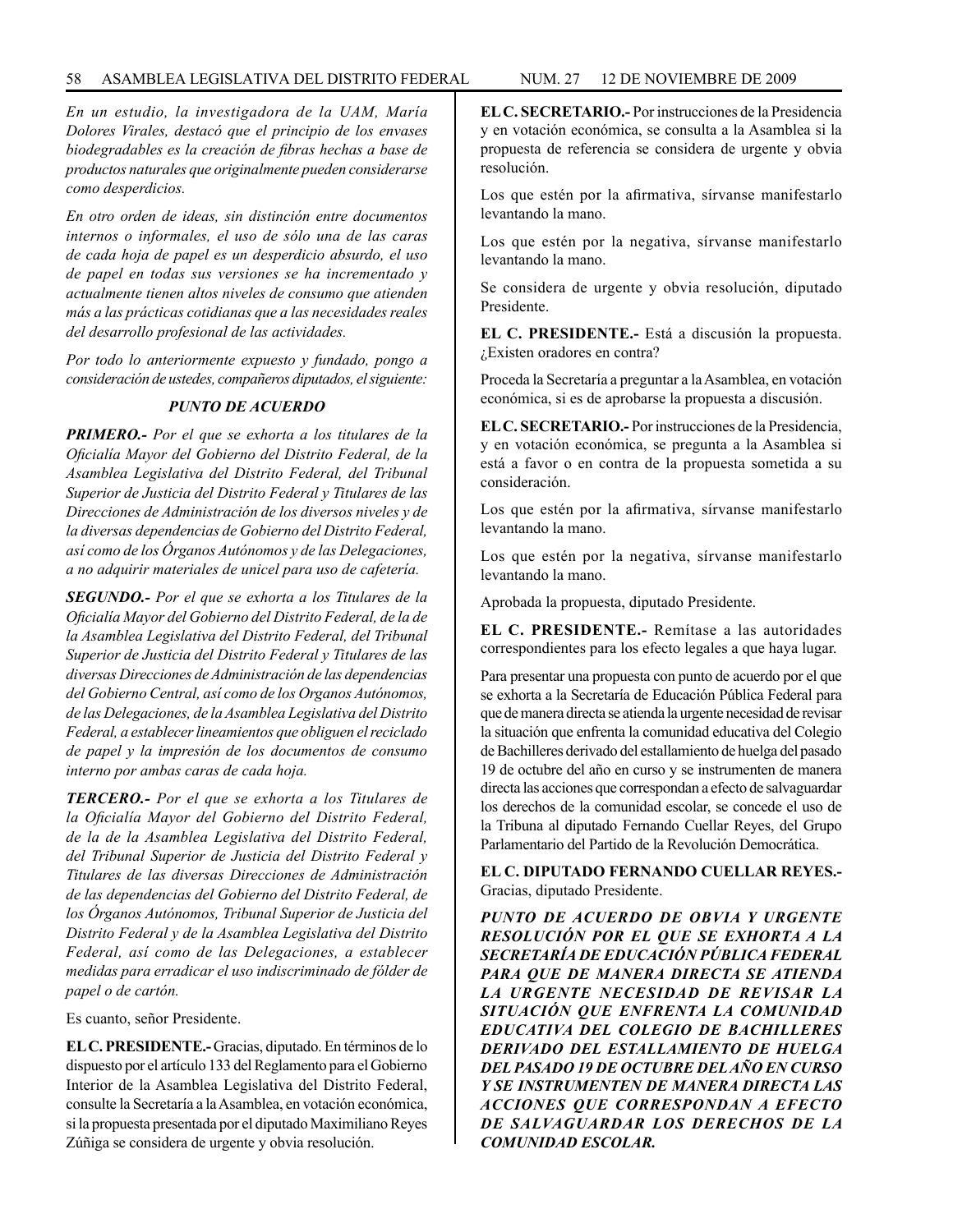# *PRESIDENTE DE LA MESA DIRECTIVA*

*DE LA ASAMBLEA LEGISLATIVA DEL DISTRITO FEDERAL, V LEGISLATURA.*

## *PRESENTE.*

*El que suscribe Diputado Fernando Cuellar Reyes de la Asamblea Legislativa del Distrito Federal, integrante del Grupo Parlamentario del Partido de la Revolución Democrática, con fundamento en lo dispuesto por el artículo 17 fracción VI y VII, artículo 18 fracción VII de la Ley Orgánica de la Asamblea Legislativa del Distrito Federal; y 133 del Reglamento para el Gobierno Interior de la Asamblea Legislativa del Distrito Federal, someto a consideración de esta honorable .asamblea legislativa la siguiente propuesta CON PUNTO DE ACUERDO DE OBVIA Y URGENTE RESOLUCIÓN POR EL QUE SE EXHORTA A LA SECRETARIA DE EDUCACIÓN PÚBLICA FEDERAL, PARA QUE DE MANERA DIRECTA SE ATIENDA LA URGENTE NECESIDAD DE REVISAR LA SITUACIÓN QUE ENFRENTA LA COMUNIDAD EDUCATIVA DEL COLEGIO DE BACHILLERES DERIVADO DEL ESTALLAMIENTO DE HUELGA DEL PASADO 19 DE OCTUBRE DEL AÑO EN CURSO Y SE INSTRUMENTEN DE MANERA DIRECTA LAS ACCIONES QUE CORRESPONDAN A EFECTO DE SALVAGUARDAR LOS DERECHOS DE LA COMUNIDAD ESCOLAR.*

## *ANTECEDENTE*

*1.- Que a la fecha han transcurrido veinticinco días de la colocación de las banderas rojinegras por parte de los trabajadores aglutinados en el Sindicato Independiente de Trabajadores del Colegio de Bachilleres en las instalaciones educativas del mismo, afectando a poco mas de 120 mil alumnos inscritos en el sistema escolarizado con el consecuente retraso en el desarrollo del plan de estudios vigente y en las actividades extracurriculares programadas para el semestre en curso.*

# *CONSIDERANDOS*

*PRIMERO.- Que en el Distrito Federal se encuentra inscrita mayoritariamente la población estudiantil de esta institución, misma que ejerce su derecho de acceso a una educación laica, pública y gratuita como lo señala el artículo tercero constitucional.*

*SEGUNDO.- Que la situación económica por la que transita el país hace de vital importancia la educación de las nuevas generaciones, particularmente de las inscritas en el Sistema de Educación Media Superior y en el caso específico del subsistema Descentralizado del Gobierno Federal, de los jóvenes inscritos en el Colegio de Bachilleres en el Distrito Federal.*

*TERCERO.- Que la asistencia de los jóvenes a la escuela amplía la posibilidad de calidad y proyecto de vida entre la población juvenil, además de que se convierte en un escudo contra las conductas nocivas y peligrosas a las que se enfrenta miles de jóvenes a esta edad.*

*CUARTO.- Que la suspensión de actividades escolares es un riesgo latente que enfrenta la comunidad escolar año con año, derivado de la revisión de las Condiciones Generales de Trabajo entre los trabajadores y la institución educativa.* 

*QUINTO.- Que la responsabilidad de autoridades educativas y trabajadores administrativos y académicos en la solución del problema antes expuesto no debe ir en detrimento del cumplimiento del ciclo escolar, del número de becas y la actualización del personal docente, por considerar algunos temas.*

*EN VIRTUD DE LO ANTERIORMENTE EXPUESTO Y FUNDADO, REITERO LA PROPUESTA CON PUNTO DE ACUERDO DE OBVIA Y URGENTE RESOLUCIÓN POR EL QUE SE EXHORTA A LA SECRETARÍA DE EDUCACIÓN PÚBLICA FEDERAL, PARA QUE DE MANERA DIRECTA SE ATIENDA LA URGENTE NECESIDAD DE REVISAR LA SITUACIÓN QUE ENFRENTA LA COMUNIDAD EDUCATIVA DEL COLEGIO DE BACHILLERES DERIVADO DEL ESTALLAMIENTO DE HUELGA DEL PASADO 19 DE OCTUBRE DEL AÑO EN CURSO Y SE INSTRUMENTEN DE MANERA DIRECTA LAS ACCIONES QUE CORRESPONDAN A EFECTO DE SALVAGUARDAR LOS DERECHOS DE LA COMUNIDAD ESCOLAR.* 

*Dado en el Recinto de la Asamblea Legislativa del Distrito Federal, el día 12 de Noviembre de 2009.*

Por su atención, muchas gracias.

Es cuanto, diputado Presidente.

**EL C. PRESIDENTE.-** Gracias, diputado. En términos de lo dispuesto por el artículo 133 del Reglamento para el Gobierno Interior de la Asamblea Legislativa del Distrito Federal, consulte la Secretaría a la Asamblea en votación económica si la propuesta presentada por el diputado Fernando Cuellar Reyes se considera de urgente y obvia resolución.

**EL C. SECRETARIO.-** Por instrucciones de la Presidencia y en votación económica, se consulta a la Asamblea si la propuesta de referencia es de urgente y obvia resolución.

Los que estén por la afirmativa, sírvanse manifestarlo levantando la mano.

Los que estén por la negativa, sírvanse manifestarlo levantando la mano.

Se considera de urgente y obvia resolución, diputado Presidente.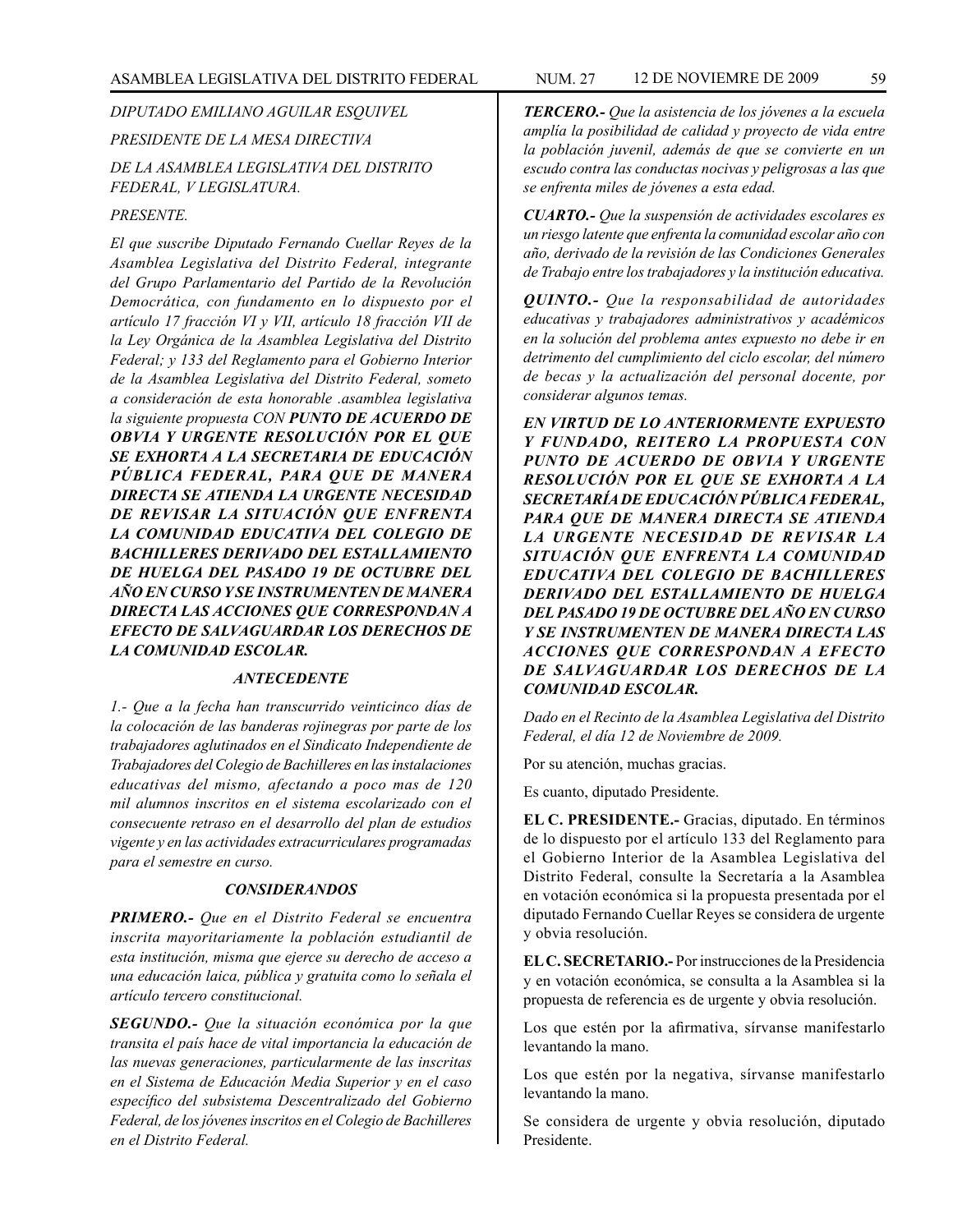**EL C. PRESIDENTE.-** Está a discusión la propuesta. ¿Existen oradores en contra?

Proceda la Secretaría a preguntar a la Asamblea en votación económica si es de aprobarse la propuesta a discusión.

**EL C. SECRETARIO.-** Por instrucciones de la Presidencia y en votación económica, se pregunta a la Asamblea si está a favor o en contra de la propuesta sometida a su consideración.

Los que estén por la afirmativa, sírvanse manifestarlo levantando la mano.

Los que estén por la negativa, sírvanse manifestarlo levantando la mano.

Aprobada la propuesta, diputado Presidente.

**EL C. PRESIDENTE.-** Remítase a las autoridades correspondientes para los efectos legales a que haya lugar.

Para presentar una propuesta con punto de acuerdo por el que se exhorta a la Comisión de Presupuesto y Cuenta Pública de la Asamblea Legislativa del Distrito Federal, a efecto de que el Presupuesto de Egresos del Distrito Federal para el año 2010 se dote de recursos suficientes en el presupuesto respecto del año inmediato anterior a los órganos políticos administrativos del Distrito Federal, para que se destinen a la seguridad pública de su demarcación correspondiente, se concede el uso de la Tribuna al diputado Rafael Miguel Medina Pederzini, del Grupo Parlamentario del Partido Acción Nacional.

**EL C. DIPUTADO RAFAEL MIGUEL MEDINA PEDERZINI.-** Muchas gracias. Con su venia, diputado Presidente.

*PROPOSICIÓN CON PUNTO DE ACUERDO POR EL QUE SE EXHORTA A LA COMISIÓN DE PRESUPUESTO Y CUENTA PÚBLICA DE LA ASAMBLEA LEGISLATIVA DEL DISTRITO FEDERAL A EFECTO DE QUE EN EL PRESUPUESTO DE EGRESOS DEL DISTRITO FEDERAL, PARA EL AÑO 2010 SE DOTE DE RECURSOS DE HASTA POR EL 10% (DIEZ POR CIENTO) DE AUMENTO EN EL PRESUPUESTO RESPECTO DEL AÑO INMEDIATO ANTERIOR A LOS ÓRGANOS POLÍTICO ADMINISTRATIVOS DEL DISTRITO FEDERAL, PARA QUE SE DESTINEN A LA SEGURIDAD PÚBLICA DE SU DEMARCACIÓN CORRESPONDIENTE.*

*DIP. EMILIANO AGUILAR ESQUIVEL.*

*PRESIDENTE DE LA MESA DIRECTIVA*

*DE LA ASAMBLEA LEGISLATIVA DEL*

*DISTRITO FEDERAL, V LEGISLATURA.*

*PRESENTE.*

*El suscrito, a nombre propio y de los integrantes del Grupo Parlamentario del Partido Acción Nacional, con fundamento en lo dispuesto por los artículos 17 fracción VI de la Ley*  *Orgánica y 132 del Reglamento para el Gobierno Interior, ambos de la Asamblea Legislativa del Distrito Federal, sometemos a la consideración del pleno de esta Honorable Asamblea Legislativa, la presente "PROPOSICIÓN CON PUNTO DE ACUERDO POR EL QUE SE EXHORTA A LA COMISIÓN DE PRESUPUESTO Y CUENTA PÚBLICA DE LA ASAMBLEA LEGISLATIVA DEL DISTRITO FEDERAL A EFECTO DE QUE EN EL PRESUPUESTO DE EGRESOS DEL DISTRITO FEDERAL, PARA EL AÑO 2010 SE DOTE DE RECURSOS DE HASTA POR EL 10% (DIEZ POR CIENTO) DE AUMENTO EN EL PRESUPUESTO RESPECTO DEL AÑO INMEDIATO ANTERIOR A LOS ÓRGANOS POLÍTICO ADMINISTRATIVOS DEL DISTRITO FEDERAL, PARA QUE SE DESTINEN A LA SEGURIDAD PÚBLICA DE SU DEMARCACIÓN CORRESPONDIENTE," al tenor de los siguientes:*

#### *ANTECEDENTES*

*I.- Latinoamérica presenta altos índices de criminalidad, aunque hay excepciones como Argentina, Costa Rica y Chile. La tasa de homicidios en América Latina representa más del doble del promedio mundial, lo que la hace la segunda región más violenta del planeta, sólo por debajo de los países africanos del sur del Sahara. La Organización Mundial de la Salud estima que en la región americana se cometen 19 homicidios por cada 100,000 habitantes.*

*II.- México es un país que se encuentra situado en un punto estratégico del continente americano, cuenta con una población superior a los 100 millones de habitantes, en donde la capital, en los últimos años ha sido presa de violencia e innumerables delitos de diversa índole, impactando directamente en la calidad de vida de los que en ella habitan.*

*III.- La Constitución Política de los Estados Unidos Mexicanos, en su Artículo 21, define a la seguridad pública como una función a cargo de la Federación, el Distrito Federal, los Estados y los Municipios, en sus respectivos ámbitos de competencia, con el fin de proveer las acciones necesarias para dar seguridad al ciudadano y a su familia, así como garantizar el orden y la paz públicos. En tanto, que la ley reglamentaria de este precepto constitucional señala que "las autoridades competentes alcanzarán los fines de la seguridad pública mediante la prevención, persecución y sanción de las infracciones y delitos, así como la reinserción social del delincuente y del menor infractor".*

*IV.- La inseguridad pública es una de las mayores preocupaciones de la ciudadanía, ésta se ha caracterizado por el incremento de una delincuencia cada vez más violenta y organizada que crea un clima de incertidumbre y de desconfianza entre la población, y da lugar a un proceso de descomposición de las instituciones públicas y de la convivencia social.*

*V- El índice delictivo en la capital se incrementó 13 % en el último año, según informó el procurador Miguel Ángel Mancera a esta Asamblea Legislativa como parte de la glosa*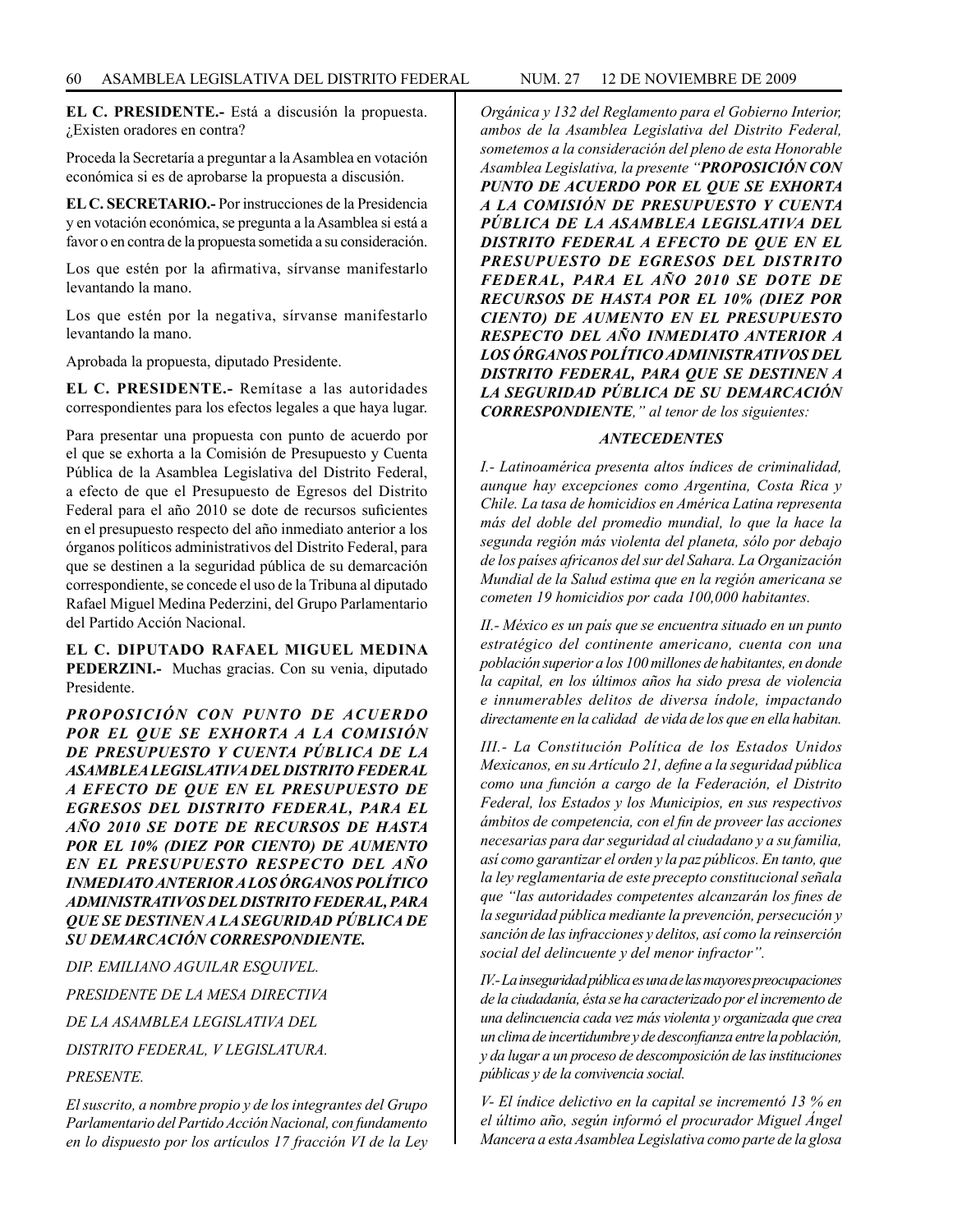*del tercer Informe de gobierno, ya que los datos, basados en las denuncias ante el Ministerio Público, indican que de diciembre de 2008 a julio pasado se presentaron 104 mil 66 ilícitos, mientras que de diciembre de 2007 a julio de 2008 la cifra fue de 93 mil 470.*

*VI.- Quienes conocen con precisión los problemas de inseguridad que sufre la ciudadanía son precisamente las delegaciones políticas, ya que éstas son las que reciben las querellas, quejas y denuncias de la ciudadanía en relación a la inseguridad que viven, por lo que quienes de manera efectiva pueden auxiliar de forma pronta y expedita a las personas, con relación a los problemas de esta índole, son precisamente los órganos político-administrativos, por lo que en suma es necesario que a estos, les sea asignado mayor presupuesto para el combate de la inseguridad que priva en todas y cada una de las delegaciones.*

#### *CONSIDERANDOS*

*PRIMERO.- Que de conformidad con la Ley Orgánica de la Asamblea Legislativa del Distrito Federal, es deber de los Diputados presentar proposiciones y denuncias, así como representar los intereses de los ciudadanos y promover y gestionar la solución de los problemas y necesidades colectivas ante las autoridades competentes.*

*SEGUNDO.- Que la competencia de las Comisiones Ordinarias es la que deriva de su denominación, en correspondencia a las respectivas materias legislativas de la Asamblea Legislativa del Distrito Federal, por lo que de conformidad con lo establecido en los artículos 42 fracción II, del Estatuto de Gobierno, 10 fracción III, y 62 de la Ley Orgánica de la Asamblea Legislativa ambos ordenamientos del Distrito Federal, es competente la Comisión de Presupuesto y Cuenta Pública de este órgano legislativo para conocer de la presente proposición y desahogarla en sus términos.*

*TERCERO.- Que las delegaciones con el fin de cumplir con el ejercicio de las actividades a su cargo, considerando criterios de población, marginación, infraestructura y equipamiento urbano deberán contar asignaciones presupuestales en la iniciativa de Decreto de Presupuesto de Egresos de conformidad con el artículo 112 del Estatuto de Gobierno del Distrito Federal.*

*CUARTO.- Que de conformidad con el artículo 117 del Estatuto de Gobierno del Distrito Federal, las delegaciones tienen competencia, dentro de sus respectivas jurisdicciones, en las materias de gobierno, administración, asuntos jurídicos, obras, servicios, actividades sociales, protección civil, seguridad pública, promoción económica, cultural y deportiva, y las demás que señalen las leyes.* 

*QUINTO.- Que la materia de Seguridad Pública es tomada en cuenta para el desarrollo y bienestar social en la Ciudad de México, de conformidad en lo establecido en el artículo 118 de Estatuto de Gobierno del Distrito Federal.*

*SEXTO.- Que es deber de los titulares de los órganos político-administrativos ejecutar las Políticas Generales de Seguridad Pública que al efecto establezca el Jefe de Gobierno, así como coadyuvar con la dependencia de la Administración Pública del Distrito Federal que resulte competente, en las tareas de seguridad pública y protección civil en la Delegación, de conformidad con lo establecido por el artículo 39 fracciones XVI, LXXXII, de la Ley de la Administración Pública del Distrito Federal.*

*SÉPTIMO.- Que vista la gran inseguridad que se vive en todas las delegaciones de la Ciudad de México le es necesario mejorar la seguridad y restablecer la tranquilidad que demanda la sociedad abatiendo la incidencia delictiva.* 

*OCTAVO.- Que salvaguardar la seguridad pública es la responsabilidad primaria y esencial del Estado. Proteger y garantizar la libertad, la integridad física y el patrimonio de la población son las bases para un desarrollo sólido en lo económico, político y social para tener certidumbre, confianza, orden y estabilidad.* 

*NOVENO.- Que debe existir una adecuada programación, seguimiento puntual de proyectos y apego a la normatividad, para poder utilizar los recursos de manera eficiente y con ello obtener los mejores resultados para el bienestar de la población.*

*DÉCIMO.- Que cada demarcación territorial del Distrito Federal tiene necesidades y exigencias diferentes al resto en cuanto a la Seguridad Pública, razón por la cual es necesario que cada una de ellas ejerza el presupuesto que se le otorgue en esta materia de manera adecuada e independiente combatiendo de manera directa la mayor problemática que en ella este proliferando.*

*DÉCIMO PRIMERO.- Que visto el alto grado de criminalidad que existe en la Ciudad de México, es notorio que no se han realizado las acciones necesarias para combatirlas y resulta inminente que las demarcaciones territoriales de la capital, cuenten con un aumento de presupuesto de un 10% respecto del año inmediato anterior a efecto de destinarlo a la materia de la Seguridad Pública, y así poder brindar seguridad a sus habitantes, y garantizar el orden y la paz públicos todo ello de forma sectorizada.*

*Con base en los antecedentes y considerandos antes descritos, y con fundamento en lo dispuesto en el artículo 17 fracción VI de la Ley Orgánica Y 132 del Reglamento para el Gobierno Interior ambos ordenamientos de la Asamblea Legislativa del Distrito Federal, el que suscribe propongo a nombre propio y del Grupo Parlamentario del Partido Acción Nacional a esta Asamblea Legislativa la siguiente:*

# *PROPOSICIÓN CON PUNTO DE ACUERDO*

*Con la siguiente resolución.-*

*ÚNICO.- SE EXHORTA RESPETUOSAMENTE A LA COMISIÓN DE PRESUPUESTO Y CUENTA PÚBLICA DE LA ASAMBLEA LEGISLATIVA DEL DISTRITO FEDERAL*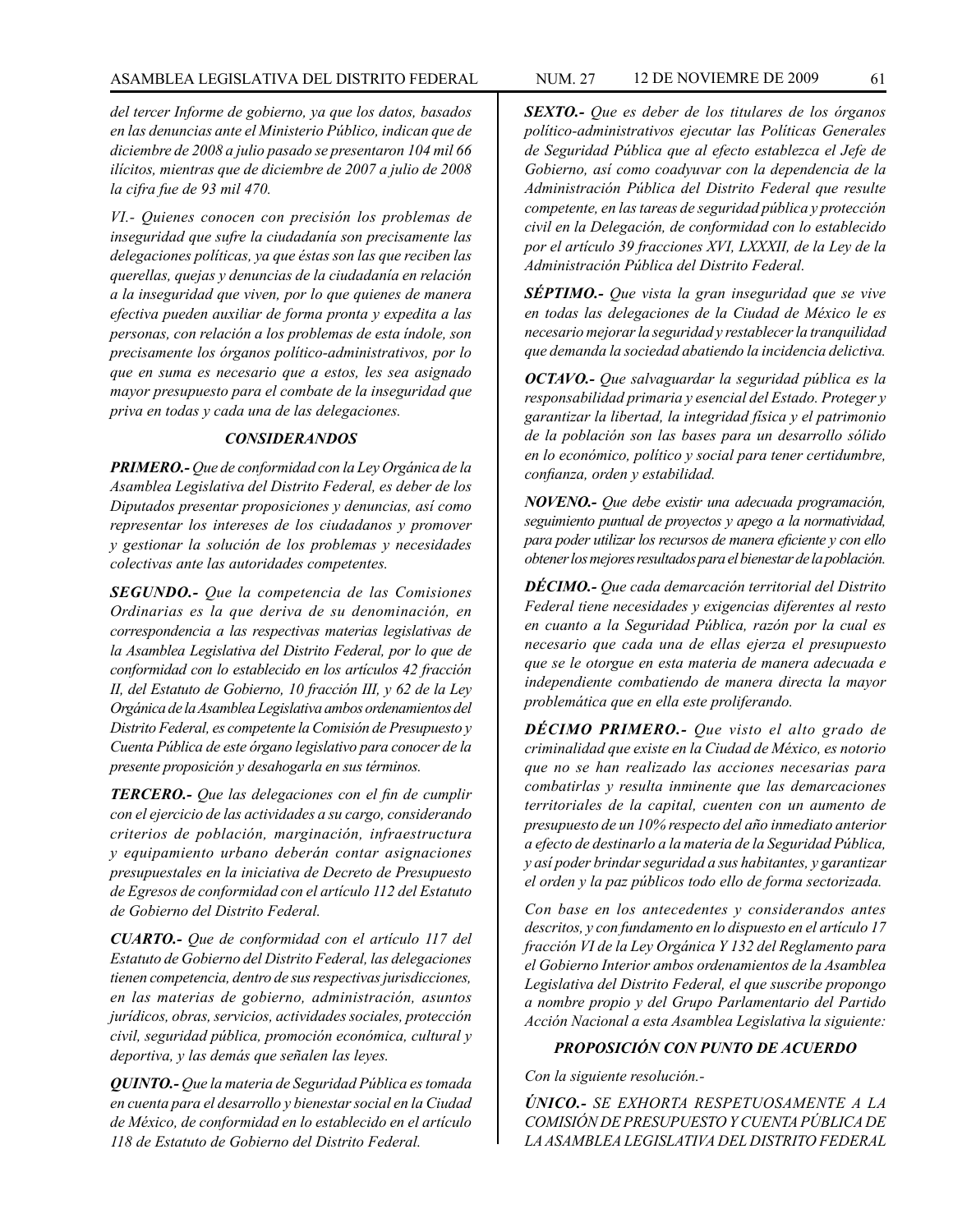#### 62 ASAMBLEA LEGISLATIVA DEL DISTRITO FEDERAL NUM. 27 12 de NOVIEMBRE de 2009

*A EFECTO DE QUE EN EL PRESUPUESTO DE EGRESOS DEL DISTRITO FEDERAL, PARA EL AÑO 2010 SE DOTE DE RECURSOS DE HASTA POR EL 10% (DIEZ POR CIENTO) DE AUMENTO EN EL PRESUPUESTO RESPECTO DEL AÑO INMEDIATO ANTERIOR A LOS ÓRGANOS POLÍTICO ADMINISTRATIVOS DEL DISTRITO FEDERAL, PARA QUE SE DESTINEN A LA SEGURIDAD PÚBLICA DE SU DEMARCACIÓN CORRESPONDIENTE.* 

*Dado en el Recinto Legislativo de Donceles de la Asamblea Legislativa del Distrito Federal a los 12 días del mes de noviembre del año 2009.*

*Firman Dip. Rafael Miguel Medina Pederzini y Dip. Fernando Rodríguez Doval*

Es cuanto, diputado Presidente.

**EL C. PRESIDENTE.-** Gracias, diputado. Con fundamento en lo dispuesto por los artículos 36 fracciones V y VII de la Ley Orgánica de la Asamblea Legislativa del Distrito Federal, 28, 29 y 132 del Reglamento para su Gobierno Interior, se turna para su análisis a la Comisión de Presupuesto y Cuenta Pública.

Para presentar una propuesta con punto de acuerdo por el que se solicita a la Secretaría de Desarrollo Urbano y Vivienda del Distrito Federal y a la Delegación Tlalpan presentar ante este órgano legislativo la información respectiva sobre las especificaciones técnicas, así como copia de los permisos y dictámenes que han sido entregados para el establecimiento de gasolineras en dicha Delegación, se concede el uso de la Tribuna al diputado Rafael Calderón Jiménez, del Grupo Parlamentario del Partido Acción Nacional.

# **EL C. DIPUTADO RAFAEL CALDERÓN JIMÉNEZ.-** Con su venia, diputado Presidente.

*PROPOSICIÓN CON PUNTO DE ACUERDO POR EL QUE SE SOLICITA A LA SECRETARÍA DE DESARROLLO URBANO Y VIVIENDA DEL DISTRITO FEDERAL Y A LA DELEGACIÓN TLALPAN PRESENTAR ANTE ESTE ÓRGANO LEGISLATIVO LA INFORMACIÓN RESPECTIVA SOBRE LAS ESPECIFICACIONES TÉCNICAS, ASÍ COMO LA COPIA DE LOS PERMISOS Y DICTÁMENES QUE HAN SIDO ENTREGADOS PARA EL ESTABLECIMIENTO DE GASOLINERAS EN ESTA DELEGACIÓN.*

*DIP. EMILIANO AGUILAR ESQUIVEL,*

*PRESIDENTE DE LA MESA DIRECTIVA*

*DE LA ASAMBLEA LEGISLATIVA DEL DISTRITO FEDERAL V LEGISLATURA*

## *PRESENTE*

*El suscrito, Diputado RAFAEL CALDERÓN JIMÉNEZ, integrante del grupo parlamentario del Partido Acción Nacional en la Asamblea Legislativa del Distrito Federal, V* *Legislatura, en ejercicio de las facultades conferidas por los artículos 10 fracción XI, 17 fracción VI de la Ley Orgánica y 93 y 133 del Reglamento para el Gobierno Interior, ambos de la Asamblea Legislativa del Distrito Federal, presento ante este H. ÓRGANO LEGISLATIVO, con carácter de urgente y obvia resolución, PROPOSICIÓN CON PUNTO DE ACUERDO POR EL QUE SE SOLICITA A LA SECRETARÍA DE DESARROLLO URBANO Y VIVIENDA DEL DISTRITO FEDERAL Y A LA DELEGACIÓN TLALPAN PRESENTAR ANTE ESTE ÓRGANO LEGISLATIVO LA INFORMACIÓN RESPECTIVA SOBRE LAS ESPECIFICACIONES TÉCNICAS, ASÍ COMO LA COPIA DE LOS PERMISOS Y DICTÁMENES QUE HAN SIDO ENTREGADOS PARA EL ESTABLECIMIENTO DE GASOLINERAS EN ESTA DELEGACIÓN, al tenor de los siguientes:*

## *ANTECEDENTES*

*Una estación de servicio es un establecimiento destinado para la venta al menudeo de gasolinas y diesel al público en general, suministrándoles directamente en depósitos confinados a los tanques de vehículos automotores, así como de aceites y grasas lubricantes al menudeo.* 

*Por lo anterior requiere que opere dentro de las máximas condiciones de seguridad y funcionalidad, preservando a la vez la integridad del medio ambiente, por lo que su observancia es de carácter obligatorio.*

*Las Especificaciones Técnicas para Proyecto y Construcción de Estaciones de Autoconsumo describen los aspectos esenciales para que operen dentro de los estándares de seguridad y funcionalidad, preservando la integridad del medio ambiente.* 

*Sin embargo, a pesar de que existen normas y especificaciones concretas para la creación de dichos proyectos, éstas en muchas ocasiones son violadas por los particulares y por los responsables del adecuado funcionamiento de las gasolineras.* 

*Tal es el caso de las últimas quejas que se han expuesto por parte de vecinos de la Delegación de Tlalpan, como se muestra a continuación:*

*"Vecinos de la Delegación Tlalpan clausuraron simbólicamente la construcción de una gasolinera en la avenida Insurgentes Sur, Número 4097, perteneciente al empresario José Talavera Ugalde propietario del colindante Restaurant Enrique's, y anunciaron que en los próximos días bloquearán esa vialidad, así como Periférico y la Calzada de Tlalpan , si el gobierno de Marcelo Ebrard no ordena la suspensión de la obra, que "atenta contra el medio ambiente y pone en peligro nuestra seguridad y nuestra salud", declaró José Luis Suárez, habitante del conjunto Tlalpan 2, junto al cual se levanta la sesión de servicio.9*

<sup>9</sup> *(http://www.jornada.unam.mx/2009/11/01 indexphp?section= capital&article=03n3cap)*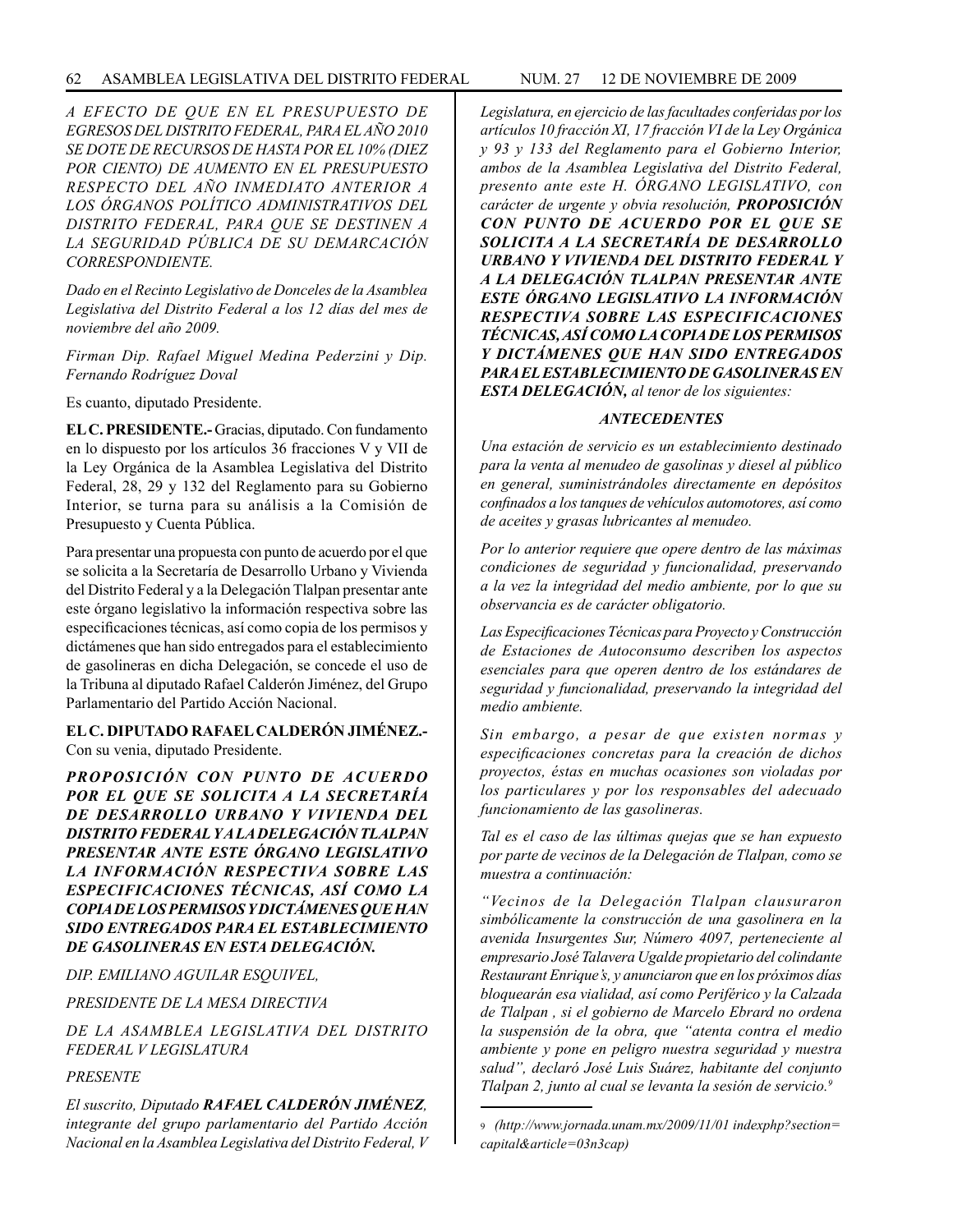*Los vecinos aseguraron, "estamos dispuestos a llegar a las últimas consecuencias para detener este atropello, y si el gobierno del PRD no nos toma en cuenta buscaremos el apoyo de otros partidos" …10*

*Con la finalidad de verificar que no se están violando las normas y especificaciones al respecto como se establece en:*

## *CONSIDERANDOS*

*Primero: Que de acuerdo al Reglamento de Construcción Federativa del Departamento del Distrito Federal en su Artículo 27.- La Administración habrá de constar los permisos, licencias de construcción especial, autorizaciones, constancias de alineamiento, número oficial y certificados que expida, las restricciones para la construcción o para el uso de suelo de los bienes inmuebles, ya sea de forma general en los conjuntos que indica la ley y en los lugares o en predios específicos que establecen los programas generales delegacionales y/o parciales que correspondan. Los propietarios o poseedores de los inmuebles tanto públicos como privados deben respetar las restricciones establecidas.*

*Segundo: De acuerdo a lo establecido en la Ley Orgánica de la administración pública del Distrito Federal en su Título Segundo, Capítulo II, Artículo 24 fracción X, la cual nos dice que dentro de las competencias de la Secretaría de Desarrollo Urbano se encuentra la de proponer y vigilar el cumplimiento de las normas y criterios que regulan la tramitación de permisos, autorizaciones y licencias previstas en la Ley de Desarrollo Urbano del Distrito Federal, así como aquellos relativos al uso del suelo.*

*Tercero: De acuerdo a lo establecido en la Ley Orgánica de la Administración Pública del Distrito Federal en su Título Segundo, Capítulo II, Artículo 24, fracción XIX, es competencia de la Secretaría de Desarrollo Urbano revisar y determinar los estudios de impacto urbano y tomando como base los dictámenes de impacto ambiental que emita la Secretaría del Medio Ambiente, expedir y revocar en su caso, las licencias de uso de suelo, cuando se trate de obras de impacto urbano y ambiental.*

*Por lo anterior, compañeros diputados, solicito su apoyo para aprobar como de urgente y obvia resolución el siguiente:* 

# *PUNTO DE ACUERDO*

*ÚNICO.- Se solicita a la Secretaría de Desarrollo Urbano y Vivienda del Distrito Federal y a la Delegación de Tlalpan, presentar ante este Organo Legislativo la información respectiva sobre las especificaciones técnicas, así como copia de los permisos y dictámenes que han sido entregados para el establecimiento de gasolineras en esta Delegación.*

*Firman el presente punto de acuerdo por el grupo parlamentario del Partido Acción Nacional: Dip. Mariana Gómez del Campo Gurza, Dip. Rafael Calderón Jiménez,* 

*Dip. Fernando Rodríguez Doval, Dip. José Giovanni Gutiérrez Aguilar, Dip. Lía Limón García, Dip. Carlo Fabian Pizano Salinas, Dip. Federico Manzo Sarquis, Dip. José Manuel Rendón Oberhauser, Dip. Jorge Palacios Arroyo, Dip. Rafael Miguel Medina Pederzini, Dip. Carlos Alberto Flores Gutiérrez, Dip. Guillermo Huerta Ling, Dip. Sergio Israel Eguren Cornejo y Dip. Mauricio Tabe Echartea.*

Es cuanto, diputado Presidente.

**EL C. PRESIDENTE.-** Gracias diputado. En términos de lo dispuesto por el Artículo 133 del Reglamento para el Gobierno Interior de la Asamblea Legislativa del Distrito Federal, consulte la Secretaría a la Asamblea en votación económica si la propuesta presentada por el diputado Rafael Calderón Jiménez, se considera de urgente y obvia resolución.

**EL C. SECRETARIO.-** Por instrucciones de la Presidencia y en votación económica se consulta a la Asamblea si la propuesta de referencia se considera de urgente y obvia resolución.

Los que estén por la afirmativa, sírvanse manifestarlo levantando la mano.

Los que estén por la negativa, sírvanse manifestarlo levantando la mano.

Se considera de urgente y obvia resolución, diputado Presidente.

**EL C. PRESIDENTE.-** Está a discusión la propuesta. ¿Existen oradores en contra?

Proceda la Secretaría a preguntar a la Asamblea en votación económica si es de aprobarse la propuesta a discusión.

**EL C. SECRETARIO.-** Por instrucciones de la Presidencia y en votación económica se pregunta a la Asamblea si está a favor o en contra de la propuesta sometida a su consideración.

Los que estén por la afirmativa, sírvanse manifestarlo levantando la mano.

Los que estén por la negativa, sírvanse manifestarlo levantando la mano.

Aprobada la propuesta, diputado Presidente.

**EL C. PRESIDENTE.-** Remítase a las autoridades correspondientes para los efectos legales a que haya lugar.

Para presentar una propuesta con punto de acuerdo por el que se solicita a la Secretaría de Finanzas y a las 16 Delegaciones del Distrito Federal que verifiquen respecto al rubro de autogenerados, en los mercados públicos se estén entregando los ticket o comprobantes correspondientes a los usuarios, para así poder comprobar que la totalidad de lo ingresado a lo mismo, se esté reportando ante la Tesorería y por consiguiente se esté recaudando en las arcas del Distrito Federal, se concede el uso de la Tribuna al diputado Rafael Calderón Jiménez, del Grupo Parlamentario del Partido de Acción Nacional.

<sup>10</sup> *LA JORNADA Jaime Avilés 31/10/09*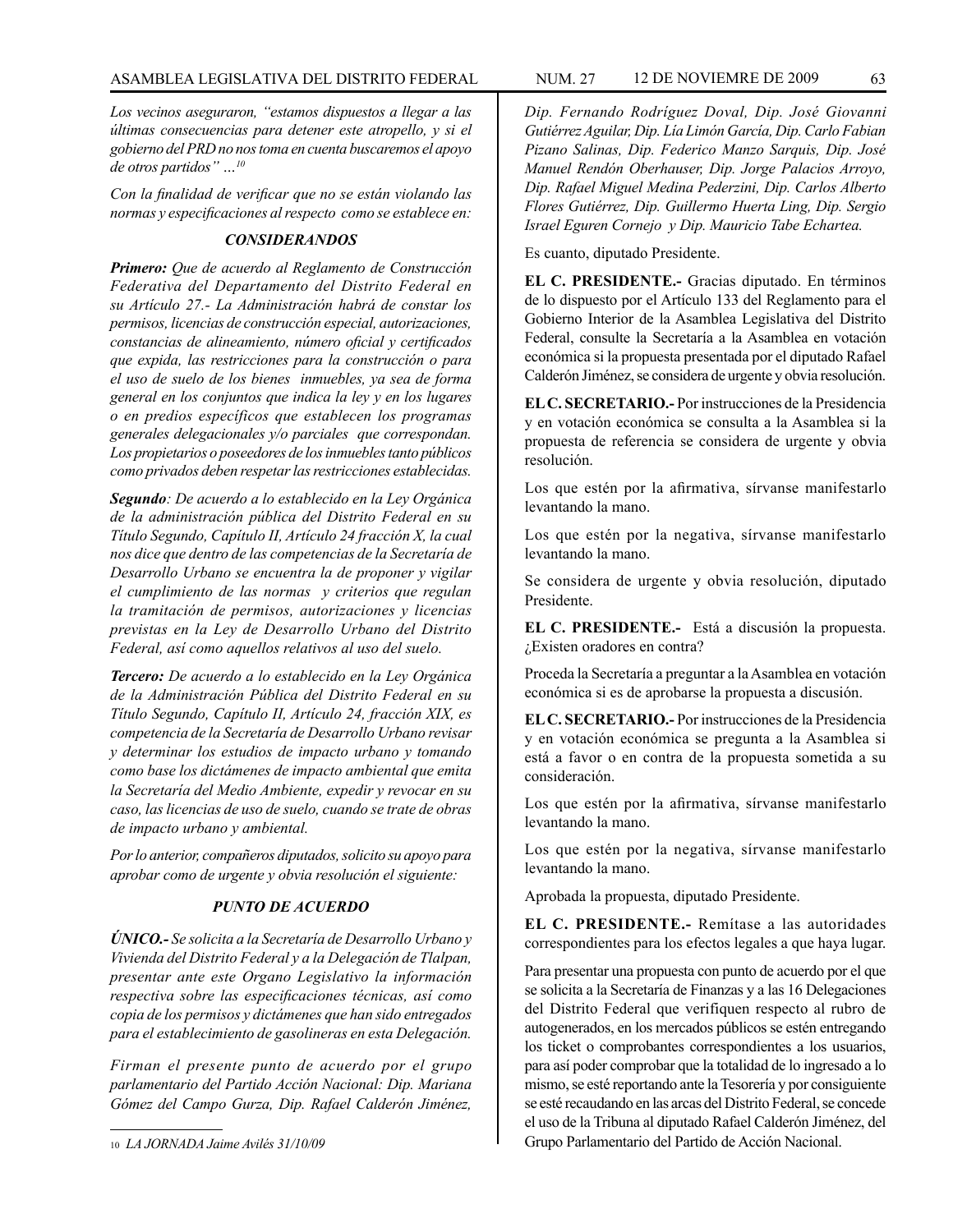## **EL C. DIPUTADO RAFAEL CALDERÓN JIMÉNEZ.-** Con su venia, diputado Presidente.

*PROPOSICIÓN CON PUNTO DE ACUERDO POR EL QUE SE SOLICITA A LA SECRETARIA DE FINANZAS Y A LAS 16 DELEGACIONES DEL DISTRITO FEDERAL QUE VERIFIQUEN RESPECTO AL RUBRO DE AUTOGENERADOS EN LOS MERCADOS PÚBLICOS, SE ESTÉN ENTREGANDO LOS TICKETS Ó COMPROBANTES CORRESPONDIENTES A LOS USUARIOS, PARA ASÍ PODER CORROBORAR QUE LA TOTALIDAD DE LO INGRESADO A LOS MISMOS SE ESTE REPORTANDO ANTE LA TESORERÍA Y POR CONSIGUIENTE SE ESTE RECAUDANDO EN LAS ARCAS DEL DISTRITO FEDERAL*

*DIP. EMILIANO AGUILAR ESQUIVEL,*

*PRESIDENTE DE LA MESA DIRECTIVA*

*DE LA ASAMBLEA LEGISLATIVA DEL DISTRITO FEDERAL, V LEGISLATURA,*

#### *PRESENTE.*

*El suscrito, Diputado RAFAEL CALDERÓN JIMÉNEZ, integrante del Grupo Parlamentario del Partido Acción Nacional a la Asamblea Legislativa del Distrito Federal, V Legislatura en ejercicio de las facultades conferidas por los artículos 10 fracción XI, 17 fracción VI de la Ley Orgánica; y 93 y 133 del Reglamento para el Gobierno Interior, ambos de la Asamblea Legislativa del Distrito Federal, presento ante este H. ÓRGANO LEGISLATIVO, con carácter de urgente y obvia resolución, PROPOSICIÓN CON PUNTO DE ACUERDO POR EL QUE SE SOLICITA A LA SECRETARIA DE FINANZAS Y A LAS 16 DELEGACIONES DEL DISTRITO FEDERAL QUE VERIFIQUEN RESPECTO AL RUBRO DE AUTOGENERADOS EN LOS MERCADOS PÚBLICOS, SE ESTÉN ENTREGANDO LOS TICKETS Ó COMPROBANTES CORRESPONDIENTES A LOS USUARIOS, PARA ASÍ PODER CORROBORAR QUE LA TOTALIDAD DE LO INGRESADO A LOS MISMOS SE ESTE REPORTANDO ANTE LA TESORERÍA Y POR CONSIGUIENTE SE ESTE RECAUDANDO EN LAS ARCAS DEL DISTRITO FEDERAL, al tenor de los siguientes:*

#### *ANTECEDENTES*

*El concepto de los mercados existe desde la época prehispánica, pero fue hasta hace 50 años, en 1957, durante la administración de Ernesto Uruchúrtu, cuando el Departamento del Distrito Federal (DDF) arrancó una política de gobierno para formalizar a los comerciantes y dar paso a la aparición de los mercados de hoy en día.*

*Desde entonces fueron pieza clave para el suministro alimenticio de las familias capitalinas, además de que se convirtieron en una tradición en la Ciudad y el país. Sin embargo, en los últimos 30 años sólo se ha construido un complejo y, a decir de los líderes de la Federación Nacional de Comerciantes Similares y Conexos de la República Mexicana, el deterioro de éstos lleva más de 15 años.*

*En el año 2000, se manifestaba que los mercados públicos estaban a punto de sucumbir ante el deterioro físico y el abandono. Sin embargo, en su interior se descubrió un servicio que por ser de vital necesidad resultó un generador de ingresos millonarios: los sanitarios públicos.11*

*Esto es debido a que, por lo menos se generaban 77 mil pesos diarios por este concepto y más de la mitad se fuga. Tan solo en los mercados de mayor afluencia, como el de la Merced, las ganancias cada día son de entre los 6 mil y 10 mil pesos diarios.*

*En el Distrito Federal había 312 mercados públicos, y debido a que en un centro de abasto puede haber hasta cuatro baños, funcionaban un total de 332 sanitarios, cuyo servicio costaba a cada usuario y aún a los propios locatarios, uno o 1.50 pesos.*

*Por supuesto este costo hoy en día se ha incrementado ya que actualmente existen 317 mercados públicos y por ende cuentan con más sanitarios y la cuota que se cobra a decir de los usuarios fluctúa entre 2.00 y 3.00 pesos. Por lo que se considera que se genera aproximadamente el doble de lo antes recaudado, cuestión que preocupa porque eso no es reportado totalmente ante Tesorería.* 

*En este sentido, el Reglamento de Mercados, vigente desde 1951, establece que el servicio de sanitarios debe estar a cargo de la Tesorería del Distrito Federal, pero éste podrá delegar su competencia a favor de particulares, cuando el Gobierno Capitalino les otorgue concesión, en cuyo caso deberán otorgar fianza suficiente a favor del mismo Gobierno, que garantice la debida prestación del servicio.*

*Pese a ello, de los 332 baños que existían en los mercados, el 40 por ciento reportaba sus ganancias a la Tesorería, pero sólo una parte, pues el resto de los recursos se ocupaban, en el mejor de los casos, para el mantenimiento. En ese momento el Gobierno Capitalino, reportaba que 133 sanitarios aportan dinero a la Tesorería y 199 se abstenían de hacerlo.*

*Para enero de 2008, las condiciones de los edificios siguen siendo precarias, debido a la falta de mantenimiento, responsabilidad del Gobierno de la demarcación. La mayoría tienen 50 años o más, están pintados y limpios en algunos casos, pero los estragos del tiempo ya se notan y las mejoras no se han hecho por falta de presupuesto. Es común el comentario de que las partidas no llegan completas porque el dinero se desvía, así que sólo se realizan los trabajos más baratos<sup>12</sup>. Y en muchas ocasiones se ha considerado que las entradas del cobro de los baños deberían ser para mejoras de los mercados.* 

*Pero, el dinero por el cobro de servicios de los mercados públicos no se queda allí, puesto los seis a siete mil pesos a la semana que se generan, se van a la caja chica de "autogenerador" que tiene la delegación.*

<sup>11</sup>*http://www2.eluniversal.com.mx/pls/impreso/noticia.html?id\_ nota=11593&tabla=ciudad*

<sup>12</sup> *http://anteriores.libreenelsur.com.mx/56/impreso55.pdf*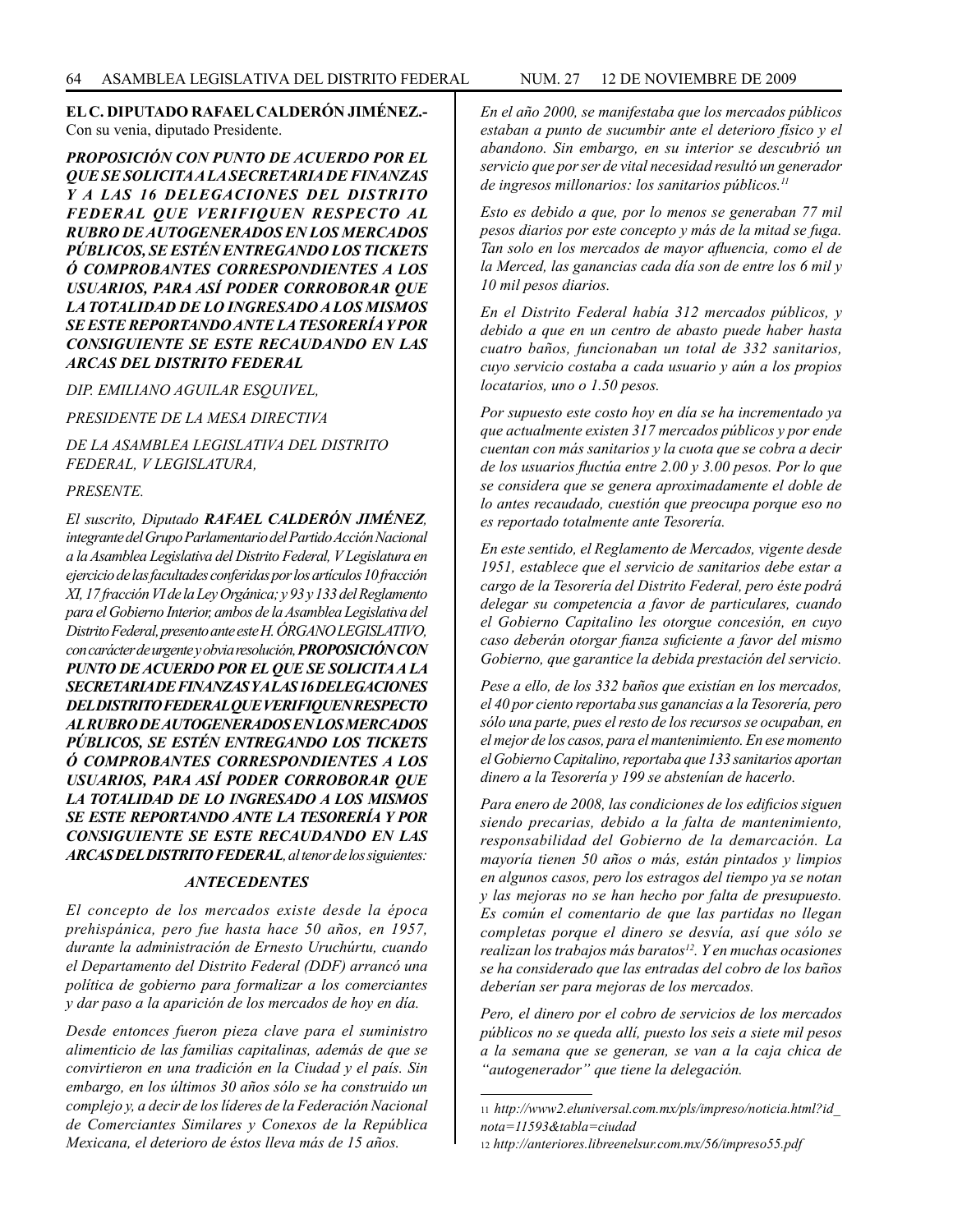## ASAMBLEA LEGISLATIVA DEL DISTRITO FEDERAL NUM. 27 12 de NOVIEMRE de 2009 65

Por otro lado, recientemente se ha hecho mención<sup>13</sup> de que *los mercados públicos, debido a una supuesta autonomía y autorregulación en la toma de decisiones, no rinden cuentas sobre los apoyos que les otorga el Gobierno del Distrito Federal; por lo que existe dificultad para transparentar y fiscalizar a los mercados que reciben recursos del erario público, exentan el pago de luz y agua, cobran derechos que no son reportados a la Tesorería y son apoyados a través de recursos públicos.*

*Por lo anterior, es de vital importancia que se entreguen los comprobantes correspondientes a fin de verificar que dichos ingresos de AUTOGENERADOS, se notifiquen y se entreguen totalmente a la Tesorería.*

## *CONSIDERANDOS*

*Primero: Darle cumplimiento a lo establecido en el Artículo 5 Fracción VII, del Reglamento de Mercados para el Distrito Federal, donde se establece que dentro de las* 

*atribuciones del Departamento de Mercados de la Tesorería del Distrito Federal se administrará el funcionamiento de los mercados públicos del Departamento del Distrito Federal.*

*Segundo: Cerciorarse que lo recabado por el rubro de autogenerados se esta utilizando en su totalidad en el mantenimiento del mercado público.* 

*Tercero: Al establecer una correcta operación en el rubro de autogenerados nos cercioraremos de que haya transparencia en los ingresos que se reporten ante la Tesorería respecto de este rubro.*

*Por lo anterior compañeros diputados solicito su apoyo para aprobar como de urgente y obvia resolución el siguiente:*

## *PUNTO DE ACUERDO*

*ÚNICO. SE SOLICITA A LA SECRETARIA DE FINANZAS Y A LAS 16 DELEGACIONES DEL DISTRITO FEDERAL QUE VERIFIQUEN RESPECTO AL RUBRO DE AUTOGENERADOS EN LOS MERCADOS PÚBLICOS, SE ESTÉN ENTREGANDO LOS TICKETS Ó COMPROBANTES CORRESPONDIENTES A LOS USUARIOS, PARA ASÍ PODER CORROBORAR QUE LA TOTALIDAD DE LO INGRESADO A LOS MISMOS SE ESTE REPORTANDO ANTE LA TESORERÍA Y POR CONSIGUIENTE SE ESTE RECAUDANDO EN LAS ARCAS DEL DISTRITO FEDERAL*

## *México D. F., a 12 de Noviembre de 2009*

*Firman en apoyo al presente Punto de acuerdo: Dip. Mariana Gómez del Campo Gurza, Dip. Rafael Calderón Jiménez, Dip. Fernando Rodríguez Doval, Dip. José Giovanni Gutiérrez Aguilar, Dip. Lia Limón García, Dip. Carlo Fabián Pizano Salinas, Dip. Federico Manzo Sarquís, Dip. José Manuel Rendón Oberhauser, Dip. Jorge Palacios Arroyo, Dip. Rafael Miguel Medina Pederzini, Dip. Carlos Alberto Flores Gutiérrez, Dip. Guillermo Octavio Huerta*  *Ling, Dip. Sergio Israel Eguren Cornejo y Dip. Mauricio Tabe Echartea.*

Es cuanto, diputado Presidente.

**EL C. PRESIDENTE.-** Gracias, diputado. En términos de lo dispuesto por el artículo 133 del Reglamento para el Gobierno Interior de la Asamblea Legislativa del Distrito Federal, consulte la Secretaría en votación económica, si la propuesta presentada por el diputado Rafael Calderón Jiménez, se considera de urgente y obvia resolución.

**EL C. SECRETARIO.-** Por instrucciones de la Presidencia y en votación económica, se consulta a la Asamblea si la propuesta de referencia se considera de urgente y obvia resolución.

Los que estén por la afirmativa, sírvanse manifestarlo levantando la mano.

Los que estén por la negativa, sírvanse manifestarlo levantando la mano.

Está empatada la votación, diputado Presidente.

**EL C. PRESIDENTE.-** En términos del Reglamento, vuélvase a repetir la votación, señor Secretario diputado.

**EL C. SECRETARIO.-** Por instrucciones de la Presidencia y en votación económica, se consulta a la Asamblea si la propuesta de referencia se considera de urgente y obvia resolución.

Los que estén por la afirmativa, sírvanse manifestarlo levantando la mano.

## **EL C. DIPUTADO CARLOS ALBERTO FLORES GUTIÉRREZ (Desde su curul).-** Presidente.

**EL C. PRESIDENTE.-** Permítame, Secretario, nos están solicitando la votación nominal.

Abrase el Sistema de Votación Electrónica, hasta por 3 minutos.

**EL C. SECRETARIO.-** Abrase el Sistema de Votación Electrónico.

De conformidad con lo establecido en el artículo 131 del Reglamento para el Gobierno Interior de la Asamblea, se solicita a la Coordinación de Servicios Parlamentarios hacer el anuncio correspondiente a efecto de que los diputados presentes puedan emitir su voto.

Se solicita a los diputados que al emitir su voto lo hagan desde el Sistema de Votación Electrónico.

#### *(Votación)*

**EL C. SECRETARIO.-** ¿Falta alguna diputada o algún diputado de emitir su voto?

**EL C. PRESIDENTE.-** Ciérrese el Sistema de Votación Electrónica.

**EL C. SECRETARIO.-** Diputado Presidente, el resultado de la votación es el siguiente: 19 votos a favor, 27 votos en contra, 2 abstenciones.

No se considera de urgente y obvia resolución, diputado Presidente.

<sup>13</sup> *http;//eleeonomista.eom.mx/notas-online/df/2009/09/06/infodf-propone-reformar-Iey-transpareneia*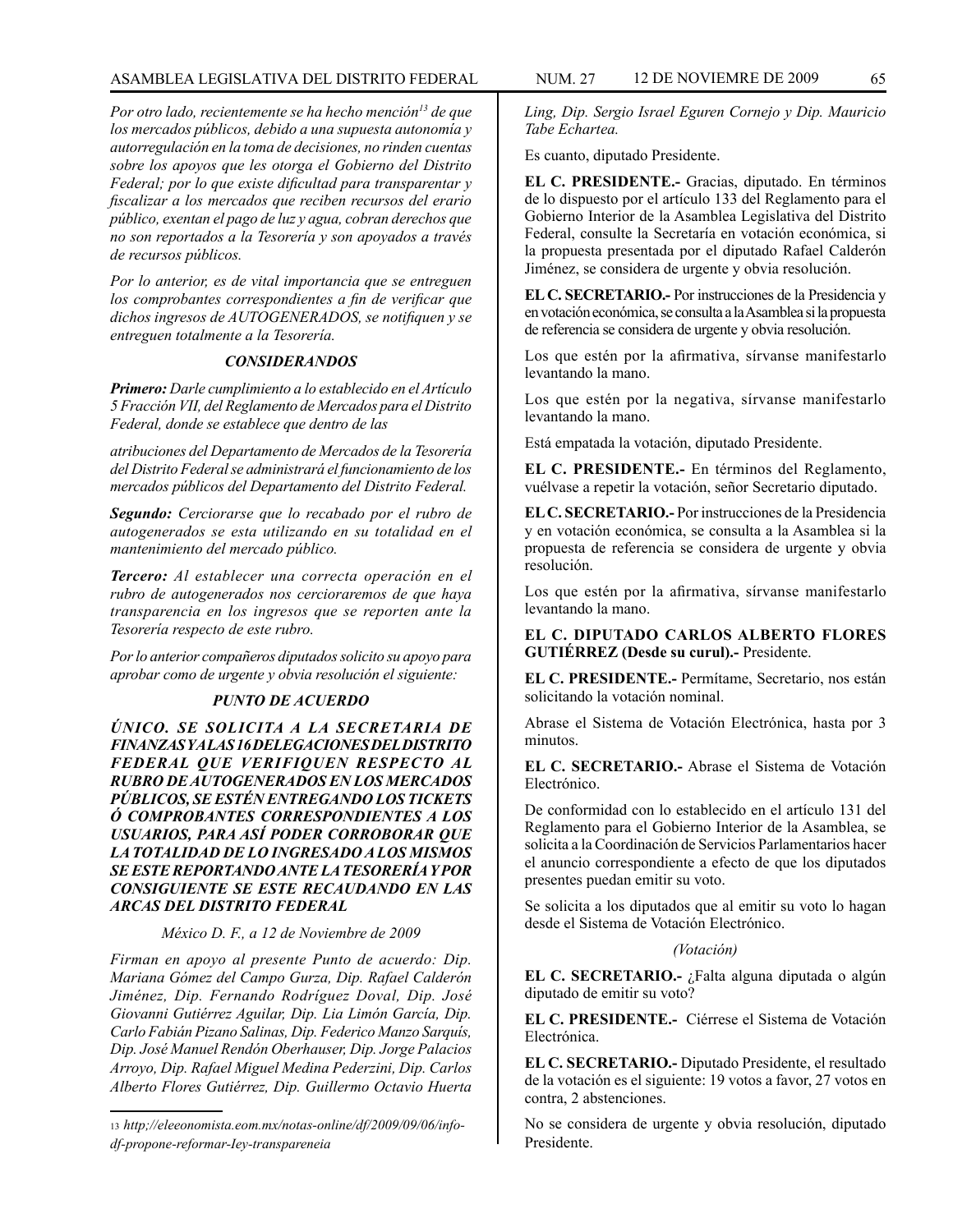| RUBRO DE AUTOGENERADOS EN LOS MERCADOS |                            |             |     | PALACIOS ARROYO JORO                                           |
|----------------------------------------|----------------------------|-------------|-----|----------------------------------------------------------------|
|                                        | PÚBLICOS                   |             |     | HUERTA LING GUILLERN                                           |
|                                        | Urgente y Obvia Resolución |             |     | <b>MANZO SARQUIS FEDER</b>                                     |
| 12-11-2009                             | 14:22                      |             |     | PIZANO SALINAS CARLO                                           |
| Presentes                              | 48                         |             |     | LIMÓN GARCÍA LIA                                               |
| Sí                                     | 19                         |             |     | VARGAS SÁNCHEZ CRIST                                           |
| No                                     | 27                         |             |     | URBINA MOSQUEDA LEC                                            |
| Abstención                             | $\overline{2}$             |             |     | <b>AGUILAR ESQUIVEL EMI</b>                                    |
| NAVA VEGA RAÚLA.                       |                            | <b>PVEM</b> | Sí. | BETANZOS CORTÉS ISRA                                           |
| SOLÍS CRUZ NORBERTO A.                 |                            | <b>PVEM</b> | Sí. | OROZCO LORETO GUILL                                            |
| CALDERÓN JIMÉNEZ RAFAEL                |                            | PAN         | Sí. | LUNA ESTRADA LEONEL                                            |
| ORIVE BELLINGER ADOLFO                 |                            | <b>PT</b>   | No. | <b>SÁNCHEZ TORRES GUILI</b>                                    |
| LÓPEZ CANDIDO JOSÉ A.                  |                            | <b>PT</b>   | No. | MUÑOZ SORIA JOSÉ L.                                            |
| PÉREZ MEJÍA JUAN PABLO                 |                            | <b>PT</b>   | No. | <b>ROSAS MONTERO LIZBE</b>                                     |
| AGUIRRE Y JUÁREZ ANA ESTELA            |                            | <b>PT</b>   | No. | LARIOS MÉNDEZ JUAN J                                           |
| REYES ZÚÑIGA MAXIMILIANO               |                            | <b>PRD</b>  | No. | RUÍZ MENDICUTI EDITH                                           |
| <b>AMAYA REYES LOURDES</b>             |                            | <b>PRD</b>  | No. | ELC. PRESIDENTE.- Túrn                                         |
| RAZO VÁZQUEZ MA. NATIVIDAD             |                            | <b>PRD</b>  | No. | a las Comisiones Unidas o                                      |
| ROMO GUERRA VÍCTOR H.                  |                            | <b>PRD</b>  | No. | Distribución de Alimentos.                                     |
| ROJAS MARTÍNEZ BEATRIZ                 |                            | <b>PRD</b>  | No. | Para presentar una propuesta                                   |
| ÁGUILA TORRES CLAUDIA E.               |                            | <b>PRD</b>  | No. | que se solicita al Jefe de Gobi<br>Secretaría del Medio Ambien |
| BATRES GUADARRAMA VALENTINA V.         |                            | <b>PRD</b>  | No. | el proceso de clausura, de aci                                 |
| <b>GUIJOSA MORA HÉCTOR</b>             | <b>PRD</b>                 | Abstención  |     | Norma Oficial Mexicana 08                                      |
| VARELA LÓPEZ VÍCTOR G.                 | <b>PRD</b>                 | Abstención  |     | Ambiente y Recursos Natur<br>adecuación ambiental respecto     |
| MALDONADO SALGADO J. VALENTÍN          |                            | <b>PRD</b>  | No. | de la Montaña III, ubicado                                     |
| <b>BARRERA BADILLO ROCÍO</b>           |                            | <b>PRD</b>  | No. | esquina con la Avenida Sant                                    |
| <b>CUELLAR REYES FERNANDO</b>          |                            | PRD         | No. | Obregón, se concede el uso d<br>Manuel Rendón Oberhauser       |
| GONZÁLEZ MONZÓN ADOLFO U.              |                            | <b>PRD</b>  | No. | Partido Acción Nacional.                                       |
| SÁNCHEZ CAMACHO ALEJANDRO              |                            | <b>PRD</b>  | No. | EL C. DIPUTADO JOS                                             |
| QUIROGA ANGUIANO KAREN                 |                            | <b>PRD</b>  | No. | <b>OBERHAUSER.- Con su ve</b>                                  |
| MORENO RIVERA JULIO C.                 |                            | <b>PRD</b>  | No. | <b>PUNTO DE ACUERDO PO</b>                                     |
| BARRALES MAGDALENO ALEJANDRA           |                            | <b>PRD</b>  | No. | <b>AL JEFE DE GOBIERNO</b>                                     |
| CARBAJAL GONZÁLEZ ALEJANDRO            |                            | <b>PRD</b>  | No. | Y A LA SECRETARÍA DEL<br><b>DISTRITO FEDERAL, REA</b>          |
| MEDINA PEDERZINI RAFAEL M.             |                            | PAN         | Sí. | <b>CLAUSURA DE ACUERDO</b>                                     |
| GÓMEZ DEL CAMPO G. MARIANA             |                            | PAN         | Sí. | EN LA NORMA OFICIAL<br><b>SECRETARÍA DE MEDIO</b>              |
| GUTIÉRREZ AGUILAR GIOVANI.             |                            | PAN         | Sí. | NATURALES, ASÍ CO                                              |
| RODRÍGUEZ DOVAL FERNANDO               |                            | PAN         | Sí. | <i><b>ADECUACIÓN AMBIENTA</b></i>                              |
| RENDÓN O. JOSÉ M.                      |                            | PAN         | Sí. | <b>DENOMINADO "PRADO"</b><br><b>UBICADO EN LAAVENIDA</b>       |
| TABE ECHARTEA MAURICIO                 |                            | PAN         | Sí. | CON AVENIDA SANTA F                                            |
| FLORES GUTIÉRREZ CARLOS A.             |                            | PAN         | Sí. | ALVARO OBREGÓN.                                                |

| PALACIOS ARROYO JORGE            | <b>PAN</b> | Sí. |
|----------------------------------|------------|-----|
| HUERTA LING GUILLERMO O          | <b>PAN</b> | Sí. |
| MANZO SARQUIS FEDERICO           | <b>PAN</b> | Sí. |
| PIZANO SALINAS CARLO E           | <b>PAN</b> | Sí. |
| LIMÓN GARCÍA LIA                 | <b>PAN</b> | Sí. |
| VARGAS SÁNCHEZ CRISTIAN          | <b>PRI</b> | Sí. |
| URBINA MOSQUEDA LEOBARDO J.      | <b>PRI</b> | Sí. |
| <b>AGUILAR ESQUIVEL EMILIANO</b> | <b>PRI</b> | Sí. |
| BETANZOS CORTÉS ISRAEL           | <b>PRI</b> | Sí. |
| OROZCO LORETO GUILLERMO          | <b>PRD</b> | No. |
| LUNA ESTRADA LEONEL              | <b>PRD</b> | No. |
| <b>SÁNCHEZ TORRES GUILLERMO</b>  | <b>PRD</b> | No. |
| MUÑOZ SORIA JOSÉ L.              | <b>PRD</b> | No. |
| ROSAS MONTERO LIZBETH E.         | <b>PRD</b> | No. |
| LARIOS MÉNDEZ JUAN JOSÉ          | <b>PRD</b> | No. |
| RUÍZ MENDICUTI EDITH             | <b>PRD</b> | No. |
|                                  |            |     |

**EL C. PRESIDENTE.-** Túrnese para su análisis y dictamen de Hacienda y de Abasto y

a con punto de acuerdo por el ierno del Distrito Federal y a la te del Distrito Federal a iniciar uerdo con lo establecido en la 33 de la Secretaría del Medio rales, así como una correcta o al predio denominado Prados en la Avenida Carlos Lazo a Fe en la delegación Álvaro de la Tribuna al diputado José del Grupo Parlamentario del

SÉ MANUEL RENDÓN enia, diputado Presidente.

*PUNTO DE ACUERDO POR EL QUE SE SOLICITA AL JEFE DE GOBIERNO DEL DISTRITO FEDERAL Y A LA SECRETARÍA DEL MEDIO AMBIENTE DEL DISTRITO FEDERAL, REINICIAR EL PROCESO DE CLAUSURA DE ACUERDO CON LO ESTABLECIDO EN LA NORMA OFICIAL MEXICANA 083 DE LA*  **AMBIENTE Y RECURSOS** *NATURALES, ASÍ COMO UNA CORRECTA ADECUACIÓN AMBIENTAL RESPECTO DEL PREDIO DENOMINADO "PRADOS DE LA MONTAÑA III", UBICADO EN LA AVENIDA CARLOS LAZO, ESQUINA CON AVENIDA SANTA FÉ, EN LA DELEGACIÓN*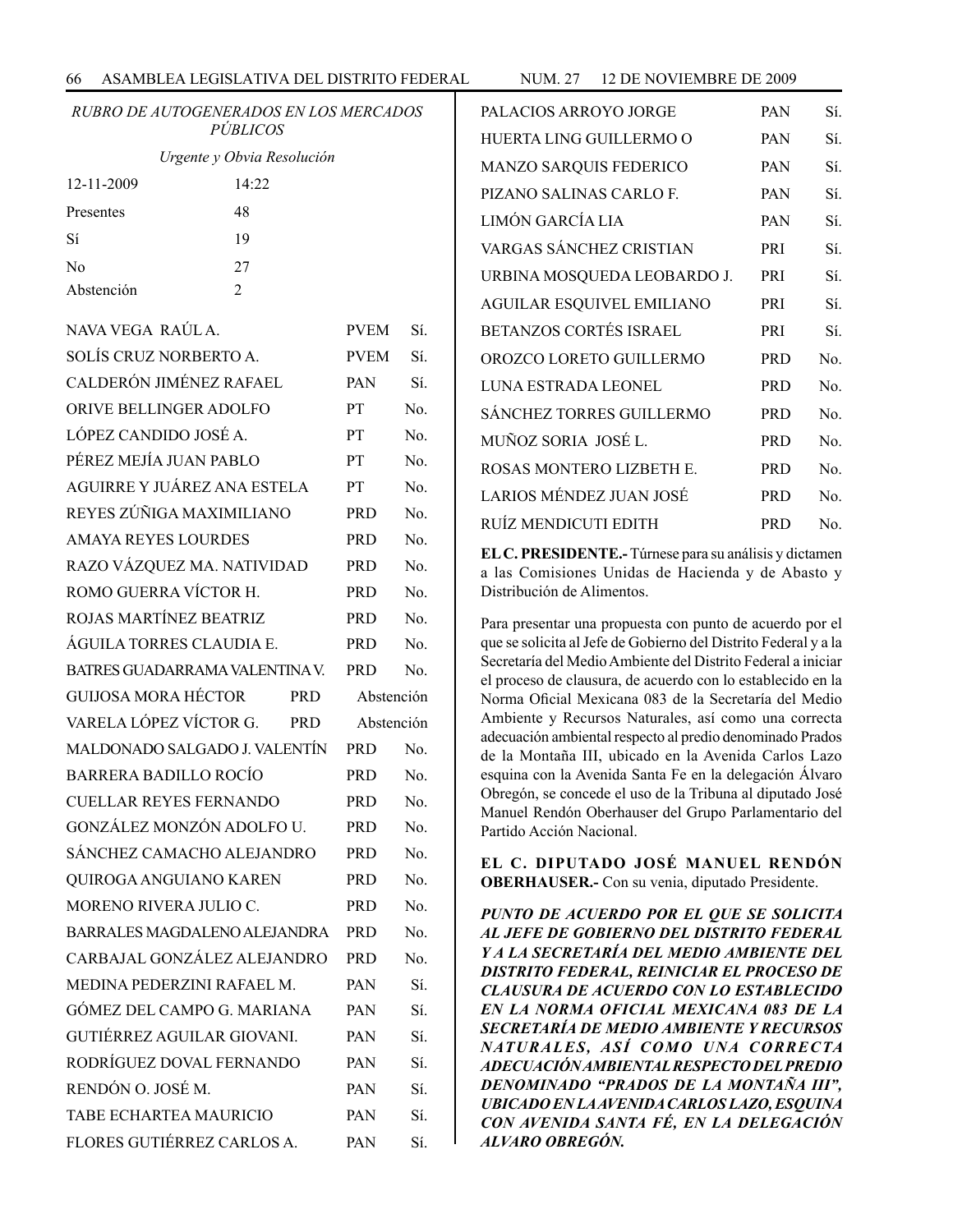## *DIP. EMILIANO AGUILAR ESQUIVEL*

#### *PRESIDENTE DE LA MESA DIRECTIVA*

### *PRESENTE*

*Los suscritos, diputados de la Asamblea Legislativa del Distrito Federal, integrantes del Grupo Parlamentario del Partido Acción Nacional, V Legislatura, con fundamento en los artículos 17 fracción VI, 67 de la Ley Orgánica de la Asamblea Legislativa del Distrito Federal; y 132 del Reglamento para el Gobierno Interior de la Asamblea Legislativa del Distrito Federal, me permito someter a su consideración, el siguiente:*

#### *PUNTO DE ACUERDO*

*POR EL QUE SE SOLICITA AL JEFE DE GOBIERNO DEL DISTRITO FEDERAL Y A LA SECRETARÍA DEL MEDIO AMBIENTE DEL DISTRITO FEDERAL, REINICIAR EL PROCESO DE CLAUSURA DE ACUERDO CON LO ESTABLECIDO EN LA NORMA OFICIAL MEXICANA 083 DE LA SECRETARÍA DE MEDIO AMBIENTE Y RECURSOS NATURALES, ASÍ COMO UNA CORRECTA ADECUACIÓN AMBIENTAL RESPECTO DEL PREDIO DENOMINADO "PRADOS DE LA MONTAÑA III", UBICADO EN LA AVENIDA CARLOS LAZO, ESQUINA CON AVENIDA SANTA FÉ, EN LA DELEGACIÓN ALVARO OBREGÓN.*

### *ANTECEDENTES*

*El predio denominado "PRADOS DE LA MONTAÑA III", fungió como relleno sanitario desde el año de 1987, recabando los residuos que generaban las delegaciones: Álvaro Obregón, Azcapotzalco, Benito Juárez, Cuajimalpa, Cuauhtemoc, Iztapalapa, Gustavo A. Madero, Magdalena Contreras, Miguel Hidalgo y Venustiano Carranza, así como de la Dirección General de Servicios Urbanos del Departamento del Distrito Federal y de la Secretaría de la Defensa Nacional.*

*Desde el inicio de operaciones hasta su cierre en el año de 1994, este terreno fungió como depósito de residuos, recibiendo un total de 5'635,019 (cinco millones seiscientos treinta y cinco mil diecinueve) toneladas de residuos sólidos urbanos, operando bajo un sistema perimetraI de 112 (ciento doce) pozos para el manejo de biogas por medio de una red consistente en 5,650 (cinco mil seiscientos cincuenta) metros de tubería de PVC, así mismo contando con un sistema de extracción forzado de biogas de 3 (tres) quemadores.*

*Como consecuencia del funcionamiento de depósito de residuos orgánicos, este predio actualmente manifiesta diversas fracturas producto de una biodegradación de todos los residuos orgánicos que fueron depositados en el mismo, así como asentamientos naturales que modifican los niveles topográficos que originalmente tenía el predio* 

*en tema, provocando así una filtración de agua generada por la lluvia a través de los desechos sólidos, reaccionando con los productos de descomposición, químicos y otros compuestos, provocando así el incremento en el volumen de los denominados "lixiviados".* 

*Si este predio no cuenta con un sistema enfocado a recoger los "lixiviados" estos pudiesen alcanzar las aguas subterráneas y ocasionar así un daño ambiental y de salud grave y perjudicial para la población, dicha gravedad consiste en que los "lixiviados" contienen grandes concentraciones de contaminantes orgánicos así como nitrógeno amoniacal.*

*El riesgo gira en torno al peligro de desbordamiento de estos "lixiviados" al Río Mixcoac, teniendo como consecuencia la peligrosa contaminación de los mantos acuíferos de la Ciudad de México.*

*Las fracturas, resultado de la biodegradación de los residuos orgánicos, permiten la constante fuga de biogas, provocando así una contaminación en el medio ambiente, generación de malos olores e irritación ocular en los seres humanos.* 

*La constante elevación de la temperatura interna que genera la introducción de oxígeno en los quemadores ubicados en el predio, incrementa potencialmente el riesgo de que exista alguna explosión.*

## *CONSIDERANDOS*

*PRIMERO.- Conforme a lo señalado en el Artículo 8, fracción IX, de la Ley Ambiental del Distrito Federal, es facultad del Jefe de Gobierno del Distrito Federal, expedir los decretos que establezcan áreas de valor ambiental, zonas de restauración ecológica, zonas intermedias de salvaguarda y áreas naturales protegidas de jurisdicción del Distrito Federal.*

*SEGUNDO.- De acuerdo a lo dispuesto por el Artículo 9, fracción IV y XIV, de la Ley Ambiental del Distrito Federal, son atribuciones de la Secretaría del Medio Ambiente del Distrito Federal, aplicar los instrumentos en materia ambiental, tendientes a conservar y restaurar el equilibrio ecológico y proteger el ambiente en materias de su competencia, de igual modo, proponer la creación de áreas de valor ambiental y áreas naturales protegidas, así como regularlas, vigilarlas y administrarlas con el fin de lograr la preservación y el aprovechamiento sustentable de los recursos naturales presentes en dichas áreas.*

*TERCERO.- Así mismo, el Artículo 9, fracción XXVI, de la Ley Ambiental del Distrito Federal, obliga a la Secretaría del Medio Ambiente del Distrito Federal a ejercer todas las acciones tendientes a la conservación y restauración del equilibrio ecológico, así como la regulación, prevención y control de la contaminación del aire, agua y suelo que no sean de competencia federal.*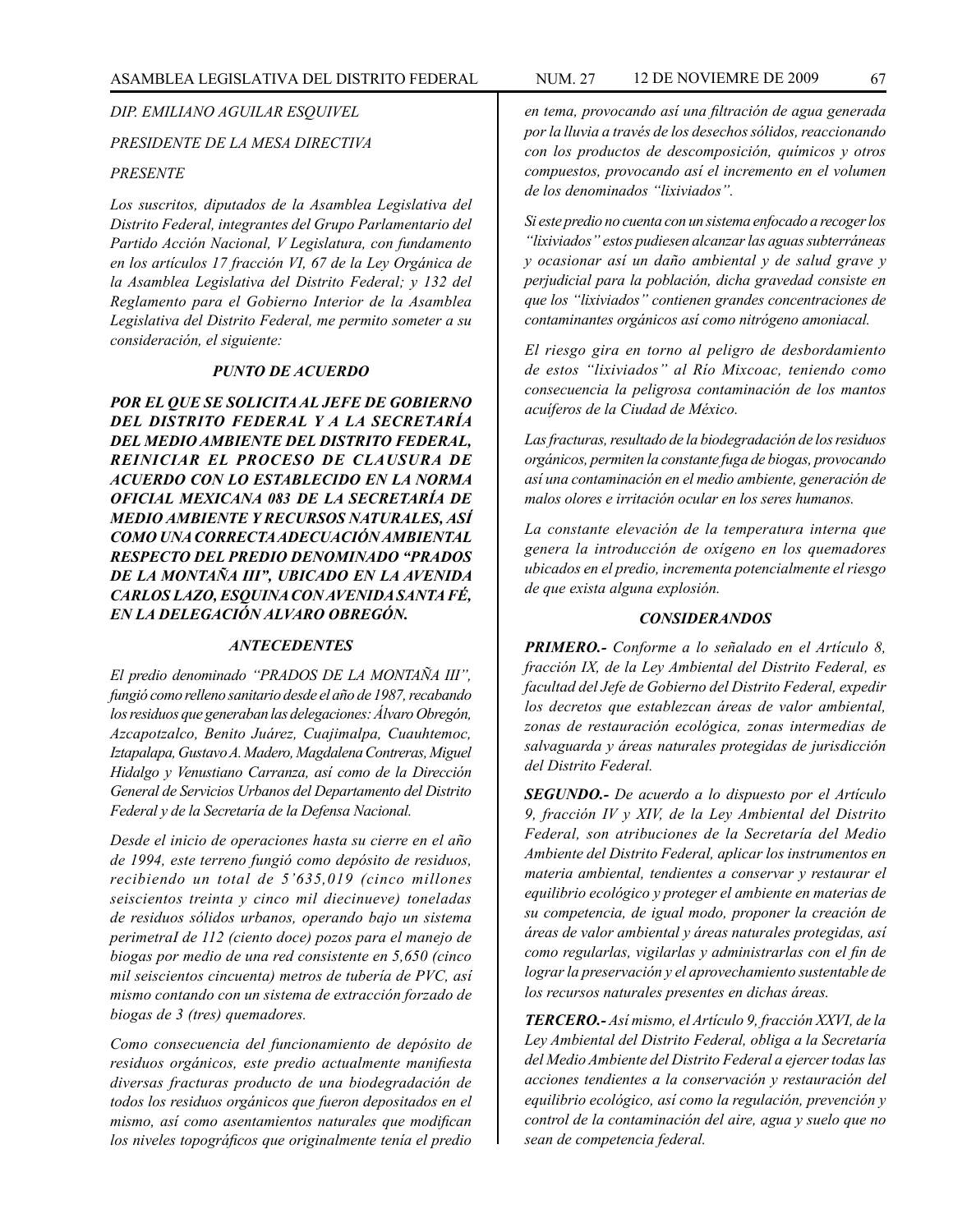*CUARTO.- Que debido a los motivos debidamente fundamentados en el Capítulo de Antecedentes del presente documento, es necesario que el Predio denominado "PRADOS DE LA MONTAÑA III", con ubicación en: Avenida Carlos Lazo esquina con Avenida Santa Fe, Delegación Álvaro Obregón, conserve el uso de suelo que actualmente tiene, siendo este el denominado AV-l, el cual lo determina como área verde en espacios determinados para uso exclusivo de parques recreativos, actividades deportivas y al aire libre, centros culturales y áreas sociales.*

*QUINTO.- Es necesario que las autoridades competentes en materia ambiental, tales como el Jefe de Gobierno del Distrito Federal y la Secretaría del Medio Ambiente del Distrito Federal, enfoquen recursos humanos y materiales, con el objetivo de restaurar y realizar las mejoras ambientales necesarias así como de saneamiento, para poner en funcionamiento el predio denominado "PRADOS DE LA MONTAÑA III", con el fin de que sea considerado Parque Ecológico, el cual dé beneficio a todos los habitantes que colindan con las delegaciones Álvaro Obregón y Cuajimalpa, así como para todos los Ciudadanos del Distrito Federal.*

*SEXTO.- Para realizar la clausura final estaríamos hablando de iniciar la etapa correspondiente al cierre definitivo de un sitio de disposición final de los RSU y RNE al término de su vida útil, o por que es necesario cerrarlo debido a los aspectos ambientales negativos. Debe cumplir con los requisitos mínimos fijados en el Punto 9 de la Norma Oficial Mexicana 083 de la Secretaría de Medio Ambiente y Recursos Naturales expedida en el año de 2003, para procurar la estabilidad, monitoreo sanitario y ambiental a largo plazo.*

*El proyecto de clausura es un diseño de ingeniería que requiere de la información reunida en los estudios previos.*

*SÉPTIMO.- Una vez terminado el proceso de saneamiento se propondrá la celebración de mesas de debate en las cuales serán invitadas Asociaciones Civiles y Público en General a efecto de definir el uso ambiental que deberá dársele.* 

*Por lo anteriormente expuesto y fundado, someto a consideración de ésta H. Asamblea Legislativa del Distrito Federal la siguiente proposición con:* 

#### *PUNTO DE ACUERDO*

*ÚNICO: POR EL QUE SE SOLICITA AL JEFE DE GOBIERNO DEL DISTRITO FEDERAL Y A LA SECRETARÍA DEL MEDIO AMBIENTE DEL DISTRITO FEDERAL, REINICIAR EL PROCESO DE CLAUSURA DE ACUERDO A LO ESTABLECIDO EN LA NORMA OFICIAL MEXICANA 083 DE LA SECRETARÍA DE MEDIO AMBIENTE Y RECURSOS NATURALES, ASÍ COMO UNA CORRECTA ADECUACIÓN AMBIENTAL RESPECTO DEL PREDIO DENOMINADO "PRADOS DE LA MONTAÑA III", UBICADO EN LA AVENIDA CARLOS LAZO, ESQUINA CON AVENIDA SANTA FÉ, EN LA DELEGACIÓN ALVARO OBREGÓN.*

*Dado en la Ciudad de México, Distrito Federal a los 12 días de Noviembre del año 2009.*

*Signa por el grupo parlamentario del Partido Acción Nacional en la H. Asamblea Legislativa del Distrito Federal: Dip. José Manuel Rendón Oberhauser, Dip. Mariana Gómez Del Campo Gurza, Dip. Guillermo Octavio Huerta Ling, Dip. Carlos Alberto Flores Gutiérrez, Dip. Carlo Fabián Pizano Salinas, Dip. Rafael Medina Pederzini, Dip. Federico Manzo Sarquis, DIP. Fernando Rodríguez Doval, DIP. José Giovanni Gutiérrez Aguilar, Dip. Lía Limón García, Dip. Mauricio Tabe Echartea, DIP. Rafael Calderón Jiménez, Dip. Sergio Israel Eguren Cornejo, Dip. Juan Carlos Zárraga Sarmiento y Dip. Jorge Palacios Arroyo.*

Eso es todo.

**EL C. PRESIDENTE.-** Gracias, diputado. En términos de lo dispuesto el artículo 133 del Reglamento para el Gobierno Interior de la Asamblea Legislativa del Distrito Federal, consulte la Secretaría a la Asamblea en votación económica si la propuesta presentada por el diputado José Manuel Rendón Oberhauser se considera de urgente y obvia resolución.

**EL C. SECRETARIO.-** Por instrucciones de la Presidencia y en votación económica, se consulta a la Asamblea si la propuesta de referencia se considera de urgente y obvia resolución.

Los que estén por la afirmativa, sírvanse manifestarlo levantando la mano.

Los que estén por la negativa, sírvanse manifestarlo levantando la mano.

No se considera de urgente y obvia resolución, diputado Presidente.

**EL C. PRESIDENTE.-** Túrnese para su análisis y dictamen a la Comisión de Preservación del Medio Ambiente y Protección Ecológica.

Para presentar una propuesta con punto de acuerdo por el que se le solicita al Jefe de Gobierno del Distrito Federal designar recursos en el presupuesto para el ejercicio 2010 con el objetivo de construir el Centro de Alto Rendimiento del Distrito Federal a favor de los deportistas del Distrito Federal, se concede el Uso de la Tribuna al diputado José Manuel Rendón Oberhauser, del Grupo Parlamentario del Partido Acción Nacional.

## **EL C. DIPUTADO JOSÉ MANUEL RENDÓN OBERHAUSER.-** Con su venia Presidente.

*PUNTO DE ACUERDO POR EL QUE SE SOLICITA AL JEFE DE GOBIERNO DEL DISTRITO FEDERAL DESTINAR RECURSOS PARA EL EJERCICIO 2010, CON EL OBJETIVO DE LA APLICACIÓN DEL PRESUPUESTO, DESARROLLO Y PROMOCIÓN DE ALTO RENDIMIENTO ASÍ COMO DE ELABORAR EL PROYECTO DE CONSTRUCCIÓN DEL "CENTRO DE ALTO RENDIMIENTO DEL DISTRITO FEDERAL", A FAVOR DE LOS DEPORTISTAS DE LA CLASIFICACIÓN SEÑALADA.*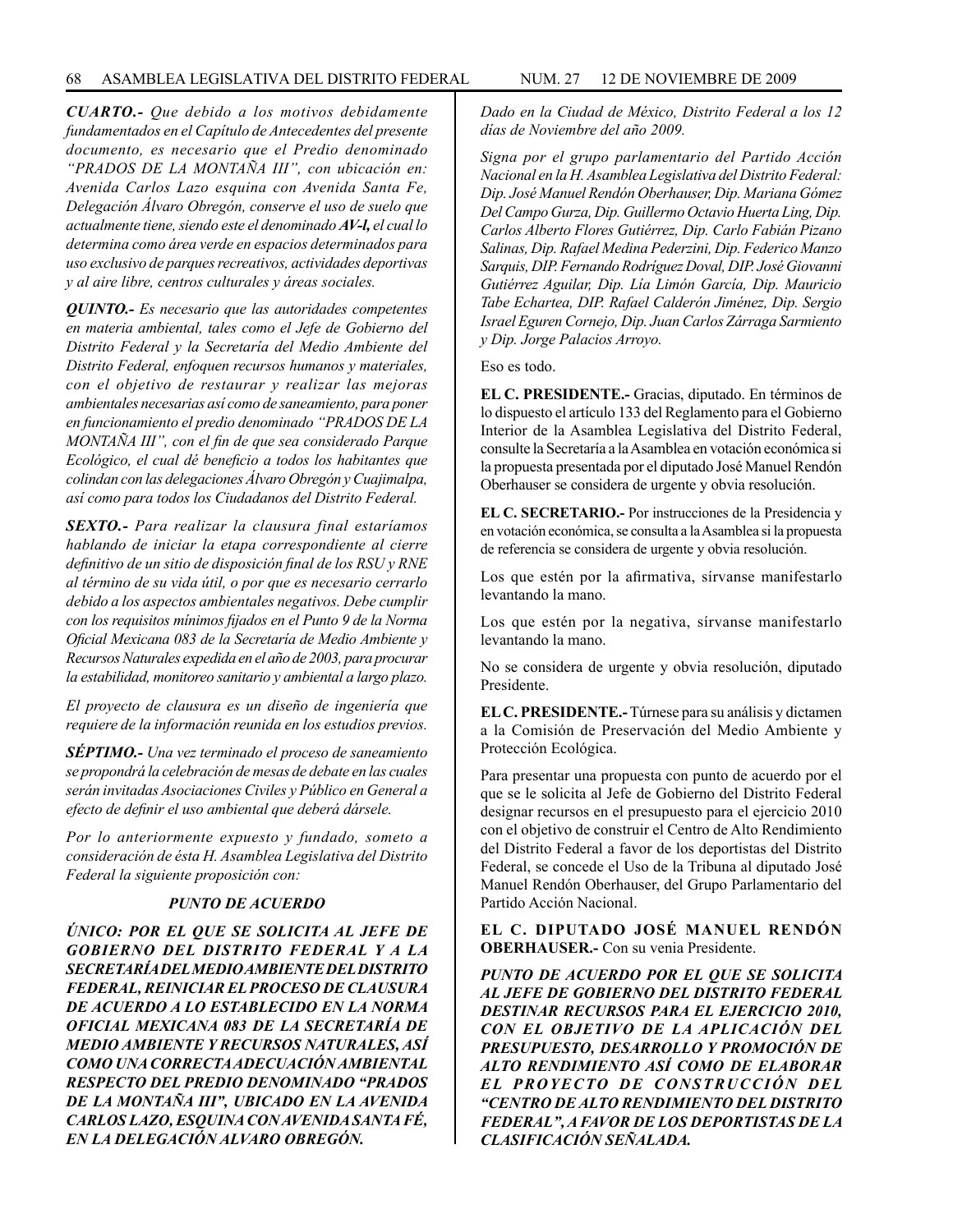*DIP. EMILIANO AGUILAR ESQUIVEL*

*PRESIDENTE DE LA MESA DIRECTIVA*

#### *PRESENTE*

*El suscrito, diputado de la Asamblea Legislativa del Distrito Federal, integrante del Grupo Parlamentario del Partido Acción Nacional, V Legislatura, con fundamento en los artículos 17 fracción VI, 67 de la Ley Orgánica de la Asamblea Legislativa del Distrito Federal, y 133 del Reglamento para el Gobierno Interior de la Asamblea Legislativa del Distrito Federal, me permito someter a su consideración, el siguiente*

#### *PUNTO DE ACUERDO*

*POR EL QUE SE SOLICITA AL JEFE DE GOBIERNO DEL DISTRITO FEDERAL DESTINAR RECURSOS PARA EL EJERCICIO 2010, CON EL OBJETIVO DE LA APLICACIÓN DEL PRESUPUESTO, DESARROLLO Y PROMOCIÓN DE ALTO RENDIMIENTO ASÍ COMO DE ELABORAR EL PROYECTO DE CONSTRUCCIÓN DEL "CENTRO DE ALTO RENDIMIENTO DEL DISTRITO FEDERAL", A FAVOR DE LOS DEPORTISTAS DE LA CLASIFICACIÓN SEÑALADA.*

## *ANTECEDENTES*

*El deporte en el Distrito Federal requiere de forma urgente, la creación de un Centro de Alto Rendimiento ubicado en el interior de la demarcación de la Ciudad a fin de satisfacer las necesidades de los deportistas catalogados como de Alto Rendimiento.* 

*De acuerdo a lo que señala la Ley de Educación Física y Deporte del Distrito Federal, el Deporte de Alto Rendimiento es todo aquel deporte practicado con el propósito de obtener la clasificación de calidad dentro de los organismos deportivos, por medio de una práctica sistemática y planificada tendiente a lograr el desarrollo máximo de las capacidades competitivas en los diversos rangos de edad y en el marco competitivo de una disciplina deportiva con el fin de lograr alcanzar un nivel superior en los Dip. José Manuel Rendón Oberhauser equipos representativos en justas deportivas, de carácter local, nacional o internacional.*

*De acuerdo con los últimos resultados obtenidos en la Olimpiada Nacional 2009, la Delegación representativa del Distrito Federal obtuvo el lugar número 6 (seis) en el Medallero General, ganando 69 (sesenta y nueve) medallas de oro, 68 (sesenta y ocho) medallas de plata y 109 (ciento nueve) medallas de bronce, llegando así a un total de 246 (doscientas cuarenta y seis) preseas conquistadas.*

*De igual modo la Delegación Paralímpica representativa del Distrito Federal jugó un papel orgullosamente reconocible, obteniendo el lugar número 2 (dos) en el Medallero General, ganando 65 (sesenta y cinco) medallas de oro, 49 (cuarenta y nueve) medallas de plata y 43 (cuarenta y tres) medallas de bronce, logrando con esto conquistar un total de 157 (ciento cincuenta y siete) preseas.* 

*Dichos resultados fueron logrados con únicamente los 16 (dieciséis) millones de pesos que se destinaron al Programa de Alto Rendimiento en el Año 2009 y sin contar con las instalaciones de un Centro de Alto Rendimiento para la capacitación adecuada de nuestros atletas.*

*Cabe señalar que estados como Jalisco y Nuevo León, destinaron al rubro de Alto Rendimiento en beneficio de sus atletas, 100 (cien) millones de pesos y 95 (noventa y cinco) millones de pesos respectivamente, todo esto con el objetivo de lograr una profesional y mejor preparación de sus representantes deportivos, figurando en las posiciones número 1 y 2 correspondientemente del Medallero General.* 

*Es de primordial interés para el Distrito Federal y para sus atletas, contar con instalaciones altamente eficientes y correctamente adaptadas para obtener altos índices de calidad en cuanto a la preparación física, mental, psicológica y académica.*

*El compromiso del Gobierno del Distrito Federal, del Instituto del Deporte del Distrito Federal y de la Asamblea Legislativa del Distrito Federal debe ser indudablemente enfocado en preservar el bienestar social de nuestros habitantes, así mismo el velar por los intereses y necesidades de nuestros representantes deportivos los cuales tienen la valiosa y ardua tarea de poner en alto el orgullo deportivo de la Ciudad de México.*

*Se deben destinar fondos necesarios con el objetivo de otorgar a nuestros Atletas de Alto Rendimiento: becas y apoyos económicos, así mismo para la contratación de instructores altamente capacitados en los distintos deportes, todo esto aunado a una urgente necesidad de construir el Centro de Alto Rendimiento del Distrito Federal.*

*Si bien es cierto que este proyecto estaba originalmente destinado a construirse inicialmente en el Deportivo Azcapotzalco, en la colonia Reynosa, según declaraciones del entonces Director del Instituto del Deporte del Distrito Federal, dicha construcción se ha venido convirtiendo en una falacia.*

*Por lo que respetuosamente exhorto al Jefe de Gobierno del Distrito Federal, a destinar la cantidad de 50 (cincuenta) millones de pesos del presupuesto 2010 asignándolos a la Dirección de Alto Rendimiento mismos que deberán ser exclusivamente enfocados a la aplicación, desarrollo y promoción de alto rendimiento, así como para la realización de los Juegos Nacionales Populares y la Olimpiada Nacional, todo esto en beneficio de nuestros atletas de Alto Rendimiento y de la clase marginada.*

#### *CONSIDERANDOS*

*PRIMERO.- De conformidad con el Artículo 24 de la Ley de Educación Física y Deporte del Distrito Federal, el Instituto del Deporte del Distrito Federal, deberá conformar el denominado "Consejo del Deporte", el cual estará presidido por el Jefe de Gobierno del Distrito Federal, dicho "Consejo del Deporte", tendrá entre sus funciones, las de*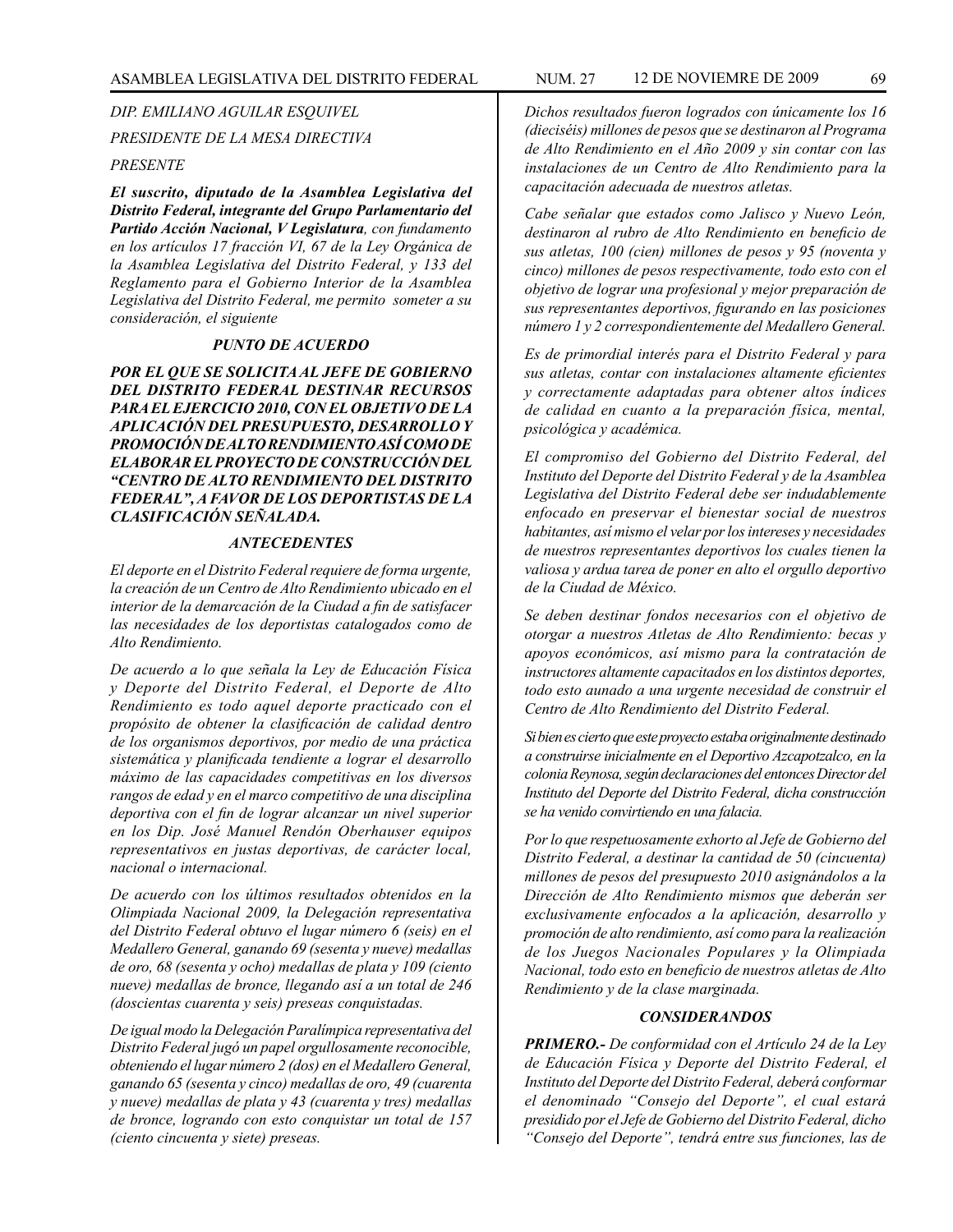*proponer los criterios para fomentar el apoyo y estímulos para la activación física, el deporte y la recreación en el Distrito Federal, procurar la profesionalización y preparación de los diversos actores deportivos, velar por instalaciones deportivas y por el desarrollo del deporte.*

*SEGUNDO.- Para el proceso de catalogación de deportistas de Alto Rendimiento, se deberá acatar a lo dispuesto en los Artículos 34 y 35 de la Ley de Educación Física y Deporte del Distrito Federal.*

*TERCERO.- Que el Artículo 50 de la Ley de Educación Física y Deporte del Distrito Federal, establece la constitución de un fondo de apoyo para deportistas de Alto Rendimiento, así como la asignación de recursos financieros y materiales para que el Distrito Federal cuente con un Centro de Alto Rendimiento, el cual deberá satisfacer las necesidades de los deportistas que han alcanzado ese nivel.*

*CUARTO.- Se exhorta al Jefe de Gobierno a destinar la cantidad de 50 (cincuenta) millones de pesos del presupuesto 2010 asignándolos a la Dirección de Alto Rendimiento mismos que deberán ser exclusivamente enfocados a la aplicación, desarrollo y promoción de alto rendimiento, así como para la realización de los Juegos Nacionales Populares y la Olimpiada Nacional, todo esto en beneficio de nuestros atletas de Alto Rendimiento y de la clase marginada.*

*QUINTO.- Es necesario que las autoridades competentes en materia del deporte, tales como el Jefe de Gobierno del Distrito Federal y el Instituto del Deporte del Distrito Federal, estén enfocadas a la preservación y formación de talentos deportivos considerados de Alto Rendimiento, a fin de proporcionarles las herramientas necesarias para una correcta formación deportiva con el objetivo de que nuestros representantes en el área deportiva, sean altamente competitivos a nivel nacional e internacional.*

*SEXTO.- Se solicita al Jefe de Gobierno del Distrito Federal, a girar instrucciones con el fin de remodelar, adecuar y dar mantenimiento a los complejos deportivos siguientes:*

> *a) Centro Deportivo Villa Olímpica, ubicado en Av. Insurgentes Sur, No 3493, Colonia Villa Olímpica, Delegación Tlalpan.*

> *b) Complejo Alberca Olímpica, ubicado en Av. Río Churubusco, sin número, Colonia General Anaya.*

> *c) Pista Olímpica de Remo y Canotaje "Virgilio Uribe", ubicado en Av. Cuemanco, Anillo Periférico y Antiguo canal a Cuemanco, Colonia Asunción, Delegación Xochimilco*

> *d) Centro Deportivo Magdalena Mixhuca, Puerta No 2, ubicado en Av. Viaducto Miguel Alemán y Añil, Colonia Granjas México, Delegación Venustiano Carranza.*

*Lo anterior con el objeto de que sirvan de sedes permanentes altamente eficientes en lo que se elabora el proyecto de*  *construcción del "Centro de Alto Rendimiento del Distrito Federal" y así nuestros atletas de alto rendimiento cuenten con un lugar idóneo para capacitarse.*

*SÉPTIMO.- Para analizar el proceso de la Construcción del "Centro de Alto Rendimiento del Distrito Federal", se propone la celebración de una Mesa de Trabajo, integrada por el Jefe de Gobierno del Distrito Federal, el Director del Instituto del Deporte del Distrito Federal, el Presidente de la Comisión de Juventud y Deporte de la Asamblea Legislativa del Distrito Federal, de Diputados integrantes de la Comisión de Juventud y Deporte de la Asamblea Legislativa del Distrito Federal, del Director de Alto Rendimiento del Instituto del Deporte del Distrito Federal, así como de Jefes Delegacionales que estén interesados en el tema y demás promotores y representantes deportivos que así lo deseen, a fin de elaborar un proyecto sustentable tendiente a la construcción del "Centro de Alto Rendimiento del Distrito Federal" y establecer un método de fiscalización de los recursos destinados a este proyecto.*

### *PUNTO DE ACUERDO*

*ÚNICO: POR EL QUE SE SOLICITA AL JEFE DE GOBIERNO DEL DISTRITO FEDERAL DESTINAR RECURSOS PARA EL EJERCICIO 2010, CON EL OBJETIVO DE LA APLICACIÓN DEL PRESUPUESTO, DESARROLLO Y PROMOCIÓN DE ALTO RENDIMIENTO Así COMO DE ELABORAR EL PROYECTO DE CONSTRUCCIÓN DEL "CENTRO DE ALTO RENDIMIENTO DEL DISTRITO FEDERAL", A FAVOR DE LOS DEPORTISTAS DE LA CLASIFICACIÓN SEÑALADA.*

*Dado en la Ciudad de México, Distrito Federal a los 12 días de Noviembre del año 2009.*

*Signa por el Grupo Parlamentario del Partido Acción Nacional en la H. Asamblea Legislativa del Distrito Federal: Dip. José Manuel Rendón Oberhauser, Dip. Mariana Gómez Del Campo Gurza, Dip. Guillermo Octavio Huerta Ling, Dip. Carlos Alberto Flores Gutiérrez, Dip. Carlo Fabián Pizano Salinas, Dip. Rafael Medina Pederzini, Dip. Federico Manzo Sarquis, DIP. Fernando Rodríguez Doval, DIP. José Giovanni Gutiérrez Aguilar, Dip. Lía Limón García, Dip. Mauricio Tabe Echartea, DIP. Rafael Calderón Jiménez, Dip. Sergio Israel Eguren Cornejo, Dip. Juan Carlos Zárraga Sarmiento y Dip. Jorge Palacios Arroyo.*

*Firman los diputados Integrantes del Grupo Parlamentario del Partido de la Revolución Democrática: Víctor Gabriel Varela López, José Valentín Maldonado Salgado, Erasto Ensástiga Santiago.*

#### Es cuanto.

**EL C. PRESIDENTE.-** Gracias diputado. En términos de lo dispuesto por el Artículo 133 del Reglamento para el Gobierno Interior de la Asamblea Legislativa del Distrito Federal,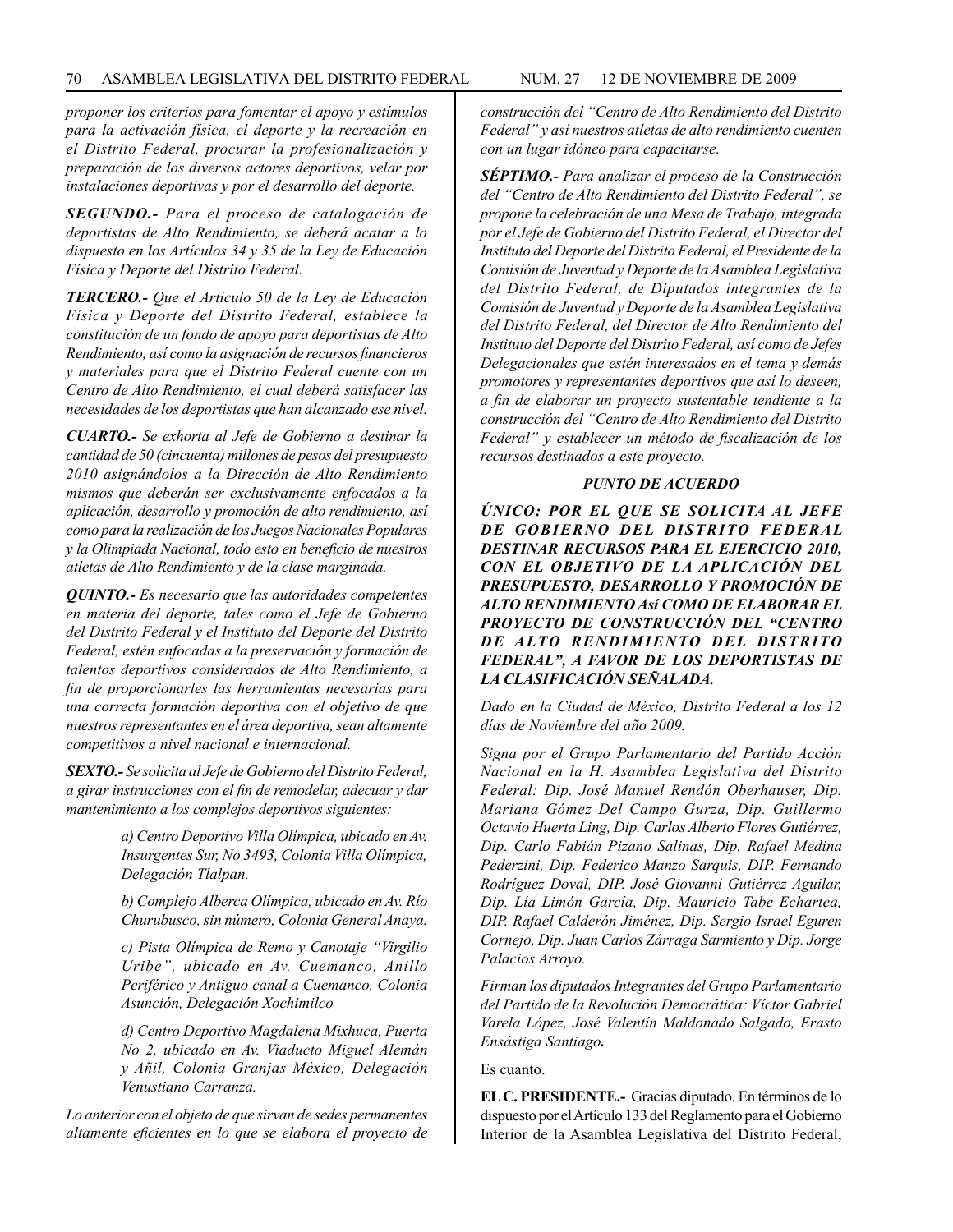consulte al Secretaría a la Asamblea en votación económica si la propuesta presentada por el diputado José Manuel Rendón Oberhauser se considera de urgente y obvia resolución.

**EL C. SECRETARIO.-** Por instrucciones de la Presidencia y en votación económica se consulta a la Asamblea si la propuesta de referencia se considera de urgente y obvia resolución.

Los que estén por la afirmativa, sírvanse manifestarlo levantando la mano.

Los que estén por la negativa, sírvanse manifestarlo levantando la mano.

Se considera de urgente y obvia resolución, diputado Presidente.

**EL C. PRESIDENTE.-** Está a discusión la propuesta. ¿Existen oradores en contra?

Proceda la Secretaría a preguntar a la Asamblea en votación económica si es de aprobarse la propuesta a discusión.

**EL C. SECRETARIO.-** Por instrucciones de la Presidencia y en votación económica se pregunta a la Asamblea si está a favor o en contra de la propuesta sometida a su consideración.

Los que estén por la afirmativa, sírvanse manifestarlo levantando la mano.

Los que estén por la negativa, sírvanse manifestarlo levantando la mano.

No aprobada la propuesta, diputado Presidente.

**EL C. PRESIDENTE.-** En consecuencia se desecha la propuesta y hágase del conocimiento del diputado promovente.

Para presentar una propuesta con punto de acuerdo por el se exhorta al Jefe de Gobierno, Licenciado Marcelo Ebrard Casaubon y al Secretario de Finanzas, Maestro Mario Delegado Carrillo, a que incluyan en el decreto de Presupuesto de Egresos para el Ejercicio Fiscal del año 2010, reglas de Transparencia Presupuestal que permitan una rendición de cuentas, se concede el uso de la Tribuna al diputado Mauricio Tabe Echartea, del Grupo Parlamentario del Partido Acción Nacional.

**EL C. DIPUTADO MAURICIO TABE ECHARTEA.-** Con su venia, Presidente.

*PROPOSICIÓN CON PUNTO DE ACUERDO, POR LA QUE SE EXHORTA AL JEFE DE GOBIERNO INSTRUYE AL SECRETARIO DE FINANZAS A QUE INCLUYA EN EL DECRETO DE PRESUPUESTO DE EGRESOS PARA EL EJERCICIO FISCAL 2010, REGLAS DE TRANSPARENCIA PRESUPUESTAL*

*Los que suscribimos diputados a la Asamblea Legislativa del Distrito Federal, integrantes del grupo parlamentario del Partido de Acción Nacional, con fundamento en lo dispuesto* 

*por los artículo 17 fracción VI de la Ley Orgánica y 132 del Reglamento para el Gobierno Interior, ambos de la Asamblea Legislativa del Distrito Federal, sometemos a consideración de este órgano legislativo la siguiente PROPOSICIÓN CON PUNTO DE ACUERDO, POR LA QUE SE EXHORTA AL JEFE DE GOBIERNO INSTRUYE AL SECRETARIO DE FINANZAS A QUE INCLUYA EN EL DECRETO DE PRESUPUESTO DE EGRESOS PARA EL EJERCICIO FISCAL 2010, REGLAS DE TRANSPARENCIA PRESUPUESTAL, al tenor de los siguientes:* 

## *ANTECEDENTES*

*1.- Los presupuestos de egresos aplicados durante los años 2006 y 2007, se caracterizaron porque en la ejecución y ejercicio de los mismos, se obliga al Gobierno del Distrito Federal, a las dependencias, delegaciones, órganos desconcentrados y entidades con cargo a ese presupuesto, se sujetaran a lo establecido en criterios de selectividad, objetividad, equidad, temporalidad y transparencia en su uso con las medidas conducentes que deberían observar con base en los criterios de legalidad, honestidad, eficiencia, eficacia, racionalidad, austeridad, transparencia y disciplina presupuestal.*

*Estas medidas obligaron al Gobierno del Distrito Federal y su administración, a regirse por el imperativo de la transparencia en la rendición de cuentas del presupuesto asignado, es decir, que todo recurso público ejecutado y aplicado, cuyo destino haya sido utilizado en la aplicación para atender un programa o proyecto por parte de la administración pública centralizada, debe ser, sin restricción alguna, del conocimiento público.* 

*2.- Si bien es cierto que ha habido esfuerzos importantes para contar con un ejercicio presupuestal transparente y eficiente, estas medidas no han logrado que el gobierno gaste los recursos públicos sin discrecionalidad, especialmente en lo que se refiere a algunos programas sociales. En los distintos órdenes de gobierno, los medios de comunicación han denunciado el uso de los programas sociales como instrumento de botín político para los partidos que se encuentran en el poder, y es deber de los legisladores capitalinos establecer los candados necesarios para asegurar que este presupuesto asignado al Distrito Federal y a las delegaciones, sea ejercido en su totalidad con transparencia y sin considerar el beneficio político que conlleva la asignación de los recursos públicos.*

*3.- Asimismo, es responsabilidad de los legisladores del Distrito Federal, dar condiciones de certidumbre y transparencia en la asignación de recursos públicos para ganar la confianza del ciudadano. Lo anterior repercutirá directamente en la confianza que tenga el contribuyente capitalino sobre el buen destino de los recursos que aporta.*

*4.- Así pues, es necesario que el Decreto de Presupuesto de Egresos del 2010, que en su momento aprobara esta Asamblea Legislativa, se incluyan medidas más consistentes*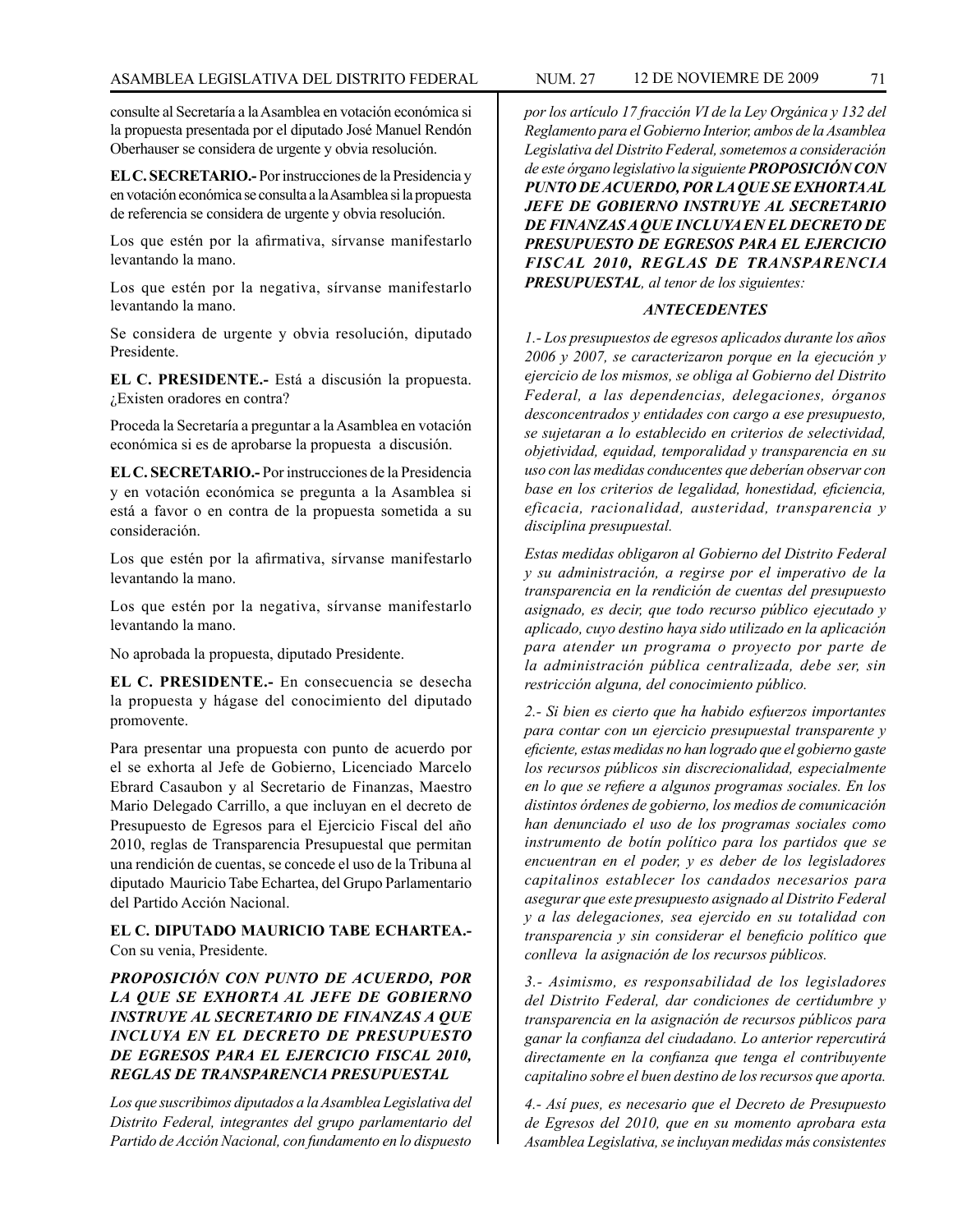#### 72 ASAMBLEA LEGISLATIVA DEL DISTRITO FEDERAL NUM. 27 12 de NOVIEMBRE de 2009

*que aseguren transparencia en la utilización de los recursos. En el proyecto de Presupuesto de Egresos se debe especificar que en el Informe Programático Presupuestal que la Secretaría de Finanzas reporta trimestralmente, se incluya como mínimo la siguiente información:*

*a) Presupuesto aprobado por capítulo de gasto, programa o partida por sector central y por entidad de gasto o delegación.*

*b) Presupuesto programado por la Secretaría de Finanzas a la fecha de corte de la publicación del Informe Programático Presupuestal por capítulo de gasto, programa o partida por sector central y por delegación.*

*c) Presupuesto ejercido a la fecha de corte del Informe Programático Presupuestal por capítulo de gasto, programa o partida por sector central y por delegación.*

*Sustentan el presente punto de acuerdo los siguientes:* 

#### *CONSIDERANDOS*

*PRIMERO.- Que de conformidad con el artículo 122 Base Primera, fracción V, inciso b) párrafo tercero del Constitución Política de los Estados Unidos Mexicanos, y 46 fracción III del Estatuto de Gobierno del Distrito Federal, el Jefe de Gobierno tiene exclusivamente la facultad de iniciativa con respecto de la Ley de Ingresos y el Presupuesto de Egresos del Distrito Federal, ante la Asamblea Legislativa.*

*SEGUNDO.- Que de conformidad con el artículo 30, fracción XIII de la Ley Orgánica de la Administración Pública del Distrito Federal, es atribución del Secretario de Finanzas del distrito Federal, formular el Proyecto de Presupuesto de Egresos y presentarlo para su consideración al Jefe de Gobierno.*

*TERCERO.- Que de conformidad con el artículo 122 Base Primera, fracción V, inciso b) párrafo tercero del Constitución Política de los Estados Unidos Mexicanos, y 42 fracción II del Estatuto de Gobierno del Distrito Federal, la Asamblea Legislativa del Distrito Federal tiene la facultad de examinar, discutir y aprobar anualmente el Presupuesto de Egresos y la Ley de Ingresos del Distrito Federal, que proponga el Jefe de Gobierno.*

*CUARTO.- Que de conformidad con el artículo 12 fracción I y VI del Estatuto de Gobierno del Distrito Federal, la organización Política y Administrativa del Distrito Federal, tiene como principios estratégicos a seguir, la legalidad, honradez, lealtad, imparcialidad, eficiencia en la administración de los recursos económicos de que disponga el Gobierno de la Ciudad, así como la simplificación, agilidad e imparcialidad en los procedimientos y actos administrativos en general.*

*QUINTO.- Que de conformidad con el artículo 1, párrafo segundo del Código Financiero del Distrito Federal, los servidores públicos obligados por dicho ordenamiento deberán observar que la administración de los recursos públicos locales, federales, de aplicación automática y propios, se realicen con base en criterios de legalidad,*

*honestidad, eficiencia, eficacia, economía, racionalidad, austeridad, transparencia, control, rendición de cuentas, equidad de genero y derechos humanos.*

*SEXTO.- Que el artículo 458-A, primer y segundo párrafos del Código Financiero del Distrito Federal establece, como obligación de la Secretaría de Finanzas, priorizando el principio de transparencia, informar y comunicar mediante medios electrónicos a las dependencias, órganos desconcentrados, delegaciones, entidades y los órganos a que se refiere el artículo 448 del mismo ordenamiento, el presupuesto de egresos aprobado, a efecto de brindar mayor certidumbre y transparencia de los procedimientos de que se trate.*

*Asimismo, la Secretaría de Finanzas deberá llevar a cabo un programa de actualización, modernización, simplificación y sistematización de las tareas de integración, autorización, registro y evaluación del presupuesto de egresos, con un enfoque que agilice y brinde mayor certidumbre y transparencia a los procedimientos que respectivos.*

*SÉPTIMO.- Que de conformidad con el artículo 501- A, primer y segundo párrafos del Código financiero del Distrito Federal, los subsidios, apoyos y ayudas, deberán sujetarse a criterios de solidaridad social, equidad de género, transparencia, accesibilidad, objetividad, corresponsabilidad y temporalidad, a fin de asegurar la transparencia, eficacia, eficiencia y no discrecionalidad en el uso y otorgamiento de subsidios, apoyos y ayudas a la población.*

*OCTAVO.- Que el artículo 7 de la Ley Orgánica de la Administración Pública del Distrito Federal, atenderá a los principios de simplificación, agilidad, economía, información, precisión, legalidad, transparenta e imparcialidad.*

*NOVENO.- Que es necesario que el Decreto de Presupuesto de Egresos 2010, que en su caso apruebe esta Asamblea Legislativa, se incluyan normas claras que aseguren una verdadera transparencia y rendición de cuentas en la utilización de los recursos presupuestales.*

*DÉCIMO.- Que es responsabilidad de los legisladores del Distrito Federal, dar condiciones de certidumbre y transparencia sobre de los recursos ejercidos por el Ejecutivo Local.*

*Por lo anteriormente expuesto, sometemos a la consideración de esta Asamblea Legislativa del Distrito Federal el siguiente:* 

#### *PUNTO DE ACUERDO*

*ÚNICO.- Se exhorta al Jefe de Gobierno del Distrito Federal, instruya al Secretario de Finanzas, a que se incluya en el Decreto de Presupuesto de Egresos para el Ejercicio Fiscal 2010, que se envíe a esta Asamblea, reglas claras de transparencia presupuestal.* 

*Recinto Legislativo, 12 de noviembre de 2009.*

Es cuanto.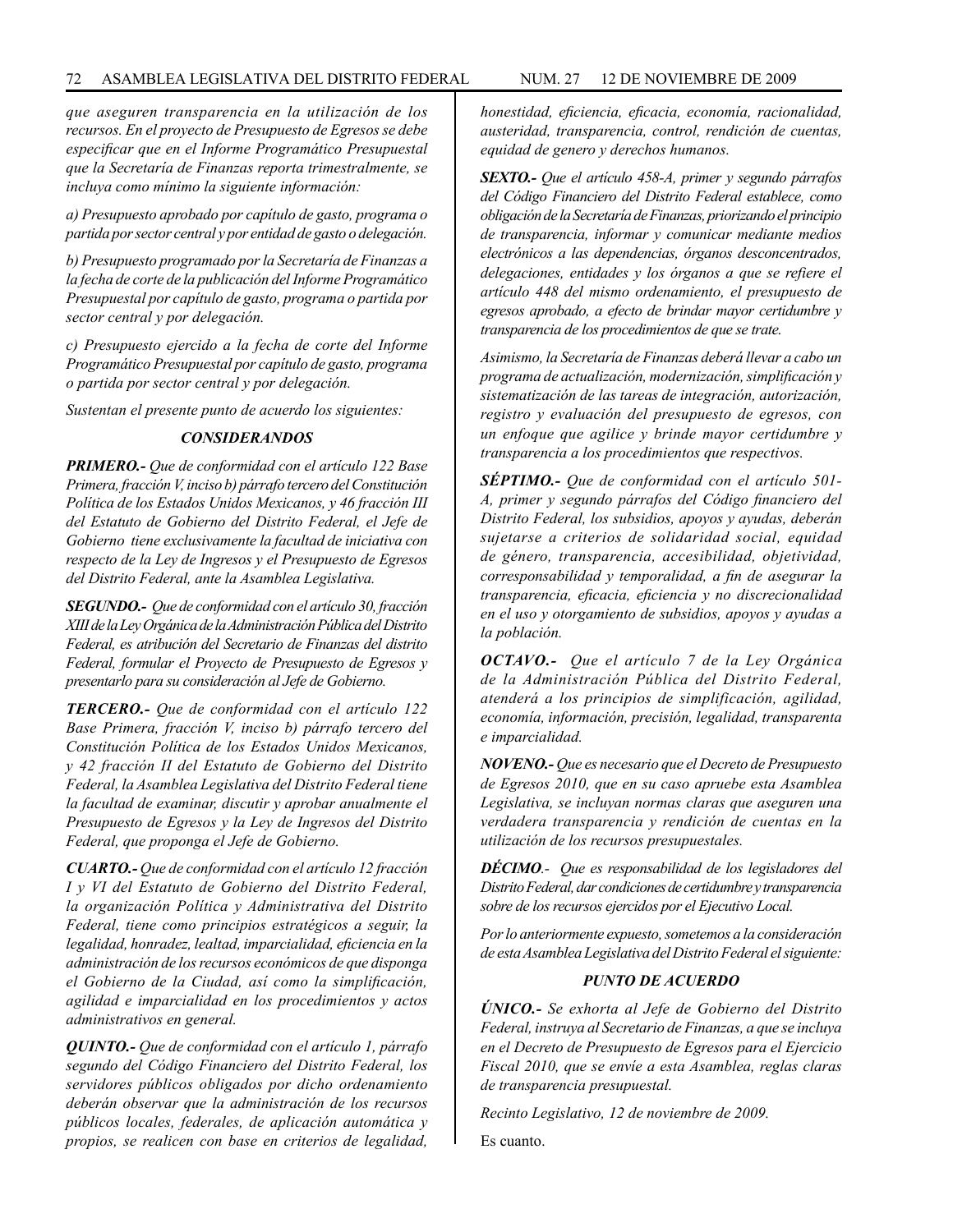**EL C. PRESIDENTE.-** Gracias, diputado. Con fundamento en lo dispuesto por los artículos 36 fracción V y VII de la Ley Orgánica de la Asamblea Legislativa del Distrito Federal, 28 y 132 del Reglamento para su Gobierno Interior, se turna para su análisis y dictamen a las Comisiones Unidas de Presupuesto y Cuenta Pública y de Transparencia de la Gestión.

Para presentar una propuesta con punto de acuerdo por el que se exhorta al Jefe de Gobierno, Licenciado Marcelo Ebrard Casaubón, y al Secretario de Finanzas, Maestro Mario Delgado Carrillo, a que incluyan de manera integral las propuestas de los Jefes Delegacionales en el Decreto de Presupuesto de Egresos para el Ejercicio Fiscal del Año 2010, se concede el uso de la Tribuna al diputado Giovani Gutiérrez Aguilar, del Grupo Parlamentario del Partido Acción Nacional.

# **EL C. DIPUTADO JOSÉ GIOVANI GUTIÉRREZ AGUILAR.-** Con su venia, diputado Presidente.

*PROPOSICIÓN CON PUNTO DE ACUERDO POR LA QUE SE EXHORTA AL JEFE DE GOBIERNO SE SIRVA INSTRUIR AL SECRETARIO DE FINANZAS DEL DISTRITO FEDERAL, SE INCLUYAN COMPLETAMENTE, EN EL PROYECTO DE PRESUPUESTO DE EGRESOS 2010 QUE SE ENVÍA A ESTE ÓRGANO LEGISLATIVO, LAS SOLICITUDES DE PRESUPUESTO QUE HAGAN LLEGAR A DICHA SECRETARÍA, LAS JEFATURAS DELEGACIONALES DEL DISTRITO FEDERAL*

# *Dip. Emiliano Aguilar Esquivel,*

*Presidente de la Mesa Directiva,*

*Presente.*

### *Honorable Asamblea*

*Los suscritos, diputados integrantes del Grupo Parlamentario del Partido Acción Nacional, en la Asamblea Legislativa del Distrito Federal, V Legislatura, con fundamento en lo dispuesto por los artículos 11, 17 fracción VI, 18 fracción VII de la Ley Orgánica; 93, 98 y 132 del Reglamento para el Gobierno Interior, ambos de la Asamblea Legislativa del Distrito Federal, sometemos a la consideración del Pleno de este Honorable Órgano de Gobierno, la presente proposición con PUNTO DE ACUERDO POR LA QUE SE EXHORTA AL JEFE DE GOBIERNO SE SIRVA INSTRUIR AL SECRETARIO DE FINANZAS DEL DISTRITO FEDERAL, SE INCLUYAN COMPLETAMENTE, EN EL PROYECTO DE PRESUPUESTO DE EGRESOS 2010 QUE SE ENVÍA A ESTE ÓRGANO LEGISLATIVO, LAS SOLICITUDES DE PRESUPUESTO QUE HAGAN LLEGAR A DICHA SECRETARIA, LAS JEFATURAS DELEGACIONALES DEL DISTRITO FEDERAL, al* 

*tenor de los siguientes:*

### *ANTECEDENTES*

*1.- Durante 2009 cayeron los ingresos públicos en lo general, tanto en materia local, como federal. Lo anterior ha causado que la Secretaría de Hacienda y Crédito Público (SHCP) haya anunciado una reducción de las participaciones federales en los ingresos locales.*

*2.- Considerando la reducción presupuestal anunciada por la SHCP, el Anteproyecto de Presupuesto de Egresos 2010, elaborado por la Secretaría de Finanzas del Distrito Federal, considera una reducción presupuestal en la mayoría de las partidas. En lo particular, a las jefaturas delegacionales se les reduce el 7.5 % de su presupuesto, con respecto al ejercicio anterior.*

*3.- Desde el pasado 4 de noviembre del presente, la Asamblea Legislativa, a través de la Comisión de Presupuesto y Cuenta Pública, ha extendido invitaciones a los jefes delegacionales para que expongan las principales necesidades de sus demarcaciones, así como los requerimientos presupuestales para su atención.*

*4.- Hasta ahora, han asistido a la Asamblea Legislativa los jefes delegacionales de Álvaro Obregón, Azcapotzalco, Benito Juárez, Coyoacán, Cuajimalpa y Cuauhtémoc, faltando 10 delegaciones por exponer sus necesidades presupuestales ante dicha Comisión. En todos los casos, se ha demostrado que de aprobarse el presupuesto con una reducción del 7.5%, la población capitalina será la que reciba el impacto negativo de esta reducción. Se destaca que de cumplirse este supuesto, dejarán de ofertarse eficientemente los servicios públicos básicos como la recolección de basura en las dieciséis delegaciones del Distrito Federal, o la rehabilitación de espacios públicos, por poner algunos ejemplos.*

*5.- Durante el mes de octubre de este año, diversas agrupaciones civiles, el Gobierno de la Ciudad de México, la totalidad de los jefes delegacionales y diputados de la Asamblea Legislativa, firmaron el Acuerdo por la Economía de la Ciudad de México, con el propósito de solicitar recursos adicionales para la capital.*

### *CONSIDERANDOS*

*PRIMERO.- Que de conformidad con el artículo 16 fracción II del Reglamento Interior de la Administración Pública del Distrito Federal, el Jefe de Gobierno tiene como atribución indelegable la aprobación de los anteproyectos de los Presupuestos de Egresos y Ley de Ingresos del Distrito Federal.*

*SEGUNDO.- Que de conformidad con los artículo 122 Base Primera, fracción V, inciso b) párrafo tercero de la Constitución Política de los Estados Unidos Mexicanos, y 46 fracción III del Estatuto de Gobierno del Distrito Federal, el Jefe de Gobierno tiene exclusivamente la*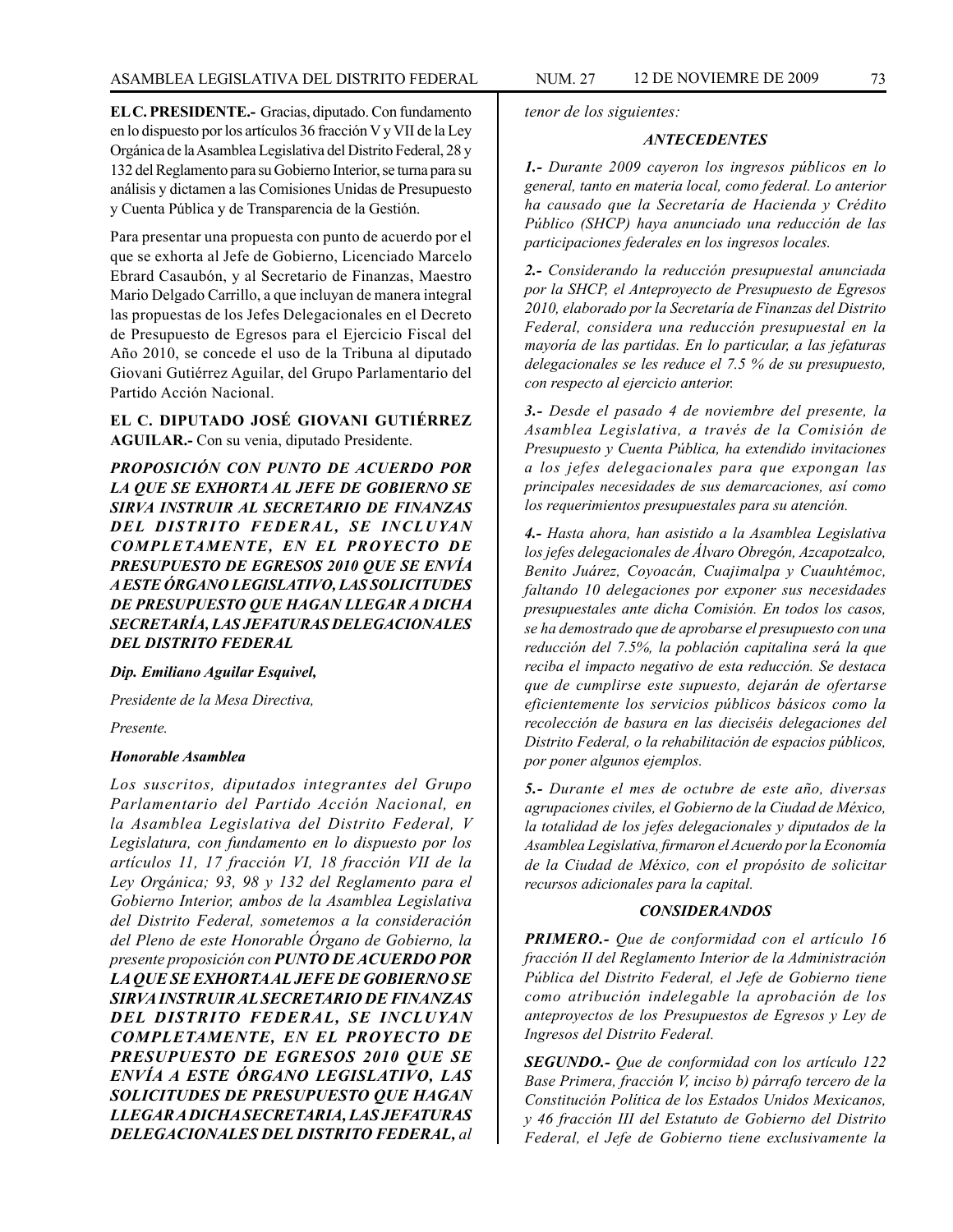*facultad de iniciativa con respecto de la Ley de Ingresos y el Presupuesto de Egresos del Distrito Federal, presentándola ante la Asamblea Legislativa para su examen, discusión y a probación.*

*TERCERO.- Que en la iniciativa de Decreto de Presupuesto de Egresos, el Jefe de Gobierno debe considerar las asignaciones presupuestales para que las Delegaciones cumplan con el ejercicio de las actividades a su cargo, a fin de satisfacer los requerimientos de la población en su demarcación, lo anterior de conformidad con el artículo 112 del Estatuto de Gobierno del Distrito Federal.* 

*CUARTO.- Que de conformidad con el artículo 30, fracción XIII de la Ley Orgánica de la Administración Pública del Distrito Federal, es atribución del Secretario de Finanzas del Distrito Federal formular el Proyecto de Presupuesto de Egresos y presentarlo para su consideración al Jefe de Gobierno, considerando especialmente los requerimientos de cada una de las delegaciones.*

*QUINTO.- Que de conformidad con los artículos 122 Base Primera, fracción quinta, inciso b), de la Constitución Política de los Estados Unidos Mexicanos, y 42 fracción II del Estatuto de Gobierno del Distrito Federal, la Asamblea Legislativa del Distrito Federal, tiene la facultad de examinar, discutir y aprobar anualmente el Presupuesto de Egresos y la Ley de Ingresos del Distrito Federal, propuestas por el Jefe de Gobierno en el ejercicio de sus facultades.*

*SEXTO.- Que de conformidad con el artículo 39, fracción LXXXI, de la Ley Orgánica de la Administración Pública del Distrito Federal, le corresponde a los titulares de los órganos Político-Administrativos de cada demarcación territorial, proponer al Jefe de Gobierno los proyectos de Programas Operativos Anuales y de Presupuesto de la delegación a su cargo.*

*SÉPTIMO.- Que la ciudadanía espera que los diferentes niveles de gobierno actúen de manera subsidiaria, especialmente ante el escenario económico que vive nuestro país, pues una reducción en el presupuesto de las delegaciones, afectaría negativa y directamente la dotación de servicios públicos en la ciudad y los programas sociales locales, y por ende, el bienestar de los ciudadanos.*

*OCTAVO.- Que el presupuesto asignado al Capítulo 1000 en las delegaciones es relativamente constante, que hay obras inconclusas con presupuesto comprometido y que la inflación esperada por el Banco de México es de entre 3.5 y 5 %. Lo anterior, causará que la reducción en el presupuesto a las delegaciones políticas afecte principalmente al gasto de operación del que disponen los jefes delegacionales, reduciendo este entre en un 20 y 40% aproximadamente.*

*NOVENO.- Que así como en la Asamblea Legislativa se unieron fuerzas por parte de los grupos parlamentarios aquí representados, para hacer posible la solicitud de más recursos para el Distrito Federal, ahora es necesario actuar congruentemente con las delegaciones políticas y sus habitantes para evitar que se disminuya su presupuesto y bienestar.*

*Por lo anteriormente expuesto, someto a la consideración de ésta Asamblea Legislativa del Distrito Federal, el siguiente:*

## *PUNTO DE ACUERDO*

*ÚNICO.- SE EXHORTA AL JEFE DE GOBIERNO A QUE INSTRUYA AL SECRETARIO FINANZAS DEL DISTRITO FEDERAL, INCLUYA COMPLETAMENTE, EN EL PROYECTO DE PRESUPUESTO DE EGRESOS 2010 QUE SE ENVÍA A ESTE ÓRGANO LEGISLATIVO, LAS SOLICITUDES DE PRESUPUESTO QUE HAGAN LLEGAR A DICHA SECRETARIA, LAS JEFATURAS DELEGACIONALES DEL DISTRITO FEDERAL.*

### *Recinto Legislativo, 12 de noviembre*

*Firman por el Grupo Parlamentario del Partido Acción Nacional: Dip. Mariana Gómez del Campo Gurza, Dip. José Giovanni Gutiérrez Aguilar, Dip. Rafael Calderón Jiménez, Dip. Sergio Israel Eguren Cornejo, Dip. Carlos Alberto Flores Gutiérrez, Dip. Guillermo Octavio Huerta Ling, Dip. Lía Limón García, Dip. Federico Manzo Sarquis, Dip. Rafael Miguel Medina Pederzini, Dip. Jorge Palacios Arroyo, Dip. Carlo Fabián Pizano Salinas, Dip. José Manuel Rendón Oberhauser, Dip. Fernando Rodríguez Doval, Dip. Mauricio Tabe Echartea, Dip. Juan Carlos Zárraga Sarmiento y Dip. Virginia Alicia Téllez Sánchez.*

Es cuanto, Presidente.

**EL C. PRESIDENTE.-** Gracias, diputado. Con fundamento en lo dispuesto por los artículos 36 fracción V y VII de la Ley Orgánica de la Asamblea Legislativa del Distrito Federal, 28, 29 y 132 del Reglamento para su Gobierno Interior, se turna para su análisis y dictamen a la Comisión de Presupuesto y Cuenta Pública.

Esta Presidencia da la más cordial bienvenida a los estudiantes de la Licenciatura de Ciencias Políticas de la Universidad Nacional Autónoma de México.

Para presentar una propuesta con punto de acuerdo para dar cumplimiento al punto de acuerdo aprobado por esta Asamblea Legislativa el pasado 29 de septiembre del 2009, en el que se solicita al Pleno tenga a bien designar la Comisión de diputados que acudirá a la Cámara de Diputados del Congreso de la Unión a solicitar la asignación de recursos etiquetados que se invertirán en la zona industrial Vallejo, localizada en la delegación Azcapotzalco de esta ciudad, se concede el uso de la Tribuna al diputado Alejandro Carbajal González, del Grupo Parlamentario del Partido de la Revolución Democrática.

## **EL C. DIPUTADO ALEJANDRO CARBAJAL GONZÁLEZ.-** Con su venia, diputado Presidente.

Compañeros diputados, diputadas, muchas gracias.

Le damos la bienvenida a los compañeros de la Universidad Nacional Autónoma de México que nos acompañan.

*PUNTO DE ACUERDO CON CARÁCTER DE URGENTE Y OBVIA RESOLUCIÓN PARA DAR CUMPLIMIENTO*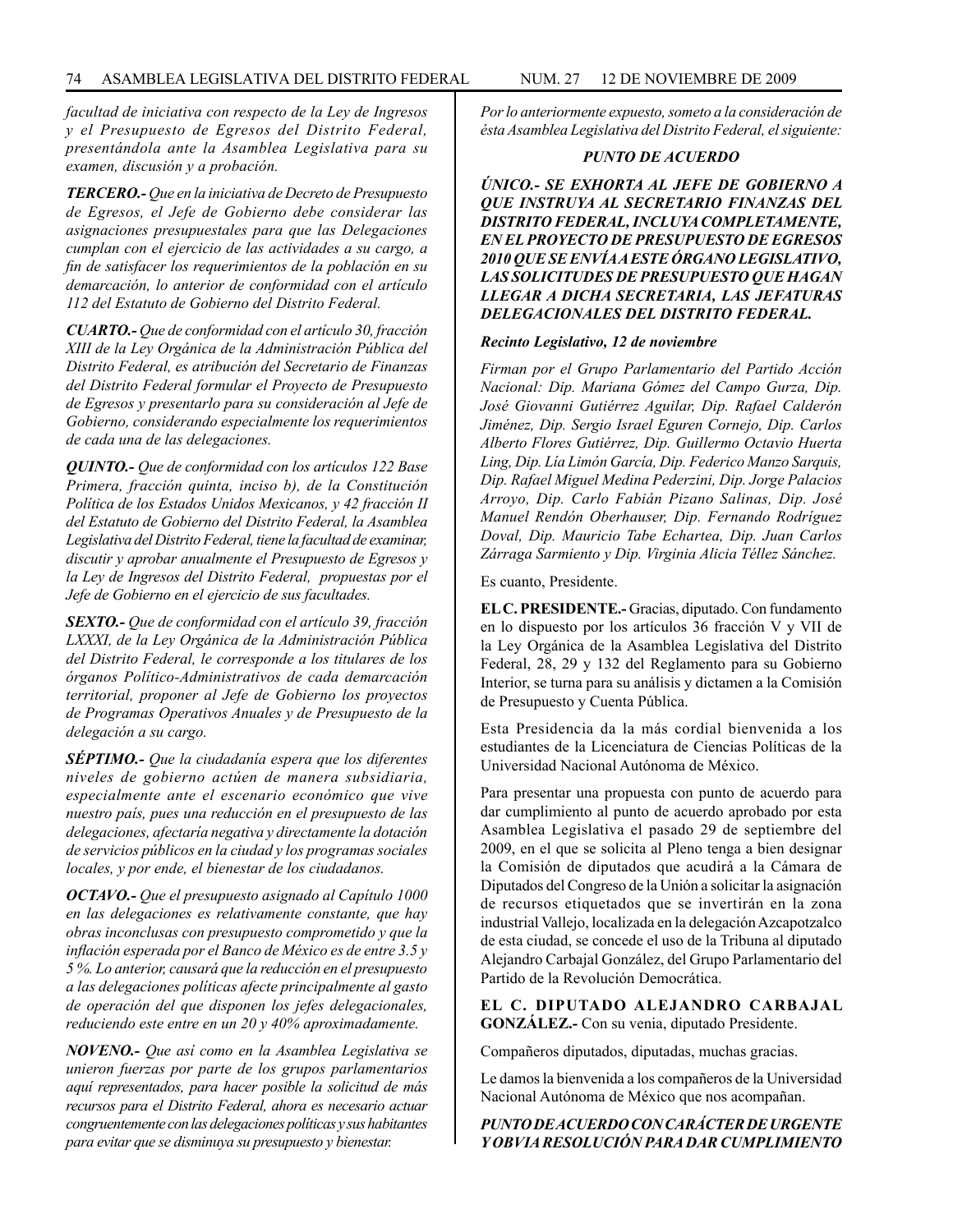*AL PUNTO DE ACUERDO APROBADO ESTA ASAMBLEA LEGISLATIVA EL PASADO 29 DE SEPTIEMBRE DE 2009, SE SOLICITA AL PLENO AQUÍ REUNIDO TENGA A BIEN DESIGNAR LA COMISIÓN DE DIPUTADOS QUE ACUDIRÁ A LA CÁMARA DE DIPUTADOS DEL CONGRESO DE LA UNIÓN A SOLICITAR LA ASIGNACIÓN DE RECURSOS ETIQUETADOS QUE SE INVERTIRÁN EN LA ZONA INDUSTRIAL VALLEJO, LOCALIZADA EN LA DELEGACIÓN AZCAPOTZALCO DE ESTA CIUDAD DE MÉXICO.*

## *HONORABLE ASAMBLEA LEGISTATIVA*

## *P R E S E N TE.*

*El que suscribe Diputado. Alejandro Carbajal González, del Grupo Parlamentario del Partido de la Revolución Democrática en la Asamblea Legislativa, V Legislatura, con fundamento en lo dispuesto por el artículo 17, fracción VI, de la Ley Orgánica de la Asamblea Legislativa del Distrito Federal, y 133 del Reglamento para el Gobierno Interior de la Asamblea Legislativa del Distrito Federal, me permito someter a la consideración de esta Honorable Asamblea Legislativa, el siguiente Punto de Acuerdo con carácter de urgente y obvia resolución:*

*Para dar cumplimiento al Punto de Acuerdo aprobado esta Asamblea Legislativa el pasado 29 de septiembre de 2009, se solicita al Pleno aquí reunido tenga a bien designar la Comisión de Diputados que acudirá a la Cámara de Diputados del Congreso de la Unión a solicitar la asignación de recursos etiquetados que se invertirán en la Zona Industrial Vallejo, localizada en la Delegación Azcapotzalco de esta Ciudad de México, bajo los siguientes*

#### *CONSIDERANDOS*

*PRIMERO: El pasado 29 de septiembre de 2009 el Pleno de la Asamblea Legislativa aprobó el Punto de Acuerdo mediante el que se acordó la designación de una Comisión de Diputados que acudiera a la Cámara de Diputados del Congreso de la Unión a solicitar recursos etiquetados que se invertirían en la Zona Industrial Vallejo, para detonar su potencial en cuanto a la reactivación de la economía y la generación de empleo.*

*SEGUNDO: Para dar cumplimiento a ese Acuerdo, se organizó un recorrido por la Zona Industrial Vallejo el día 11 de noviembre al que fueron invitados los diputados miembros de la Comisión Especial para el Fomento de la Inversión en Infraestructura para la Ciudad, los Coordinadores Parlamentarios de los distintos partidos políticos aquí representados, los integrantes de la Comisión del Distrito Federal de la Cámara de Diputados y los reporteros que cubren "la fuente" de la Asamblea Legislativa. El objetivo era que se hiciera un reconocimiento personal de la Zona Industrial tanto en su parte deteriorada como en los lugares donde se han aplicado recursos y operan empresas de industria limpia y de tecnología de* 

*punta (debo decir que lamentablemente algunos de los invitados no acudieron a dicha recorrido, no obstante haber confirmado su asistencia).*

*TERCERO: Los empresarios, trabajadores y autoridades de la Delegación Azcapotzalco que estuvieron presentes, mostraron un gran interés en el Acuerdo de esta Asamblea y solicitaron que se llevaran a cabo las acciones previstas para hablar con los Diputados integrantes de la Comisión de Presupuesto de la Cámara de Diputados del Congreso de la Unión para que consideren la propuesta de apoyo que se les solicita, pues la Zona Industrial Vallejo puede aportar mucho a la reactivación de la economía y a la generación de empleo. Dieron los siguientes datos: en la actualidad operan alrededor de 450 empresas que emplean a 120 mil trabajadores aproximadamente; con la Inversión que se solicita, podrían operar hasta mil empresas que emplearía a 250 mil trabajadores. Ello representaría poco más de un punto porcentual del producto Interno Bruto que genera en la actualidad el Distrito Federal.* 

*Por todo lo anterior se propone el siguiente:*

## *PUNTO DE ACUERDO*

*PRIMERO. La Comisión de Diputados a la Asamblea Legislativa que asistirá a la Cámara de Diputados del Congreso de la Unión estará integrada por los integrantes de la Comisión Especial para el Fomento de la Inversión en Infraestructura para la Ciudad, por los Coordinadores de los diferentes Grupos Parlamentarios de los partidos aquí representados y por los diputados que representan los dos Distrito Electorales Locales de Azcapotzalco.*

*SEGUNDO: Que esta Comisión se entreviste con los integrantes de la Comisión de Presupuesto de la Cámara de Diputados del Congreso de la Unión tan rápido como pueda ser recibida.* 

*Dado en el Recinto Legislativo de la Asamblea Legislativa del Distrito Federal a los doce días del mes noviembre de 2009.*

Es cuanto, diputado Presidente. Muchas gracias.

**EL C. PRESIDENTE.-** Gracias, diputado. En términos de lo dispuesto el artículo 133 del Reglamento para el Gobierno Interior de la Asamblea Legislativa del Distrito Federal, consulte la Secretaría a la Asamblea en votación económica si la propuesta presentada por el diputado Alejandro Carbajal González se considera de urgente y obvia resolución.

**EL C. SECRETARIO.-** Por instrucciones de la Presidencia y en votación económica se consulta a la Asamblea si la propuesta de referencia se considera de urgente y obvia resolución.

Los que estén por la afirmativa, sírvanse manifestarlo levantando la mano.

Los que estén por la negativa, sírvanse manifestarlo levantando la mano.

Se considera de urgente y obvia resolución, diputado Presidente.